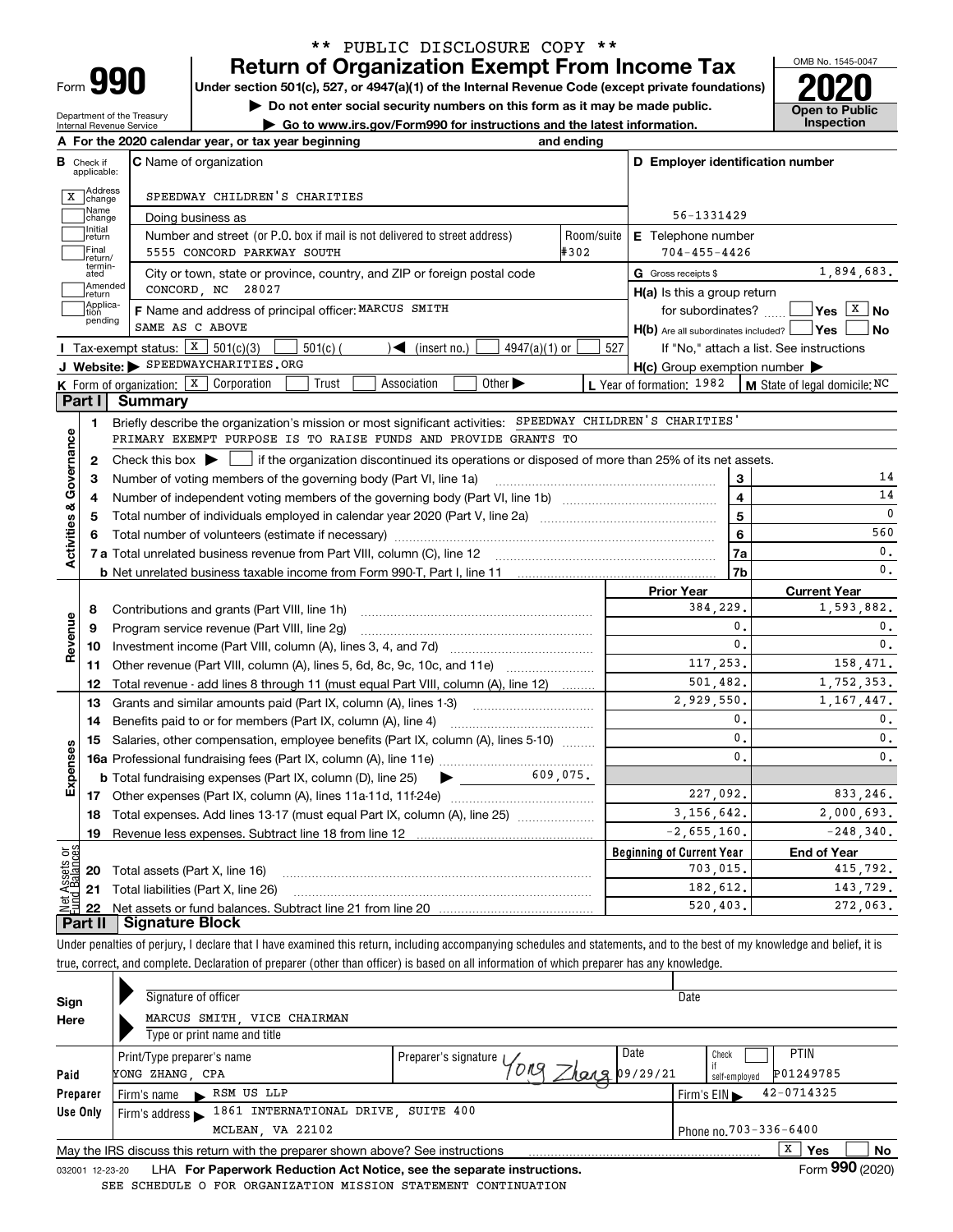|              | SPEEDWAY CHILDREN'S CHARITIES<br>Form 990 (2020)                                                                                             | $56 - 1331429$ | Page 2                                               |
|--------------|----------------------------------------------------------------------------------------------------------------------------------------------|----------------|------------------------------------------------------|
|              | Part III   Statement of Program Service Accomplishments                                                                                      |                |                                                      |
|              |                                                                                                                                              |                |                                                      |
| 1            | Briefly describe the organization's mission:                                                                                                 |                |                                                      |
|              | TO RAISE FUNDS AND PROVIDE GRANTS TO NON-PROFIT ORGANIZATIONS THAT                                                                           |                |                                                      |
|              | MEET THE DIRECT NEEDS OF CHILDREN WITH MEDICAL, EDUCATIONAL, OR SOCIAL<br>CHALLENGES.                                                        |                |                                                      |
|              |                                                                                                                                              |                |                                                      |
| $\mathbf{2}$ |                                                                                                                                              |                |                                                      |
|              | Did the organization undertake any significant program services during the year which were not listed on the                                 |                | $\sqrt{}$ Yes $\sqrt{X}$ No                          |
|              | If "Yes," describe these new services on Schedule O.                                                                                         |                |                                                      |
| 3            | Did the organization cease conducting, or make significant changes in how it conducts, any program services?                                 |                | $\overline{\mathsf{Yes}}$ $\overline{\mathsf{X}}$ No |
|              | If "Yes," describe these changes on Schedule O.                                                                                              |                |                                                      |
| 4            | Describe the organization's program service accomplishments for each of its three largest program services, as measured by expenses.         |                |                                                      |
|              | Section 501(c)(3) and 501(c)(4) organizations are required to report the amount of grants and allocations to others, the total expenses, and |                |                                                      |
|              | revenue, if any, for each program service reported.                                                                                          |                |                                                      |
| 4a -         |                                                                                                                                              |                | 0.                                                   |
|              | FUNDS WERE RAISED THROUGHOUT THE YEAR BY HOLDING AUCTIONS, DINNERS,                                                                          |                |                                                      |
|              | GOLF OUTINGS, DRAWINGS AND NUMEROUS OTHER EVENTS. THE FUNDS RAISED                                                                           |                |                                                      |
|              | FROM THESE EVENTS ALLOWED SPEEDWAY CHILDREN'S CHARITIES TO ISSUE FUNDS                                                                       |                |                                                      |
|              | TO 501(C)(3) NONPROFIT ORGANIZATIONS THAT COMPLIED WITH OUR EXEMPT                                                                           |                |                                                      |
|              | PURPOSE.                                                                                                                                     |                |                                                      |
|              |                                                                                                                                              |                |                                                      |
|              | DURING FISCAL YEAR ENDING 12/31/20 SPEEDWAY CHILDREN'S CHARITIES                                                                             |                |                                                      |
|              | DISTRIBUTED OVER \$1.1M TO OVER 180 CHILDREN'S PROGRAMS SUPPORTING AN                                                                        |                |                                                      |
|              | ESTIMATED 276,113 CHILDREN. SINCE 1982 THE ORGANIZATION HAS                                                                                  |                |                                                      |
|              | DISTRIBUTED MORE THAN \$58 MILLION IN GRANTS, ASSISTING CHILDREN IN NEED                                                                     |                |                                                      |
|              | WITH THE TOOLS TO BUILD A BETTER, BRIGHTER AND HEALTHIER FUTURE.                                                                             |                |                                                      |
|              |                                                                                                                                              |                |                                                      |
|              |                                                                                                                                              |                |                                                      |
|              |                                                                                                                                              |                |                                                      |
|              |                                                                                                                                              |                |                                                      |
|              |                                                                                                                                              |                |                                                      |
|              |                                                                                                                                              |                |                                                      |
|              |                                                                                                                                              |                |                                                      |
|              |                                                                                                                                              |                |                                                      |
|              |                                                                                                                                              |                |                                                      |
|              |                                                                                                                                              |                |                                                      |
|              |                                                                                                                                              |                |                                                      |
|              |                                                                                                                                              |                |                                                      |
|              |                                                                                                                                              |                |                                                      |
|              |                                                                                                                                              |                |                                                      |
| 4с           |                                                                                                                                              | $($ Revenue \$ |                                                      |
|              |                                                                                                                                              |                |                                                      |
|              |                                                                                                                                              |                |                                                      |
|              |                                                                                                                                              |                |                                                      |
|              |                                                                                                                                              |                |                                                      |
|              |                                                                                                                                              |                |                                                      |
|              |                                                                                                                                              |                |                                                      |
|              |                                                                                                                                              |                |                                                      |
|              |                                                                                                                                              |                |                                                      |
|              |                                                                                                                                              |                |                                                      |
|              |                                                                                                                                              |                |                                                      |
|              |                                                                                                                                              |                |                                                      |
|              |                                                                                                                                              |                |                                                      |
| 4d           | Other program services (Describe on Schedule O.)                                                                                             |                |                                                      |
|              | ) (Revenue \$<br>(Expenses \$<br>including grants of \$                                                                                      |                |                                                      |
| 4е           | 1, 178, 418.<br>Total program service expenses                                                                                               |                | $\sim$                                               |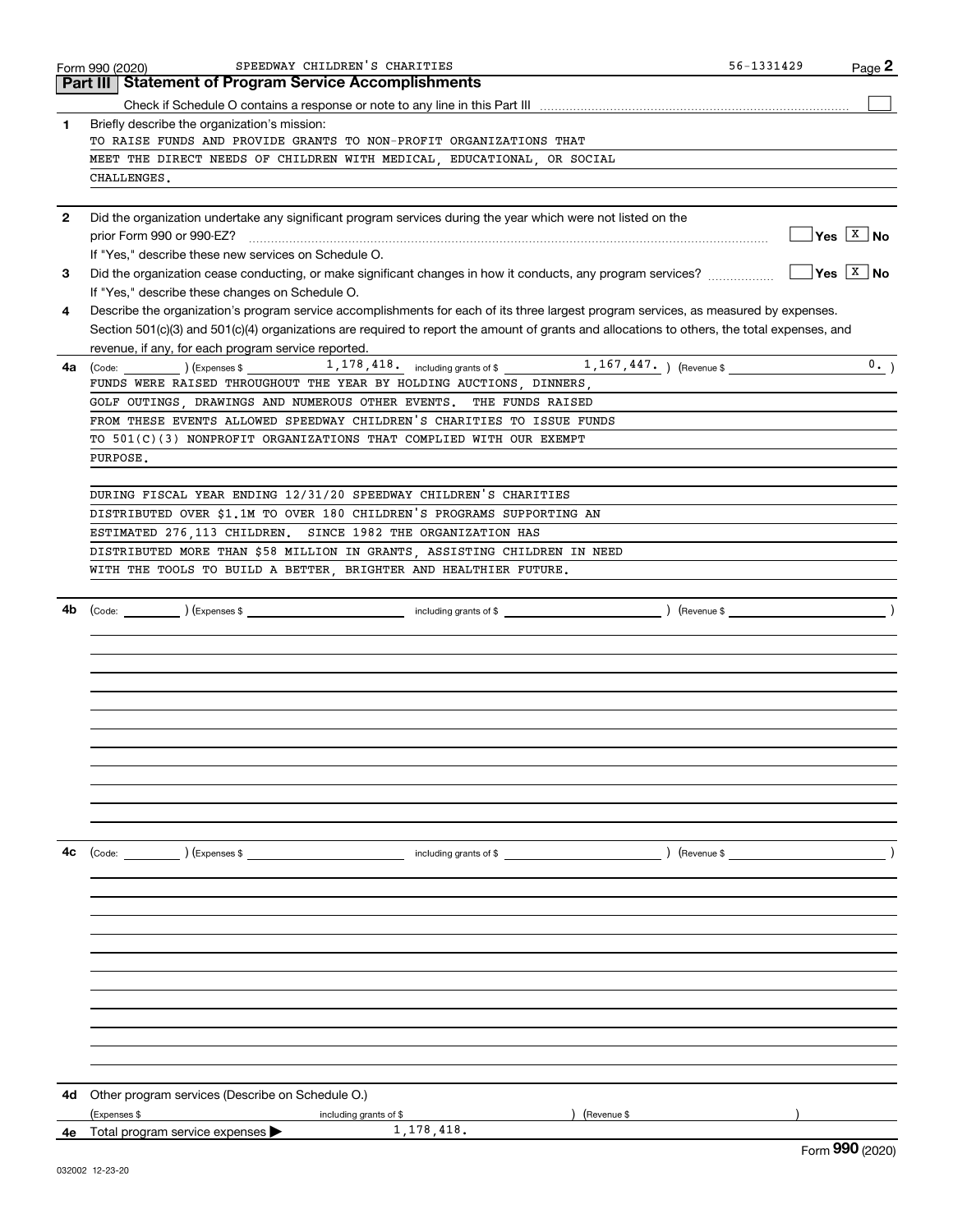Form 990 (2020) Page **3Part IV Checklist of Required Schedules** SPEEDWAY CHILDREN'S CHARITIES 56-1331429

|     |                                                                                                                                       |                 |   | Yes   No |
|-----|---------------------------------------------------------------------------------------------------------------------------------------|-----------------|---|----------|
| 1   | Is the organization described in section 501(c)(3) or 4947(a)(1) (other than a private foundation)?                                   |                 |   |          |
|     |                                                                                                                                       | 1               | X |          |
| 2   |                                                                                                                                       | $\overline{2}$  | X |          |
| 3   | Did the organization engage in direct or indirect political campaign activities on behalf of or in opposition to candidates for       |                 |   |          |
|     |                                                                                                                                       | 3               |   | х        |
| 4   | Section 501(c)(3) organizations. Did the organization engage in lobbying activities, or have a section 501(h) election in effect      |                 |   |          |
|     |                                                                                                                                       | 4               |   | x        |
| 5   | Is the organization a section 501(c)(4), 501(c)(5), or 501(c)(6) organization that receives membership dues, assessments, or          |                 |   |          |
|     |                                                                                                                                       | 5               |   | Χ        |
| 6   | Did the organization maintain any donor advised funds or any similar funds or accounts for which donors have the right to             |                 |   |          |
|     | provide advice on the distribution or investment of amounts in such funds or accounts? If "Yes," complete Schedule D, Part I          | 6               |   | х        |
| 7   | Did the organization receive or hold a conservation easement, including easements to preserve open space,                             |                 |   |          |
|     |                                                                                                                                       | 7               |   | х        |
| 8   | Did the organization maintain collections of works of art, historical treasures, or other similar assets? If "Yes," complete          |                 |   |          |
|     |                                                                                                                                       | 8               |   | Χ        |
| 9   | Did the organization report an amount in Part X, line 21, for escrow or custodial account liability, serve as a custodian for         |                 |   |          |
|     | amounts not listed in Part X; or provide credit counseling, debt management, credit repair, or debt negotiation services?             |                 |   |          |
|     |                                                                                                                                       | 9               |   | х        |
|     |                                                                                                                                       |                 |   |          |
| 10  | Did the organization, directly or through a related organization, hold assets in donor-restricted endowments                          |                 |   | х        |
|     |                                                                                                                                       | 10              |   |          |
| 11  | If the organization's answer to any of the following questions is "Yes," then complete Schedule D, Parts VI, VII, VIII, IX, or X      |                 |   |          |
|     | as applicable.                                                                                                                        |                 |   |          |
|     | a Did the organization report an amount for land, buildings, and equipment in Part X, line 10? If "Yes," complete Schedule D,         |                 |   |          |
|     |                                                                                                                                       | 11a             | х |          |
|     | <b>b</b> Did the organization report an amount for investments - other securities in Part X, line 12, that is 5% or more of its total |                 |   |          |
|     |                                                                                                                                       | 11b             |   | х        |
|     | c Did the organization report an amount for investments - program related in Part X, line 13, that is 5% or more of its total         |                 |   |          |
|     |                                                                                                                                       | 11c             |   | х        |
|     | d Did the organization report an amount for other assets in Part X, line 15, that is 5% or more of its total assets reported in       |                 |   |          |
|     |                                                                                                                                       | 11d             | х |          |
|     |                                                                                                                                       | 11e             |   | х        |
| f.  | Did the organization's separate or consolidated financial statements for the tax year include a footnote that addresses               |                 |   |          |
|     | the organization's liability for uncertain tax positions under FIN 48 (ASC 740)? If "Yes," complete Schedule D, Part X                | 11f             | х |          |
|     | 12a Did the organization obtain separate, independent audited financial statements for the tax year? If "Yes." complete               |                 |   |          |
|     |                                                                                                                                       | 12a             | х |          |
|     | <b>b</b> Was the organization included in consolidated, independent audited financial statements for the tax year?                    |                 |   |          |
|     | If "Yes," and if the organization answered "No" to line 12a, then completing Schedule D, Parts XI and XII is optional metalliming     | 12 <sub>b</sub> |   | х        |
| 13  | Is the organization a school described in section $170(b)(1)(A)(ii)?$ If "Yes," complete Schedule E                                   | 13              |   | X        |
| 14a | Did the organization maintain an office, employees, or agents outside of the United States?                                           | 14a             |   | х        |
| b   | Did the organization have aggregate revenues or expenses of more than \$10,000 from grantmaking, fundraising, business,               |                 |   |          |
|     | investment, and program service activities outside the United States, or aggregate foreign investments valued at \$100,000            |                 |   |          |
|     |                                                                                                                                       | 14b             |   | х        |
| 15  | Did the organization report on Part IX, column (A), line 3, more than \$5,000 of grants or other assistance to or for any             |                 |   |          |
|     |                                                                                                                                       | 15              |   | X        |
| 16  | Did the organization report on Part IX, column (A), line 3, more than \$5,000 of aggregate grants or other assistance to              |                 |   |          |
|     |                                                                                                                                       | 16              |   | х        |
| 17  | Did the organization report a total of more than \$15,000 of expenses for professional fundraising services on Part IX,               |                 |   |          |
|     |                                                                                                                                       | 17              |   | х        |
| 18  | Did the organization report more than \$15,000 total of fundraising event gross income and contributions on Part VIII, lines          |                 |   |          |
|     |                                                                                                                                       | 18              | x |          |
| 19  | Did the organization report more than \$15,000 of gross income from gaming activities on Part VIII, line 9a? If "Yes."                |                 |   |          |
|     |                                                                                                                                       | 19              | х |          |
| 20a |                                                                                                                                       | 20a             |   | х        |
| b   | If "Yes" to line 20a, did the organization attach a copy of its audited financial statements to this return?                          | 20 <sub>b</sub> |   |          |
| 21  | Did the organization report more than \$5,000 of grants or other assistance to any domestic organization or                           |                 |   |          |
|     |                                                                                                                                       | 21              | х |          |
|     |                                                                                                                                       |                 |   |          |

Form (2020) **990**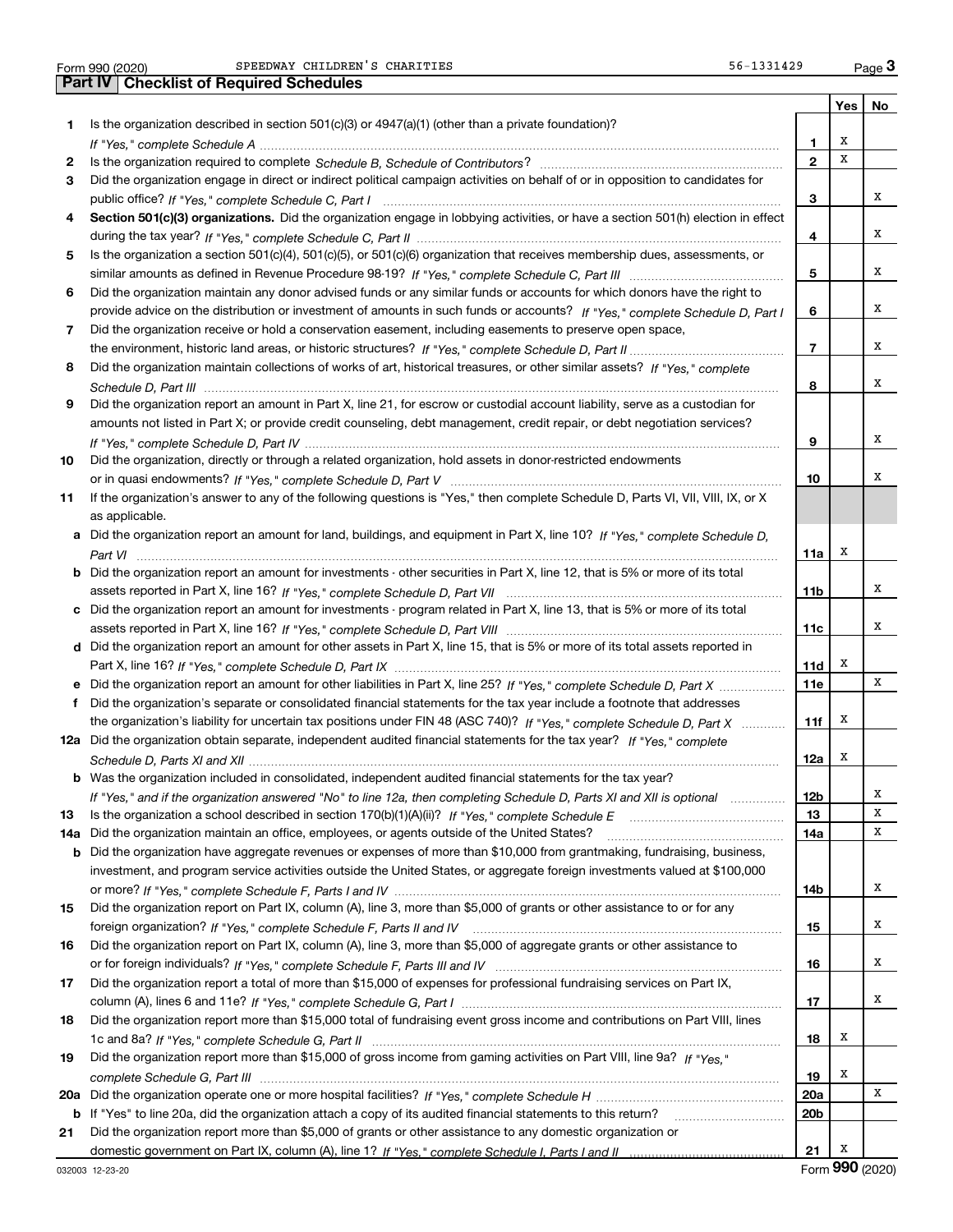|        | 56-1331429<br>SPEEDWAY CHILDREN'S CHARITIES<br>Form 990 (2020)                                                                         |                 |     | Page 4 |
|--------|----------------------------------------------------------------------------------------------------------------------------------------|-----------------|-----|--------|
|        | Part IV<br><b>Checklist of Required Schedules</b> (continued)                                                                          |                 |     |        |
|        |                                                                                                                                        |                 | Yes | No     |
| 22     | Did the organization report more than \$5,000 of grants or other assistance to or for domestic individuals on                          |                 |     |        |
|        |                                                                                                                                        | 22              |     | х      |
| 23     | Did the organization answer "Yes" to Part VII, Section A, line 3, 4, or 5 about compensation of the organization's current             |                 |     |        |
|        | and former officers, directors, trustees, key employees, and highest compensated employees? If "Yes," complete                         |                 |     |        |
|        |                                                                                                                                        | 23              |     | х      |
|        | 24a Did the organization have a tax-exempt bond issue with an outstanding principal amount of more than \$100,000 as of the            |                 |     |        |
|        | last day of the year, that was issued after December 31, 2002? If "Yes," answer lines 24b through 24d and complete                     |                 |     |        |
|        |                                                                                                                                        | 24a             |     | х      |
|        |                                                                                                                                        | 24b             |     |        |
|        | c Did the organization maintain an escrow account other than a refunding escrow at any time during the year to defease                 |                 |     |        |
|        |                                                                                                                                        |                 |     |        |
|        |                                                                                                                                        | 24c             |     |        |
|        |                                                                                                                                        | 24d             |     |        |
|        | 25a Section 501(c)(3), 501(c)(4), and 501(c)(29) organizations. Did the organization engage in an excess benefit                       |                 |     |        |
|        | transaction with a disqualified person during the year? If "Yes," complete Schedule L, Part I manual manual manual manual manual metal | 25a             |     | х      |
|        | b Is the organization aware that it engaged in an excess benefit transaction with a disqualified person in a prior year, and           |                 |     |        |
|        | that the transaction has not been reported on any of the organization's prior Forms 990 or 990-EZ? If "Yes," complete                  |                 |     |        |
|        | Schedule L, Part I                                                                                                                     | 25 <sub>b</sub> |     | Χ      |
| 26     | Did the organization report any amount on Part X, line 5 or 22, for receivables from or payables to any current                        |                 |     |        |
|        | or former officer, director, trustee, key employee, creator or founder, substantial contributor, or 35%                                |                 |     |        |
|        |                                                                                                                                        | 26              |     | х      |
| 27     | Did the organization provide a grant or other assistance to any current or former officer, director, trustee, key employee,            |                 |     |        |
|        | creator or founder, substantial contributor or employee thereof, a grant selection committee member, or to a 35% controlled            |                 |     |        |
|        | entity (including an employee thereof) or family member of any of these persons? If "Yes," complete Schedule L, Part III               | 27              |     | х      |
| 28     | Was the organization a party to a business transaction with one of the following parties (see Schedule L, Part IV                      |                 |     |        |
|        | instructions, for applicable filing thresholds, conditions, and exceptions):                                                           |                 |     |        |
|        | A current or former officer, director, trustee, key employee, creator or founder, or substantial contributor? If                       |                 |     |        |
| а      |                                                                                                                                        |                 |     | х      |
|        |                                                                                                                                        | 28a             |     | х      |
|        |                                                                                                                                        | 28b             |     |        |
|        | c A 35% controlled entity of one or more individuals and/or organizations described in lines 28a or 28b? If                            |                 |     |        |
|        |                                                                                                                                        | 28c             |     | х      |
| 29     |                                                                                                                                        | 29              | х   |        |
| 30     | Did the organization receive contributions of art, historical treasures, or other similar assets, or qualified conservation            |                 |     |        |
|        |                                                                                                                                        | 30              |     | х      |
| 31     | Did the organization liquidate, terminate, or dissolve and cease operations? If "Yes," complete Schedule N, Part I                     | 31              |     | X      |
| 32     | Did the organization sell, exchange, dispose of, or transfer more than 25% of its net assets? If "Yes," complete                       |                 |     |        |
|        |                                                                                                                                        | 32              |     | х      |
| 33     | Did the organization own 100% of an entity disregarded as separate from the organization under Regulations                             |                 |     |        |
|        |                                                                                                                                        | 33              |     | х      |
| 34     | Was the organization related to any tax-exempt or taxable entity? If "Yes," complete Schedule R, Part II, III, or IV, and              |                 |     |        |
|        | Part V, line 1                                                                                                                         | 34              | х   |        |
|        | 35a Did the organization have a controlled entity within the meaning of section 512(b)(13)?                                            | 35a             |     | х      |
|        | b If "Yes" to line 35a, did the organization receive any payment from or engage in any transaction with a controlled entity            |                 |     |        |
|        |                                                                                                                                        | 35b             |     |        |
| 36     | Section 501(c)(3) organizations. Did the organization make any transfers to an exempt non-charitable related organization?             |                 |     |        |
|        |                                                                                                                                        | 36              | х   |        |
| 37     | Did the organization conduct more than 5% of its activities through an entity that is not a related organization                       |                 |     |        |
|        |                                                                                                                                        | 37              |     | х      |
|        |                                                                                                                                        |                 |     |        |
| 38     | Did the organization complete Schedule O and provide explanations in Schedule O for Part VI, lines 11b and 19?                         |                 |     |        |
| Part V | Note: All Form 990 filers are required to complete Schedule O<br><b>Statements Regarding Other IRS Filings and Tax Compliance</b>      | 38              | x   |        |
|        | Check if Schedule O contains a response or note to any line in this Part V                                                             |                 |     |        |
|        |                                                                                                                                        |                 |     |        |
|        | 10                                                                                                                                     |                 | Yes | No     |
|        | 1a Enter the number reported in Box 3 of Form 1096. Enter -0- if not applicable<br>1a<br>3                                             |                 |     |        |
| b      | Enter the number of Forms W-2G included in line 1a. Enter -0- if not applicable<br>1b                                                  |                 |     |        |
| C      | Did the organization comply with backup withholding rules for reportable payments to vendors and reportable gaming                     |                 |     |        |
|        | (gambling) winnings to prize winners?                                                                                                  | 1c              | x   |        |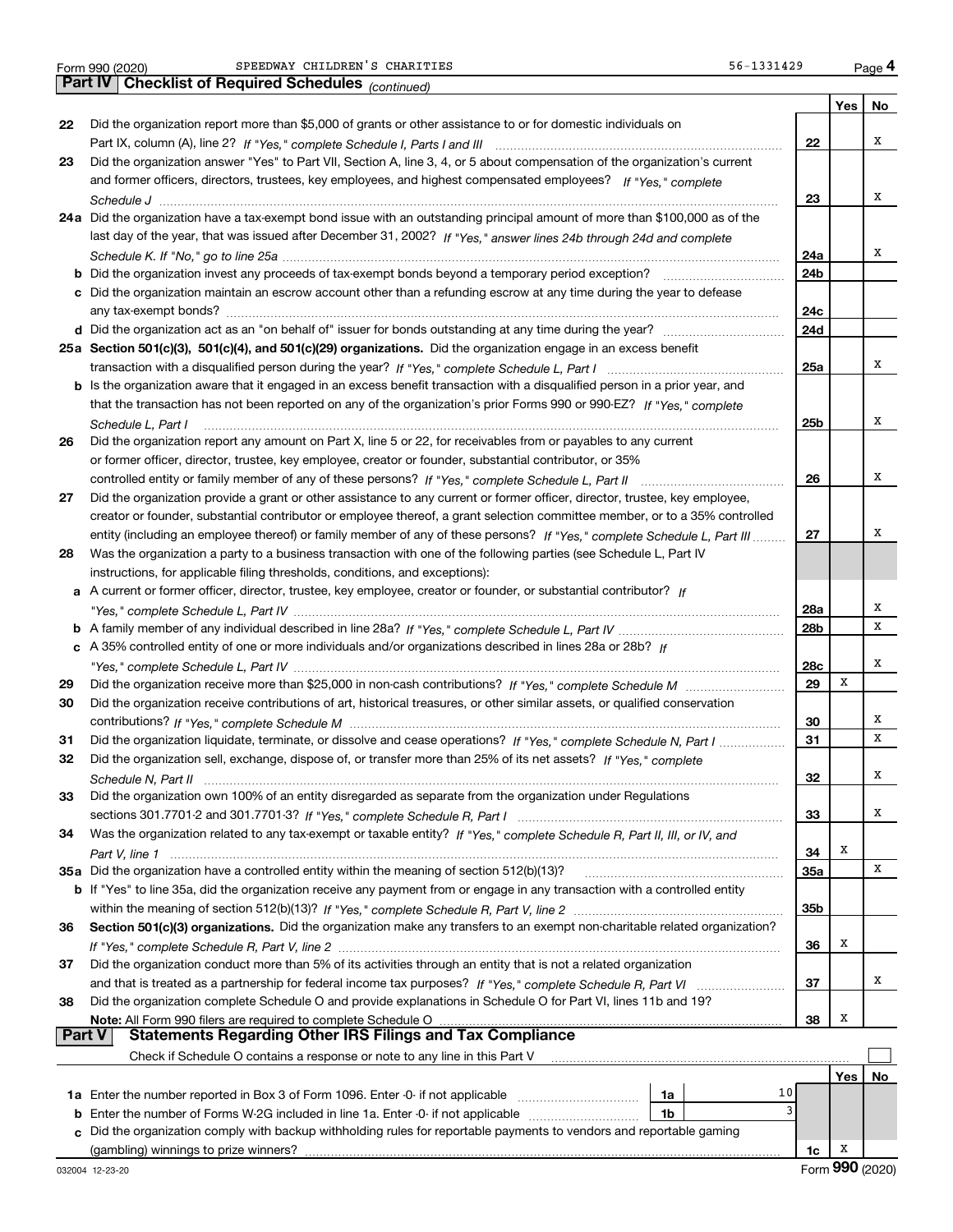|               | SPEEDWAY CHILDREN'S CHARITIES<br>56-1331429<br>Form 990 (2020)                                                                                  |                |     | Page 5 |
|---------------|-------------------------------------------------------------------------------------------------------------------------------------------------|----------------|-----|--------|
| <b>Part V</b> | Statements Regarding Other IRS Filings and Tax Compliance (continued)                                                                           |                |     |        |
|               |                                                                                                                                                 |                | Yes | No     |
|               | 2a Enter the number of employees reported on Form W-3, Transmittal of Wage and Tax Statements,                                                  |                |     |        |
|               | 0<br>filed for the calendar year ending with or within the year covered by this return<br>2a                                                    |                |     |        |
|               |                                                                                                                                                 | 2 <sub>b</sub> |     |        |
|               |                                                                                                                                                 |                |     |        |
| За            | Did the organization have unrelated business gross income of \$1,000 or more during the year?                                                   | 3a             |     | х      |
| b             |                                                                                                                                                 | 3b             |     |        |
|               | 4a At any time during the calendar year, did the organization have an interest in, or a signature or other authority over, a                    |                |     |        |
|               | financial account in a foreign country (such as a bank account, securities account, or other financial account)?                                | 4a             |     | х      |
|               | <b>b</b> If "Yes," enter the name of the foreign country $\triangleright$                                                                       |                |     |        |
|               | See instructions for filing requirements for FinCEN Form 114, Report of Foreign Bank and Financial Accounts (FBAR).                             |                |     |        |
| 5a            | Was the organization a party to a prohibited tax shelter transaction at any time during the tax year?                                           | 5a             |     | Χ      |
| b             |                                                                                                                                                 | 5b             |     | х      |
| с             |                                                                                                                                                 | 5c             |     |        |
|               | 6a Does the organization have annual gross receipts that are normally greater than \$100,000, and did the organization solicit                  |                |     |        |
|               |                                                                                                                                                 | 6a             |     | х      |
|               | <b>b</b> If "Yes," did the organization include with every solicitation an express statement that such contributions or gifts                   |                |     |        |
|               |                                                                                                                                                 | 6b             |     |        |
| 7             | Organizations that may receive deductible contributions under section 170(c).                                                                   |                |     |        |
| a             | Did the organization receive a payment in excess of \$75 made partly as a contribution and partly for goods and services provided to the payor? | 7a             | x   |        |
| b             | If "Yes," did the organization notify the donor of the value of the goods or services provided?                                                 | 7b             | х   |        |
| c             | Did the organization sell, exchange, or otherwise dispose of tangible personal property for which it was required                               |                |     |        |
|               |                                                                                                                                                 | 7c             |     | x      |
| d             | 7d                                                                                                                                              |                |     |        |
| е             | Did the organization receive any funds, directly or indirectly, to pay premiums on a personal benefit contract?                                 | 7e             |     | Х      |
| f             | Did the organization, during the year, pay premiums, directly or indirectly, on a personal benefit contract?                                    | 7f             |     | х      |
| g             | If the organization received a contribution of qualified intellectual property, did the organization file Form 8899 as required?                | 7g             |     |        |
| h             | If the organization received a contribution of cars, boats, airplanes, or other vehicles, did the organization file a Form 1098-C?              | 7h             |     |        |
| 8             | Sponsoring organizations maintaining donor advised funds. Did a donor advised fund maintained by the                                            |                |     |        |
|               | sponsoring organization have excess business holdings at any time during the year?                                                              | 8              |     |        |
| 9             | Sponsoring organizations maintaining donor advised funds.                                                                                       |                |     |        |
| a             | Did the sponsoring organization make any taxable distributions under section 4966?                                                              | 9а             |     |        |
| b             | Did the sponsoring organization make a distribution to a donor, donor advisor, or related person?                                               | 9b             |     |        |
| 10            | Section 501(c)(7) organizations. Enter:                                                                                                         |                |     |        |
|               | 10a<br>Initiation fees and capital contributions included on Part VIII, line 12 [100] [100] [100] [100] [100] [100] [                           |                |     |        |
|               | 10 <sub>b</sub><br>Gross receipts, included on Form 990, Part VIII, line 12, for public use of club facilities                                  |                |     |        |
| 11            | Section 501(c)(12) organizations. Enter:                                                                                                        |                |     |        |
| a             | Gross income from members or shareholders<br>11a                                                                                                |                |     |        |
| b             | Gross income from other sources (Do not net amounts due or paid to other sources against                                                        |                |     |        |
|               | 11b                                                                                                                                             |                |     |        |
|               | 12a Section 4947(a)(1) non-exempt charitable trusts. Is the organization filing Form 990 in lieu of Form 1041?                                  | 12a            |     |        |
|               | <b>b</b> If "Yes," enter the amount of tax-exempt interest received or accrued during the year<br>12b                                           |                |     |        |
| 13            | Section 501(c)(29) qualified nonprofit health insurance issuers.                                                                                |                |     |        |
| a             | Is the organization licensed to issue qualified health plans in more than one state?                                                            | 13а            |     |        |
|               | Note: See the instructions for additional information the organization must report on Schedule O.                                               |                |     |        |
| b             | Enter the amount of reserves the organization is required to maintain by the states in which the                                                |                |     |        |
|               | 13 <sub>b</sub>                                                                                                                                 |                |     |        |
| с             | 13c                                                                                                                                             |                |     |        |
| 14a           | Did the organization receive any payments for indoor tanning services during the tax year?                                                      | 14a            |     | x      |
|               | <b>b</b> If "Yes," has it filed a Form 720 to report these payments? If "No," provide an explanation on Schedule O                              | 14b            |     |        |
| 15            | Is the organization subject to the section 4960 tax on payment(s) of more than \$1,000,000 in remuneration or                                   |                |     |        |
|               |                                                                                                                                                 | 15             |     | x      |
|               | If "Yes," see instructions and file Form 4720, Schedule N.                                                                                      |                |     |        |
| 16            | Is the organization an educational institution subject to the section 4968 excise tax on net investment income?                                 | 16             |     | х      |
|               | If "Yes," complete Form 4720, Schedule O.                                                                                                       |                |     |        |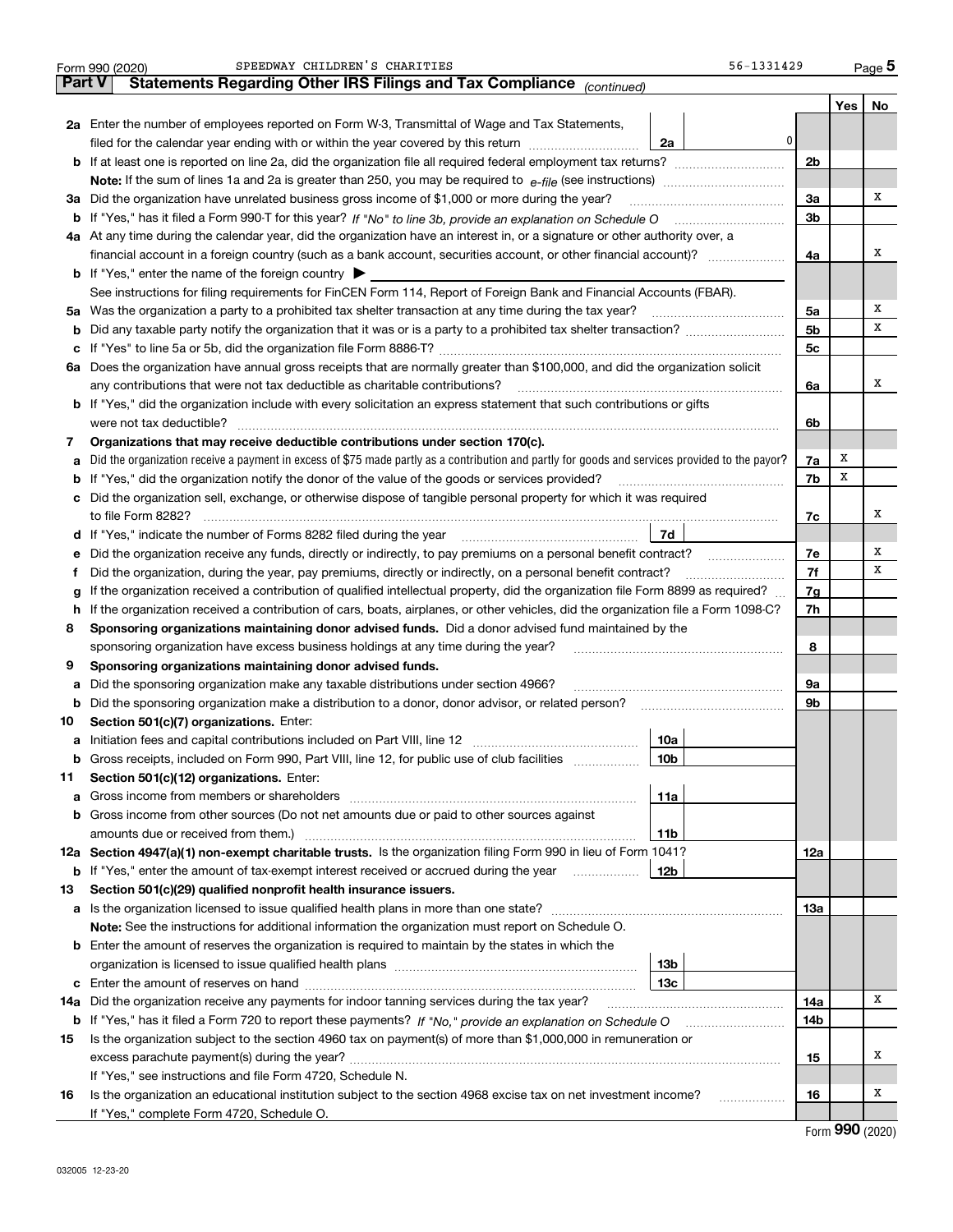|    | SPEEDWAY CHILDREN'S CHARITIES<br>Form 990 (2020)                                                                                                                                                                              |    | 56-1331429 |                 |             | Page $6$         |
|----|-------------------------------------------------------------------------------------------------------------------------------------------------------------------------------------------------------------------------------|----|------------|-----------------|-------------|------------------|
|    | <b>Part VI</b><br>Governance, Management, and Disclosure For each "Yes" response to lines 2 through 7b below, and for a "No" response                                                                                         |    |            |                 |             |                  |
|    | to line 8a, 8b, or 10b below, describe the circumstances, processes, or changes on Schedule O. See instructions.                                                                                                              |    |            |                 |             |                  |
|    |                                                                                                                                                                                                                               |    |            |                 |             | X                |
|    | <b>Section A. Governing Body and Management</b>                                                                                                                                                                               |    |            |                 |             |                  |
|    |                                                                                                                                                                                                                               |    |            |                 | Yes         | No               |
|    | <b>1a</b> Enter the number of voting members of the governing body at the end of the tax year                                                                                                                                 | 1a |            | 14              |             |                  |
|    | If there are material differences in voting rights among members of the governing body, or if the governing                                                                                                                   |    |            |                 |             |                  |
|    | body delegated broad authority to an executive committee or similar committee, explain on Schedule O.                                                                                                                         |    |            |                 |             |                  |
|    | Enter the number of voting members included on line 1a, above, who are independent                                                                                                                                            | 1b |            | 14              |             |                  |
| 2  | Did any officer, director, trustee, or key employee have a family relationship or a business relationship with any other                                                                                                      |    |            |                 |             |                  |
|    | officer, director, trustee, or key employee?                                                                                                                                                                                  |    |            | $\mathbf{2}$    | X           |                  |
| 3  | Did the organization delegate control over management duties customarily performed by or under the direct supervision                                                                                                         |    |            |                 |             |                  |
|    | of officers, directors, trustees, or key employees to a management company or other person?                                                                                                                                   |    |            | 3               |             | х                |
| 4  | Did the organization make any significant changes to its governing documents since the prior Form 990 was filed?                                                                                                              |    |            | 4               |             | X                |
| 5  |                                                                                                                                                                                                                               |    |            | 5               |             | x                |
| 6  | Did the organization have members or stockholders?                                                                                                                                                                            |    |            | 6               |             | x                |
| 7a | Did the organization have members, stockholders, or other persons who had the power to elect or appoint one or                                                                                                                |    |            |                 |             |                  |
|    |                                                                                                                                                                                                                               |    |            | 7a              |             | х                |
|    | <b>b</b> Are any governance decisions of the organization reserved to (or subject to approval by) members, stockholders, or                                                                                                   |    |            |                 |             |                  |
|    | persons other than the governing body?                                                                                                                                                                                        |    |            | 7b              |             | х                |
| 8  | Did the organization contemporaneously document the meetings held or written actions undertaken during the year by the following:                                                                                             |    |            |                 |             |                  |
| а  |                                                                                                                                                                                                                               |    |            | 8а              | X           |                  |
|    |                                                                                                                                                                                                                               |    |            | 8b              | x           |                  |
| 9  | Is there any officer, director, trustee, or key employee listed in Part VII, Section A, who cannot be reached at the                                                                                                          |    |            |                 |             |                  |
|    |                                                                                                                                                                                                                               |    |            | 9               |             | х                |
|    | Section B. Policies (This Section B requests information about policies not required by the Internal Revenue Code.)                                                                                                           |    |            |                 |             |                  |
|    |                                                                                                                                                                                                                               |    |            |                 | Yes         | No               |
|    |                                                                                                                                                                                                                               |    |            | 10a             | X           |                  |
|    | b If "Yes," did the organization have written policies and procedures governing the activities of such chapters, affiliates,                                                                                                  |    |            |                 |             |                  |
|    | and branches to ensure their operations are consistent with the organization's exempt purposes?                                                                                                                               |    |            | 10 <sub>b</sub> | X           |                  |
|    | 11a Has the organization provided a complete copy of this Form 990 to all members of its governing body before filing the form?                                                                                               |    |            | 11a             | X           |                  |
| b  | Describe in Schedule O the process, if any, used by the organization to review this Form 990.                                                                                                                                 |    |            |                 |             |                  |
|    |                                                                                                                                                                                                                               |    |            | 12a             | X           |                  |
| b  |                                                                                                                                                                                                                               |    |            | 12 <sub>b</sub> | X           |                  |
| с  | Did the organization regularly and consistently monitor and enforce compliance with the policy? If "Yes," describe                                                                                                            |    |            |                 |             |                  |
|    |                                                                                                                                                                                                                               |    |            | 12c             | X           |                  |
| 13 | Did the organization have a written whistleblower policy?                                                                                                                                                                     |    |            | 13              | $\mathbf X$ |                  |
| 14 | Did the organization have a written document retention and destruction policy?                                                                                                                                                |    |            | 14              | X           |                  |
| 15 | Did the process for determining compensation of the following persons include a review and approval by independent                                                                                                            |    |            |                 |             |                  |
|    | persons, comparability data, and contemporaneous substantiation of the deliberation and decision?                                                                                                                             |    |            |                 |             |                  |
| a  | The organization's CEO, Executive Director, or top management official manufactured content content of the organization's CEO, Executive Director, or top management official manufactured content of the organization's CEO, |    |            | 15a             |             | х<br>X           |
| b  | Other officers or key employees of the organization                                                                                                                                                                           |    |            | 15b             |             |                  |
|    | If "Yes" to line 15a or 15b, describe the process in Schedule O (see instructions).                                                                                                                                           |    |            |                 |             |                  |
|    | 16a Did the organization invest in, contribute assets to, or participate in a joint venture or similar arrangement with a                                                                                                     |    |            |                 |             | х                |
|    | taxable entity during the year?                                                                                                                                                                                               |    |            | 16a             |             |                  |
|    | b If "Yes," did the organization follow a written policy or procedure requiring the organization to evaluate its participation                                                                                                |    |            |                 |             |                  |
|    | in joint venture arrangements under applicable federal tax law, and take steps to safeguard the organization's                                                                                                                |    |            |                 |             |                  |
|    | <b>Section C. Disclosure</b>                                                                                                                                                                                                  |    |            | 16b             |             |                  |
|    |                                                                                                                                                                                                                               |    |            |                 |             |                  |
| 17 | List the states with which a copy of this Form 990 is required to be filed AL, AR, AZ, CA, CO, CT, FL, GA, IL, KS, KY, MA                                                                                                     |    |            |                 |             |                  |
| 18 | Section 6104 requires an organization to make its Forms 1023 (1024 or 1024-A, if applicable), 990, and 990-T (Section 501(c)(3)s only) available                                                                              |    |            |                 |             |                  |
|    | for public inspection. Indicate how you made these available. Check all that apply.<br>$X$ Own website<br>$X$ Upon request                                                                                                    |    |            |                 |             |                  |
|    | Another's website<br>Other (explain on Schedule O)<br>Describe on Schedule O whether (and if so, how) the organization made its governing documents, conflict of interest policy, and financial                               |    |            |                 |             |                  |
| 19 | statements available to the public during the tax year.                                                                                                                                                                       |    |            |                 |             |                  |
| 20 | State the name, address, and telephone number of the person who possesses the organization's books and records                                                                                                                |    |            |                 |             |                  |
|    | LINDA MUNSON - 704-455-4426                                                                                                                                                                                                   |    |            |                 |             |                  |
|    | 5555 CONCORD PARKWAY SOUTH, NO. #302, CONCORD, NC<br>28027                                                                                                                                                                    |    |            |                 |             |                  |
|    | SEE SCHEDULE O FOR FULL LIST OF STATES<br>000000 10.00.00                                                                                                                                                                     |    |            |                 |             | Eqrm $990(2020)$ |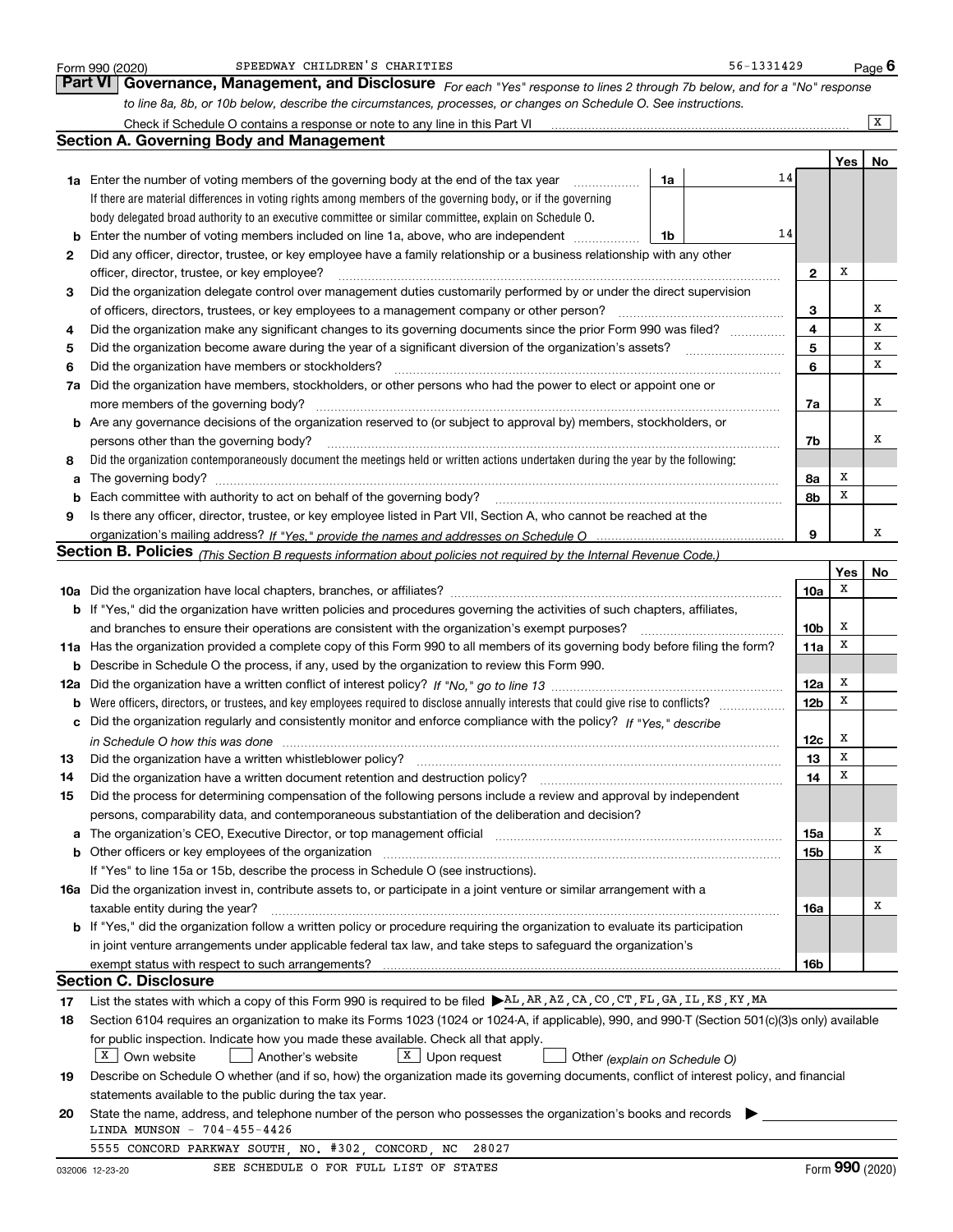| Form 990 (2020) | SPEEDWAY CHILDREN'S CHARITIES                                                                                                                              | 56-1331429 | Page <i>I</i> |  |  |  |  |
|-----------------|------------------------------------------------------------------------------------------------------------------------------------------------------------|------------|---------------|--|--|--|--|
|                 | Part VII Compensation of Officers, Directors, Trustees, Key Employees, Highest Compensated                                                                 |            |               |  |  |  |  |
|                 |                                                                                                                                                            |            |               |  |  |  |  |
|                 | Check if Schedule O contains a response or note to any line in this Part VII                                                                               |            |               |  |  |  |  |
|                 | Section A. Officers, Directors, Trustees, Key Employees, and Highest Compensated Employees                                                                 |            |               |  |  |  |  |
|                 | 1a Complete this table for all persons required to be listed. Report compensation for the calendar year ending with or within the organization's tax year. |            |               |  |  |  |  |

**•** List all of the organization's current officers, directors, trustees (whether individuals or organizations), regardless of amount of compensation. Enter -0- in columns (D), (E), and (F) if no compensation was paid.

 $\bullet$  List all of the organization's  $\,$ current key employees, if any. See instructions for definition of "key employee."

**•** List the organization's five current highest compensated employees (other than an officer, director, trustee, or key employee) who received reportable compensation (Box 5 of Form W-2 and/or Box 7 of Form 1099-MISC) of more than \$100,000 from the organization and any related organizations.

**•** List all of the organization's former officers, key employees, and highest compensated employees who received more than \$100,000 of reportable compensation from the organization and any related organizations.

**former directors or trustees**  ¥ List all of the organization's that received, in the capacity as a former director or trustee of the organization, more than \$10,000 of reportable compensation from the organization and any related organizations.

See instructions for the order in which to list the persons above.

 $\overline{X}$  Check this box if neither the organization nor any related organization compensated any current officer, director, or trustee.

| (A)                             | (B)           | (C)                           |                                 |          |              |                                 |        | (D)             | (E)             | (F)             |
|---------------------------------|---------------|-------------------------------|---------------------------------|----------|--------------|---------------------------------|--------|-----------------|-----------------|-----------------|
| Name and title                  | Average       |                               | (do not check more than one     | Position |              |                                 |        | Reportable      | Reportable      | Estimated       |
|                                 | hours per     |                               | box, unless person is both an   |          |              |                                 |        | compensation    | compensation    | amount of       |
|                                 | week          |                               | officer and a director/trustee) |          |              |                                 |        | from            | from related    | other           |
|                                 | (list any     |                               |                                 |          |              |                                 |        | the             | organizations   | compensation    |
|                                 | hours for     |                               |                                 |          |              |                                 |        | organization    | (W-2/1099-MISC) | from the        |
|                                 | related       |                               | trustee                         |          |              |                                 |        | (W-2/1099-MISC) |                 | organization    |
|                                 | organizations |                               |                                 |          |              |                                 |        |                 |                 | and related     |
|                                 | below         | ndividual trustee or director | Institutional t                 | Officer  | Key employee | Highest compensated<br>employee | Former |                 |                 | organizations   |
| O. BRUTON SMITH<br>(1)          | line)<br>0.20 |                               |                                 |          |              |                                 |        |                 |                 |                 |
| CHAIRMAN                        |               | X                             |                                 | X        |              |                                 |        | 0               | $\mathbf{0}$    |                 |
|                                 |               |                               |                                 |          |              |                                 |        |                 |                 | 0.              |
| MARCUS SMITH<br>(2)             | 0.20          |                               |                                 |          |              |                                 |        |                 |                 |                 |
| VICE CHAIRMAN                   | 40.00         | X                             |                                 | X        |              |                                 |        | $\mathbf{0}$    | $\mathbf{0}$    | 0.              |
| CLAUDIA BYRD<br>(3)             | 40.00         |                               |                                 |          |              |                                 |        |                 |                 |                 |
| DIRECTOR                        |               | X                             |                                 |          |              |                                 |        | $\mathbf{0}$    | 0               | 0.              |
| <b>JERRY CALDWELL</b><br>(4)    | 0.20          |                               |                                 |          |              |                                 |        |                 |                 |                 |
| <b>DIRECTOR</b>                 | 40.00         | X                             |                                 |          |              |                                 |        | $\mathbf{0}$    | $\mathbf{0}$    | $\mathbf 0$ .   |
| CONRAD CLEMENT<br>(5)           | 0.20          |                               |                                 |          |              |                                 |        |                 |                 |                 |
| <b>DIRECTOR</b>                 |               | X                             |                                 |          |              |                                 |        | $\mathbf{0}$ .  | $\mathbf{0}$    | 0.              |
| (6)<br>RAY EVERNHAM             | 0, 20         |                               |                                 |          |              |                                 |        |                 |                 |                 |
| <b>DIRECTOR</b>                 |               | X                             |                                 |          |              |                                 |        | $\mathbf{0}$    | $\mathbf{0}$ .  | 0.              |
| (7)<br>EDDIE GOSSAGE            | 0, 20         |                               |                                 |          |              |                                 |        |                 |                 |                 |
| <b>DIRECTOR</b>                 | 40.00         | X                             |                                 |          |              |                                 |        | $\mathbf{0}$    | $\mathbf{0}$    | 0.              |
| DON HAWK<br>(8)                 | 0, 20         |                               |                                 |          |              |                                 |        |                 |                 |                 |
| <b>DIRECTOR</b>                 | 40.00         | x                             |                                 |          |              |                                 |        | 0               | $\mathbf 0$     | 0.              |
| (9)<br>DAVID MCGRATH            | 0.20          |                               |                                 |          |              |                                 |        |                 |                 |                 |
| <b>DIRECTOR</b>                 | 40.00         | X                             |                                 |          |              |                                 |        | $\mathbf 0$     | $\mathbf{0}$ .  | $\mathbf 0$ .   |
| (10) STEVE PAGE                 | 0, 20         |                               |                                 |          |              |                                 |        |                 |                 |                 |
| <b>DIRECTOR</b>                 | 40.00         | х                             |                                 |          |              |                                 |        | 0               | 0.              | 0.              |
| (11) CHRIS POWELL               | 0.20          |                               |                                 |          |              |                                 |        |                 |                 |                 |
| <b>DIRECTOR</b>                 | 40.00         | X                             |                                 |          |              |                                 |        | 0               | $\mathbf{0}$ .  | $\mathbf 0$ .   |
| (12) MARK SIMENDINGER           | 0.20          |                               |                                 |          |              |                                 |        |                 |                 |                 |
| <b>DIRECTOR</b>                 | 40.00         | x                             |                                 |          |              |                                 |        | 0               | $\mathbf{0}$ .  | $\mathbf 0$ .   |
| (13) GREG WALTER                | 0.20          |                               |                                 |          |              |                                 |        |                 |                 |                 |
| <b>DIRECTOR</b>                 | 40.00         | X                             |                                 |          |              |                                 |        | 0               | $\mathbf{0}$ .  | 0.              |
| (14) DARRELL WALTRIP            | 0, 20         |                               |                                 |          |              |                                 |        |                 |                 |                 |
| <b>DIRECTOR</b>                 |               | X                             |                                 |          |              |                                 |        | 0               | 0.              | 0.              |
| (15) JESSICA FICKENSCHER        | 0.30          |                               |                                 |          |              |                                 |        |                 |                 |                 |
| MANAGING DIRECTOR               | 40.00         |                               |                                 | X        |              |                                 |        | $\mathbf{0}$ .  | $\mathbf{0}$ .  | $\mathbf 0$ .   |
| (16) JAMES GREENE III           | 0.20          |                               |                                 |          |              |                                 |        |                 |                 |                 |
| <b>SECRETARY</b>                |               |                               |                                 | X        |              |                                 |        | $\mathbf{0}$    | 0.              | $\mathfrak o$ . |
| (17) COREY GLASS                | 0.30          |                               |                                 |          |              |                                 |        |                 |                 |                 |
| TREASURER & ASSISTANT SECRETARY | 40.00         |                               |                                 | X        |              |                                 |        | $\mathbf{0}$ .  | $\mathbf{0}$ .  | $\mathbf 0$ .   |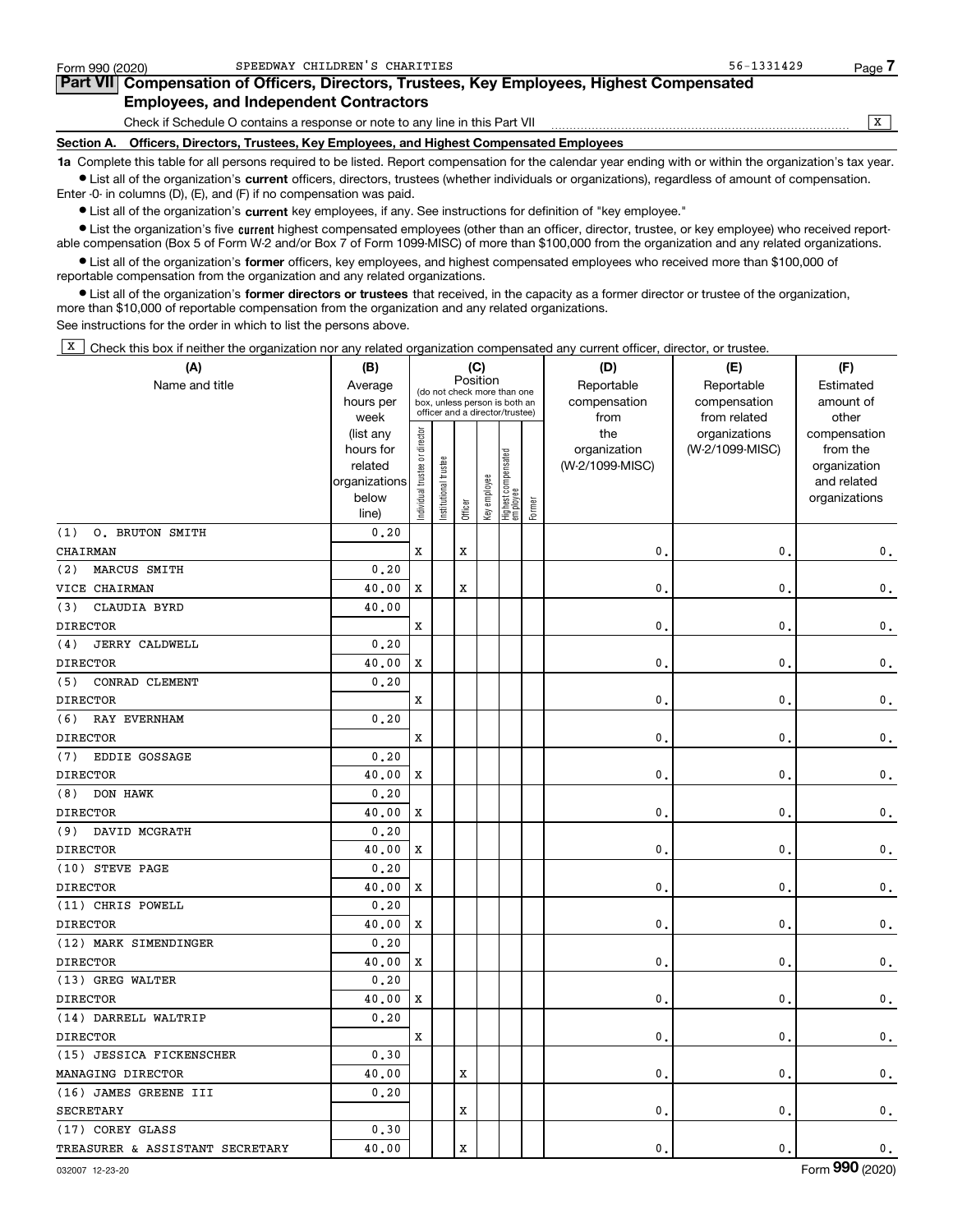|                 | SPEEDWAY CHILDREN'S CHARITIES<br>Form 990 (2020)                                                                                                                                                                                                       |                                                                                                                                                                                                        |                               |                            |         |              |                                 |        |                                        | 56-1331429                                        |                      |   |                                                                          | Page 8   |  |
|-----------------|--------------------------------------------------------------------------------------------------------------------------------------------------------------------------------------------------------------------------------------------------------|--------------------------------------------------------------------------------------------------------------------------------------------------------------------------------------------------------|-------------------------------|----------------------------|---------|--------------|---------------------------------|--------|----------------------------------------|---------------------------------------------------|----------------------|---|--------------------------------------------------------------------------|----------|--|
| <b>Part VII</b> | Section A. Officers, Directors, Trustees, Key Employees, and Highest Compensated Employees (continued)                                                                                                                                                 |                                                                                                                                                                                                        |                               |                            |         |              |                                 |        |                                        |                                                   |                      |   |                                                                          |          |  |
|                 | (A)<br>Name and title                                                                                                                                                                                                                                  | (B)<br>(C)<br>(D)<br>Position<br>Average<br>Reportable<br>(do not check more than one<br>hours per<br>compensation<br>box, unless person is both an<br>officer and a director/trustee)<br>week<br>from |                               |                            |         |              |                                 |        |                                        | (E)<br>Reportable<br>compensation<br>from related |                      |   | (F)<br>Estimated<br>amount of<br>other                                   |          |  |
|                 |                                                                                                                                                                                                                                                        | (list any<br>hours for<br>related<br>organizations<br>below<br>line)                                                                                                                                   | ndividual trustee or director | trustee<br>Institutional t | Officer | key employee | Highest compensated<br>employee | Former | the<br>organization<br>(W-2/1099-MISC) | organizations<br>(W-2/1099-MISC)                  |                      |   | compensation<br>from the<br>organization<br>and related<br>organizations |          |  |
|                 |                                                                                                                                                                                                                                                        |                                                                                                                                                                                                        |                               |                            |         |              |                                 |        |                                        |                                                   |                      |   |                                                                          |          |  |
|                 |                                                                                                                                                                                                                                                        |                                                                                                                                                                                                        |                               |                            |         |              |                                 |        |                                        |                                                   |                      |   |                                                                          |          |  |
|                 |                                                                                                                                                                                                                                                        |                                                                                                                                                                                                        |                               |                            |         |              |                                 |        |                                        |                                                   |                      |   |                                                                          |          |  |
|                 |                                                                                                                                                                                                                                                        |                                                                                                                                                                                                        |                               |                            |         |              |                                 |        |                                        |                                                   |                      |   |                                                                          |          |  |
|                 |                                                                                                                                                                                                                                                        |                                                                                                                                                                                                        |                               |                            |         |              |                                 |        |                                        |                                                   |                      |   |                                                                          |          |  |
|                 |                                                                                                                                                                                                                                                        |                                                                                                                                                                                                        |                               |                            |         |              |                                 |        |                                        |                                                   |                      |   |                                                                          |          |  |
|                 |                                                                                                                                                                                                                                                        |                                                                                                                                                                                                        |                               |                            |         |              |                                 |        |                                        |                                                   |                      |   |                                                                          |          |  |
|                 |                                                                                                                                                                                                                                                        |                                                                                                                                                                                                        |                               |                            |         |              |                                 |        |                                        |                                                   |                      |   |                                                                          |          |  |
|                 | 1b Subtotal                                                                                                                                                                                                                                            |                                                                                                                                                                                                        |                               |                            |         |              |                                 |        | 0.                                     |                                                   | 0.                   |   |                                                                          | 0.       |  |
| c<br>d          | Total from continuation sheets to Part VII, Section A manufactured:                                                                                                                                                                                    |                                                                                                                                                                                                        |                               |                            |         |              |                                 |        | 0.<br>0.                               |                                                   | 0.<br>$\mathbf{0}$ . |   |                                                                          | 0.<br>0. |  |
| 2               | Total number of individuals (including but not limited to those listed above) who received more than \$100,000 of reportable<br>compensation from the organization $\blacktriangleright$                                                               |                                                                                                                                                                                                        |                               |                            |         |              |                                 |        |                                        |                                                   |                      |   |                                                                          | 0        |  |
|                 | Did the organization list any former officer, director, trustee, key employee, or highest compensated employee on                                                                                                                                      |                                                                                                                                                                                                        |                               |                            |         |              |                                 |        |                                        |                                                   |                      |   | Yes                                                                      | No       |  |
| з               | line 1a? If "Yes," complete Schedule J for such individual material content content to the content of the complete Schedule J for such individual                                                                                                      |                                                                                                                                                                                                        |                               |                            |         |              |                                 |        |                                        |                                                   |                      | 3 |                                                                          | x        |  |
| 4               | For any individual listed on line 1a, is the sum of reportable compensation and other compensation from the organization                                                                                                                               |                                                                                                                                                                                                        |                               |                            |         |              |                                 |        |                                        |                                                   |                      | 4 |                                                                          | х        |  |
| 5               | Did any person listed on line 1a receive or accrue compensation from any unrelated organization or individual for services                                                                                                                             |                                                                                                                                                                                                        |                               |                            |         |              |                                 |        |                                        |                                                   |                      | 5 |                                                                          | х        |  |
|                 | <b>Section B. Independent Contractors</b>                                                                                                                                                                                                              |                                                                                                                                                                                                        |                               |                            |         |              |                                 |        |                                        |                                                   |                      |   |                                                                          |          |  |
| 1               | Complete this table for your five highest compensated independent contractors that received more than \$100,000 of compensation from<br>the organization. Report compensation for the calendar year ending with or within the organization's tax year. |                                                                                                                                                                                                        |                               |                            |         |              |                                 |        |                                        |                                                   |                      |   |                                                                          |          |  |
|                 | (A)<br>Name and business address                                                                                                                                                                                                                       |                                                                                                                                                                                                        | <b>NONE</b>                   |                            |         |              |                                 |        | (B)<br>Description of services         |                                                   |                      |   | (C)<br>Compensation                                                      |          |  |
|                 |                                                                                                                                                                                                                                                        |                                                                                                                                                                                                        |                               |                            |         |              |                                 |        |                                        |                                                   |                      |   |                                                                          |          |  |
|                 |                                                                                                                                                                                                                                                        |                                                                                                                                                                                                        |                               |                            |         |              |                                 |        |                                        |                                                   |                      |   |                                                                          |          |  |
|                 |                                                                                                                                                                                                                                                        |                                                                                                                                                                                                        |                               |                            |         |              |                                 |        |                                        |                                                   |                      |   |                                                                          |          |  |
|                 |                                                                                                                                                                                                                                                        |                                                                                                                                                                                                        |                               |                            |         |              |                                 |        |                                        |                                                   |                      |   |                                                                          |          |  |
| 2               | Total number of independent contractors (including but not limited to those listed above) who received more than                                                                                                                                       |                                                                                                                                                                                                        |                               |                            |         |              |                                 |        |                                        |                                                   |                      |   |                                                                          |          |  |
|                 | \$100,000 of compensation from the organization                                                                                                                                                                                                        |                                                                                                                                                                                                        |                               |                            |         | 0            |                                 |        |                                        |                                                   |                      |   |                                                                          |          |  |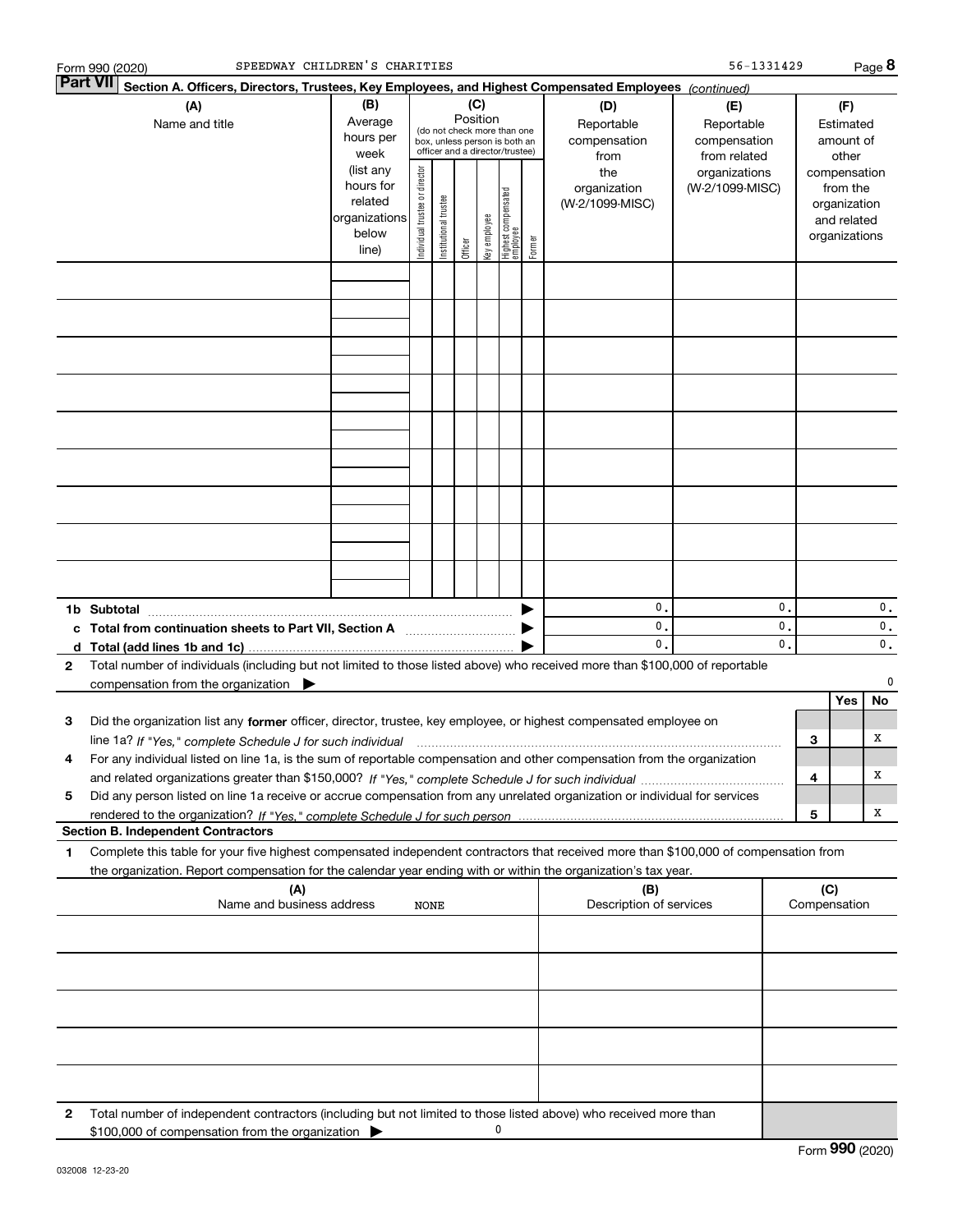|                                                           |                  |        | Form 990 (2020)                                                                                                       |    |                       | SPEEDWAY CHILDREN'S CHARITIES |                      |                                                                                                                                                                                                                                                                                                                                                                                                                                                                       | 56-1331429                    | Page 9                                                          |
|-----------------------------------------------------------|------------------|--------|-----------------------------------------------------------------------------------------------------------------------|----|-----------------------|-------------------------------|----------------------|-----------------------------------------------------------------------------------------------------------------------------------------------------------------------------------------------------------------------------------------------------------------------------------------------------------------------------------------------------------------------------------------------------------------------------------------------------------------------|-------------------------------|-----------------------------------------------------------------|
|                                                           | <b>Part VIII</b> |        | <b>Statement of Revenue</b>                                                                                           |    |                       |                               |                      |                                                                                                                                                                                                                                                                                                                                                                                                                                                                       |                               |                                                                 |
|                                                           |                  |        | Check if Schedule O contains a response or note to any line in this Part VIII                                         |    |                       |                               |                      |                                                                                                                                                                                                                                                                                                                                                                                                                                                                       |                               |                                                                 |
|                                                           |                  |        |                                                                                                                       |    |                       |                               | (A)<br>Total revenue | $\begin{array}{c c c c c c} \hline \textbf{(B)} & \textbf{(C)} & \textbf{1} & \textbf{1} & \textbf{1} & \textbf{1} & \textbf{1} & \textbf{1} & \textbf{1} & \textbf{1} & \textbf{1} & \textbf{1} & \textbf{1} & \textbf{1} & \textbf{1} & \textbf{1} & \textbf{1} & \textbf{1} & \textbf{1} & \textbf{1} & \textbf{1} & \textbf{1} & \textbf{1} & \textbf{1} & \textbf{1} & \textbf{1} & \textbf{1} & \textbf{1} & \textbf{$<br>Related or exempt<br>function revenue | Unrelated<br>business revenue | (D)<br>Revenue excluded<br>from tax under<br>sections 512 - 514 |
|                                                           |                  |        | 1 a Federated campaigns                                                                                               |    | 1a                    |                               |                      |                                                                                                                                                                                                                                                                                                                                                                                                                                                                       |                               |                                                                 |
| Contributions, Gifts, Grants<br>and Other Similar Amounts |                  | b      | Membership dues                                                                                                       |    | 1 <sub>b</sub>        |                               |                      |                                                                                                                                                                                                                                                                                                                                                                                                                                                                       |                               |                                                                 |
|                                                           |                  | с      | Fundraising events                                                                                                    |    | 1 <sub>c</sub>        | 224,633.                      |                      |                                                                                                                                                                                                                                                                                                                                                                                                                                                                       |                               |                                                                 |
|                                                           |                  |        | d Related organizations                                                                                               |    | 1 <sub>d</sub>        | 18,108.                       |                      |                                                                                                                                                                                                                                                                                                                                                                                                                                                                       |                               |                                                                 |
|                                                           |                  | е      | Government grants (contributions)                                                                                     |    | 1e                    |                               |                      |                                                                                                                                                                                                                                                                                                                                                                                                                                                                       |                               |                                                                 |
|                                                           |                  |        | f All other contributions, gifts, grants, and                                                                         |    |                       |                               |                      |                                                                                                                                                                                                                                                                                                                                                                                                                                                                       |                               |                                                                 |
|                                                           |                  |        | similar amounts not included above                                                                                    |    | 1f                    | 1,351,141.                    |                      |                                                                                                                                                                                                                                                                                                                                                                                                                                                                       |                               |                                                                 |
|                                                           |                  | g      | Noncash contributions included in lines 1a-1f                                                                         |    | 1g                    | 53,471.                       |                      |                                                                                                                                                                                                                                                                                                                                                                                                                                                                       |                               |                                                                 |
|                                                           |                  |        |                                                                                                                       |    |                       |                               | 1,593,882.           |                                                                                                                                                                                                                                                                                                                                                                                                                                                                       |                               |                                                                 |
|                                                           |                  |        |                                                                                                                       |    |                       | <b>Business Code</b>          |                      |                                                                                                                                                                                                                                                                                                                                                                                                                                                                       |                               |                                                                 |
|                                                           | 2 a              |        | <u> 1980 - Johann Barn, fransk politik formuler (d. 1980)</u>                                                         |    |                       |                               |                      |                                                                                                                                                                                                                                                                                                                                                                                                                                                                       |                               |                                                                 |
|                                                           |                  | b      | <u> 1989 - Johann Barn, fransk politik amerikansk politik (</u>                                                       |    |                       |                               |                      |                                                                                                                                                                                                                                                                                                                                                                                                                                                                       |                               |                                                                 |
| Program Service<br>Revenue                                |                  | c      | <u> 1989 - Johann Barn, mars and de Branch Barn, mars and de Branch Barn, mars and de Branch Barn, mars and de Br</u> |    |                       |                               |                      |                                                                                                                                                                                                                                                                                                                                                                                                                                                                       |                               |                                                                 |
|                                                           |                  | d<br>е | <u> 1989 - Johann Stein, mars an deus an deus Amerikaanse komme</u>                                                   |    |                       |                               |                      |                                                                                                                                                                                                                                                                                                                                                                                                                                                                       |                               |                                                                 |
|                                                           |                  | f      | All other program service revenue                                                                                     |    |                       |                               |                      |                                                                                                                                                                                                                                                                                                                                                                                                                                                                       |                               |                                                                 |
|                                                           |                  | a      |                                                                                                                       |    |                       |                               |                      |                                                                                                                                                                                                                                                                                                                                                                                                                                                                       |                               |                                                                 |
|                                                           | 3                |        | Investment income (including dividends, interest, and                                                                 |    |                       |                               |                      |                                                                                                                                                                                                                                                                                                                                                                                                                                                                       |                               |                                                                 |
|                                                           |                  |        |                                                                                                                       |    |                       |                               |                      |                                                                                                                                                                                                                                                                                                                                                                                                                                                                       |                               |                                                                 |
|                                                           | 4                |        | Income from investment of tax-exempt bond proceeds                                                                    |    |                       |                               |                      |                                                                                                                                                                                                                                                                                                                                                                                                                                                                       |                               |                                                                 |
|                                                           | 5                |        |                                                                                                                       |    |                       |                               |                      |                                                                                                                                                                                                                                                                                                                                                                                                                                                                       |                               |                                                                 |
|                                                           |                  |        |                                                                                                                       |    | (i) Real              | (ii) Personal                 |                      |                                                                                                                                                                                                                                                                                                                                                                                                                                                                       |                               |                                                                 |
|                                                           | 6а               |        | Gross rents<br>.                                                                                                      | 6а |                       |                               |                      |                                                                                                                                                                                                                                                                                                                                                                                                                                                                       |                               |                                                                 |
|                                                           |                  | b      | Less: rental expenses                                                                                                 | 6b |                       |                               |                      |                                                                                                                                                                                                                                                                                                                                                                                                                                                                       |                               |                                                                 |
|                                                           |                  | c      | Rental income or (loss)                                                                                               | 6с |                       |                               |                      |                                                                                                                                                                                                                                                                                                                                                                                                                                                                       |                               |                                                                 |
|                                                           |                  |        | d Net rental income or (loss)                                                                                         |    |                       |                               |                      |                                                                                                                                                                                                                                                                                                                                                                                                                                                                       |                               |                                                                 |
|                                                           |                  |        | 7 a Gross amount from sales of                                                                                        |    | (i) Securities        | (ii) Other                    |                      |                                                                                                                                                                                                                                                                                                                                                                                                                                                                       |                               |                                                                 |
|                                                           |                  |        | assets other than inventory                                                                                           | 7a |                       |                               |                      |                                                                                                                                                                                                                                                                                                                                                                                                                                                                       |                               |                                                                 |
|                                                           |                  |        | <b>b</b> Less: cost or other basis                                                                                    |    |                       |                               |                      |                                                                                                                                                                                                                                                                                                                                                                                                                                                                       |                               |                                                                 |
|                                                           |                  |        | and sales expenses                                                                                                    | 7b |                       |                               |                      |                                                                                                                                                                                                                                                                                                                                                                                                                                                                       |                               |                                                                 |
|                                                           |                  |        | c Gain or (loss)                                                                                                      | 7c |                       |                               |                      |                                                                                                                                                                                                                                                                                                                                                                                                                                                                       |                               |                                                                 |
|                                                           |                  |        |                                                                                                                       |    |                       |                               |                      |                                                                                                                                                                                                                                                                                                                                                                                                                                                                       |                               |                                                                 |
|                                                           |                  |        | 8 a Gross income from fundraising events (not                                                                         |    |                       |                               |                      |                                                                                                                                                                                                                                                                                                                                                                                                                                                                       |                               |                                                                 |
|                                                           |                  |        | including $\frac{224}{10}$ , 633. of                                                                                  |    |                       |                               |                      |                                                                                                                                                                                                                                                                                                                                                                                                                                                                       |                               |                                                                 |
|                                                           |                  |        | contributions reported on line 1c). See                                                                               |    |                       | 216,953.                      |                      |                                                                                                                                                                                                                                                                                                                                                                                                                                                                       |                               |                                                                 |
|                                                           |                  |        | <b>b</b> Less: direct expenses <b>constants b</b>                                                                     |    | 8a<br> 8 <sub>b</sub> | 93,947.                       |                      |                                                                                                                                                                                                                                                                                                                                                                                                                                                                       |                               |                                                                 |
|                                                           |                  |        | c Net income or (loss) from fundraising events                                                                        |    |                       | ▶<br>.                        | 123,006.             |                                                                                                                                                                                                                                                                                                                                                                                                                                                                       |                               | 123,006.                                                        |
|                                                           |                  |        | 9 a Gross income from gaming activities. See                                                                          |    |                       |                               |                      |                                                                                                                                                                                                                                                                                                                                                                                                                                                                       |                               |                                                                 |
|                                                           |                  |        |                                                                                                                       |    | 9a                    | 83,848.                       |                      |                                                                                                                                                                                                                                                                                                                                                                                                                                                                       |                               |                                                                 |
|                                                           |                  |        |                                                                                                                       |    | 9 <sub>b</sub>        | 48,383.                       |                      |                                                                                                                                                                                                                                                                                                                                                                                                                                                                       |                               |                                                                 |
|                                                           |                  |        | c Net income or (loss) from gaming activities                                                                         |    |                       | ▶<br>.                        | 35,465.              |                                                                                                                                                                                                                                                                                                                                                                                                                                                                       |                               | 35,465.                                                         |
|                                                           |                  |        | 10 a Gross sales of inventory, less returns                                                                           |    |                       |                               |                      |                                                                                                                                                                                                                                                                                                                                                                                                                                                                       |                               |                                                                 |
|                                                           |                  |        |                                                                                                                       |    | 10a                   |                               |                      |                                                                                                                                                                                                                                                                                                                                                                                                                                                                       |                               |                                                                 |
|                                                           |                  |        | <b>b</b> Less: cost of goods sold                                                                                     |    | 10 <sub>b</sub>       |                               |                      |                                                                                                                                                                                                                                                                                                                                                                                                                                                                       |                               |                                                                 |
|                                                           |                  |        | c Net income or (loss) from sales of inventory                                                                        |    |                       |                               |                      |                                                                                                                                                                                                                                                                                                                                                                                                                                                                       |                               |                                                                 |
|                                                           |                  |        |                                                                                                                       |    |                       | <b>Business Code</b>          |                      |                                                                                                                                                                                                                                                                                                                                                                                                                                                                       |                               |                                                                 |
|                                                           | 11a              |        | <u> 1989 - Johann Barbara, martin amerikan basar dan berasal dalam basar dalam basar dalam basar dalam basar dala</u> |    |                       |                               |                      |                                                                                                                                                                                                                                                                                                                                                                                                                                                                       |                               |                                                                 |
|                                                           |                  | b      |                                                                                                                       |    |                       |                               |                      |                                                                                                                                                                                                                                                                                                                                                                                                                                                                       |                               |                                                                 |
| Revenue                                                   |                  | с      | the contract of the contract of the contract of the contract of the contract of                                       |    |                       |                               |                      |                                                                                                                                                                                                                                                                                                                                                                                                                                                                       |                               |                                                                 |
|                                                           |                  |        |                                                                                                                       |    |                       |                               |                      |                                                                                                                                                                                                                                                                                                                                                                                                                                                                       |                               |                                                                 |
|                                                           |                  |        |                                                                                                                       |    |                       | ▶                             |                      |                                                                                                                                                                                                                                                                                                                                                                                                                                                                       |                               |                                                                 |
|                                                           | 12               |        |                                                                                                                       |    |                       |                               | 1,752,353.           | $\mathsf{0}$ .                                                                                                                                                                                                                                                                                                                                                                                                                                                        | 0.                            | 158,471.                                                        |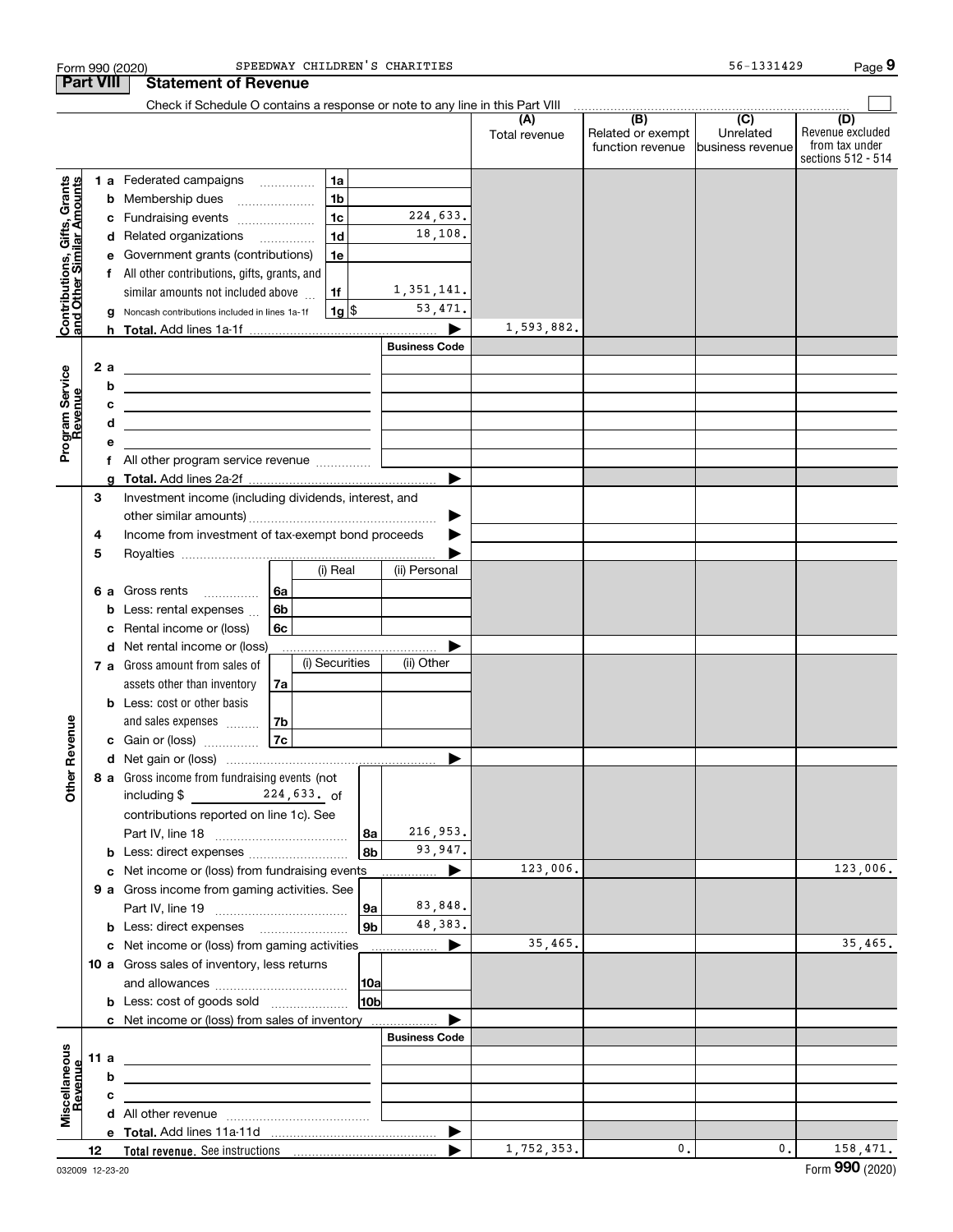Form 990 (2020) Page **Part IX Statement of Functional Expenses** SPEEDWAY CHILDREN'S CHARITIES 56-1331429

**10**

|              | Section 501(c)(3) and 501(c)(4) organizations must complete all columns. All other organizations must complete column (A).                                                                                 |                |                             |                                    |                    |
|--------------|------------------------------------------------------------------------------------------------------------------------------------------------------------------------------------------------------------|----------------|-----------------------------|------------------------------------|--------------------|
|              | Do not include amounts reported on lines 6b,                                                                                                                                                               | (A)            | (B)                         | (C)                                | (D)<br>Fundraising |
|              | 7b, 8b, 9b, and 10b of Part VIII.                                                                                                                                                                          | Total expenses | Program service<br>expenses | Management and<br>general expenses | expenses           |
| 1.           | Grants and other assistance to domestic organizations                                                                                                                                                      |                |                             |                                    |                    |
|              | and domestic governments. See Part IV, line 21<br>$\ddotsc$                                                                                                                                                | 1, 167, 447.   | 1,167,447.                  |                                    |                    |
| $\mathbf{2}$ | Grants and other assistance to domestic                                                                                                                                                                    |                |                             |                                    |                    |
|              | individuals. See Part IV, line 22<br>$\overline{\phantom{a}}$                                                                                                                                              |                |                             |                                    |                    |
| 3            | Grants and other assistance to foreign                                                                                                                                                                     |                |                             |                                    |                    |
|              | organizations, foreign governments, and foreign                                                                                                                                                            |                |                             |                                    |                    |
|              | individuals. See Part IV, lines 15 and 16                                                                                                                                                                  |                |                             |                                    |                    |
| 4            | Benefits paid to or for members                                                                                                                                                                            |                |                             |                                    |                    |
| 5            | Compensation of current officers, directors,                                                                                                                                                               |                |                             |                                    |                    |
|              |                                                                                                                                                                                                            |                |                             |                                    |                    |
| 6            | Compensation not included above to disqualified                                                                                                                                                            |                |                             |                                    |                    |
|              | persons (as defined under section 4958(f)(1)) and                                                                                                                                                          |                |                             |                                    |                    |
|              | persons described in section 4958(c)(3)(B)                                                                                                                                                                 |                |                             |                                    |                    |
| 7            |                                                                                                                                                                                                            |                |                             |                                    |                    |
| 8            | Pension plan accruals and contributions (include                                                                                                                                                           |                |                             |                                    |                    |
|              | section 401(k) and 403(b) employer contributions)                                                                                                                                                          |                |                             |                                    |                    |
| 9            |                                                                                                                                                                                                            |                |                             |                                    |                    |
| 10           |                                                                                                                                                                                                            |                |                             |                                    |                    |
| 11           | Fees for services (nonemployees):                                                                                                                                                                          |                |                             |                                    |                    |
| a            |                                                                                                                                                                                                            |                |                             |                                    |                    |
| b            |                                                                                                                                                                                                            |                |                             |                                    |                    |
| c            |                                                                                                                                                                                                            | 14,766.        |                             | 14,766.                            |                    |
| d            |                                                                                                                                                                                                            |                |                             |                                    |                    |
| е            | Professional fundraising services. See Part IV, line 17                                                                                                                                                    |                |                             |                                    |                    |
| f            | Investment management fees                                                                                                                                                                                 |                |                             |                                    |                    |
| g            | Other. (If line 11g amount exceeds 10% of line 25,                                                                                                                                                         |                |                             |                                    |                    |
|              | column (A) amount, list line 11g expenses on Sch 0.)                                                                                                                                                       |                |                             |                                    |                    |
| 12           |                                                                                                                                                                                                            | 1,673.         |                             |                                    | 1,673.             |
| 13           |                                                                                                                                                                                                            | 28,795.        |                             |                                    | 28,795.            |
| 14           |                                                                                                                                                                                                            |                |                             |                                    |                    |
| 15           |                                                                                                                                                                                                            |                |                             |                                    |                    |
| 16           |                                                                                                                                                                                                            | 106.           |                             |                                    | 106.               |
| 17           |                                                                                                                                                                                                            | 10,306.        |                             | 7,026.                             | 3,280.             |
| 18           | Payments of travel or entertainment expenses                                                                                                                                                               |                |                             |                                    |                    |
|              | for any federal, state, or local public officials                                                                                                                                                          |                |                             |                                    |                    |
| 19           | Conferences, conventions, and meetings                                                                                                                                                                     |                |                             |                                    |                    |
| 20           | Interest                                                                                                                                                                                                   |                |                             |                                    |                    |
| 21           |                                                                                                                                                                                                            |                |                             |                                    |                    |
| 22           | Depreciation, depletion, and amortization                                                                                                                                                                  | 3,951.         |                             |                                    | 3,951.             |
| 23           | Insurance                                                                                                                                                                                                  | 12,459.        |                             | 11,703.                            | 756.               |
| 24           | Other expenses. Itemize expenses not covered<br>above (List miscellaneous expenses on line 24e. If<br>line 24e amount exceeds 10% of line 25, column (A)<br>amount, list line 24e expenses on Schedule O.) |                |                             |                                    |                    |
| a            | PAYROLL SERVICES                                                                                                                                                                                           | 696,290.       | 10,971.                     | 173,599.                           | 511,720.           |
| b            | NONCASH CONTRIBUTION EX                                                                                                                                                                                    | 53,471.        |                             |                                    | 53,471.            |
| c            | TAXES & LICENSES                                                                                                                                                                                           | 6,221.         |                             | 6,106.                             | 115.               |
| d            | OTHER EXPENSES                                                                                                                                                                                             | 5,208.         |                             |                                    | 5,208.             |
| е            | All other expenses                                                                                                                                                                                         |                |                             |                                    |                    |
| 25           | Total functional expenses. Add lines 1 through 24e                                                                                                                                                         | 2,000,693.     | 1, 178, 418.                | 213,200.                           | 609,075.           |
| 26           | Joint costs. Complete this line only if the organization                                                                                                                                                   |                |                             |                                    |                    |
|              | reported in column (B) joint costs from a combined                                                                                                                                                         |                |                             |                                    |                    |
|              | educational campaign and fundraising solicitation.                                                                                                                                                         |                |                             |                                    |                    |

Check here  $\blacktriangleright$ 

Check here  $\bullet$  if following SOP 98-2 (ASC 958-720)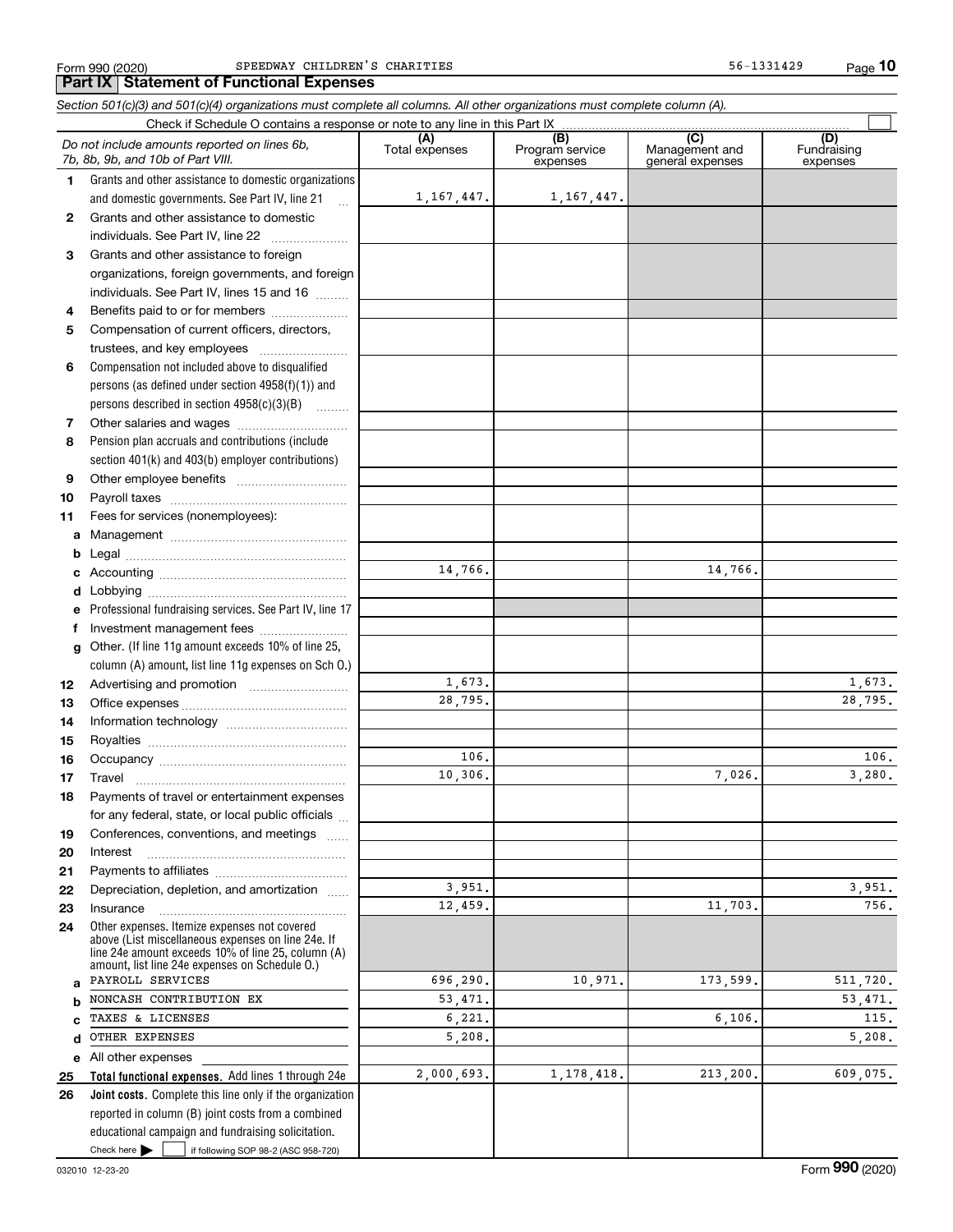| Form 990 (2020) | SPEEDWAY<br>CHILDREN S CHARITIES                                           | 56-1331429 | Page |
|-----------------|----------------------------------------------------------------------------|------------|------|
| <b>Part X</b>   | <b>Balance Sheet</b>                                                       |            |      |
|                 | Check if Schedule O contains a response or note to any line in this Part X |            |      |

|                             |    |                                                                                                                                                                                                                                |                   | (A)<br>Beginning of year |                 | (B)<br>End of year |
|-----------------------------|----|--------------------------------------------------------------------------------------------------------------------------------------------------------------------------------------------------------------------------------|-------------------|--------------------------|-----------------|--------------------|
|                             |    |                                                                                                                                                                                                                                |                   | 341,890.                 |                 | 229,458.           |
|                             | 1. |                                                                                                                                                                                                                                |                   |                          | 1               |                    |
|                             | 2  |                                                                                                                                                                                                                                |                   | 170,843.                 | 2               | 87,484.            |
|                             | з  |                                                                                                                                                                                                                                |                   |                          | 3               | 53,236.            |
|                             | 4  |                                                                                                                                                                                                                                |                   | 121, 137.                | 4               |                    |
|                             | 5  | Loans and other receivables from any current or former officer, director,                                                                                                                                                      |                   |                          |                 |                    |
|                             |    | trustee, key employee, creator or founder, substantial contributor, or 35%                                                                                                                                                     |                   |                          |                 |                    |
|                             |    | controlled entity or family member of any of these persons                                                                                                                                                                     |                   |                          | 5               |                    |
|                             | 6  | Loans and other receivables from other disqualified persons (as defined                                                                                                                                                        |                   |                          |                 |                    |
|                             |    | under section $4958(f)(1)$ , and persons described in section $4958(c)(3)(B)$                                                                                                                                                  |                   |                          | 6               |                    |
|                             | 7  |                                                                                                                                                                                                                                |                   |                          | $\overline{7}$  |                    |
| Assets                      | 8  |                                                                                                                                                                                                                                |                   |                          | 8               |                    |
|                             | 9  | Prepaid expenses and deferred charges                                                                                                                                                                                          |                   | 29,988.                  | 9               | 10,408.            |
|                             |    | <b>10a</b> Land, buildings, and equipment: cost or other                                                                                                                                                                       |                   |                          |                 |                    |
|                             |    | basis. Complete Part VI of Schedule D  [10a]                                                                                                                                                                                   | 42,593.           |                          |                 |                    |
|                             |    | 10b<br><b>b</b> Less: accumulated depreciation                                                                                                                                                                                 | 33,737.           | 12,807.                  | 10 <sub>c</sub> | 8,856.             |
|                             | 11 |                                                                                                                                                                                                                                |                   |                          | 11              |                    |
|                             | 12 |                                                                                                                                                                                                                                |                   |                          | 12              |                    |
|                             | 13 |                                                                                                                                                                                                                                |                   |                          | 13              |                    |
|                             | 14 |                                                                                                                                                                                                                                |                   |                          | 14              |                    |
|                             | 15 |                                                                                                                                                                                                                                |                   | 26,350.                  | 15              | 26, 350.           |
|                             | 16 | <b>Total assets.</b> Add lines 1 through 15 (must equal line 33) <i></i>                                                                                                                                                       | 703,015.          | 16                       | 415,792.        |                    |
|                             | 17 |                                                                                                                                                                                                                                | 138,925.          | 17                       | 108,910.        |                    |
|                             | 18 |                                                                                                                                                                                                                                | 4,800.            | 18                       | $\mathbf{0}$ .  |                    |
|                             | 19 | Deferred revenue manual contracts and contracts are all the contracts and contracts are contracted and contracts are contracted and contract are contracted and contract are contracted and contract are contracted and contra | 38,887.           | 19                       | 34,819.         |                    |
|                             | 20 |                                                                                                                                                                                                                                |                   |                          | 20              |                    |
|                             | 21 | Escrow or custodial account liability. Complete Part IV of Schedule D                                                                                                                                                          | 1.1.1.1.1.1.1.1.1 |                          | 21              |                    |
|                             | 22 | Loans and other payables to any current or former officer, director,                                                                                                                                                           |                   |                          |                 |                    |
| Liabilities                 |    | trustee, key employee, creator or founder, substantial contributor, or 35%                                                                                                                                                     |                   |                          |                 |                    |
|                             |    | controlled entity or family member of any of these persons                                                                                                                                                                     |                   |                          | 22              |                    |
|                             | 23 |                                                                                                                                                                                                                                |                   |                          | 23              |                    |
|                             | 24 |                                                                                                                                                                                                                                |                   |                          | 24              |                    |
|                             | 25 | Other liabilities (including federal income tax, payables to related third                                                                                                                                                     |                   |                          |                 |                    |
|                             |    | parties, and other liabilities not included on lines 17-24). Complete Part X                                                                                                                                                   |                   |                          |                 |                    |
|                             |    | of Schedule D                                                                                                                                                                                                                  |                   |                          | 25              |                    |
|                             | 26 |                                                                                                                                                                                                                                |                   | 182,612.                 | 26              | 143,729.           |
|                             |    | Organizations that follow FASB ASC 958, check here $\blacktriangleright$ $\boxed{\boxed{\text{X}}}$                                                                                                                            |                   |                          |                 |                    |
|                             |    | and complete lines 27, 28, 32, and 33.                                                                                                                                                                                         |                   |                          |                 |                    |
|                             | 27 | Net assets without donor restrictions                                                                                                                                                                                          |                   | 520,403.                 | 27              | 183,993.           |
|                             | 28 |                                                                                                                                                                                                                                |                   | 0.                       | 28              | 88,070.            |
|                             |    | Organizations that do not follow FASB ASC 958, check here $\blacktriangleright$                                                                                                                                                |                   |                          |                 |                    |
|                             |    | and complete lines 29 through 33.                                                                                                                                                                                              |                   |                          |                 |                    |
|                             | 29 |                                                                                                                                                                                                                                |                   |                          | 29              |                    |
|                             | 30 | Paid-in or capital surplus, or land, building, or equipment fund                                                                                                                                                               |                   |                          | 30              |                    |
| Net Assets or Fund Balances | 31 | Retained earnings, endowment, accumulated income, or other funds                                                                                                                                                               |                   |                          | 31              |                    |
|                             | 32 | Total net assets or fund balances                                                                                                                                                                                              |                   | 520,403.                 | 32              | 272,063.           |
|                             | 33 | Total liabilities and net assets/fund balances                                                                                                                                                                                 |                   | 703,015.                 | 33              | 415,792.           |
|                             |    |                                                                                                                                                                                                                                |                   |                          |                 | Form $990(2020)$   |

 $\mathcal{L}^{\text{max}}$ 

Formym **990** (2020)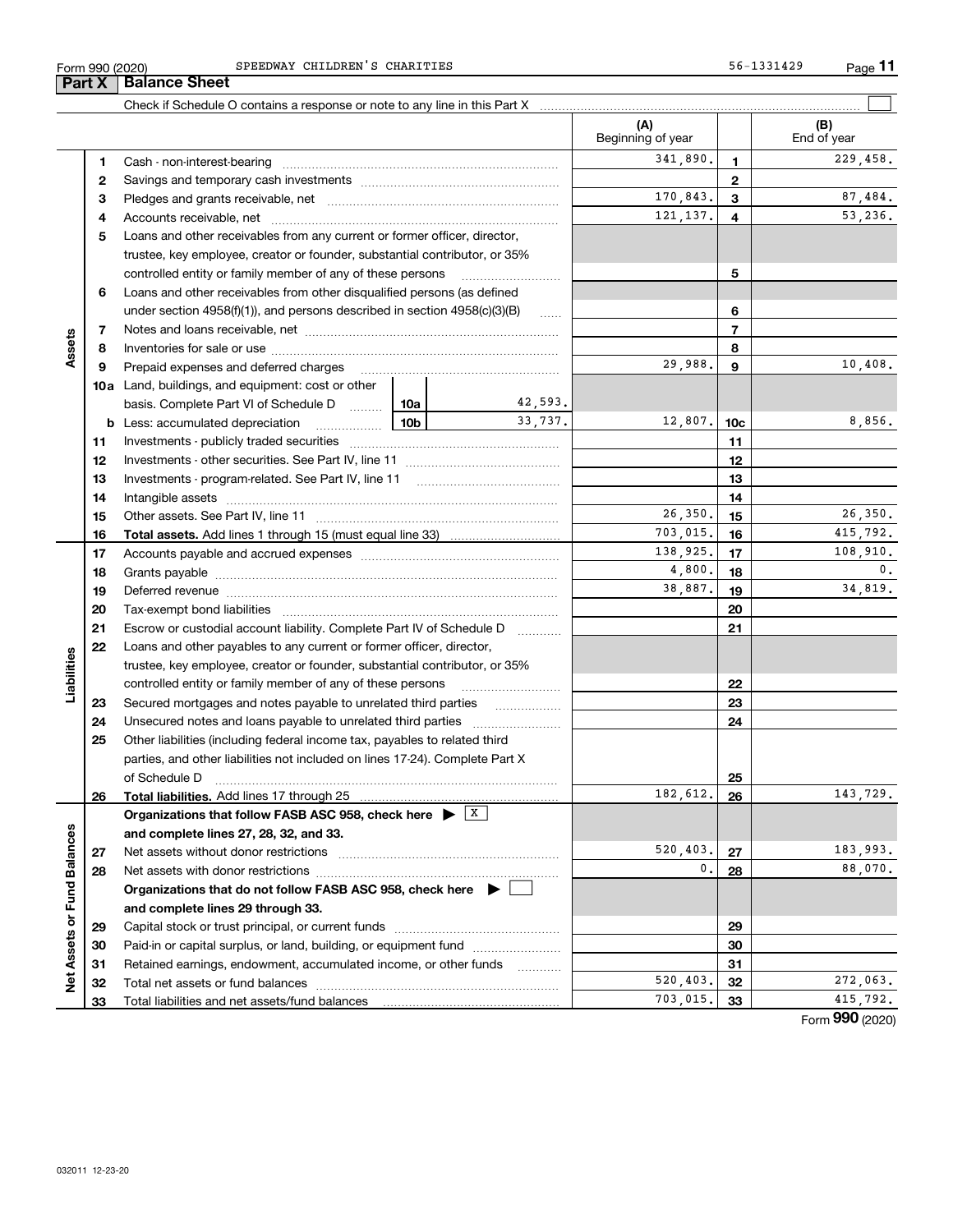|    | SPEEDWAY CHILDREN'S CHARITIES<br>Form 990 (2020)                                                                                                                                                                               | 56-1331429               |                |            | Page 12       |
|----|--------------------------------------------------------------------------------------------------------------------------------------------------------------------------------------------------------------------------------|--------------------------|----------------|------------|---------------|
|    | Part XI<br><b>Reconciliation of Net Assets</b>                                                                                                                                                                                 |                          |                |            |               |
|    |                                                                                                                                                                                                                                |                          |                |            |               |
|    |                                                                                                                                                                                                                                |                          |                |            |               |
| 1  | Total revenue (must equal Part VIII, column (A), line 12)                                                                                                                                                                      | 1                        |                | 1,752,353. |               |
| 2  |                                                                                                                                                                                                                                | $\mathbf{2}$             |                | 2,000,693. |               |
| з  | Revenue less expenses. Subtract line 2 from line 1                                                                                                                                                                             | 3                        |                |            | $-248,340.$   |
| 4  |                                                                                                                                                                                                                                | $\overline{\mathbf{4}}$  |                |            | 520,403.      |
| 5  |                                                                                                                                                                                                                                | 5                        |                |            |               |
| 6  | Donated services and use of facilities [111] processes and the service of facilities [11] processes and use of facilities [11] processes and the service of facilities [11] processes and the service of the service of the se | 6                        |                |            |               |
| 7  | Investment expenses www.communication.communication.com/www.communication.com/www.communication.com                                                                                                                            | $\overline{\phantom{a}}$ |                |            |               |
| 8  | Prior period adjustments                                                                                                                                                                                                       | 8                        |                |            |               |
| 9  | Other changes in net assets or fund balances (explain on Schedule O)                                                                                                                                                           | 9                        |                |            | $\mathbf 0$ . |
| 10 | Net assets or fund balances at end of year. Combine lines 3 through 9 (must equal Part X, line 32,                                                                                                                             |                          |                |            |               |
|    |                                                                                                                                                                                                                                | 10                       |                |            | 272,063.      |
|    | Part XII Financial Statements and Reporting                                                                                                                                                                                    |                          |                |            |               |
|    |                                                                                                                                                                                                                                |                          |                |            |               |
|    |                                                                                                                                                                                                                                |                          |                | <b>Yes</b> | <b>No</b>     |
| 1. | $ X $ Accrual<br>Accounting method used to prepare the Form 990: <u>I</u> Cash<br>Other                                                                                                                                        |                          |                |            |               |
|    | If the organization changed its method of accounting from a prior year or checked "Other," explain in Schedule O.                                                                                                              |                          |                |            |               |
|    | 2a Were the organization's financial statements compiled or reviewed by an independent accountant?                                                                                                                             |                          | 2a             |            | x             |
|    | If "Yes," check a box below to indicate whether the financial statements for the year were compiled or reviewed on a                                                                                                           |                          |                |            |               |
|    | separate basis, consolidated basis, or both:                                                                                                                                                                                   |                          |                |            |               |
|    | Separate basis<br>Consolidated basis<br>Both consolidated and separate basis                                                                                                                                                   |                          |                |            |               |
|    | <b>b</b> Were the organization's financial statements audited by an independent accountant?                                                                                                                                    |                          | 2 <sub>b</sub> | х          |               |
|    | If "Yes," check a box below to indicate whether the financial statements for the year were audited on a separate basis,                                                                                                        |                          |                |            |               |
|    | consolidated basis, or both:                                                                                                                                                                                                   |                          |                |            |               |
|    | $X \mid$ Separate basis<br>Consolidated basis<br>Both consolidated and separate basis                                                                                                                                          |                          |                |            |               |
|    | c If "Yes" to line 2a or 2b, does the organization have a committee that assumes responsibility for oversight of the audit,                                                                                                    |                          |                |            |               |
|    | review, or compilation of its financial statements and selection of an independent accountant?                                                                                                                                 |                          | 2c             | x          |               |
|    | If the organization changed either its oversight process or selection process during the tax year, explain on Schedule O.                                                                                                      |                          |                |            |               |
|    | 3a As a result of a federal award, was the organization required to undergo an audit or audits as set forth in the Single Audit                                                                                                |                          |                |            |               |
|    |                                                                                                                                                                                                                                |                          | 3a             |            | x             |
|    | <b>b</b> If "Yes," did the organization undergo the required audit or audits? If the organization did not undergo the required audit                                                                                           |                          |                |            |               |
|    |                                                                                                                                                                                                                                |                          | 3b             |            |               |

Form (2020) **990**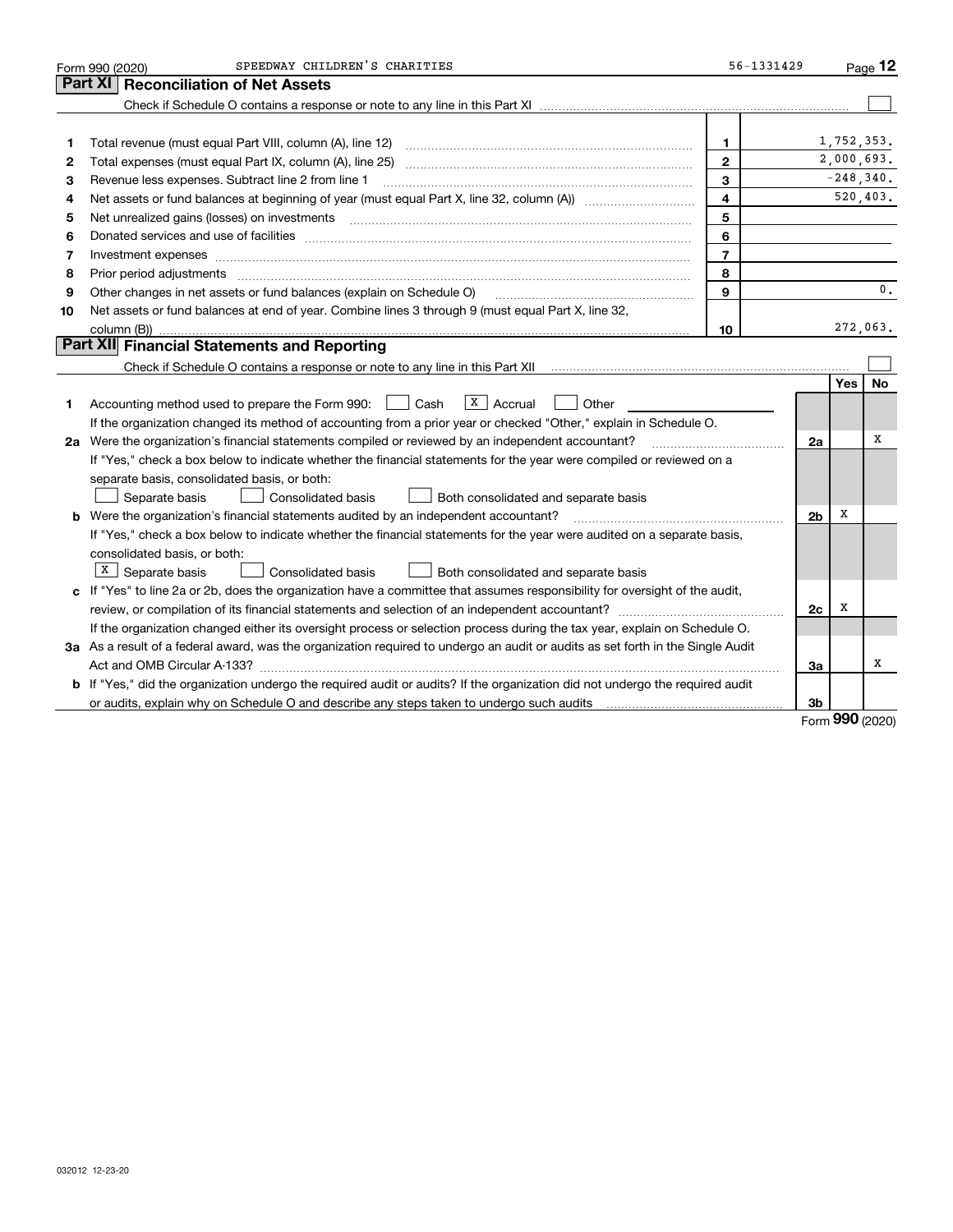## **SCHEDULE A**

Department of the Treasury Internal Revenue Service

**(Form 990 or 990-EZ)**

## **Public Charity Status and Public Support**

**Complete if the organization is a section 501(c)(3) organization or a section 4947(a)(1) nonexempt charitable trust.**

**| Attach to Form 990 or Form 990-EZ.** 

**| Go to www.irs.gov/Form990 for instructions and the latest information.**

| OMB No 1545-0047                    |
|-------------------------------------|
|                                     |
| <b>Open to Public</b><br>Inspection |

## **Name of the organization Employer identification number Employer identification number**

|                |        |                                                                                                                                                                                       | SPEEDWAY CHILDREN'S CHARITIES |                                                        |                                                                |    |                            | 56-1331429                 |
|----------------|--------|---------------------------------------------------------------------------------------------------------------------------------------------------------------------------------------|-------------------------------|--------------------------------------------------------|----------------------------------------------------------------|----|----------------------------|----------------------------|
|                | Part I | Reason for Public Charity Status. (All organizations must complete this part.) See instructions.                                                                                      |                               |                                                        |                                                                |    |                            |                            |
|                |        | The organization is not a private foundation because it is: (For lines 1 through 12, check only one box.)                                                                             |                               |                                                        |                                                                |    |                            |                            |
| 1.             |        | A church, convention of churches, or association of churches described in section 170(b)(1)(A)(i).                                                                                    |                               |                                                        |                                                                |    |                            |                            |
| 2              |        | A school described in section 170(b)(1)(A)(ii). (Attach Schedule E (Form 990 or 990-EZ).)                                                                                             |                               |                                                        |                                                                |    |                            |                            |
| 3              |        | A hospital or a cooperative hospital service organization described in section 170(b)(1)(A)(iii).                                                                                     |                               |                                                        |                                                                |    |                            |                            |
| 4              |        | A medical research organization operated in conjunction with a hospital described in section 170(b)(1)(A)(iii). Enter the hospital's name,                                            |                               |                                                        |                                                                |    |                            |                            |
|                |        | city, and state:                                                                                                                                                                      |                               |                                                        |                                                                |    |                            |                            |
| 5              |        | An organization operated for the benefit of a college or university owned or operated by a governmental unit described in                                                             |                               |                                                        |                                                                |    |                            |                            |
|                |        | section 170(b)(1)(A)(iv). (Complete Part II.)                                                                                                                                         |                               |                                                        |                                                                |    |                            |                            |
| 6              |        | A federal, state, or local government or governmental unit described in section $170(b)(1)(A)(v)$ .                                                                                   |                               |                                                        |                                                                |    |                            |                            |
| $\overline{7}$ | X      | An organization that normally receives a substantial part of its support from a governmental unit or from the general public described in                                             |                               |                                                        |                                                                |    |                            |                            |
|                |        | section 170(b)(1)(A)(vi). (Complete Part II.)                                                                                                                                         |                               |                                                        |                                                                |    |                            |                            |
| 8              |        | A community trust described in section 170(b)(1)(A)(vi). (Complete Part II.)                                                                                                          |                               |                                                        |                                                                |    |                            |                            |
| 9              |        | An agricultural research organization described in section 170(b)(1)(A)(ix) operated in conjunction with a land-grant college                                                         |                               |                                                        |                                                                |    |                            |                            |
|                |        | or university or a non-land-grant college of agriculture (see instructions). Enter the name, city, and state of the college or                                                        |                               |                                                        |                                                                |    |                            |                            |
|                |        | university:                                                                                                                                                                           |                               |                                                        |                                                                |    |                            |                            |
| 10             |        | An organization that normally receives (1) more than 33 1/3% of its support from contributions, membership fees, and gross receipts from                                              |                               |                                                        |                                                                |    |                            |                            |
|                |        | activities related to its exempt functions, subject to certain exceptions; and (2) no more than 33 1/3% of its support from gross investment                                          |                               |                                                        |                                                                |    |                            |                            |
|                |        | income and unrelated business taxable income (less section 511 tax) from businesses acquired by the organization after June 30, 1975.                                                 |                               |                                                        |                                                                |    |                            |                            |
|                |        | See section 509(a)(2). (Complete Part III.)                                                                                                                                           |                               |                                                        |                                                                |    |                            |                            |
| 11             |        | An organization organized and operated exclusively to test for public safety. See section 509(a)(4).                                                                                  |                               |                                                        |                                                                |    |                            |                            |
| 12             |        | An organization organized and operated exclusively for the benefit of, to perform the functions of, or to carry out the purposes of one or                                            |                               |                                                        |                                                                |    |                            |                            |
|                |        | more publicly supported organizations described in section 509(a)(1) or section 509(a)(2). See section 509(a)(3). Check the box in                                                    |                               |                                                        |                                                                |    |                            |                            |
|                |        | lines 12a through 12d that describes the type of supporting organization and complete lines 12e, 12f, and 12g.                                                                        |                               |                                                        |                                                                |    |                            |                            |
| а              |        | Type I. A supporting organization operated, supervised, or controlled by its supported organization(s), typically by giving                                                           |                               |                                                        |                                                                |    |                            |                            |
|                |        | the supported organization(s) the power to regularly appoint or elect a majority of the directors or trustees of the supporting                                                       |                               |                                                        |                                                                |    |                            |                            |
|                |        | organization. You must complete Part IV, Sections A and B.                                                                                                                            |                               |                                                        |                                                                |    |                            |                            |
| b              |        | Type II. A supporting organization supervised or controlled in connection with its supported organization(s), by having                                                               |                               |                                                        |                                                                |    |                            |                            |
|                |        | control or management of the supporting organization vested in the same persons that control or manage the supported<br>organization(s). You must complete Part IV, Sections A and C. |                               |                                                        |                                                                |    |                            |                            |
| с              |        | Type III functionally integrated. A supporting organization operated in connection with, and functionally integrated with,                                                            |                               |                                                        |                                                                |    |                            |                            |
|                |        | its supported organization(s) (see instructions). You must complete Part IV, Sections A, D, and E.                                                                                    |                               |                                                        |                                                                |    |                            |                            |
| d              |        | Type III non-functionally integrated. A supporting organization operated in connection with its supported organization(s)                                                             |                               |                                                        |                                                                |    |                            |                            |
|                |        | that is not functionally integrated. The organization generally must satisfy a distribution requirement and an attentiveness                                                          |                               |                                                        |                                                                |    |                            |                            |
|                |        | requirement (see instructions). You must complete Part IV, Sections A and D, and Part V.                                                                                              |                               |                                                        |                                                                |    |                            |                            |
| е              |        | Check this box if the organization received a written determination from the IRS that it is a Type I, Type II, Type III                                                               |                               |                                                        |                                                                |    |                            |                            |
|                |        | functionally integrated, or Type III non-functionally integrated supporting organization.                                                                                             |                               |                                                        |                                                                |    |                            |                            |
| f              |        | Enter the number of supported organizations                                                                                                                                           |                               |                                                        |                                                                |    |                            |                            |
| a              |        | Provide the following information about the supported organization(s).                                                                                                                |                               |                                                        |                                                                |    |                            |                            |
|                |        | (i) Name of supported                                                                                                                                                                 | (ii) EIN                      | (iii) Type of organization<br>(described on lines 1-10 | (iv) Is the organization listed<br>in your governing document? |    | (v) Amount of monetary     | (vi) Amount of other       |
|                |        | organization                                                                                                                                                                          |                               | above (see instructions))                              | Yes                                                            | No | support (see instructions) | support (see instructions) |
|                |        |                                                                                                                                                                                       |                               |                                                        |                                                                |    |                            |                            |
|                |        |                                                                                                                                                                                       |                               |                                                        |                                                                |    |                            |                            |
|                |        |                                                                                                                                                                                       |                               |                                                        |                                                                |    |                            |                            |
|                |        |                                                                                                                                                                                       |                               |                                                        |                                                                |    |                            |                            |
|                |        |                                                                                                                                                                                       |                               |                                                        |                                                                |    |                            |                            |
|                |        |                                                                                                                                                                                       |                               |                                                        |                                                                |    |                            |                            |
|                |        |                                                                                                                                                                                       |                               |                                                        |                                                                |    |                            |                            |
|                |        |                                                                                                                                                                                       |                               |                                                        |                                                                |    |                            |                            |
|                |        |                                                                                                                                                                                       |                               |                                                        |                                                                |    |                            |                            |
|                |        |                                                                                                                                                                                       |                               |                                                        |                                                                |    |                            |                            |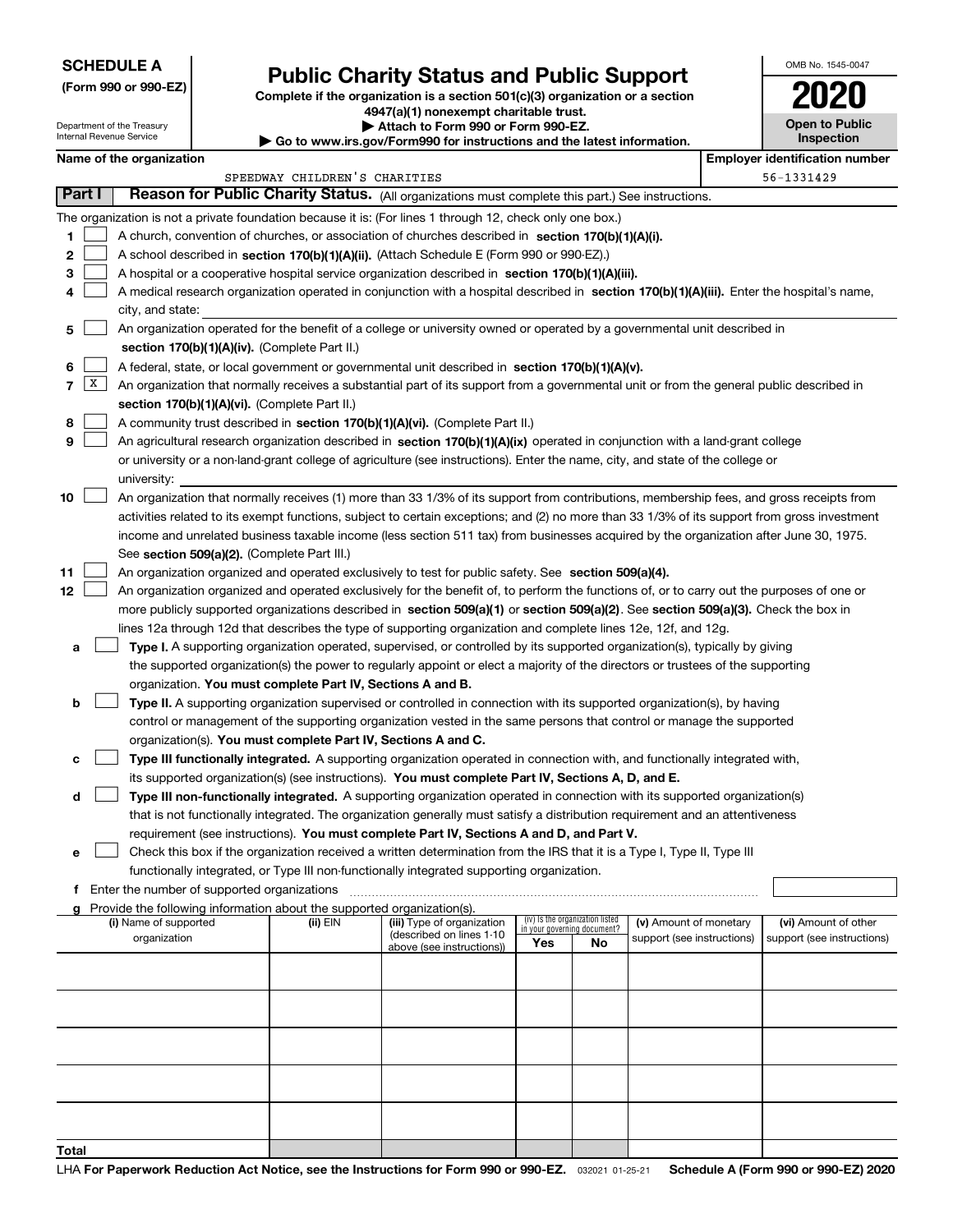### Schedule A (Form 990 or 990-EZ) 2020 Page SPEEDWAY CHILDREN'S CHARITIES 56-1331429

**Part II Support Schedule for Organizations Described in Sections 170(b)(1)(A)(iv) and 170(b)(1)(A)(vi)**

(Complete only if you checked the box on line 5, 7, or 8 of Part I or if the organization failed to qualify under Part III. If the organization fails to qualify under the tests listed below, please complete Part III.)

|    | <b>Section A. Public Support</b>                                                                                                               |              |              |              |            |            |                                       |
|----|------------------------------------------------------------------------------------------------------------------------------------------------|--------------|--------------|--------------|------------|------------|---------------------------------------|
|    | Calendar year (or fiscal year beginning in)                                                                                                    | (a) 2016     | (b) 2017     | $(c)$ 2018   | $(d)$ 2019 | (e) 2020   | (f) Total                             |
|    | 1 Gifts, grants, contributions, and                                                                                                            |              |              |              |            |            |                                       |
|    | membership fees received. (Do not                                                                                                              |              |              |              |            |            |                                       |
|    | include any "unusual grants.")                                                                                                                 | 4,064,331.   | 3,861,155.   | 4, 251, 843. | 384,229.   | 1,593,882. | 14, 155, 440.                         |
|    | 2 Tax revenues levied for the organ-                                                                                                           |              |              |              |            |            |                                       |
|    | ization's benefit and either paid to                                                                                                           |              |              |              |            |            |                                       |
|    | or expended on its behalf                                                                                                                      |              |              |              |            |            |                                       |
|    | 3 The value of services or facilities                                                                                                          |              |              |              |            |            |                                       |
|    | furnished by a governmental unit to                                                                                                            |              |              |              |            |            |                                       |
|    | the organization without charge                                                                                                                |              |              |              |            |            |                                       |
|    | 4 Total. Add lines 1 through 3                                                                                                                 | 4,064,331.   | 3,861,155.   | 4, 251, 843. | 384,229.   | 1,593,882. | 14, 155, 440.                         |
|    | 5 The portion of total contributions                                                                                                           |              |              |              |            |            |                                       |
|    | by each person (other than a                                                                                                                   |              |              |              |            |            |                                       |
|    | governmental unit or publicly                                                                                                                  |              |              |              |            |            |                                       |
|    | supported organization) included                                                                                                               |              |              |              |            |            |                                       |
|    | on line 1 that exceeds 2% of the                                                                                                               |              |              |              |            |            |                                       |
|    | amount shown on line 11,                                                                                                                       |              |              |              |            |            |                                       |
|    | column (f)                                                                                                                                     |              |              |              |            |            | 1,799,497.                            |
|    | 6 Public support. Subtract line 5 from line 4.                                                                                                 |              |              |              |            |            | 12, 355, 943.                         |
|    | <b>Section B. Total Support</b>                                                                                                                |              |              |              |            |            |                                       |
|    | Calendar year (or fiscal year beginning in)                                                                                                    | (a) 2016     | (b) 2017     | $(c)$ 2018   | $(d)$ 2019 | (e) 2020   | (f) Total                             |
|    | <b>7</b> Amounts from line 4                                                                                                                   | 4,064,331.   | 3,861,155.   | 4, 251, 843. | 384,229.   | 1,593,882. | 14, 155, 440.                         |
|    | 8 Gross income from interest,                                                                                                                  |              |              |              |            |            |                                       |
|    | dividends, payments received on                                                                                                                |              |              |              |            |            |                                       |
|    | securities loans, rents, royalties,                                                                                                            |              |              |              |            |            |                                       |
|    | and income from similar sources                                                                                                                |              |              |              |            |            |                                       |
|    | 9 Net income from unrelated business                                                                                                           |              |              |              |            |            |                                       |
|    | activities, whether or not the                                                                                                                 |              |              |              |            |            |                                       |
|    | business is regularly carried on                                                                                                               |              |              |              |            |            |                                       |
|    | 10 Other income. Do not include gain                                                                                                           |              |              |              |            |            |                                       |
|    | or loss from the sale of capital                                                                                                               |              |              |              |            |            |                                       |
|    | assets (Explain in Part VI.)                                                                                                                   | 1, 216, 110. | 1, 192, 954. | 1,405,451.   | 351,909.   | 300, 801.  | 4,467,225.                            |
|    | 11 Total support. Add lines 7 through 10                                                                                                       |              |              |              |            |            | 18,622,665.                           |
|    | 12 Gross receipts from related activities, etc. (see instructions)                                                                             |              |              |              |            | 12         |                                       |
|    | 13 First 5 years. If the Form 990 is for the organization's first, second, third, fourth, or fifth tax year as a section 501(c)(3)             |              |              |              |            |            |                                       |
|    | organization, check this box and stop here                                                                                                     |              |              |              |            |            |                                       |
|    | <b>Section C. Computation of Public Support Percentage</b>                                                                                     |              |              |              |            |            |                                       |
|    | 14 Public support percentage for 2020 (line 6, column (f), divided by line 11, column (f) <i>mummumumum</i>                                    |              |              |              |            | 14         | 66.35<br>%                            |
|    |                                                                                                                                                |              |              |              |            | 15         | 64.63<br>%                            |
|    | 16a 33 1/3% support test - 2020. If the organization did not check the box on line 13, and line 14 is 33 1/3% or more, check this box and      |              |              |              |            |            |                                       |
|    | stop here. The organization qualifies as a publicly supported organization                                                                     |              |              |              |            |            | $\blacktriangleright$ $\mid$ X $\mid$ |
|    | b 33 1/3% support test - 2019. If the organization did not check a box on line 13 or 16a, and line 15 is 33 1/3% or more, check this box       |              |              |              |            |            |                                       |
|    | and stop here. The organization qualifies as a publicly supported organization                                                                 |              |              |              |            |            |                                       |
|    | 17a 10% -facts-and-circumstances test - 2020. If the organization did not check a box on line 13, 16a, or 16b, and line 14 is 10% or more,     |              |              |              |            |            |                                       |
|    | and if the organization meets the facts-and-circumstances test, check this box and stop here. Explain in Part VI how the organization          |              |              |              |            |            |                                       |
|    | meets the facts-and-circumstances test. The organization qualifies as a publicly supported organization                                        |              |              |              |            |            |                                       |
|    | <b>b 10% -facts-and-circumstances test - 2019.</b> If the organization did not check a box on line 13, 16a, 16b, or 17a, and line 15 is 10% or |              |              |              |            |            |                                       |
|    | more, and if the organization meets the facts-and-circumstances test, check this box and stop here. Explain in Part VI how the                 |              |              |              |            |            |                                       |
|    | organization meets the facts-and-circumstances test. The organization qualifies as a publicly supported organization                           |              |              |              |            |            |                                       |
| 18 | Private foundation. If the organization did not check a box on line 13, 16a, 16b, 17a, or 17b, check this box and see instructions             |              |              |              |            |            |                                       |

**Schedule A (Form 990 or 990-EZ) 2020**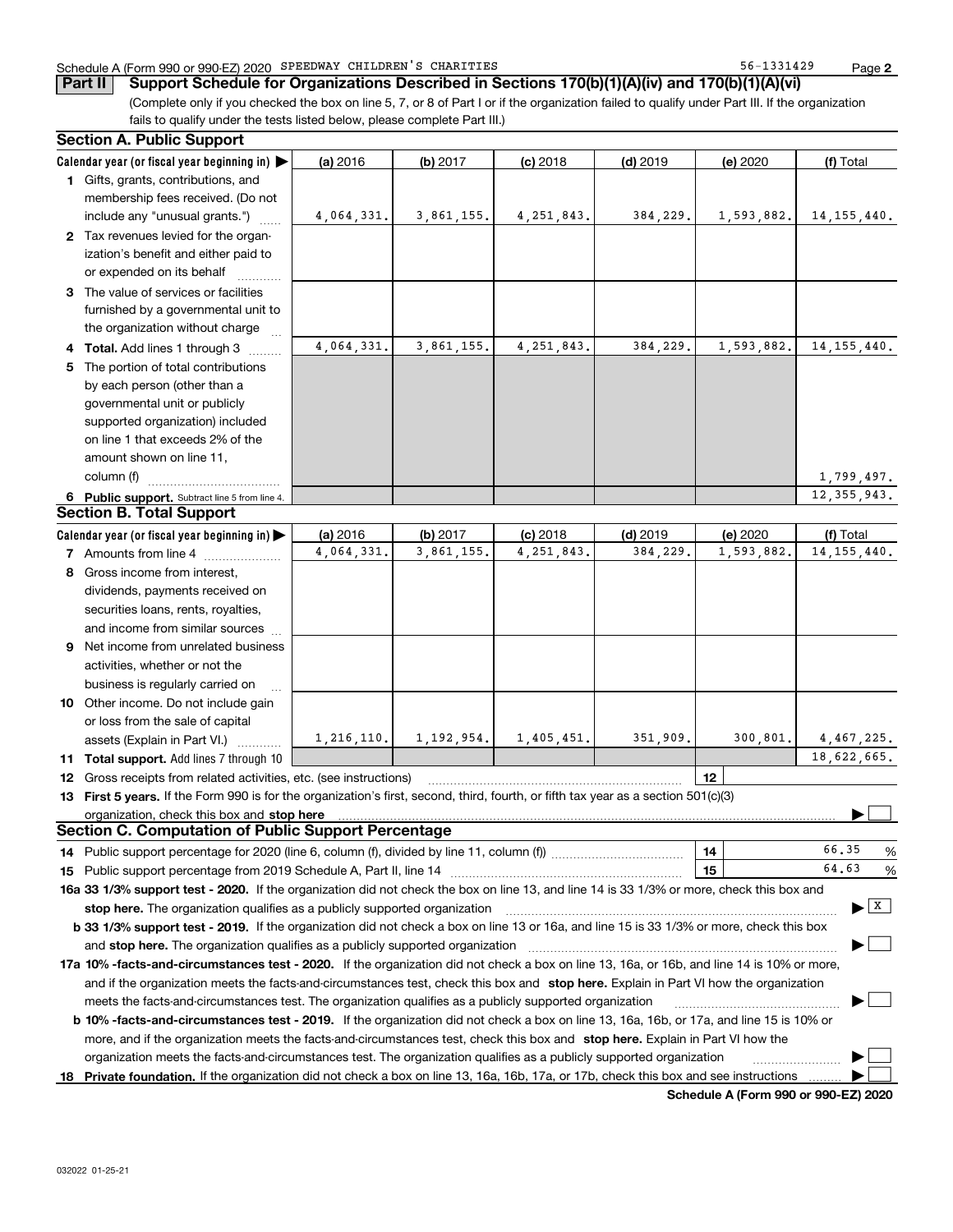#### Schedule A (Form 990 or 990-EZ) 2020 Page SPEEDWAY CHILDREN'S CHARITIES 56-1331429

## **Part III Support Schedule for Organizations Described in Section 509(a)(2)**

(Complete only if you checked the box on line 10 of Part I or if the organization failed to qualify under Part II. If the organization fails to qualify under the tests listed below, please complete Part II.)

|    | <b>Section A. Public Support</b>                                                                                                                 |          |          |                 |                                                      |          |           |
|----|--------------------------------------------------------------------------------------------------------------------------------------------------|----------|----------|-----------------|------------------------------------------------------|----------|-----------|
|    | Calendar year (or fiscal year beginning in) $\blacktriangleright$                                                                                | (a) 2016 | (b) 2017 | <b>(c)</b> 2018 | $(d)$ 2019                                           | (e) 2020 | (f) Total |
|    | 1 Gifts, grants, contributions, and                                                                                                              |          |          |                 |                                                      |          |           |
|    | membership fees received. (Do not                                                                                                                |          |          |                 |                                                      |          |           |
|    | include any "unusual grants.")                                                                                                                   |          |          |                 |                                                      |          |           |
|    | <b>2</b> Gross receipts from admissions,                                                                                                         |          |          |                 |                                                      |          |           |
|    | merchandise sold or services per-                                                                                                                |          |          |                 |                                                      |          |           |
|    | formed, or facilities furnished in                                                                                                               |          |          |                 |                                                      |          |           |
|    | any activity that is related to the                                                                                                              |          |          |                 |                                                      |          |           |
|    | organization's tax-exempt purpose                                                                                                                |          |          |                 |                                                      |          |           |
|    | 3 Gross receipts from activities that                                                                                                            |          |          |                 |                                                      |          |           |
|    | are not an unrelated trade or bus-                                                                                                               |          |          |                 |                                                      |          |           |
|    | iness under section 513                                                                                                                          |          |          |                 |                                                      |          |           |
|    | 4 Tax revenues levied for the organ-                                                                                                             |          |          |                 |                                                      |          |           |
|    | ization's benefit and either paid to                                                                                                             |          |          |                 |                                                      |          |           |
|    | or expended on its behalf<br>.                                                                                                                   |          |          |                 |                                                      |          |           |
|    | 5 The value of services or facilities                                                                                                            |          |          |                 |                                                      |          |           |
|    | furnished by a governmental unit to                                                                                                              |          |          |                 |                                                      |          |           |
|    | the organization without charge                                                                                                                  |          |          |                 |                                                      |          |           |
|    |                                                                                                                                                  |          |          |                 |                                                      |          |           |
|    | <b>6 Total.</b> Add lines 1 through 5                                                                                                            |          |          |                 |                                                      |          |           |
|    | 7a Amounts included on lines 1, 2, and                                                                                                           |          |          |                 |                                                      |          |           |
|    | 3 received from disqualified persons                                                                                                             |          |          |                 |                                                      |          |           |
|    | <b>b</b> Amounts included on lines 2 and 3 received                                                                                              |          |          |                 |                                                      |          |           |
|    | from other than disqualified persons that<br>exceed the greater of \$5,000 or 1% of the                                                          |          |          |                 |                                                      |          |           |
|    | amount on line 13 for the year                                                                                                                   |          |          |                 |                                                      |          |           |
|    | c Add lines 7a and 7b                                                                                                                            |          |          |                 |                                                      |          |           |
|    | 8 Public support. (Subtract line 7c from line 6.)                                                                                                |          |          |                 |                                                      |          |           |
|    | <b>Section B. Total Support</b>                                                                                                                  |          |          |                 |                                                      |          |           |
|    | Calendar year (or fiscal year beginning in) $\blacktriangleright$                                                                                | (a) 2016 | (b) 2017 | $(c)$ 2018      | $(d)$ 2019                                           | (e) 2020 | (f) Total |
|    | 9 Amounts from line 6                                                                                                                            |          |          |                 |                                                      |          |           |
|    | 10a Gross income from interest,                                                                                                                  |          |          |                 |                                                      |          |           |
|    | dividends, payments received on                                                                                                                  |          |          |                 |                                                      |          |           |
|    | securities loans, rents, royalties,                                                                                                              |          |          |                 |                                                      |          |           |
|    | and income from similar sources                                                                                                                  |          |          |                 |                                                      |          |           |
|    | <b>b</b> Unrelated business taxable income                                                                                                       |          |          |                 |                                                      |          |           |
|    | (less section 511 taxes) from businesses                                                                                                         |          |          |                 |                                                      |          |           |
|    | acquired after June 30, 1975                                                                                                                     |          |          |                 |                                                      |          |           |
|    | c Add lines 10a and 10b                                                                                                                          |          |          |                 |                                                      |          |           |
|    | 11 Net income from unrelated business                                                                                                            |          |          |                 |                                                      |          |           |
|    | activities not included in line 10b.                                                                                                             |          |          |                 |                                                      |          |           |
|    | whether or not the business is<br>regularly carried on                                                                                           |          |          |                 |                                                      |          |           |
|    | 12 Other income. Do not include gain                                                                                                             |          |          |                 |                                                      |          |           |
|    | or loss from the sale of capital                                                                                                                 |          |          |                 |                                                      |          |           |
|    | assets (Explain in Part VI.)                                                                                                                     |          |          |                 |                                                      |          |           |
|    | <b>13</b> Total support. (Add lines 9, 10c, 11, and 12.)                                                                                         |          |          |                 |                                                      |          |           |
|    | 14 First 5 years. If the Form 990 is for the organization's first, second, third, fourth, or fifth tax year as a section 501(c)(3) organization, |          |          |                 |                                                      |          |           |
|    | check this box and stop here measurements are constructed as the state of the state of the state of the state o                                  |          |          |                 |                                                      |          |           |
|    | <b>Section C. Computation of Public Support Percentage</b>                                                                                       |          |          |                 |                                                      |          |           |
|    | 15 Public support percentage for 2020 (line 8, column (f), divided by line 13, column (f))                                                       |          |          |                 | <u> 1986 - Johann Stoff, Amerikaansk politiker (</u> | 15       | %         |
|    | 16 Public support percentage from 2019 Schedule A, Part III, line 15                                                                             |          |          |                 |                                                      | 16       | %         |
|    | <b>Section D. Computation of Investment Income Percentage</b>                                                                                    |          |          |                 |                                                      |          |           |
|    |                                                                                                                                                  |          |          |                 |                                                      | 17       | %         |
|    | <b>18</b> Investment income percentage from <b>2019</b> Schedule A, Part III, line 17                                                            |          |          |                 |                                                      | 18       | %         |
|    | 19a 33 1/3% support tests - 2020. If the organization did not check the box on line 14, and line 15 is more than 33 1/3%, and line 17 is not     |          |          |                 |                                                      |          |           |
|    | more than 33 1/3%, check this box and stop here. The organization qualifies as a publicly supported organization                                 |          |          |                 |                                                      |          | ▶         |
|    | b 33 1/3% support tests - 2019. If the organization did not check a box on line 14 or line 19a, and line 16 is more than 33 1/3%, and            |          |          |                 |                                                      |          |           |
|    | line 18 is not more than 33 1/3%, check this box and stop here. The organization qualifies as a publicly supported organization                  |          |          |                 |                                                      |          |           |
| 20 |                                                                                                                                                  |          |          |                 |                                                      |          |           |
|    |                                                                                                                                                  |          |          |                 |                                                      |          |           |

**Schedule A (Form 990 or 990-EZ) 2020**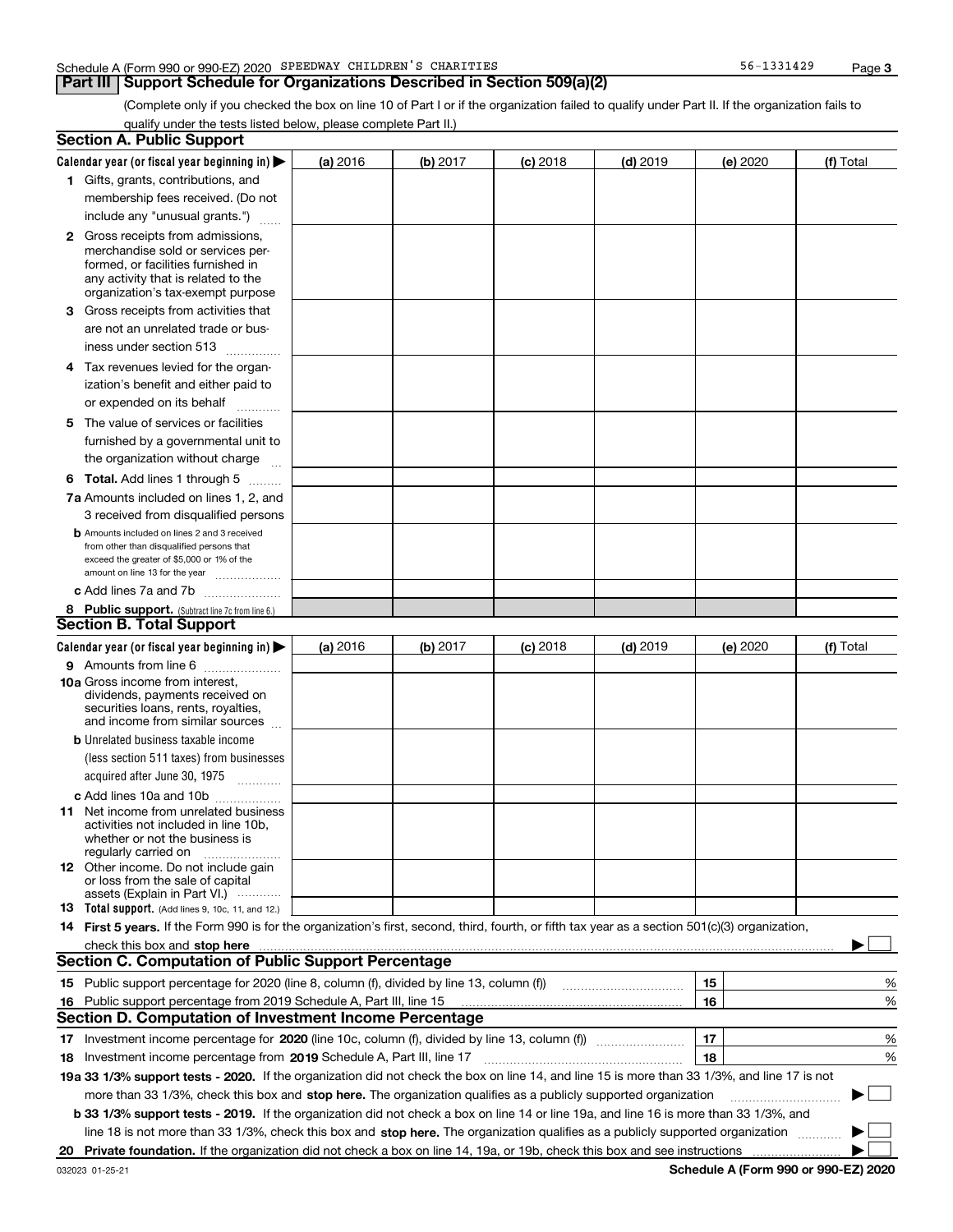**1**

**YesNo**

## **Part IV Supporting Organizations**

(Complete only if you checked a box in line 12 on Part I. If you checked box 12a, Part I, complete Sections A and B. If you checked box 12b, Part I, complete Sections A and C. If you checked box 12c, Part I, complete Sections A, D, and E. If you checked box 12d, Part I, complete Sections A and D, and complete Part V.)

## **Section A. All Supporting Organizations**

- **1** Are all of the organization's supported organizations listed by name in the organization's governing documents? If "No," describe in **Part VI** how the supported organizations are designated. If designated by *class or purpose, describe the designation. If historic and continuing relationship, explain.*
- **2** Did the organization have any supported organization that does not have an IRS determination of status under section 509(a)(1) or (2)? If "Yes," explain in Part VI how the organization determined that the supported *organization was described in section 509(a)(1) or (2).*
- **3a** Did the organization have a supported organization described in section 501(c)(4), (5), or (6)? If "Yes," answer *lines 3b and 3c below.*
- **b** Did the organization confirm that each supported organization qualified under section 501(c)(4), (5), or (6) and satisfied the public support tests under section 509(a)(2)? If "Yes," describe in **Part VI** when and how the *organization made the determination.*
- **c**Did the organization ensure that all support to such organizations was used exclusively for section 170(c)(2)(B) purposes? If "Yes," explain in **Part VI** what controls the organization put in place to ensure such use.
- **4a***If* Was any supported organization not organized in the United States ("foreign supported organization")? *"Yes," and if you checked box 12a or 12b in Part I, answer lines 4b and 4c below.*
- **b** Did the organization have ultimate control and discretion in deciding whether to make grants to the foreign supported organization? If "Yes," describe in **Part VI** how the organization had such control and discretion *despite being controlled or supervised by or in connection with its supported organizations.*
- **c** Did the organization support any foreign supported organization that does not have an IRS determination under sections 501(c)(3) and 509(a)(1) or (2)? If "Yes," explain in **Part VI** what controls the organization used *to ensure that all support to the foreign supported organization was used exclusively for section 170(c)(2)(B) purposes.*
- **5a***If "Yes,"* Did the organization add, substitute, or remove any supported organizations during the tax year? answer lines 5b and 5c below (if applicable). Also, provide detail in **Part VI,** including (i) the names and EIN *numbers of the supported organizations added, substituted, or removed; (ii) the reasons for each such action; (iii) the authority under the organization's organizing document authorizing such action; and (iv) how the action was accomplished (such as by amendment to the organizing document).*
- **b** Type I or Type II only. Was any added or substituted supported organization part of a class already designated in the organization's organizing document?
- **cSubstitutions only.**  Was the substitution the result of an event beyond the organization's control?
- **6** Did the organization provide support (whether in the form of grants or the provision of services or facilities) to **Part VI.** *If "Yes," provide detail in* support or benefit one or more of the filing organization's supported organizations? anyone other than (i) its supported organizations, (ii) individuals that are part of the charitable class benefited by one or more of its supported organizations, or (iii) other supporting organizations that also
- **7**Did the organization provide a grant, loan, compensation, or other similar payment to a substantial contributor *If "Yes," complete Part I of Schedule L (Form 990 or 990-EZ).* regard to a substantial contributor? (as defined in section 4958(c)(3)(C)), a family member of a substantial contributor, or a 35% controlled entity with
- **8** Did the organization make a loan to a disqualified person (as defined in section 4958) not described in line 7? *If "Yes," complete Part I of Schedule L (Form 990 or 990-EZ).*
- **9a** Was the organization controlled directly or indirectly at any time during the tax year by one or more in section 509(a)(1) or (2))? If "Yes," *provide detail in* <code>Part VI.</code> disqualified persons, as defined in section 4946 (other than foundation managers and organizations described
- **b** Did one or more disqualified persons (as defined in line 9a) hold a controlling interest in any entity in which the supporting organization had an interest? If "Yes," provide detail in P**art VI**.
- **c**Did a disqualified person (as defined in line 9a) have an ownership interest in, or derive any personal benefit from, assets in which the supporting organization also had an interest? If "Yes," provide detail in P**art VI.**
- **10a** Was the organization subject to the excess business holdings rules of section 4943 because of section supporting organizations)? If "Yes," answer line 10b below. 4943(f) (regarding certain Type II supporting organizations, and all Type III non-functionally integrated
- **b** Did the organization have any excess business holdings in the tax year? (Use Schedule C, Form 4720, to *determine whether the organization had excess business holdings.)*

**23a3b3c4a4b4c5a5b5c6789a 9b9c**

**10a**

**10b**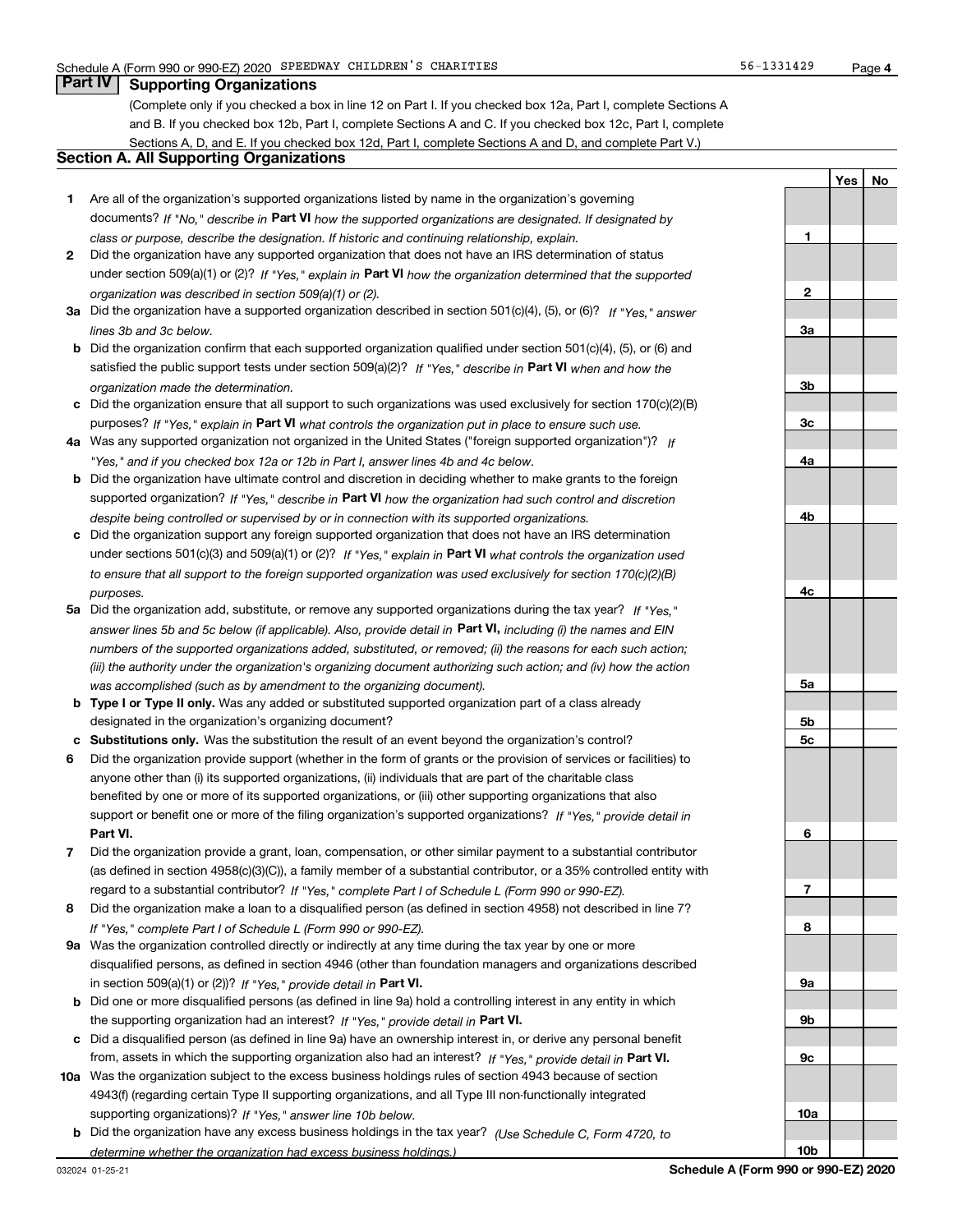**Part IV Supporting Organizations** *(continued)*

**1**

**2**

|                                                   |                                                                                                                      |                 | Yes | No |  |  |  |  |
|---------------------------------------------------|----------------------------------------------------------------------------------------------------------------------|-----------------|-----|----|--|--|--|--|
| 11                                                | Has the organization accepted a gift or contribution from any of the following persons?                              |                 |     |    |  |  |  |  |
|                                                   | a A person who directly or indirectly controls, either alone or together with persons described in lines 11b and     |                 |     |    |  |  |  |  |
|                                                   | 11c below, the governing body of a supported organization?                                                           | 11a             |     |    |  |  |  |  |
|                                                   | <b>b</b> A family member of a person described in line 11a above?                                                    | 11 <sub>b</sub> |     |    |  |  |  |  |
|                                                   | c A 35% controlled entity of a person described in line 11a or 11b above? If "Yes" to line 11a, 11b, or 11c, provide |                 |     |    |  |  |  |  |
|                                                   | detail in Part VI.                                                                                                   | 11c             |     |    |  |  |  |  |
| <b>Section B. Type I Supporting Organizations</b> |                                                                                                                      |                 |     |    |  |  |  |  |
|                                                   |                                                                                                                      |                 | Yes | No |  |  |  |  |
|                                                   |                                                                                                                      |                 |     |    |  |  |  |  |

|              | Did the governing body, members of the governing body, officers acting in their official capacity, or membership of one or     |
|--------------|--------------------------------------------------------------------------------------------------------------------------------|
|              | more supported organizations have the power to regularly appoint or elect at least a majority of the organization's officers,  |
|              | directors, or trustees at all times during the tax year? If "No," describe in Part VI how the supported organization(s)        |
|              | effectively operated, supervised, or controlled the organization's activities. If the organization had more than one supported |
|              | organization, describe how the powers to appoint and/or remove officers, directors, or trustees were allocated among the       |
|              | supported organizations and what conditions or restrictions, if any, applied to such powers during the tax year.               |
| $\mathbf{2}$ | Did the organization operate for the benefit of any supported organization other than the supported                            |

*If "Yes," explain in* organization(s) that operated, supervised, or controlled the supporting organization?

**Part VI**  *how providing such benefit carried out the purposes of the supported organization(s) that operated,*

| supervised, or controlled the supporting organization. |  |
|--------------------------------------------------------|--|
| <b>Section C. Type II Supporting Organizations</b>     |  |

|                                                                                                                  | Yes | No |
|------------------------------------------------------------------------------------------------------------------|-----|----|
| Were a majority of the organization's directors or trustees during the tax year also a majority of the directors |     |    |
| or trustees of each of the organization's supported organization(s)? If "No," describe in Part VI how control    |     |    |
| or management of the supporting organization was vested in the same persons that controlled or managed           |     |    |
| the supported organization(s)                                                                                    |     |    |

| <b>Section D. All Type III Supporting Organizations</b> |  |  |  |  |
|---------------------------------------------------------|--|--|--|--|

|              |                                                                                                                        |   | Yes | No |
|--------------|------------------------------------------------------------------------------------------------------------------------|---|-----|----|
|              | Did the organization provide to each of its supported organizations, by the last day of the fifth month of the         |   |     |    |
|              | organization's tax year, (i) a written notice describing the type and amount of support provided during the prior tax  |   |     |    |
|              | year, (ii) a copy of the Form 990 that was most recently filed as of the date of notification, and (iii) copies of the |   |     |    |
|              | organization's governing documents in effect on the date of notification, to the extent not previously provided?       |   |     |    |
| $\mathbf{2}$ | Were any of the organization's officers, directors, or trustees either (i) appointed or elected by the supported       |   |     |    |
|              | organization(s) or (ii) serving on the governing body of a supported organization? If "No," explain in Part VI how     |   |     |    |
|              | the organization maintained a close and continuous working relationship with the supported organization(s).            | 2 |     |    |
| 3            | By reason of the relationship described in line 2, above, did the organization's supported organizations have a        |   |     |    |
|              | significant voice in the organization's investment policies and in directing the use of the organization's             |   |     |    |
|              | income or assets at all times during the tax year? If "Yes," describe in Part VI the role the organization's           |   |     |    |
|              | supported organizations played in this regard.                                                                         | з |     |    |

# *supported organizations played in this regard.* **Section E. Type III Functionally Integrated Supporting Organizations**

- **1**Check the box next to the method that the organization used to satisfy the Integral Part Test during the year (see instructions).
- **alinupy** The organization satisfied the Activities Test. Complete line 2 below.
- **b**The organization is the parent of each of its supported organizations. *Complete* line 3 *below.*  $\mathcal{L}^{\text{max}}$

|  |  | $\mathbf{c}$ $\Box$ The organization supported a governmental entity. Describe in Part VI how you supported a governmental entity (see instructions). |  |  |  |  |  |  |
|--|--|-------------------------------------------------------------------------------------------------------------------------------------------------------|--|--|--|--|--|--|
|--|--|-------------------------------------------------------------------------------------------------------------------------------------------------------|--|--|--|--|--|--|

- **2Answer lines 2a and 2b below. Yes No** Activities Test.
- **a** Did substantially all of the organization's activities during the tax year directly further the exempt purposes of the supported organization(s) to which the organization was responsive? If "Yes," then in **Part VI identify those supported organizations and explain**  *how these activities directly furthered their exempt purposes, how the organization was responsive to those supported organizations, and how the organization determined that these activities constituted substantially all of its activities.*
- **b** Did the activities described in line 2a, above, constitute activities that, but for the organization's involvement, **Part VI**  *the reasons for the organization's position that its supported organization(s) would have engaged in* one or more of the organization's supported organization(s) would have been engaged in? If "Yes," e*xplain in these activities but for the organization's involvement.*
- **3** Parent of Supported Organizations. Answer lines 3a and 3b below.
- **a** Did the organization have the power to regularly appoint or elect a majority of the officers, directors, or trustees of each of the supported organizations? If "Yes" or "No" provide details in **Part VI.**
- **b** Did the organization exercise a substantial degree of direction over the policies, programs, and activities of each of its supported organizations? If "Yes," describe in Part VI the role played by the organization in this regard.

**2a**

**2b**

**3a**

**3b**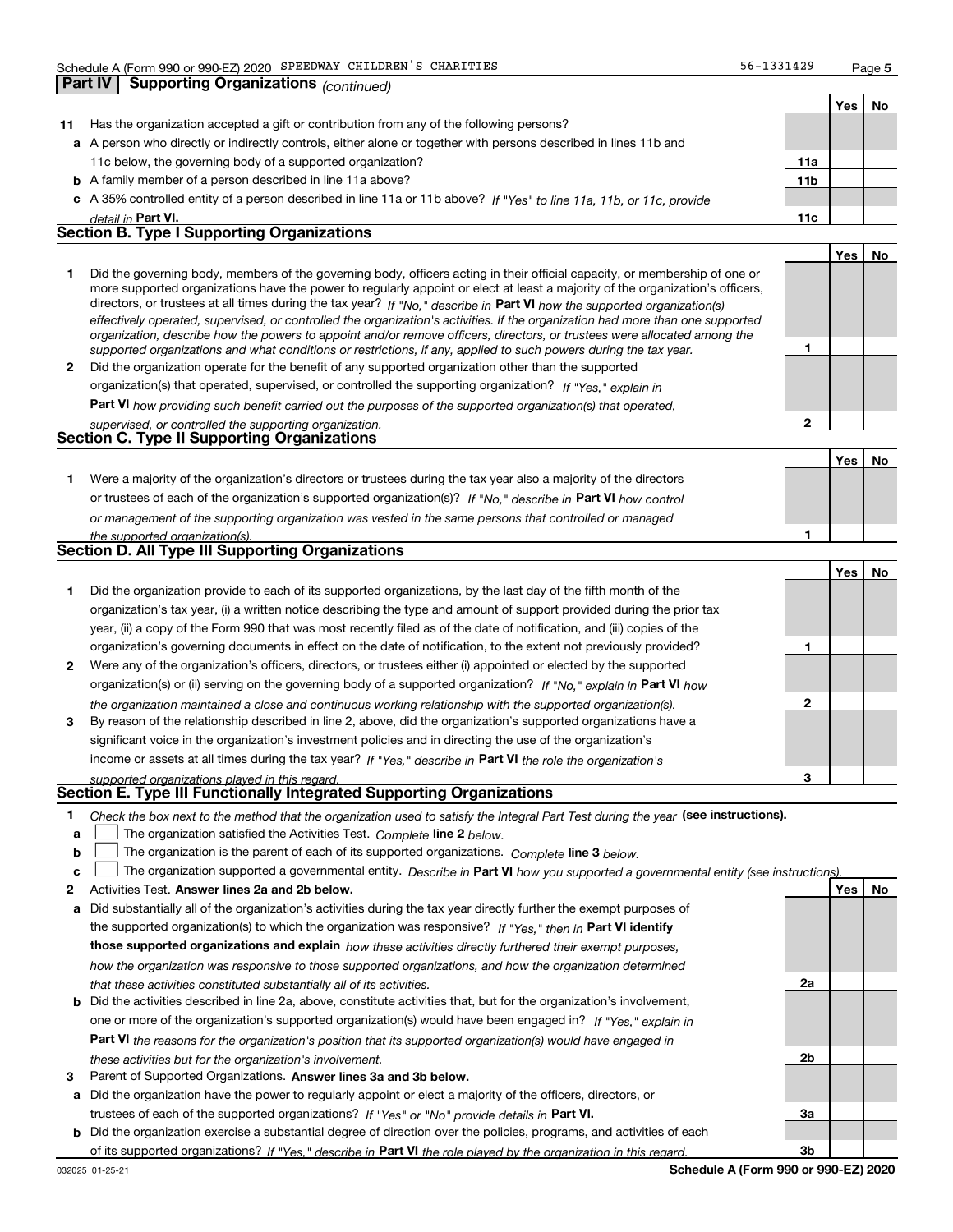| 1            | Check here if the organization satisfied the Integral Part Test as a qualifying trust on Nov. 20, 1970 (explain in Part VI). See instructions.<br>All other Type III non-functionally integrated supporting organizations must complete Sections A through E. |                         |                |                                |
|--------------|---------------------------------------------------------------------------------------------------------------------------------------------------------------------------------------------------------------------------------------------------------------|-------------------------|----------------|--------------------------------|
|              | Section A - Adjusted Net Income                                                                                                                                                                                                                               |                         | (A) Prior Year | (B) Current Year<br>(optional) |
| 1            | Net short-term capital gain                                                                                                                                                                                                                                   | 1                       |                |                                |
| 2            | Recoveries of prior-year distributions                                                                                                                                                                                                                        | $\mathbf{2}$            |                |                                |
| 3            | Other gross income (see instructions)                                                                                                                                                                                                                         | 3                       |                |                                |
| 4            | Add lines 1 through 3.                                                                                                                                                                                                                                        | 4                       |                |                                |
| 5            | Depreciation and depletion                                                                                                                                                                                                                                    | 5                       |                |                                |
| 6            | Portion of operating expenses paid or incurred for production or                                                                                                                                                                                              |                         |                |                                |
|              | collection of gross income or for management, conservation, or                                                                                                                                                                                                |                         |                |                                |
|              | maintenance of property held for production of income (see instructions)                                                                                                                                                                                      | 6                       |                |                                |
| 7            | Other expenses (see instructions)                                                                                                                                                                                                                             | $\overline{7}$          |                |                                |
| 8            | Adjusted Net Income (subtract lines 5, 6, and 7 from line 4)                                                                                                                                                                                                  | 8                       |                |                                |
|              | Section B - Minimum Asset Amount                                                                                                                                                                                                                              |                         | (A) Prior Year | (B) Current Year<br>(optional) |
| 1            | Aggregate fair market value of all non-exempt-use assets (see                                                                                                                                                                                                 |                         |                |                                |
|              | instructions for short tax year or assets held for part of year):                                                                                                                                                                                             |                         |                |                                |
|              | <b>a</b> Average monthly value of securities                                                                                                                                                                                                                  | 1a                      |                |                                |
|              | <b>b</b> Average monthly cash balances                                                                                                                                                                                                                        | 1 <sub>b</sub>          |                |                                |
|              | c Fair market value of other non-exempt-use assets                                                                                                                                                                                                            | 1c                      |                |                                |
|              | <b>d</b> Total (add lines 1a, 1b, and 1c)                                                                                                                                                                                                                     | 1d                      |                |                                |
|              | e Discount claimed for blockage or other factors                                                                                                                                                                                                              |                         |                |                                |
|              | (explain in detail in Part VI):                                                                                                                                                                                                                               |                         |                |                                |
| 2            | Acquisition indebtedness applicable to non-exempt-use assets                                                                                                                                                                                                  | $\mathbf{2}$            |                |                                |
| 3            | Subtract line 2 from line 1d.                                                                                                                                                                                                                                 | 3                       |                |                                |
| 4            | Cash deemed held for exempt use. Enter 0.015 of line 3 (for greater amount,                                                                                                                                                                                   |                         |                |                                |
|              | see instructions).                                                                                                                                                                                                                                            | 4                       |                |                                |
| 5            | Net value of non-exempt-use assets (subtract line 4 from line 3)                                                                                                                                                                                              | 5                       |                |                                |
| 6            | Multiply line 5 by 0.035.                                                                                                                                                                                                                                     | 6                       |                |                                |
| 7            | Recoveries of prior-year distributions                                                                                                                                                                                                                        | $\overline{\mathbf{r}}$ |                |                                |
| 8            | Minimum Asset Amount (add line 7 to line 6)                                                                                                                                                                                                                   | 8                       |                |                                |
|              | <b>Section C - Distributable Amount</b>                                                                                                                                                                                                                       |                         |                | <b>Current Year</b>            |
| 1            | Adjusted net income for prior year (from Section A, line 8, column A)                                                                                                                                                                                         | 1                       |                |                                |
| $\mathbf{2}$ | Enter 0.85 of line 1.                                                                                                                                                                                                                                         | $\mathbf{2}$            |                |                                |
| 3            | Minimum asset amount for prior year (from Section B, line 8, column A)                                                                                                                                                                                        | 3                       |                |                                |
| 4            | Enter greater of line 2 or line 3.                                                                                                                                                                                                                            | 4                       |                |                                |
| 5            | Income tax imposed in prior year                                                                                                                                                                                                                              | 5                       |                |                                |
| 6            | <b>Distributable Amount.</b> Subtract line 5 from line 4, unless subject to                                                                                                                                                                                   |                         |                |                                |
|              | emergency temporary reduction (see instructions).                                                                                                                                                                                                             | 6                       |                |                                |

Check here if the current year is the organization's first as a non-functionally integrated Type III supporting organization (see

032026 01-25-21

instructions).

**7**

**Schedule A (Form 990 or 990-EZ) 2020**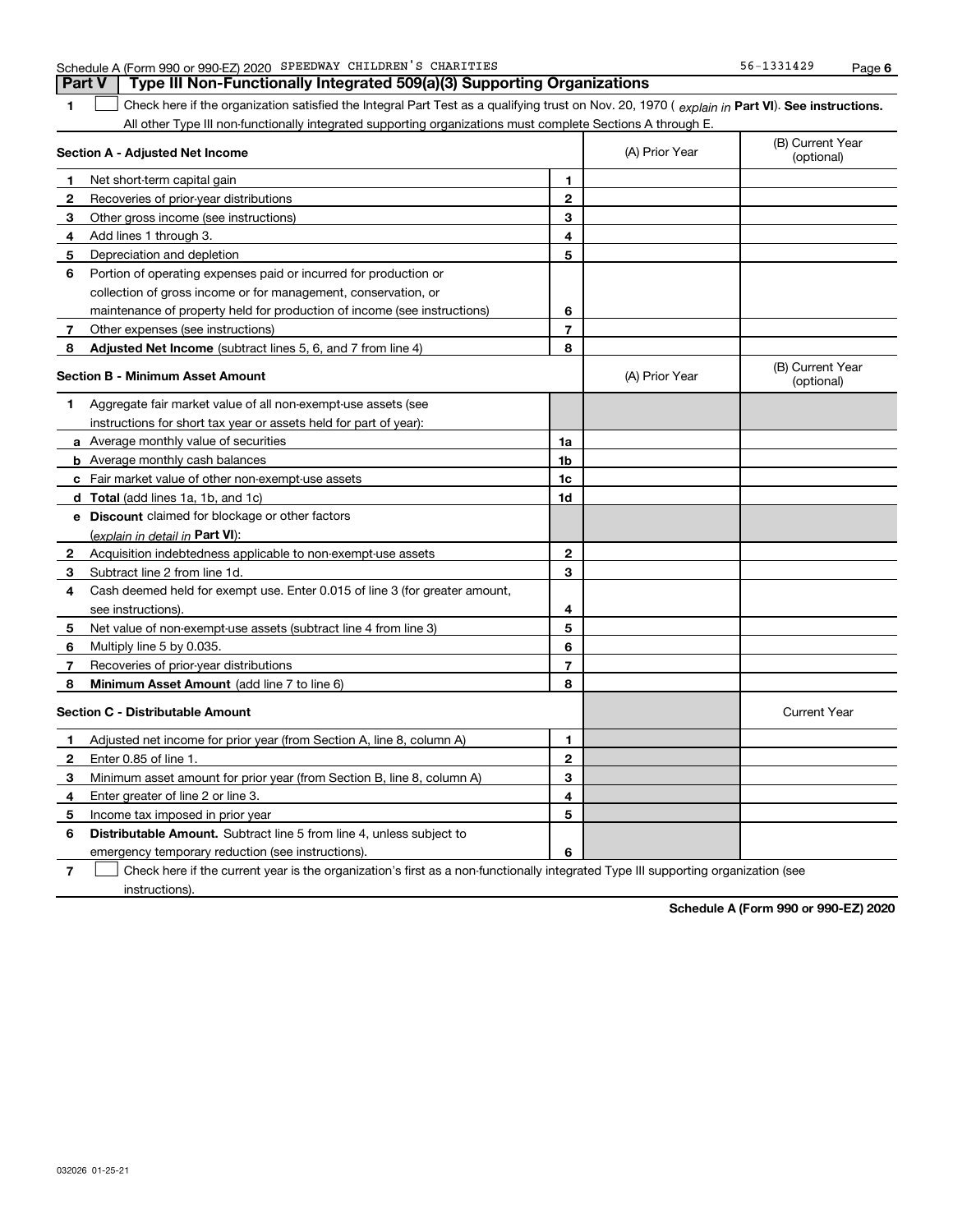| ∣ Part V ∣ | Type III Non-Functionally Integrated 509(a)(3) Supporting Organizations                    |                             | (continued)                           |    |                                         |
|------------|--------------------------------------------------------------------------------------------|-----------------------------|---------------------------------------|----|-----------------------------------------|
|            | Section D - Distributions                                                                  |                             |                                       |    | <b>Current Year</b>                     |
| 1          | Amounts paid to supported organizations to accomplish exempt purposes                      |                             | 1                                     |    |                                         |
| 2          | Amounts paid to perform activity that directly furthers exempt purposes of supported       |                             |                                       |    |                                         |
|            | organizations, in excess of income from activity                                           |                             |                                       | 2  |                                         |
| 3          | Administrative expenses paid to accomplish exempt purposes of supported organizations      |                             |                                       | 3  |                                         |
| 4          | Amounts paid to acquire exempt-use assets                                                  |                             |                                       | 4  |                                         |
| 5          | Qualified set aside amounts (prior IRS approval required - provide details in Part VI)     |                             |                                       | 5  |                                         |
| 6          | Other distributions ( <i>describe in</i> Part VI). See instructions.                       |                             |                                       | 6  |                                         |
| 7          | Total annual distributions. Add lines 1 through 6.                                         |                             |                                       | 7  |                                         |
| 8          | Distributions to attentive supported organizations to which the organization is responsive |                             |                                       |    |                                         |
|            | (provide details in Part VI). See instructions.                                            |                             |                                       | 8  |                                         |
| 9          | Distributable amount for 2020 from Section C, line 6                                       |                             |                                       | 9  |                                         |
| 10         | Line 8 amount divided by line 9 amount                                                     |                             |                                       | 10 |                                         |
|            |                                                                                            | (i)                         | (ii)                                  |    | (iii)                                   |
|            | <b>Section E - Distribution Allocations</b> (see instructions)                             | <b>Excess Distributions</b> | <b>Underdistributions</b><br>Pre-2020 |    | <b>Distributable</b><br>Amount for 2020 |
| 1          | Distributable amount for 2020 from Section C, line 6                                       |                             |                                       |    |                                         |
| 2          | Underdistributions, if any, for years prior to 2020 (reason-                               |                             |                                       |    |                                         |
|            | able cause required - explain in Part VI). See instructions.                               |                             |                                       |    |                                         |
| 3          | Excess distributions carryover, if any, to 2020                                            |                             |                                       |    |                                         |
|            | <b>a</b> From 2015                                                                         |                             |                                       |    |                                         |
|            | <b>b</b> From 2016                                                                         |                             |                                       |    |                                         |
|            | <b>c</b> From 2017                                                                         |                             |                                       |    |                                         |
|            | <b>d</b> From 2018                                                                         |                             |                                       |    |                                         |
|            | e From 2019                                                                                |                             |                                       |    |                                         |
|            | f Total of lines 3a through 3e                                                             |                             |                                       |    |                                         |
|            | g Applied to underdistributions of prior years                                             |                             |                                       |    |                                         |
|            | <b>h</b> Applied to 2020 distributable amount                                              |                             |                                       |    |                                         |
|            | Carryover from 2015 not applied (see instructions)                                         |                             |                                       |    |                                         |
|            | Remainder. Subtract lines 3g, 3h, and 3i from line 3f.                                     |                             |                                       |    |                                         |
| 4          | Distributions for 2020 from Section D,                                                     |                             |                                       |    |                                         |
|            | line $7:$                                                                                  |                             |                                       |    |                                         |
|            | a Applied to underdistributions of prior years                                             |                             |                                       |    |                                         |
|            | <b>b</b> Applied to 2020 distributable amount                                              |                             |                                       |    |                                         |
|            | c Remainder. Subtract lines 4a and 4b from line 4.                                         |                             |                                       |    |                                         |
| 5.         | Remaining underdistributions for years prior to 2020, if                                   |                             |                                       |    |                                         |
|            | any. Subtract lines 3g and 4a from line 2. For result greater                              |                             |                                       |    |                                         |
|            | than zero, explain in Part VI. See instructions.                                           |                             |                                       |    |                                         |
| 6          | Remaining underdistributions for 2020. Subtract lines 3h                                   |                             |                                       |    |                                         |
|            | and 4b from line 1. For result greater than zero, explain in                               |                             |                                       |    |                                         |
|            | Part VI. See instructions.                                                                 |                             |                                       |    |                                         |
| 7          | Excess distributions carryover to 2021. Add lines 3j                                       |                             |                                       |    |                                         |
|            | and 4c.                                                                                    |                             |                                       |    |                                         |
| 8          | Breakdown of line 7:                                                                       |                             |                                       |    |                                         |
|            | a Excess from 2016                                                                         |                             |                                       |    |                                         |
|            | <b>b</b> Excess from 2017                                                                  |                             |                                       |    |                                         |
|            | c Excess from 2018                                                                         |                             |                                       |    |                                         |
|            | d Excess from 2019                                                                         |                             |                                       |    |                                         |
|            | e Excess from 2020                                                                         |                             |                                       |    |                                         |

**Schedule A (Form 990 or 990-EZ) 2020**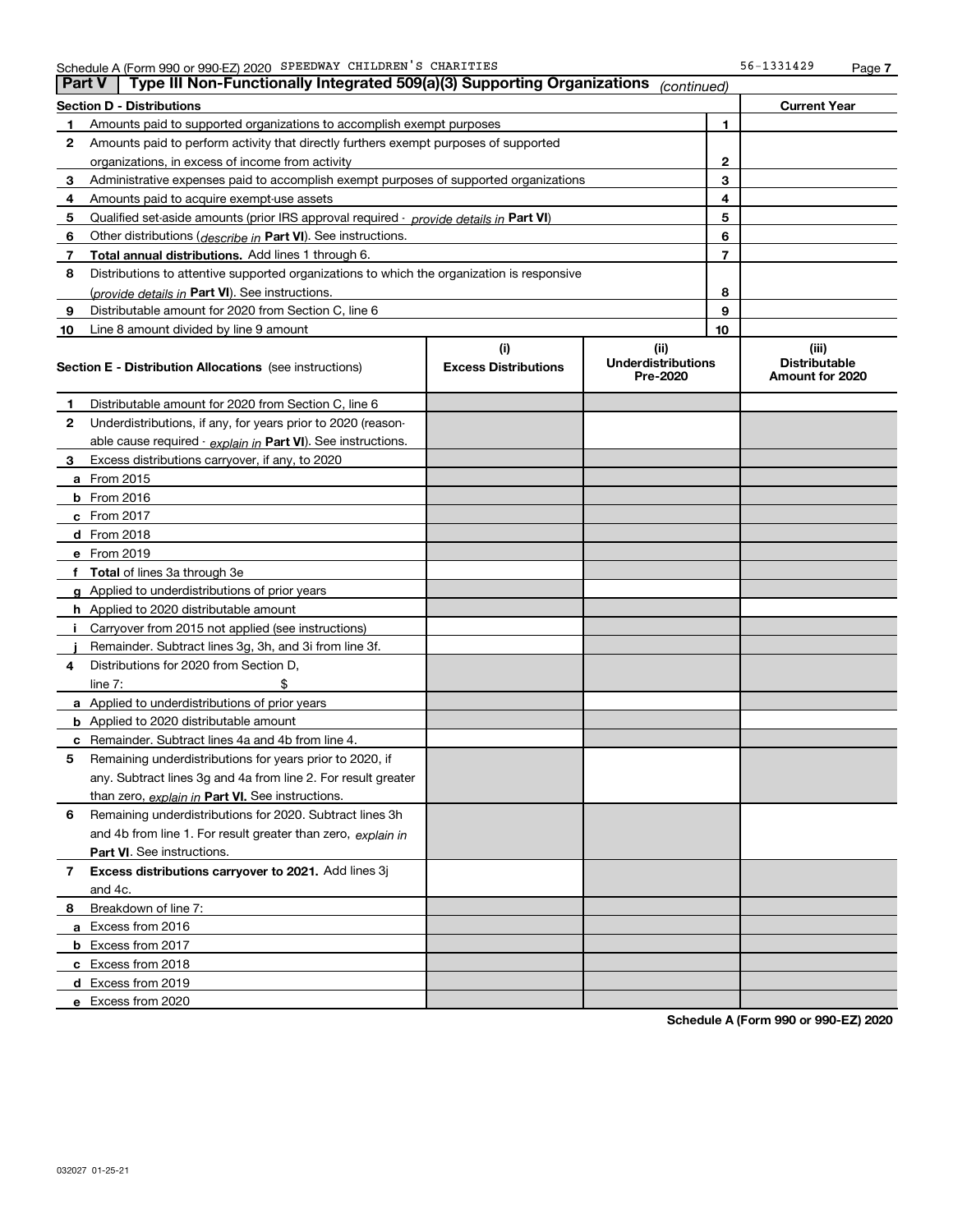Part VI | Supplemental Information. Provide the explanations required by Part II, line 10; Part II, line 17a or 17b; Part III, line 12; Part IV, Section A, lines 1, 2, 3b, 3c, 4b, 4c, 5a, 6, 9a, 9b, 9c, 11a, 11b, and 11c; Part IV, Section B, lines 1 and 2; Part IV, Section C, line 1; Part IV, Section D, lines 2 and 3; Part IV, Section E, lines 1c, 2a, 2b, 3a, and 3b; Part V, line 1; Part V, Section B, line 1e; Part V, Section D, lines 5, 6, and 8; and Part V, Section E, lines 2, 5, and 6. Also complete this part for any additional information. (See instructions.)

SCHEDULE A, PART II, LINE 10, EXPLANATION FOR OTHER INCOME:

|                              | GROSS INCOME FROM FUNDRAISING/GAMING EVENTS |  |
|------------------------------|---------------------------------------------|--|
|                              |                                             |  |
|                              | 2016 AMOUNT: \$ 1,216,110.                  |  |
|                              |                                             |  |
|                              | 2017 AMOUNT: \$ 1,192,954.                  |  |
|                              |                                             |  |
|                              | 2018 AMOUNT: \$ 1,405,451.                  |  |
|                              |                                             |  |
| 2019 AMOUNT: \$              | 351,909.                                    |  |
|                              |                                             |  |
| $2020$ AMOUNT: $\frac{1}{2}$ | 300, 801.                                   |  |
|                              |                                             |  |

PART II PUBLIC SUPPORT

2019 IS A SHORT YEAR SPANNING A THREE MONTH PERIOD FROM OCTOBER TO

DECEMBER 2019. AMOUNTS REFLECT ONLY THOSE REVENUES RECORDED DURING THE

SHORT PERIOD.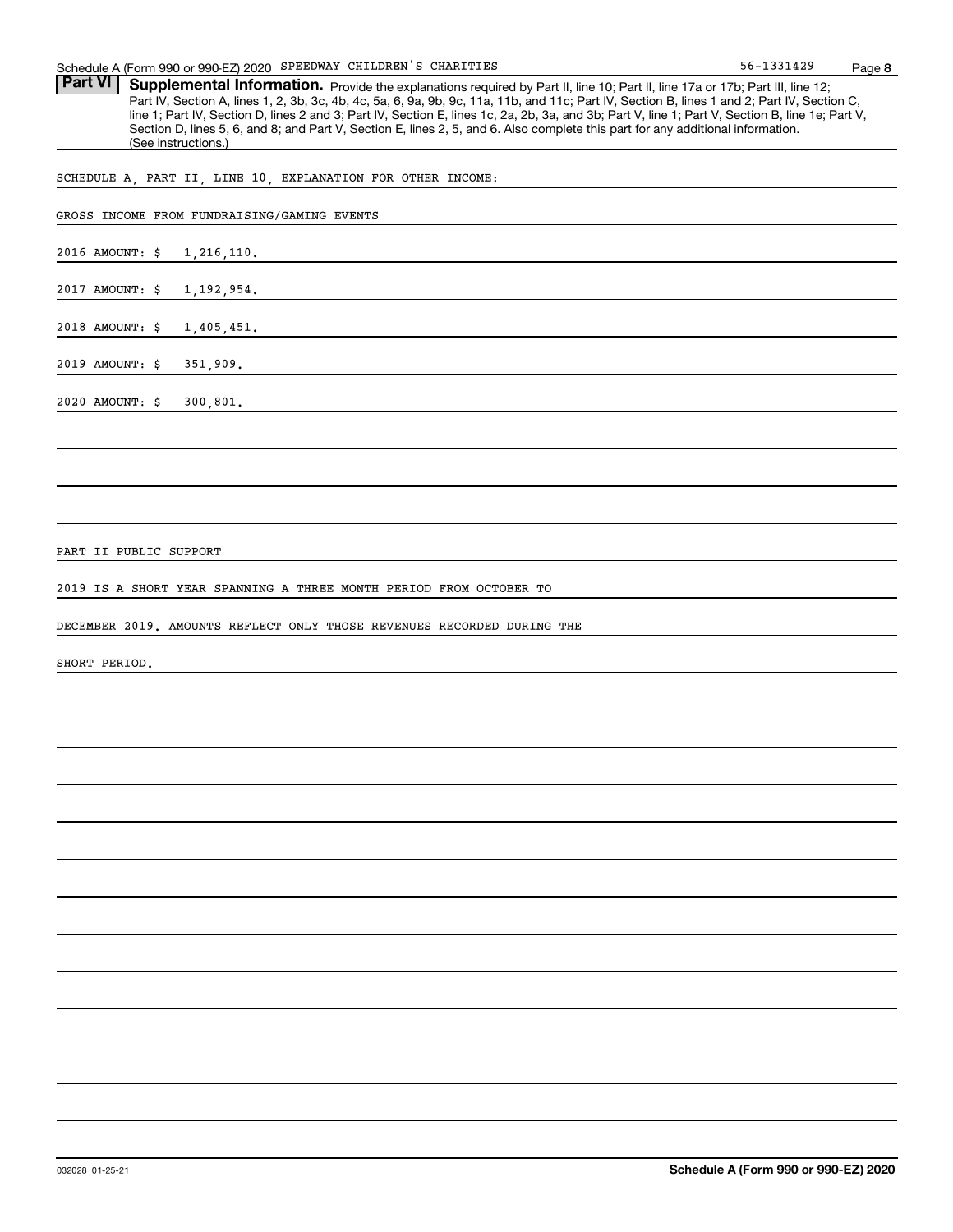Department of the Treasury Internal Revenue Service **(Form 990, 990-EZ, or 990-PF)**

Name of the organization

# **Schedule B Schedule of Contributors**

**| Attach to Form 990, Form 990-EZ, or Form 990-PF.**

**| Go to www.irs.gov/Form990 for the latest information.**

OMB No. 1545-0047

**2020**

**Employer identification number**

56-1331429

| SPEEDWAY CHILDREN'S CHARITIES |  |
|-------------------------------|--|
|                               |  |

|                    | <b>Organization type (check one):</b>                                       |  |  |  |  |
|--------------------|-----------------------------------------------------------------------------|--|--|--|--|
| Filers of:         | Section:                                                                    |  |  |  |  |
| Form 990 or 990-EZ | X  <br>$501(c)$ ( $3$ ) (enter number) organization                         |  |  |  |  |
|                    | $4947(a)(1)$ nonexempt charitable trust not treated as a private foundation |  |  |  |  |
|                    | 527 political organization                                                  |  |  |  |  |
| Form 990-PF        | 501(c)(3) exempt private foundation                                         |  |  |  |  |
|                    | 4947(a)(1) nonexempt charitable trust treated as a private foundation       |  |  |  |  |
|                    | 501(c)(3) taxable private foundation                                        |  |  |  |  |
|                    |                                                                             |  |  |  |  |

Check if your organization is covered by the **General Rule** or a **Special Rule. Note:**  Only a section 501(c)(7), (8), or (10) organization can check boxes for both the General Rule and a Special Rule. See instructions.

### **General Rule**

 $\mathcal{L}^{\text{max}}$ 

For an organization filing Form 990, 990-EZ, or 990-PF that received, during the year, contributions totaling \$5,000 or more (in money or property) from any one contributor. Complete Parts I and II. See instructions for determining a contributor's total contributions.

#### **Special Rules**

- any one contributor, during the year, total contributions of the greater of  $\,$  (1) \$5,000; or **(2)** 2% of the amount on (i) Form 990, Part VIII, line 1h;  $\overline{X}$  For an organization described in section 501(c)(3) filing Form 990 or 990-EZ that met the 33 1/3% support test of the regulations under sections 509(a)(1) and 170(b)(1)(A)(vi), that checked Schedule A (Form 990 or 990-EZ), Part II, line 13, 16a, or 16b, and that received from or (ii) Form 990-EZ, line 1. Complete Parts I and II.
- For an organization described in section 501(c)(7), (8), or (10) filing Form 990 or 990-EZ that received from any one contributor, during the year, total contributions of more than \$1,000 exclusively for religious, charitable, scientific, literary, or educational purposes, or for the prevention of cruelty to children or animals. Complete Parts I (entering "N/A" in column (b) instead of the contributor name and address), II, and III.  $\mathcal{L}^{\text{max}}$

purpose. Don't complete any of the parts unless the **General Rule** applies to this organization because it received *nonexclusively* year, contributions <sub>exclusively</sub> for religious, charitable, etc., purposes, but no such contributions totaled more than \$1,000. If this box is checked, enter here the total contributions that were received during the year for an  $\;$ exclusively religious, charitable, etc., For an organization described in section 501(c)(7), (8), or (10) filing Form 990 or 990-EZ that received from any one contributor, during the religious, charitable, etc., contributions totaling \$5,000 or more during the year  $\Box$ — $\Box$   $\Box$  $\mathcal{L}^{\text{max}}$ 

**Caution:**  An organization that isn't covered by the General Rule and/or the Special Rules doesn't file Schedule B (Form 990, 990-EZ, or 990-PF),  **must** but it answer "No" on Part IV, line 2, of its Form 990; or check the box on line H of its Form 990-EZ or on its Form 990-PF, Part I, line 2, to certify that it doesn't meet the filing requirements of Schedule B (Form 990, 990-EZ, or 990-PF).

**For Paperwork Reduction Act Notice, see the instructions for Form 990, 990-EZ, or 990-PF. Schedule B (Form 990, 990-EZ, or 990-PF) (2020)** LHA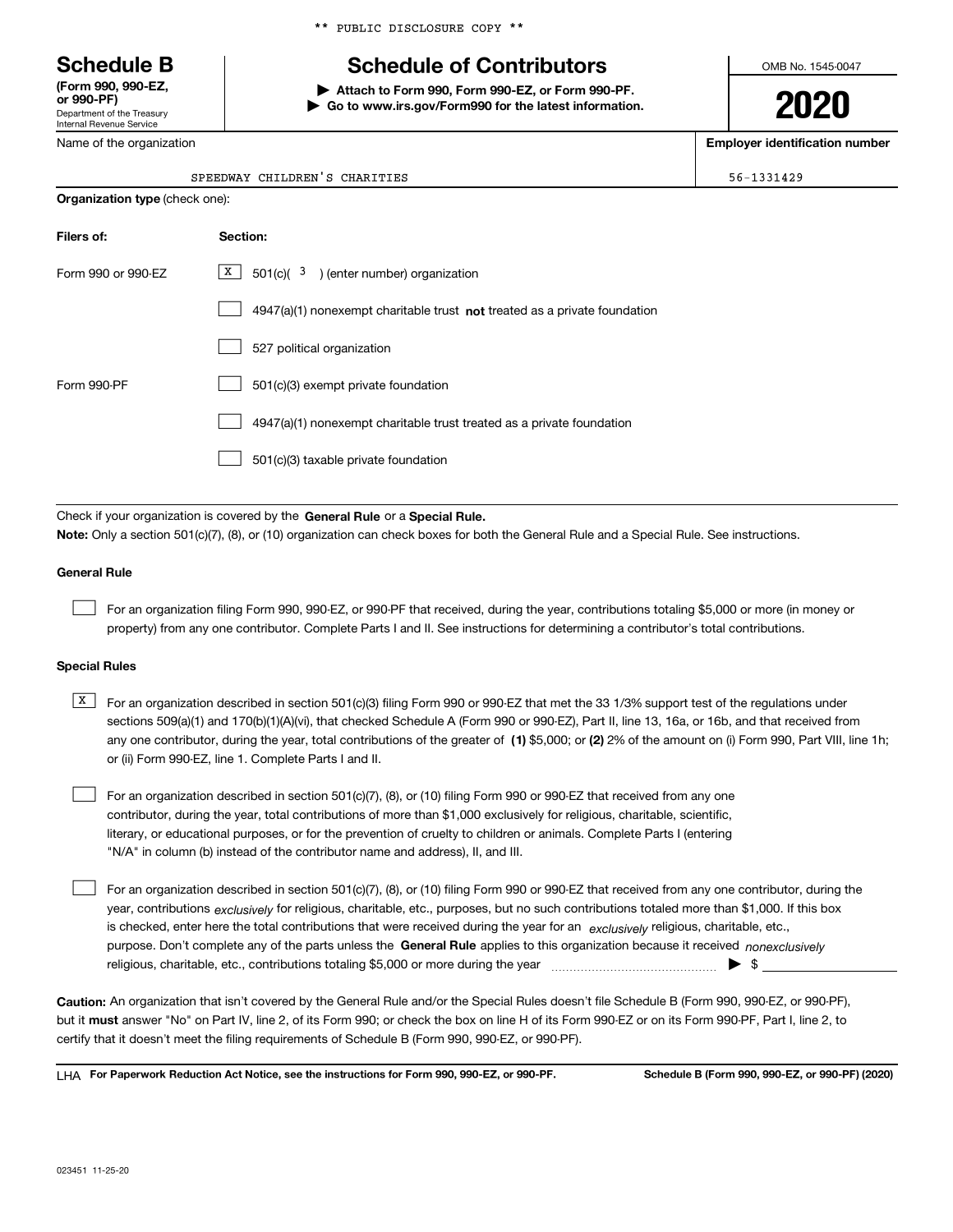## Schedule B (Form 990, 990-EZ, or 990-PF) (2020) Page 2

|                | Schedule B (Form 990, 990-EZ, or 990-PF) (2020)                                                       |                                   | Page 2                                                                                            |
|----------------|-------------------------------------------------------------------------------------------------------|-----------------------------------|---------------------------------------------------------------------------------------------------|
|                | Name of organization                                                                                  |                                   | <b>Employer identification number</b>                                                             |
|                | SPEEDWAY CHILDREN'S CHARITIES                                                                         |                                   | 56-1331429                                                                                        |
| Part I         | <b>Contributors</b> (see instructions). Use duplicate copies of Part I if additional space is needed. |                                   |                                                                                                   |
| (a)<br>No.     | (b)<br>Name, address, and ZIP + 4                                                                     | (c)<br><b>Total contributions</b> | (d)<br>Type of contribution                                                                       |
| $\mathbf{1}$   |                                                                                                       | \$                                | X<br>Person<br>Payroll<br>Noncash<br>39,655.<br>(Complete Part II for<br>noncash contributions.)  |
| (a)<br>No.     | (b)<br>Name, address, and ZIP + 4                                                                     | (c)<br><b>Total contributions</b> | (d)<br>Type of contribution                                                                       |
| $\overline{a}$ |                                                                                                       | \$                                | X<br>Person<br>Payroll<br>Noncash<br>50,000.<br>(Complete Part II for<br>noncash contributions.)  |
| (a)<br>No.     | (b)<br>Name, address, and ZIP + 4                                                                     | (c)<br><b>Total contributions</b> | (d)<br>Type of contribution                                                                       |
| 3              |                                                                                                       | \$                                | X<br>Person<br>Payroll<br>100,000.<br>Noncash<br>(Complete Part II for<br>noncash contributions.) |
| (a)<br>No.     | (b)<br>Name, address, and ZIP + 4                                                                     | (c)<br><b>Total contributions</b> | (d)<br>Type of contribution                                                                       |
| 4              |                                                                                                       | \$                                | х<br>Person<br>Payroll<br>100,000.<br>Noncash<br>(Complete Part II for<br>noncash contributions.) |
| (a)<br>No.     | (b)<br>Name, address, and ZIP + 4                                                                     | (c)<br><b>Total contributions</b> | (d)<br>Type of contribution                                                                       |
| 5              |                                                                                                       | \$                                | Х<br>Person<br>Payroll<br>Noncash<br>100,000.<br>(Complete Part II for<br>noncash contributions.) |
| (a)<br>No.     | (b)<br>Name, address, and ZIP + 4                                                                     | (c)<br><b>Total contributions</b> | (d)<br>Type of contribution                                                                       |
| 6              |                                                                                                       | \$                                | X<br>Person<br>Payroll<br>Noncash<br>108,725.<br>(Complete Part II for<br>noncash contributions.) |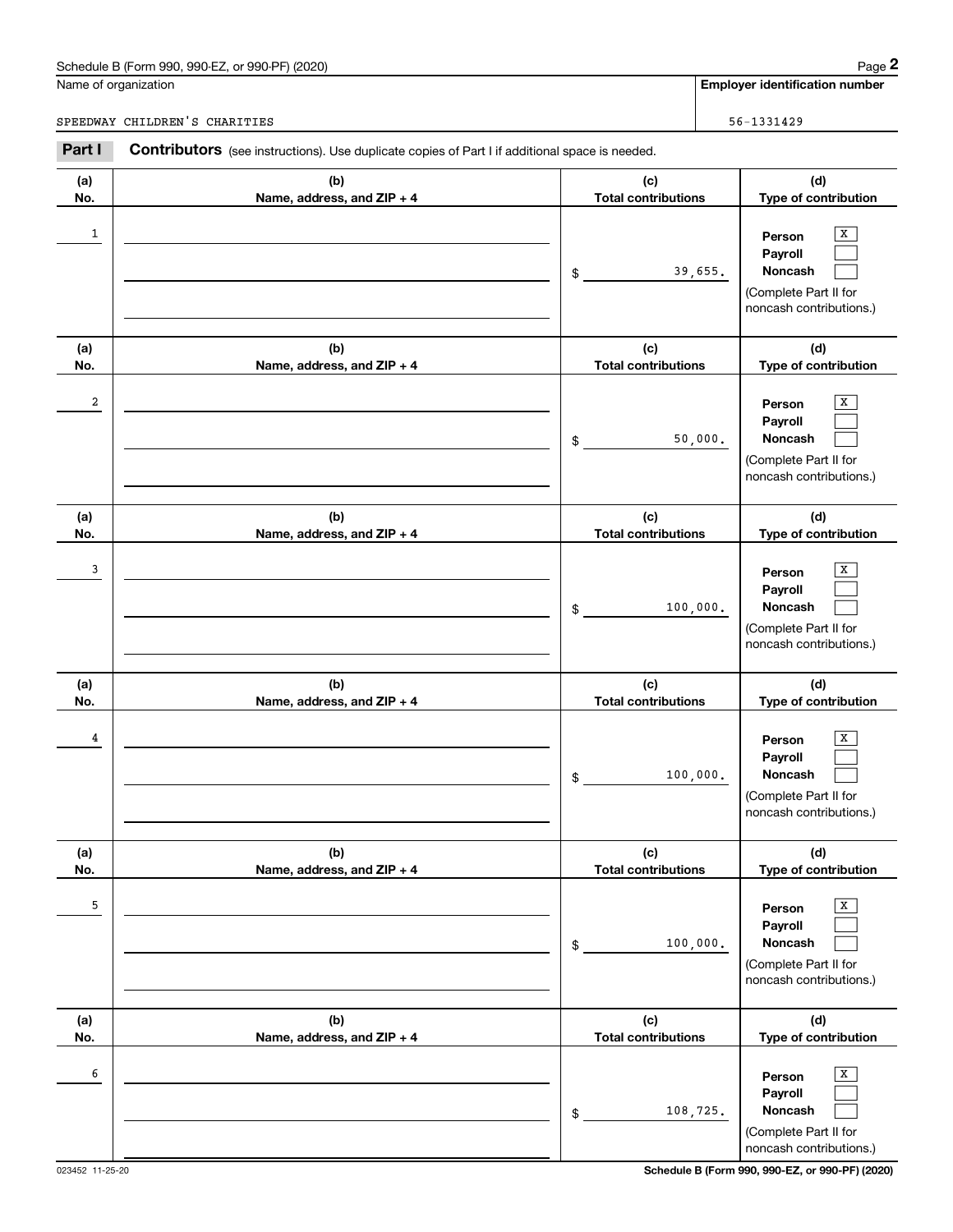# Schedule B (Form 990, 990-EZ, or 990-PF) (2020) Page 3

|                              | Schedule B (Form 990, 990-EZ, or 990-PF) (2020)                                                     |                                                 | Page 3                                |
|------------------------------|-----------------------------------------------------------------------------------------------------|-------------------------------------------------|---------------------------------------|
|                              | Name of organization                                                                                |                                                 | <b>Employer identification number</b> |
|                              | SPEEDWAY CHILDREN'S CHARITIES                                                                       |                                                 | 56-1331429                            |
| Part II                      | Noncash Property (see instructions). Use duplicate copies of Part II if additional space is needed. |                                                 |                                       |
| (a)<br>No.<br>from<br>Part I | (b)<br>Description of noncash property given                                                        | (c)<br>FMV (or estimate)<br>(See instructions.) | (d)<br>Date received                  |
|                              |                                                                                                     | \$                                              |                                       |
| (a)<br>No.<br>from<br>Part I | (b)<br>Description of noncash property given                                                        | (c)<br>FMV (or estimate)<br>(See instructions.) | (d)<br>Date received                  |
|                              |                                                                                                     | \$                                              |                                       |
| (a)<br>No.<br>from<br>Part I | (b)<br>Description of noncash property given                                                        | (c)<br>FMV (or estimate)<br>(See instructions.) | (d)<br>Date received                  |
|                              |                                                                                                     | \$                                              |                                       |
| (a)<br>No.<br>from<br>Part I | (b)<br>Description of noncash property given                                                        | (c)<br>FMV (or estimate)<br>(See instructions.) | (d)<br>Date received                  |
|                              |                                                                                                     | \$                                              |                                       |
| (a)<br>No.<br>from<br>Part I | (b)<br>Description of noncash property given                                                        | (c)<br>FMV (or estimate)<br>(See instructions.) | (d)<br>Date received                  |
|                              |                                                                                                     | \$                                              |                                       |
| (a)<br>No.<br>from<br>Part I | (b)<br>Description of noncash property given                                                        | (c)<br>FMV (or estimate)<br>(See instructions.) | (d)<br>Date received                  |

\$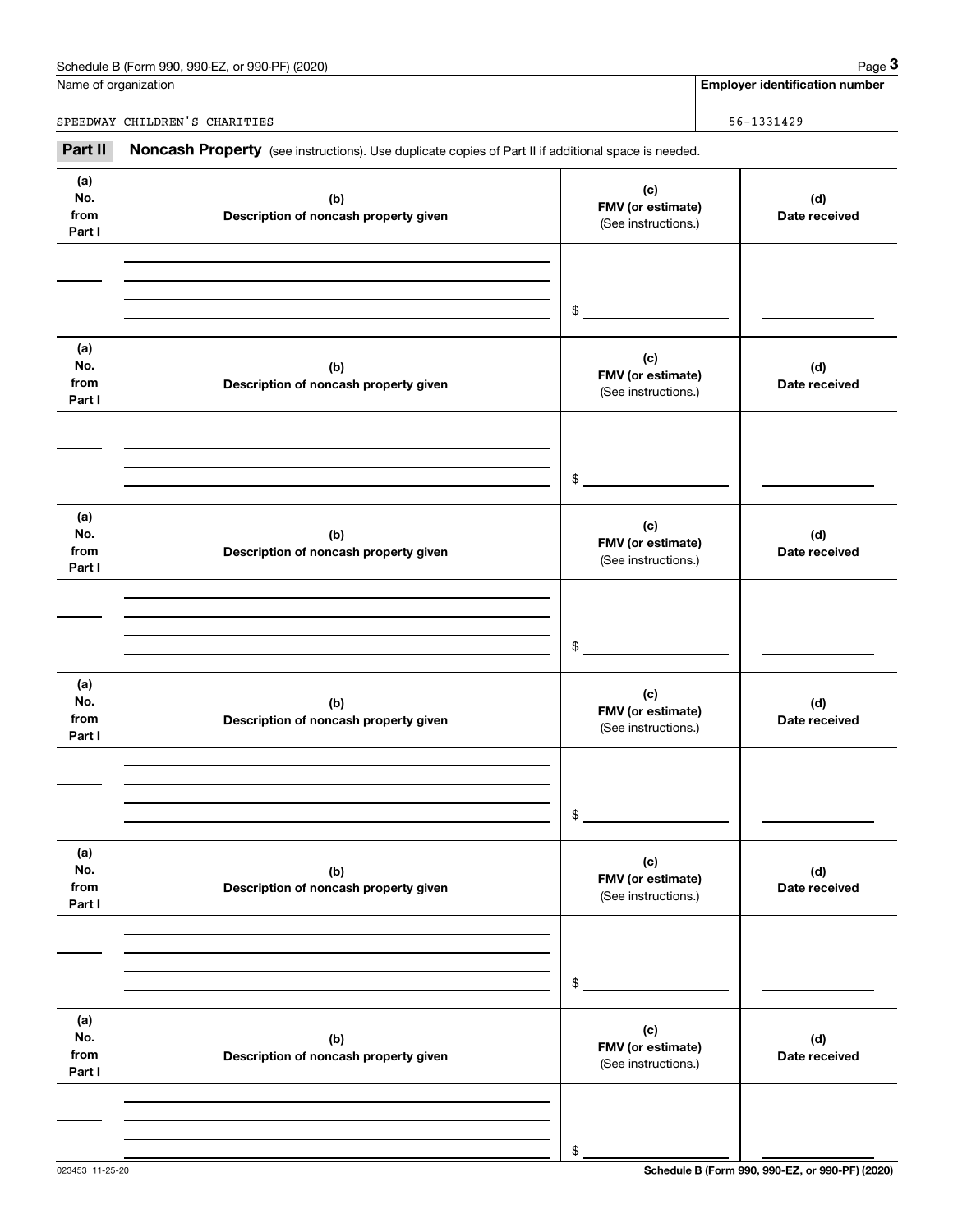|                           | Schedule B (Form 990, 990-EZ, or 990-PF) (2020)                                                                                                                                                                                                      |                      | Page 4                                                                                                                                                         |
|---------------------------|------------------------------------------------------------------------------------------------------------------------------------------------------------------------------------------------------------------------------------------------------|----------------------|----------------------------------------------------------------------------------------------------------------------------------------------------------------|
|                           | Name of organization                                                                                                                                                                                                                                 |                      | <b>Employer identification number</b>                                                                                                                          |
|                           | SPEEDWAY CHILDREN'S CHARITIES                                                                                                                                                                                                                        |                      | 56-1331429                                                                                                                                                     |
| Part III                  | from any one contributor. Complete columns (a) through (e) and the following line entry. For organizations                                                                                                                                           |                      | Exclusively religious, charitable, etc., contributions to organizations described in section 501(c)(7), (8), or (10) that total more than \$1,000 for the year |
|                           | completing Part III, enter the total of exclusively religious, charitable, etc., contributions of \$1,000 or less for the year. (Enter this info. once.) $\blacktriangleright$ \$<br>Use duplicate copies of Part III if additional space is needed. |                      |                                                                                                                                                                |
| (a) No.<br>from<br>Part I | (b) Purpose of gift                                                                                                                                                                                                                                  | (c) Use of gift      | (d) Description of how gift is held                                                                                                                            |
|                           |                                                                                                                                                                                                                                                      |                      |                                                                                                                                                                |
|                           |                                                                                                                                                                                                                                                      |                      |                                                                                                                                                                |
|                           |                                                                                                                                                                                                                                                      | (e) Transfer of gift |                                                                                                                                                                |
|                           | Transferee's name, address, and ZIP + 4                                                                                                                                                                                                              |                      | Relationship of transferor to transferee                                                                                                                       |
|                           |                                                                                                                                                                                                                                                      |                      |                                                                                                                                                                |
| (a) No.                   |                                                                                                                                                                                                                                                      |                      |                                                                                                                                                                |
| from<br>Part I            | (b) Purpose of gift                                                                                                                                                                                                                                  | (c) Use of gift      | (d) Description of how gift is held                                                                                                                            |
|                           |                                                                                                                                                                                                                                                      |                      |                                                                                                                                                                |
|                           |                                                                                                                                                                                                                                                      |                      |                                                                                                                                                                |
|                           |                                                                                                                                                                                                                                                      | (e) Transfer of gift |                                                                                                                                                                |
|                           | Transferee's name, address, and ZIP + 4                                                                                                                                                                                                              |                      | Relationship of transferor to transferee                                                                                                                       |
|                           |                                                                                                                                                                                                                                                      |                      |                                                                                                                                                                |
|                           |                                                                                                                                                                                                                                                      |                      |                                                                                                                                                                |
| (a) No.<br>from<br>Part I | (b) Purpose of gift                                                                                                                                                                                                                                  | (c) Use of gift      | (d) Description of how gift is held                                                                                                                            |
|                           |                                                                                                                                                                                                                                                      |                      |                                                                                                                                                                |
|                           |                                                                                                                                                                                                                                                      |                      |                                                                                                                                                                |
|                           |                                                                                                                                                                                                                                                      | (e) Transfer of gift |                                                                                                                                                                |
|                           | Transferee's name, address, and $ZIP + 4$                                                                                                                                                                                                            |                      | Relationship of transferor to transferee                                                                                                                       |
|                           |                                                                                                                                                                                                                                                      |                      |                                                                                                                                                                |
|                           |                                                                                                                                                                                                                                                      |                      |                                                                                                                                                                |
| (a) No.<br>from<br>Part I | (b) Purpose of gift                                                                                                                                                                                                                                  | (c) Use of gift      | (d) Description of how gift is held                                                                                                                            |
|                           |                                                                                                                                                                                                                                                      |                      |                                                                                                                                                                |
|                           |                                                                                                                                                                                                                                                      |                      |                                                                                                                                                                |
|                           |                                                                                                                                                                                                                                                      | (e) Transfer of gift |                                                                                                                                                                |
|                           | Transferee's name, address, and ZIP + 4                                                                                                                                                                                                              |                      | Relationship of transferor to transferee                                                                                                                       |
|                           |                                                                                                                                                                                                                                                      |                      |                                                                                                                                                                |
|                           |                                                                                                                                                                                                                                                      |                      |                                                                                                                                                                |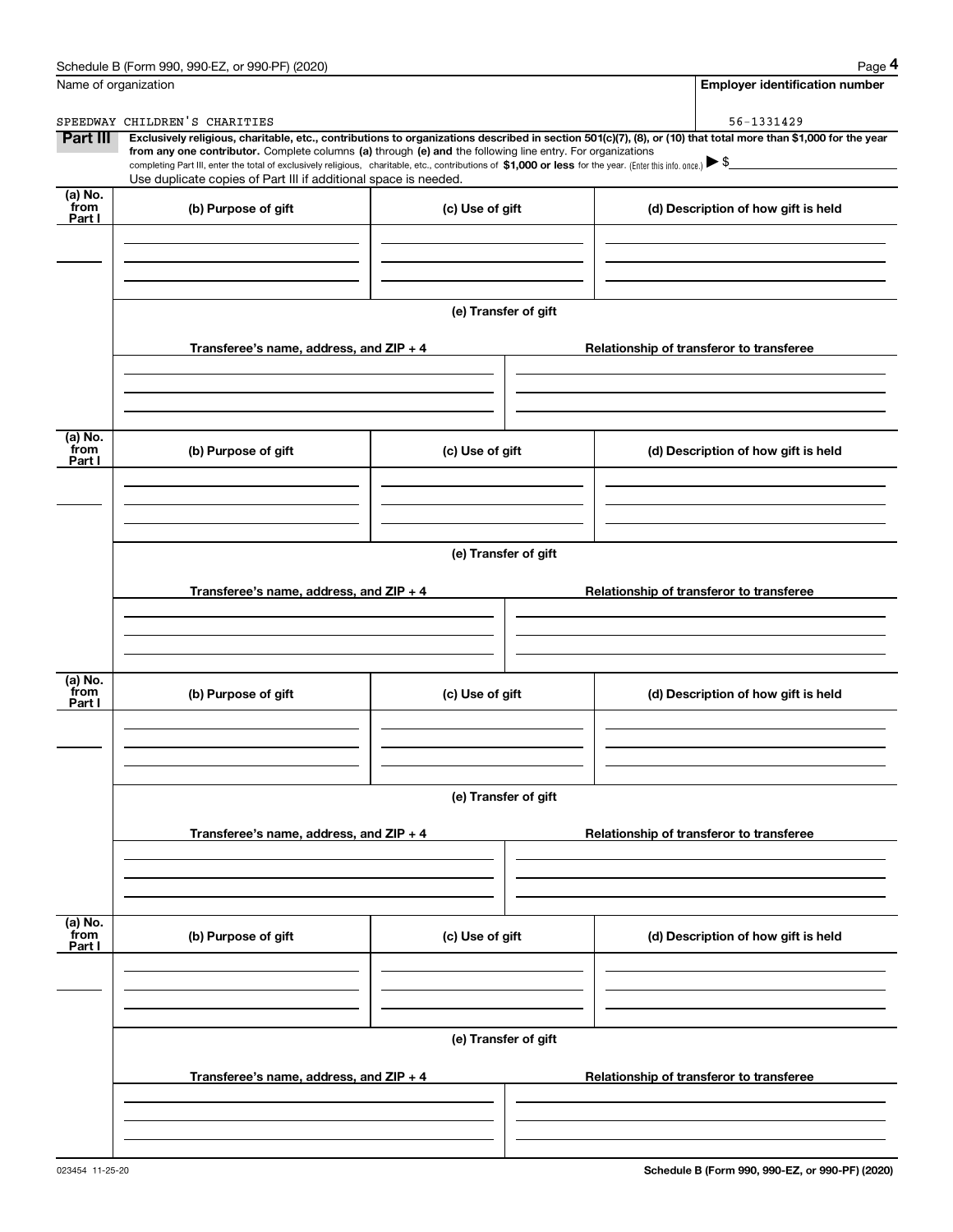|         | <b>SCHEDULE D</b>                                      |                                                                                                                                                                               | <b>Supplemental Financial Statements</b>                                                                                                                                                                                      | OMB No. 1545-0047                                  |
|---------|--------------------------------------------------------|-------------------------------------------------------------------------------------------------------------------------------------------------------------------------------|-------------------------------------------------------------------------------------------------------------------------------------------------------------------------------------------------------------------------------|----------------------------------------------------|
|         | (Form 990)                                             |                                                                                                                                                                               | Complete if the organization answered "Yes" on Form 990,                                                                                                                                                                      |                                                    |
|         |                                                        |                                                                                                                                                                               | Part IV, line 6, 7, 8, 9, 10, 11a, 11b, 11c, 11d, 11e, 11f, 12a, or 12b.<br>Attach to Form 990.                                                                                                                               | <b>Open to Public</b>                              |
|         | Department of the Treasury<br>Internal Revenue Service |                                                                                                                                                                               | Go to www.irs.gov/Form990 for instructions and the latest information.                                                                                                                                                        | Inspection                                         |
|         | Name of the organization                               |                                                                                                                                                                               |                                                                                                                                                                                                                               | <b>Employer identification number</b>              |
|         |                                                        | SPEEDWAY CHILDREN'S CHARITIES                                                                                                                                                 |                                                                                                                                                                                                                               | 56-1331429                                         |
| Part I  |                                                        |                                                                                                                                                                               | Organizations Maintaining Donor Advised Funds or Other Similar Funds or Accounts. Complete if the                                                                                                                             |                                                    |
|         |                                                        | organization answered "Yes" on Form 990, Part IV, line 6.                                                                                                                     |                                                                                                                                                                                                                               |                                                    |
|         |                                                        |                                                                                                                                                                               | (a) Donor advised funds                                                                                                                                                                                                       | (b) Funds and other accounts                       |
| 1       |                                                        |                                                                                                                                                                               |                                                                                                                                                                                                                               |                                                    |
| 2       |                                                        | Aggregate value of contributions to (during year)                                                                                                                             |                                                                                                                                                                                                                               |                                                    |
| 3       |                                                        | Aggregate value of grants from (during year)                                                                                                                                  |                                                                                                                                                                                                                               |                                                    |
| 4       |                                                        |                                                                                                                                                                               |                                                                                                                                                                                                                               |                                                    |
| 5       |                                                        |                                                                                                                                                                               | Did the organization inform all donors and donor advisors in writing that the assets held in donor advised funds                                                                                                              |                                                    |
|         |                                                        |                                                                                                                                                                               |                                                                                                                                                                                                                               | No<br>Yes                                          |
| 6       |                                                        |                                                                                                                                                                               | Did the organization inform all grantees, donors, and donor advisors in writing that grant funds can be used only                                                                                                             |                                                    |
|         |                                                        |                                                                                                                                                                               | for charitable purposes and not for the benefit of the donor or donor advisor, or for any other purpose conferring                                                                                                            |                                                    |
| Part II | impermissible private benefit?                         |                                                                                                                                                                               |                                                                                                                                                                                                                               | Yes<br>No                                          |
|         |                                                        |                                                                                                                                                                               | Conservation Easements. Complete if the organization answered "Yes" on Form 990, Part IV, line 7.                                                                                                                             |                                                    |
| 1.      |                                                        | Purpose(s) of conservation easements held by the organization (check all that apply).                                                                                         |                                                                                                                                                                                                                               |                                                    |
|         |                                                        | Preservation of land for public use (for example, recreation or education)                                                                                                    |                                                                                                                                                                                                                               | Preservation of a historically important land area |
|         |                                                        | Protection of natural habitat                                                                                                                                                 | Preservation of a certified historic structure                                                                                                                                                                                |                                                    |
|         |                                                        | Preservation of open space                                                                                                                                                    |                                                                                                                                                                                                                               |                                                    |
| 2       |                                                        |                                                                                                                                                                               | Complete lines 2a through 2d if the organization held a qualified conservation contribution in the form of a conservation easement on the last                                                                                |                                                    |
|         | day of the tax year.                                   |                                                                                                                                                                               |                                                                                                                                                                                                                               | Held at the End of the Tax Year                    |
| a       |                                                        | Total number of conservation easements                                                                                                                                        |                                                                                                                                                                                                                               | 2a                                                 |
| b       |                                                        | Total acreage restricted by conservation easements                                                                                                                            |                                                                                                                                                                                                                               | 2b                                                 |
| c       |                                                        |                                                                                                                                                                               |                                                                                                                                                                                                                               | 2c                                                 |
| d       |                                                        |                                                                                                                                                                               | Number of conservation easements included in (c) acquired after 7/25/06, and not on a historic structure                                                                                                                      |                                                    |
|         |                                                        |                                                                                                                                                                               | listed in the National Register [111] Marshall Register [11] Marshall Register [11] Marshall Register [11] Marshall Register [11] Marshall Register [11] Marshall Register [11] Marshall Register [11] Marshall Register [11] | 2d                                                 |
| 3       |                                                        |                                                                                                                                                                               | Number of conservation easements modified, transferred, released, extinguished, or terminated by the organization during the tax                                                                                              |                                                    |
|         | $year \blacktriangleright$                             | Number of states where property subject to conservation easement is located >                                                                                                 |                                                                                                                                                                                                                               |                                                    |
| 4       |                                                        |                                                                                                                                                                               |                                                                                                                                                                                                                               |                                                    |
| 5       |                                                        | Does the organization have a written policy regarding the periodic monitoring, inspection, handling of<br>violations, and enforcement of the conservation easements it holds? |                                                                                                                                                                                                                               | Yes<br>No                                          |
|         |                                                        |                                                                                                                                                                               | Staff and volunteer hours devoted to monitoring, inspecting, handling of violations, and enforcing conservation easements during the year                                                                                     |                                                    |
| 6       |                                                        |                                                                                                                                                                               |                                                                                                                                                                                                                               |                                                    |
| 7       |                                                        |                                                                                                                                                                               | Amount of expenses incurred in monitoring, inspecting, handling of violations, and enforcing conservation easements during the year                                                                                           |                                                    |
|         | $\blacktriangleright$ \$                               |                                                                                                                                                                               |                                                                                                                                                                                                                               |                                                    |
| 8       |                                                        |                                                                                                                                                                               | Does each conservation easement reported on line 2(d) above satisfy the requirements of section 170(h)(4)(B)(i)                                                                                                               |                                                    |
|         |                                                        |                                                                                                                                                                               |                                                                                                                                                                                                                               | Yes<br>No                                          |
| 9       |                                                        |                                                                                                                                                                               | In Part XIII, describe how the organization reports conservation easements in its revenue and expense statement and                                                                                                           |                                                    |
|         |                                                        |                                                                                                                                                                               | balance sheet, and include, if applicable, the text of the footnote to the organization's financial statements that describes the                                                                                             |                                                    |
|         |                                                        | organization's accounting for conservation easements.                                                                                                                         |                                                                                                                                                                                                                               |                                                    |
|         | Part III                                               |                                                                                                                                                                               | Organizations Maintaining Collections of Art, Historical Treasures, or Other Similar Assets.                                                                                                                                  |                                                    |
|         |                                                        | Complete if the organization answered "Yes" on Form 990, Part IV, line 8.                                                                                                     |                                                                                                                                                                                                                               |                                                    |

| 1a If the organization elected, as permitted under FASB ASC 958, not to report in its revenue statement and balance sheet works   |
|-----------------------------------------------------------------------------------------------------------------------------------|
| of art, historical treasures, or other similar assets held for public exhibition, education, or research in furtherance of public |
| service, provide in Part XIII the text of the footnote to its financial statements that describes these items.                    |

**a**Revenue included on Form 990, Part VIII, line 1 ~~~~~~~~~~~~~~~~~~~~~~~~~~~~~~

|   | <b>b</b> If the organization elected, as permitted under FASB ASC 958, to report in its revenue statement and balance sheet works of                                 |  |                         |  |  |  |
|---|----------------------------------------------------------------------------------------------------------------------------------------------------------------------|--|-------------------------|--|--|--|
|   | art, historical treasures, or other similar assets held for public exhibition, education, or research in furtherance of public service,                              |  |                         |  |  |  |
|   | provide the following amounts relating to these items:                                                                                                               |  |                         |  |  |  |
|   | (i) Revenue included on Form 990, Part VIII, line 1 [1] [1] [1] [1] [1] [1] Revenue included on Form 990, Part VIII, line 1                                          |  | $\blacktriangleright$ s |  |  |  |
|   | (ii) Assets included in Form 990, Part X [11] [12] Assets included in Form 990, Part X                                                                               |  | $\blacktriangleright$ s |  |  |  |
| 2 | If the organization received or held works of art, historical treasures, or other similar assets for financial gain, provide                                         |  |                         |  |  |  |
|   | the following amounts required to be reported under FASB ASC 958 relating to these items:                                                                            |  |                         |  |  |  |
|   | <b>a</b> Revenue included on Form 990, Part VIII, line 1 $\ldots$ $\ldots$ $\ldots$ $\ldots$ $\ldots$ $\ldots$ $\ldots$ $\ldots$ $\ldots$ $\ldots$ $\ldots$ $\ldots$ |  |                         |  |  |  |

| LLLA Fer Denemierte Deduction Ast Netice and the Instructions for Form 000. |  |  |  |
|-----------------------------------------------------------------------------|--|--|--|
| <b>b</b> Assets included in Form 990. Part X                                |  |  |  |
|                                                                             |  |  |  |

 $\overline{\phantom{a}}$  $\overline{\phantom{0}}$ 

 $\blacktriangleright$  \$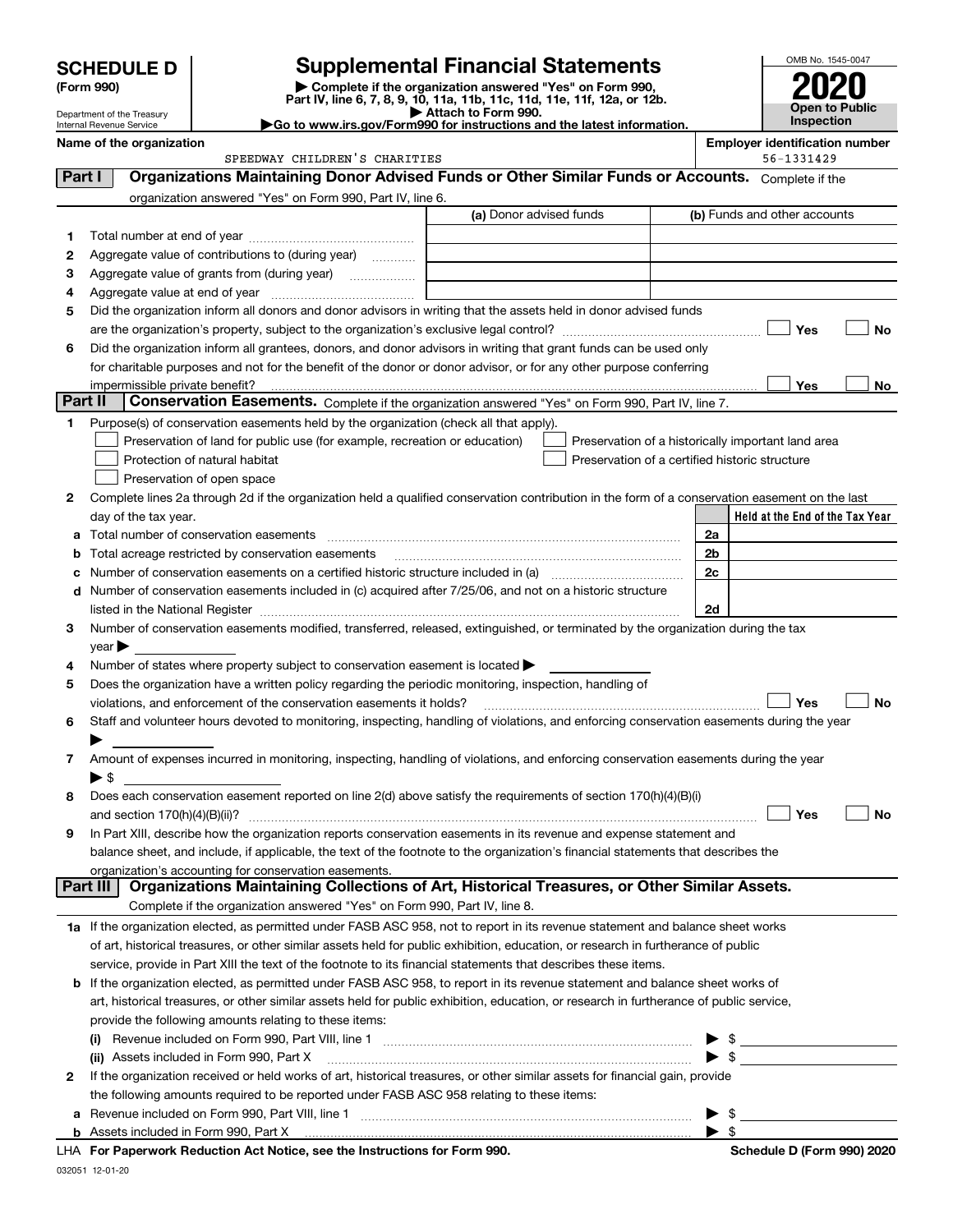|    | Schedule D (Form 990) 2020                                                                                                                                                                                                     | SPEEDWAY CHILDREN'S CHARITIES           |                |                                                                                                                                                                                                                                |                                 | 56-1331429                                 |                |     | $Page$ 2 |
|----|--------------------------------------------------------------------------------------------------------------------------------------------------------------------------------------------------------------------------------|-----------------------------------------|----------------|--------------------------------------------------------------------------------------------------------------------------------------------------------------------------------------------------------------------------------|---------------------------------|--------------------------------------------|----------------|-----|----------|
|    | Part III<br>Organizations Maintaining Collections of Art, Historical Treasures, or Other Similar Assets                                                                                                                        |                                         |                |                                                                                                                                                                                                                                |                                 |                                            | (continued)    |     |          |
| 3  | Using the organization's acquisition, accession, and other records, check any of the following that make significant use of its                                                                                                |                                         |                |                                                                                                                                                                                                                                |                                 |                                            |                |     |          |
|    | collection items (check all that apply):                                                                                                                                                                                       |                                         |                |                                                                                                                                                                                                                                |                                 |                                            |                |     |          |
| a  | Public exhibition                                                                                                                                                                                                              | d                                       |                | Loan or exchange program                                                                                                                                                                                                       |                                 |                                            |                |     |          |
| b  | Scholarly research                                                                                                                                                                                                             | е                                       |                | Other and the control of the control of the control of the control of the control of the control of the control of the control of the control of the control of the control of the control of the control of the control of th |                                 |                                            |                |     |          |
| с  | Preservation for future generations                                                                                                                                                                                            |                                         |                |                                                                                                                                                                                                                                |                                 |                                            |                |     |          |
| 4  | Provide a description of the organization's collections and explain how they further the organization's exempt purpose in Part XIII.                                                                                           |                                         |                |                                                                                                                                                                                                                                |                                 |                                            |                |     |          |
| 5  | During the year, did the organization solicit or receive donations of art, historical treasures, or other similar assets                                                                                                       |                                         |                |                                                                                                                                                                                                                                |                                 |                                            |                |     |          |
|    |                                                                                                                                                                                                                                |                                         |                |                                                                                                                                                                                                                                |                                 |                                            | Yes            |     | No       |
|    | <b>Part IV</b><br>Escrow and Custodial Arrangements. Complete if the organization answered "Yes" on Form 990, Part IV, line 9, or<br>reported an amount on Form 990, Part X, line 21.                                          |                                         |                |                                                                                                                                                                                                                                |                                 |                                            |                |     |          |
|    | 1a Is the organization an agent, trustee, custodian or other intermediary for contributions or other assets not included                                                                                                       |                                         |                |                                                                                                                                                                                                                                |                                 |                                            |                |     |          |
|    | on Form 990, Part X? [11] matter contracts and contracts and contracts are contracted as a function of the set of the set of the set of the set of the set of the set of the set of the set of the set of the set of the set o |                                         |                |                                                                                                                                                                                                                                |                                 |                                            | Yes            |     | No       |
|    | b If "Yes," explain the arrangement in Part XIII and complete the following table:                                                                                                                                             |                                         |                |                                                                                                                                                                                                                                |                                 |                                            |                |     |          |
|    |                                                                                                                                                                                                                                |                                         |                |                                                                                                                                                                                                                                |                                 |                                            | Amount         |     |          |
| c  | Beginning balance <b>contract to the contract of the contract of the contract of the contract of the contract of t</b>                                                                                                         |                                         |                |                                                                                                                                                                                                                                | 1c                              |                                            |                |     |          |
|    | Additions during the year manufactured and an account of the year manufactured and account of the year manufactured and account of the year manufactured and account of the year manufactured and account of the year manufact |                                         |                |                                                                                                                                                                                                                                | 1d                              |                                            |                |     |          |
| е  | Distributions during the year manufactured and continuum and contract the year manufactured and contract the year manufactured and contract the year manufactured and contract the year manufactured and contract the year man |                                         |                |                                                                                                                                                                                                                                | 1e                              |                                            |                |     |          |
| Ť. |                                                                                                                                                                                                                                |                                         |                |                                                                                                                                                                                                                                | 1f                              |                                            |                |     |          |
|    | 2a Did the organization include an amount on Form 990, Part X, line 21, for escrow or custodial account liability?                                                                                                             |                                         |                |                                                                                                                                                                                                                                |                                 |                                            | <b>Yes</b>     |     | No       |
|    | b If "Yes," explain the arrangement in Part XIII. Check here if the explanation has been provided on Part XIII                                                                                                                 |                                         |                |                                                                                                                                                                                                                                |                                 |                                            |                |     |          |
|    | <b>Part V</b><br><b>Endowment Funds.</b> Complete if the organization answered "Yes" on Form 990, Part IV, line 10.                                                                                                            |                                         |                |                                                                                                                                                                                                                                |                                 |                                            |                |     |          |
|    |                                                                                                                                                                                                                                | (a) Current year                        | (b) Prior year | (c) Two years back                                                                                                                                                                                                             |                                 | (d) Three years back   (e) Four years back |                |     |          |
| 1a | Beginning of year balance <i>manumensing</i>                                                                                                                                                                                   |                                         |                |                                                                                                                                                                                                                                |                                 |                                            |                |     |          |
| b  |                                                                                                                                                                                                                                |                                         |                |                                                                                                                                                                                                                                |                                 |                                            |                |     |          |
|    | Net investment earnings, gains, and losses                                                                                                                                                                                     |                                         |                |                                                                                                                                                                                                                                |                                 |                                            |                |     |          |
| d  |                                                                                                                                                                                                                                |                                         |                |                                                                                                                                                                                                                                |                                 |                                            |                |     |          |
| е  | Other expenditures for facilities                                                                                                                                                                                              |                                         |                |                                                                                                                                                                                                                                |                                 |                                            |                |     |          |
|    | and programs                                                                                                                                                                                                                   |                                         |                |                                                                                                                                                                                                                                |                                 |                                            |                |     |          |
| Ť. |                                                                                                                                                                                                                                |                                         |                |                                                                                                                                                                                                                                |                                 |                                            |                |     |          |
| g  | End of year balance                                                                                                                                                                                                            |                                         |                |                                                                                                                                                                                                                                |                                 |                                            |                |     |          |
| 2  | Provide the estimated percentage of the current year end balance (line 1g, column (a)) held as:                                                                                                                                |                                         |                |                                                                                                                                                                                                                                |                                 |                                            |                |     |          |
| а  | Board designated or quasi-endowment >                                                                                                                                                                                          |                                         |                |                                                                                                                                                                                                                                |                                 |                                            |                |     |          |
| b  | Permanent endowment                                                                                                                                                                                                            | %                                       |                |                                                                                                                                                                                                                                |                                 |                                            |                |     |          |
| c  | Term endowment $\blacktriangleright$                                                                                                                                                                                           | %                                       |                |                                                                                                                                                                                                                                |                                 |                                            |                |     |          |
|    | The percentages on lines 2a, 2b, and 2c should equal 100%.                                                                                                                                                                     |                                         |                |                                                                                                                                                                                                                                |                                 |                                            |                |     |          |
|    | 3a Are there endowment funds not in the possession of the organization that are held and administered for the organization                                                                                                     |                                         |                |                                                                                                                                                                                                                                |                                 |                                            |                |     |          |
|    | by:                                                                                                                                                                                                                            |                                         |                |                                                                                                                                                                                                                                |                                 |                                            |                | Yes | No       |
|    | (i)                                                                                                                                                                                                                            |                                         |                |                                                                                                                                                                                                                                |                                 |                                            | 3a(i)          |     |          |
|    |                                                                                                                                                                                                                                |                                         |                |                                                                                                                                                                                                                                |                                 |                                            | 3a(ii)         |     |          |
|    |                                                                                                                                                                                                                                |                                         |                |                                                                                                                                                                                                                                |                                 |                                            | 3b             |     |          |
|    | Describe in Part XIII the intended uses of the organization's endowment funds.                                                                                                                                                 |                                         |                |                                                                                                                                                                                                                                |                                 |                                            |                |     |          |
|    | <b>Part VI</b><br>Land, Buildings, and Equipment.                                                                                                                                                                              |                                         |                |                                                                                                                                                                                                                                |                                 |                                            |                |     |          |
|    | Complete if the organization answered "Yes" on Form 990, Part IV, line 11a. See Form 990, Part X, line 10.                                                                                                                     |                                         |                |                                                                                                                                                                                                                                |                                 |                                            |                |     |          |
|    | Description of property                                                                                                                                                                                                        | (a) Cost or other<br>basis (investment) |                | (b) Cost or other<br>basis (other)                                                                                                                                                                                             | (c) Accumulated<br>depreciation |                                            | (d) Book value |     |          |
|    |                                                                                                                                                                                                                                |                                         |                |                                                                                                                                                                                                                                |                                 |                                            |                |     |          |
| b  |                                                                                                                                                                                                                                |                                         |                |                                                                                                                                                                                                                                |                                 |                                            |                |     |          |
|    |                                                                                                                                                                                                                                |                                         |                |                                                                                                                                                                                                                                |                                 |                                            |                |     |          |
|    |                                                                                                                                                                                                                                |                                         |                |                                                                                                                                                                                                                                |                                 |                                            |                |     |          |
|    |                                                                                                                                                                                                                                |                                         |                | 42,593.                                                                                                                                                                                                                        |                                 | 33,737.                                    |                |     | 8,856.   |
|    |                                                                                                                                                                                                                                |                                         |                |                                                                                                                                                                                                                                |                                 |                                            |                |     | 8,856.   |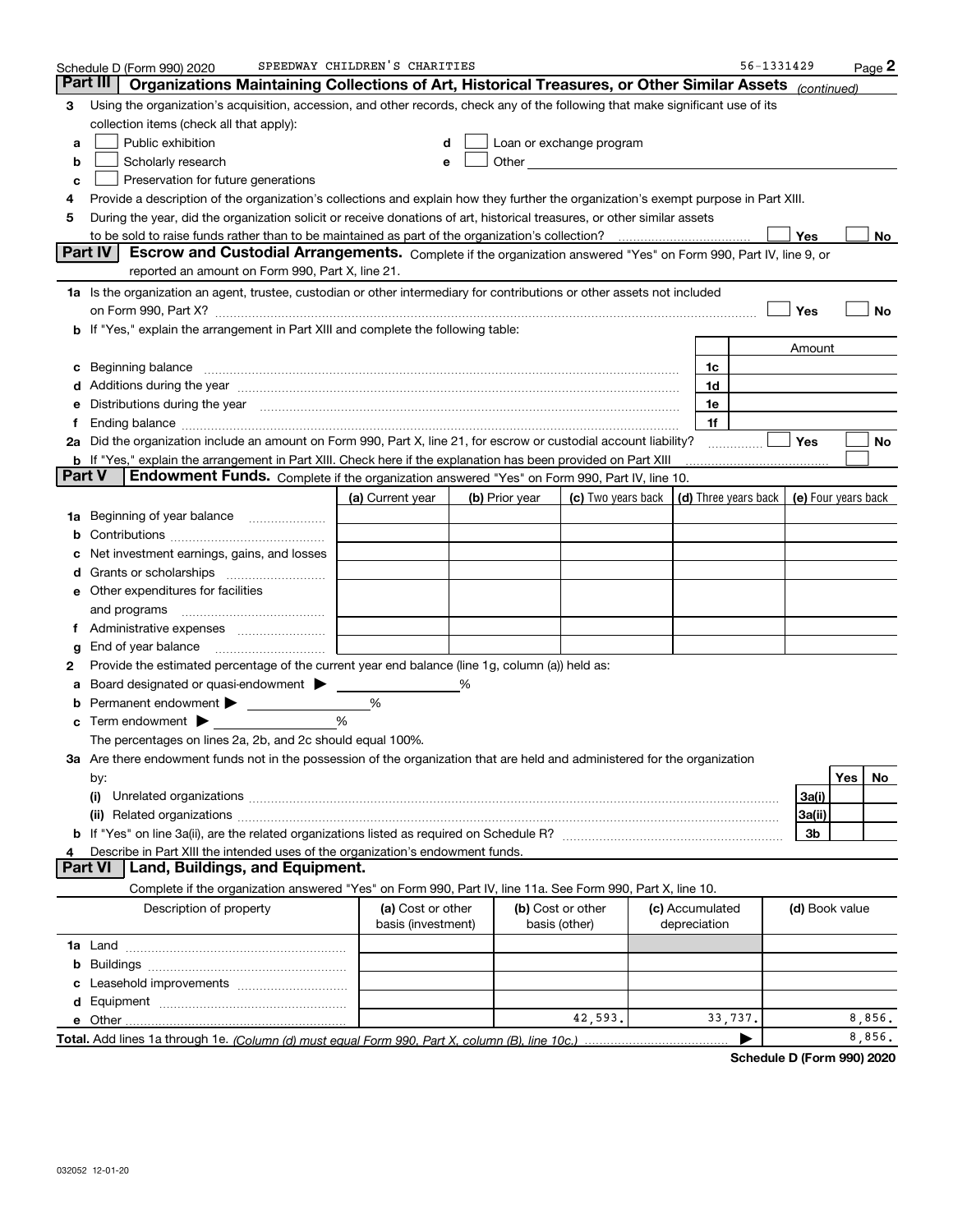## **Part VII Investments - Other Securities.**

Complete if the organization answered "Yes" on Form 990, Part IV, line 11b. See Form 990, Part X, line 12.

| (a) Description of security or category (including name of security)       | (b) Book value | (c) Method of valuation: Cost or end-of-year market value |
|----------------------------------------------------------------------------|----------------|-----------------------------------------------------------|
| (1) Financial derivatives                                                  |                |                                                           |
| (2) Closely held equity interests<br>                                      |                |                                                           |
| $(3)$ Other                                                                |                |                                                           |
| (A)                                                                        |                |                                                           |
| (B)                                                                        |                |                                                           |
| (C)                                                                        |                |                                                           |
| (D)                                                                        |                |                                                           |
| (E)                                                                        |                |                                                           |
| (E)                                                                        |                |                                                           |
| (G)                                                                        |                |                                                           |
| (H)                                                                        |                |                                                           |
| <b>Total.</b> (Col. (b) must equal Form 990, Part X, col. (B) line $12$ .) |                |                                                           |

## **Part VIII Investments - Program Related.**

Complete if the organization answered "Yes" on Form 990, Part IV, line 11c. See Form 990, Part X, line 13.

| (a) Description of investment                                                                 | (b) Book value | (c) Method of valuation: Cost or end-of-year market value |
|-----------------------------------------------------------------------------------------------|----------------|-----------------------------------------------------------|
| (1)                                                                                           |                |                                                           |
| (2)                                                                                           |                |                                                           |
| $\left(3\right)$                                                                              |                |                                                           |
| (4)                                                                                           |                |                                                           |
| $\left(5\right)$                                                                              |                |                                                           |
| (6)                                                                                           |                |                                                           |
| (7)                                                                                           |                |                                                           |
| (8)                                                                                           |                |                                                           |
| (9)                                                                                           |                |                                                           |
| <b>Total.</b> (Col. (b) must equal Form 990, Part X, col. (B) line 13.) $\blacktriangleright$ |                |                                                           |

## **Part IX Other Assets.**

Complete if the organization answered "Yes" on Form 990, Part IV, line 11d. See Form 990, Part X, line 15.

| (a) Description                                                                                                   | (b) Book value |
|-------------------------------------------------------------------------------------------------------------------|----------------|
| OTHER ASSETS<br>(1)                                                                                               | 26, 350.       |
| (2)                                                                                                               |                |
| (3)                                                                                                               |                |
| (4)                                                                                                               |                |
| (5)                                                                                                               |                |
| (6)                                                                                                               |                |
| (7)                                                                                                               |                |
| (8)                                                                                                               |                |
| (9)                                                                                                               |                |
|                                                                                                                   | 26, 350.       |
|                                                                                                                   |                |
| Complete if the organization answered "Yes" on Form 990, Part IV, line 11e or 11f. See Form 990, Part X, line 25. |                |
| (a) Description of liability<br>1.                                                                                | (b) Book value |
| Federal income taxes<br>(1)                                                                                       |                |
| (2)                                                                                                               |                |
| (3)                                                                                                               |                |
| (4)                                                                                                               |                |
| (5)                                                                                                               |                |

**Total.**  *(Column (b) must equal Form 990, Part X, col. (B) line 25.)* 

**2.**Liability for uncertain tax positions. In Part XIII, provide the text of the footnote to the organization's financial statements that reports the organization's liability for uncertain tax positions under FASB ASC 740. Check here if the text of the footnote has been provided in Part XIII

 $\boxed{\mathbf{X}}$ 

 $\blacktriangleright$ 

(6)(7)(8)(9)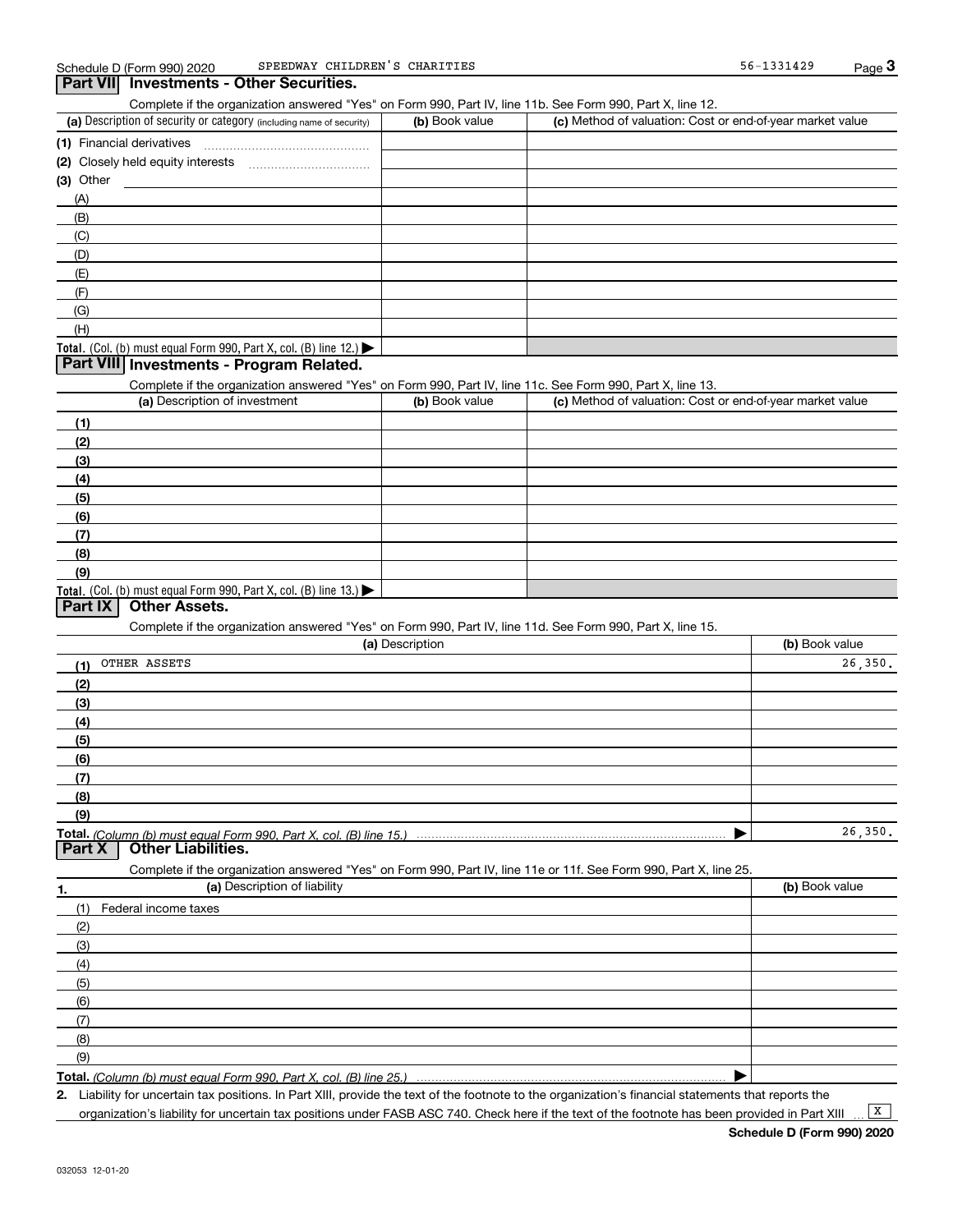|   | SPEEDWAY CHILDREN'S CHARITIES<br>Schedule D (Form 990) 2020                                                                                                                                                                          | 56-1331429     | Page 4       |
|---|--------------------------------------------------------------------------------------------------------------------------------------------------------------------------------------------------------------------------------------|----------------|--------------|
|   | Reconciliation of Revenue per Audited Financial Statements With Revenue per Return.<br>Part XI                                                                                                                                       |                |              |
|   | Complete if the organization answered "Yes" on Form 990, Part IV, line 12a.                                                                                                                                                          |                |              |
| 1 | Total revenue, gains, and other support per audited financial statements                                                                                                                                                             | $\mathbf{1}$   | 2,004,780.   |
| 2 | Amounts included on line 1 but not on Form 990, Part VIII, line 12:                                                                                                                                                                  |                |              |
| a | 2a                                                                                                                                                                                                                                   |                |              |
| b | 252,427.<br>2 <sub>b</sub>                                                                                                                                                                                                           |                |              |
| c | 2c                                                                                                                                                                                                                                   |                |              |
| d | 2d<br>Other (Describe in Part XIII.)                                                                                                                                                                                                 |                |              |
| е | Add lines 2a through 2d <b>continuum continuum contract and all the contract of the contract of the contract of the contract of the contract of the contract of the contract of the contract of the contract of the contract of </b> | 2e             | 252,427.     |
| 3 |                                                                                                                                                                                                                                      | 3              | 1,752,353.   |
| 4 | Amounts included on Form 990, Part VIII, line 12, but not on line 1:                                                                                                                                                                 |                |              |
| a | Investment expenses not included on Form 990, Part VIII, line 7b<br>4a                                                                                                                                                               |                |              |
|   | 4 <sub>b</sub>                                                                                                                                                                                                                       |                |              |
|   | Add lines 4a and 4b                                                                                                                                                                                                                  | 4с             | 0.           |
| 5 |                                                                                                                                                                                                                                      | 5              | 1,752,353.   |
|   | Part XII   Reconciliation of Expenses per Audited Financial Statements With Expenses per Return.                                                                                                                                     |                |              |
|   | Complete if the organization answered "Yes" on Form 990, Part IV, line 12a.                                                                                                                                                          |                |              |
| 1 |                                                                                                                                                                                                                                      | $\blacksquare$ | 2, 253, 120. |
| 2 | Amounts included on line 1 but not on Form 990, Part IX, line 25:                                                                                                                                                                    |                |              |
| a | 252,427.<br>2a                                                                                                                                                                                                                       |                |              |
| b | 2 <sub>b</sub>                                                                                                                                                                                                                       |                |              |
| c | 2c                                                                                                                                                                                                                                   |                |              |
|   | 2d                                                                                                                                                                                                                                   |                |              |
|   |                                                                                                                                                                                                                                      | 2e             | 252,427.     |
| 3 |                                                                                                                                                                                                                                      | 3              | 2,000,693.   |
| 4 | Amounts included on Form 990, Part IX, line 25, but not on line 1:                                                                                                                                                                   |                |              |
| a | 4a                                                                                                                                                                                                                                   |                |              |
|   | 4h.                                                                                                                                                                                                                                  |                |              |
|   | c Add lines 4a and 4b                                                                                                                                                                                                                | 4c             | 0.           |
|   |                                                                                                                                                                                                                                      | 5              | 2,000,693.   |
|   | Part XIII Supplemental Information.                                                                                                                                                                                                  |                |              |

Provide the descriptions required for Part II, lines 3, 5, and 9; Part III, lines 1a and 4; Part IV, lines 1b and 2b; Part V, line 4; Part X, line 2; Part XI, lines 2d and 4b; and Part XII, lines 2d and 4b. Also complete this part to provide any additional information.

PART X, LINE 2:

MANAGEMENT EVALUATED THE ORGANIZATION'S TAX POSITIONS AND CONCLUDED THAT

THE ORGANIZATION HAS TAKEN NO UNCERTAIN TAX POSITIONS THAT REQUIRE

ADJUSTMENT TO THE FINANCIAL STATEMENTS TO COMPLY WITH THE PROVISIONS OF

THE GUIDANCE UNDER THE ACCOUNTING TOPIC FOR UNCERTAINTY IN INCOME TAXES.

GENERALLY, THE ORGANIZATION IS NO LONGER SUBJECT TO INCOME TAX

EXAMINATIONS BY THE U.S. FEDERAL, STATE OR LOCAL TAX AUTHORITIES FOR YEARS

BEFORE 2017.

#### DURING THE YEAR ENDED DECEMBER 31, 2020, THE ORGANIZATION HAD NO UNRELATED

BUSINESS TAXABLE INCOME.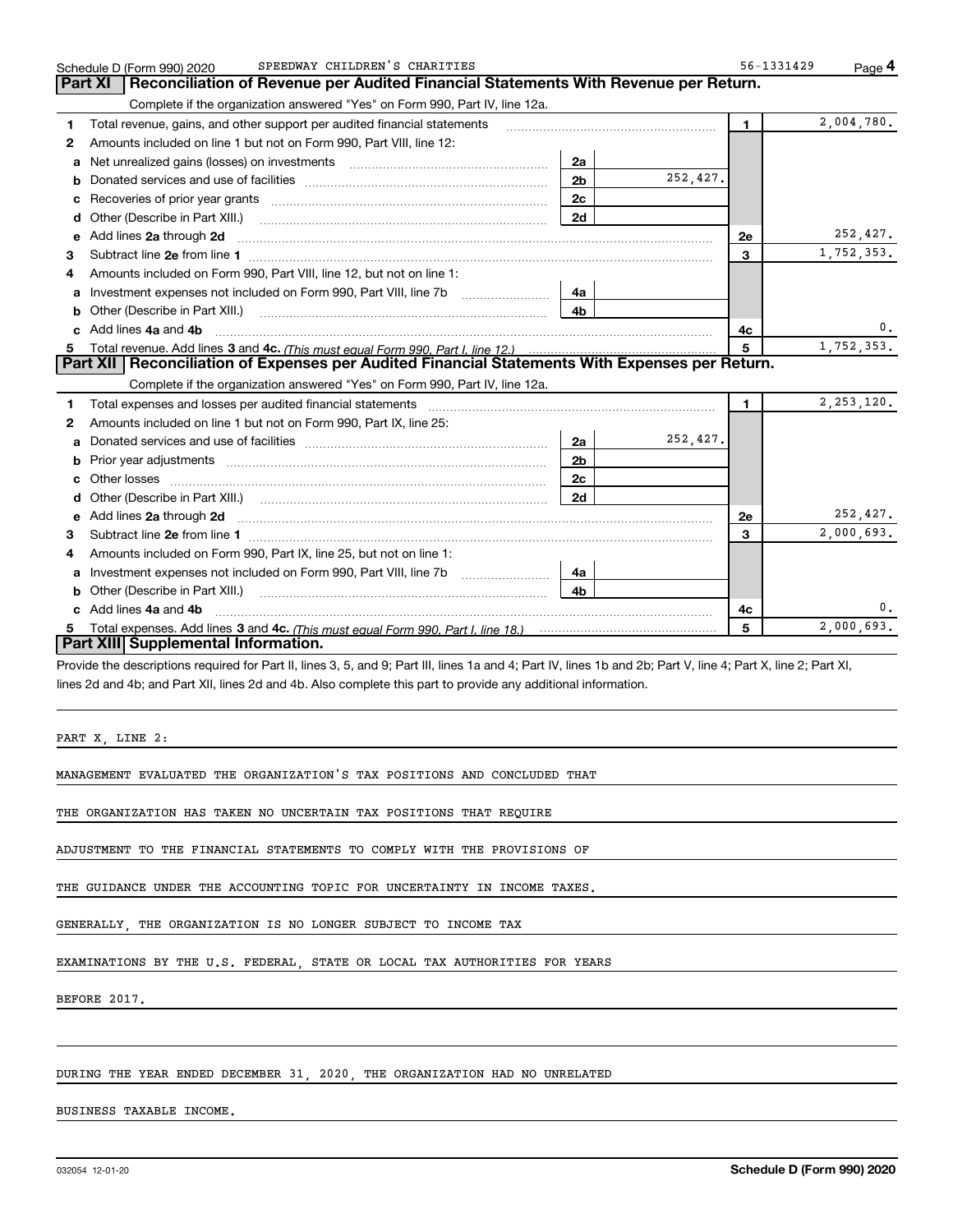| Part XIII Supplemental Information (continued) |  |  |  |  |  |  |  |
|------------------------------------------------|--|--|--|--|--|--|--|
|                                                |  |  |  |  |  |  |  |
|                                                |  |  |  |  |  |  |  |
|                                                |  |  |  |  |  |  |  |
|                                                |  |  |  |  |  |  |  |
|                                                |  |  |  |  |  |  |  |
|                                                |  |  |  |  |  |  |  |
|                                                |  |  |  |  |  |  |  |
|                                                |  |  |  |  |  |  |  |
|                                                |  |  |  |  |  |  |  |
|                                                |  |  |  |  |  |  |  |
|                                                |  |  |  |  |  |  |  |
|                                                |  |  |  |  |  |  |  |
|                                                |  |  |  |  |  |  |  |
|                                                |  |  |  |  |  |  |  |
|                                                |  |  |  |  |  |  |  |
|                                                |  |  |  |  |  |  |  |
|                                                |  |  |  |  |  |  |  |
|                                                |  |  |  |  |  |  |  |
|                                                |  |  |  |  |  |  |  |
|                                                |  |  |  |  |  |  |  |
|                                                |  |  |  |  |  |  |  |
|                                                |  |  |  |  |  |  |  |
|                                                |  |  |  |  |  |  |  |
|                                                |  |  |  |  |  |  |  |
|                                                |  |  |  |  |  |  |  |
|                                                |  |  |  |  |  |  |  |
|                                                |  |  |  |  |  |  |  |
|                                                |  |  |  |  |  |  |  |
|                                                |  |  |  |  |  |  |  |
|                                                |  |  |  |  |  |  |  |
|                                                |  |  |  |  |  |  |  |
|                                                |  |  |  |  |  |  |  |
|                                                |  |  |  |  |  |  |  |
|                                                |  |  |  |  |  |  |  |
|                                                |  |  |  |  |  |  |  |
|                                                |  |  |  |  |  |  |  |
|                                                |  |  |  |  |  |  |  |
|                                                |  |  |  |  |  |  |  |
|                                                |  |  |  |  |  |  |  |
|                                                |  |  |  |  |  |  |  |
|                                                |  |  |  |  |  |  |  |
|                                                |  |  |  |  |  |  |  |
|                                                |  |  |  |  |  |  |  |
|                                                |  |  |  |  |  |  |  |
|                                                |  |  |  |  |  |  |  |
|                                                |  |  |  |  |  |  |  |
|                                                |  |  |  |  |  |  |  |
|                                                |  |  |  |  |  |  |  |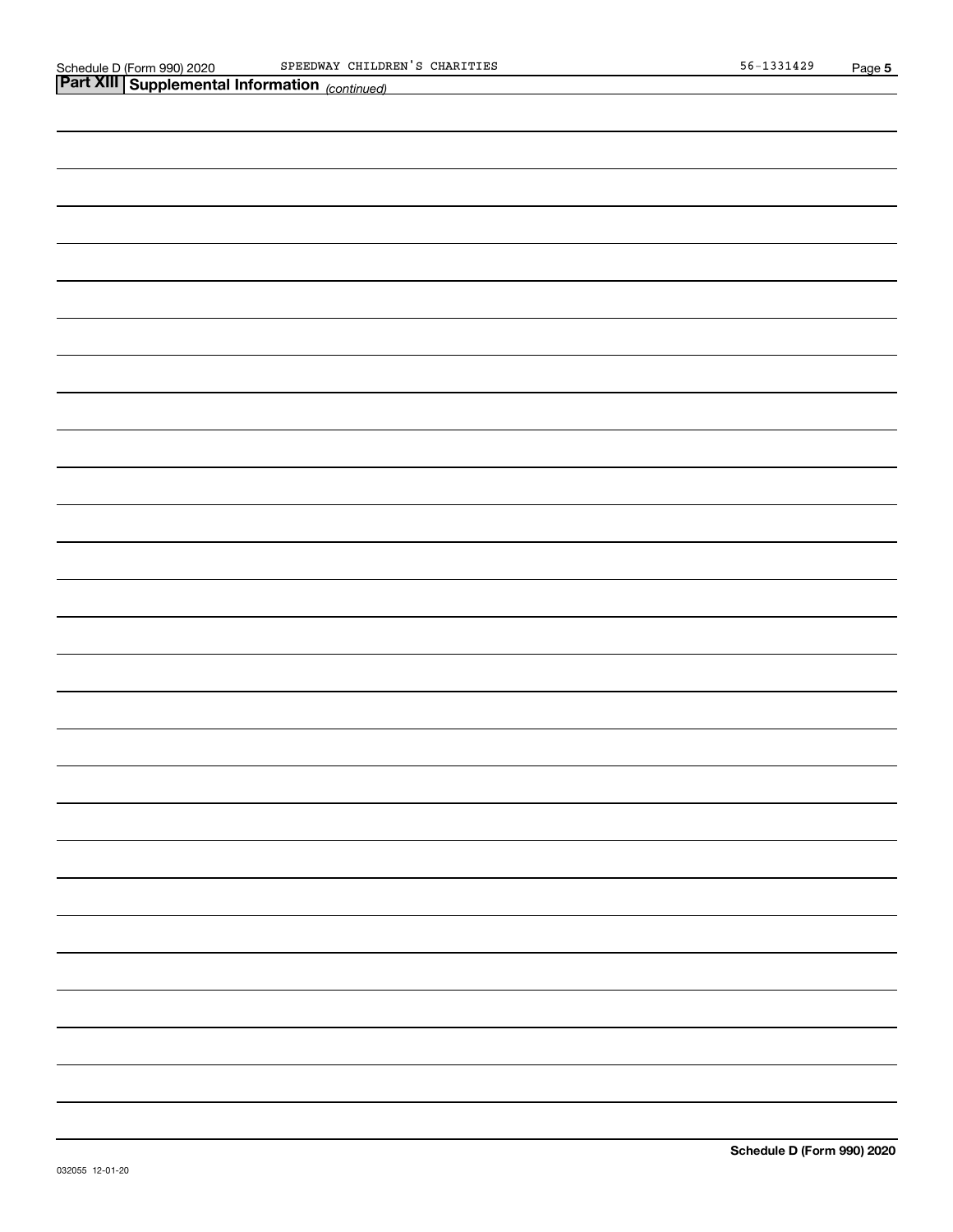| <b>SCHEDULE G</b>                                    |                                  | <b>Supplemental Information Regarding Fundraising or Gaming Activities</b>                                                                                          |                               |    |                                       |                                        | OMB No. 1545-0047                                   |
|------------------------------------------------------|----------------------------------|---------------------------------------------------------------------------------------------------------------------------------------------------------------------|-------------------------------|----|---------------------------------------|----------------------------------------|-----------------------------------------------------|
| (Form 990 or 990-EZ)                                 |                                  | Complete if the organization answered "Yes" on Form 990, Part IV, line 17, 18, or 19, or if the<br>organization entered more than \$15,000 on Form 990-EZ, line 6a. |                               |    |                                       |                                        |                                                     |
| Department of the Treasury                           |                                  | Attach to Form 990 or Form 990-EZ.                                                                                                                                  |                               |    |                                       |                                        | <b>Open to Public</b>                               |
| Internal Revenue Service<br>Name of the organization |                                  | Go to www.irs.gov/Form990 for instructions and the latest information.                                                                                              |                               |    |                                       |                                        | Inspection<br><b>Employer identification number</b> |
|                                                      |                                  | SPEEDWAY CHILDREN'S CHARITIES                                                                                                                                       |                               |    |                                       | 56-1331429                             |                                                     |
| Part I                                               |                                  | Fundraising Activities. Complete if the organization answered "Yes" on Form 990, Part IV, line 17. Form 990-EZ filers are not                                       |                               |    |                                       |                                        |                                                     |
|                                                      | required to complete this part.  |                                                                                                                                                                     |                               |    |                                       |                                        |                                                     |
|                                                      |                                  | 1 Indicate whether the organization raised funds through any of the following activities. Check all that apply.                                                     |                               |    |                                       |                                        |                                                     |
| Mail solicitations<br>a                              |                                  | е                                                                                                                                                                   |                               |    | Solicitation of non-government grants |                                        |                                                     |
| b                                                    | Internet and email solicitations | f                                                                                                                                                                   |                               |    | Solicitation of government grants     |                                        |                                                     |
| Phone solicitations<br>с                             |                                  | Special fundraising events<br>g                                                                                                                                     |                               |    |                                       |                                        |                                                     |
| In-person solicitations<br>d                         |                                  |                                                                                                                                                                     |                               |    |                                       |                                        |                                                     |
|                                                      |                                  | 2 a Did the organization have a written or oral agreement with any individual (including officers, directors, trustees, or                                          |                               |    |                                       |                                        |                                                     |
|                                                      |                                  | key employees listed in Form 990, Part VII) or entity in connection with professional fundraising services?                                                         |                               |    |                                       | Yes                                    | <b>No</b>                                           |
| compensated at least \$5,000 by the organization.    |                                  | <b>b</b> If "Yes," list the 10 highest paid individuals or entities (fundraisers) pursuant to agreements under which the fundraiser is to be                        |                               |    |                                       |                                        |                                                     |
|                                                      |                                  |                                                                                                                                                                     |                               |    |                                       |                                        |                                                     |
| (i) Name and address of individual                   |                                  |                                                                                                                                                                     | (iii) Did<br>fundraiser       |    | (iv) Gross receipts                   | (v) Amount paid<br>to (or retained by) | (vi) Amount paid                                    |
| or entity (fundraiser)                               |                                  | (ii) Activity                                                                                                                                                       | have custody<br>or control of |    | from activity                         | fundraiser                             | to (or retained by)<br>organization                 |
|                                                      |                                  |                                                                                                                                                                     | contributions?                |    |                                       | listed in col. (i)                     |                                                     |
|                                                      |                                  |                                                                                                                                                                     | Yes                           | No |                                       |                                        |                                                     |
|                                                      |                                  |                                                                                                                                                                     |                               |    |                                       |                                        |                                                     |
|                                                      |                                  |                                                                                                                                                                     |                               |    |                                       |                                        |                                                     |
|                                                      |                                  |                                                                                                                                                                     |                               |    |                                       |                                        |                                                     |
|                                                      |                                  |                                                                                                                                                                     |                               |    |                                       |                                        |                                                     |
|                                                      |                                  |                                                                                                                                                                     |                               |    |                                       |                                        |                                                     |
|                                                      |                                  |                                                                                                                                                                     |                               |    |                                       |                                        |                                                     |
|                                                      |                                  |                                                                                                                                                                     |                               |    |                                       |                                        |                                                     |
|                                                      |                                  |                                                                                                                                                                     |                               |    |                                       |                                        |                                                     |
|                                                      |                                  |                                                                                                                                                                     |                               |    |                                       |                                        |                                                     |
|                                                      |                                  |                                                                                                                                                                     |                               |    |                                       |                                        |                                                     |
|                                                      |                                  |                                                                                                                                                                     |                               |    |                                       |                                        |                                                     |
|                                                      |                                  |                                                                                                                                                                     |                               |    |                                       |                                        |                                                     |
|                                                      |                                  |                                                                                                                                                                     |                               |    |                                       |                                        |                                                     |
|                                                      |                                  |                                                                                                                                                                     |                               |    |                                       |                                        |                                                     |
|                                                      |                                  |                                                                                                                                                                     |                               |    |                                       |                                        |                                                     |
|                                                      |                                  |                                                                                                                                                                     |                               |    |                                       |                                        |                                                     |
|                                                      |                                  |                                                                                                                                                                     |                               |    |                                       |                                        |                                                     |
|                                                      |                                  |                                                                                                                                                                     |                               |    |                                       |                                        |                                                     |
| Total                                                |                                  |                                                                                                                                                                     |                               |    |                                       |                                        |                                                     |
| or licensing.                                        |                                  | 3 List all states in which the organization is registered or licensed to solicit contributions or has been notified it is exempt from registration                  |                               |    |                                       |                                        |                                                     |
|                                                      |                                  |                                                                                                                                                                     |                               |    |                                       |                                        |                                                     |
|                                                      |                                  |                                                                                                                                                                     |                               |    |                                       |                                        |                                                     |
|                                                      |                                  |                                                                                                                                                                     |                               |    |                                       |                                        |                                                     |
|                                                      |                                  |                                                                                                                                                                     |                               |    |                                       |                                        |                                                     |
|                                                      |                                  |                                                                                                                                                                     |                               |    |                                       |                                        |                                                     |

LHA For Paperwork Reduction Act Notice, see the Instructions for Form 990 or 990-EZ. Schedule G (Form 990 or 990-EZ) 2020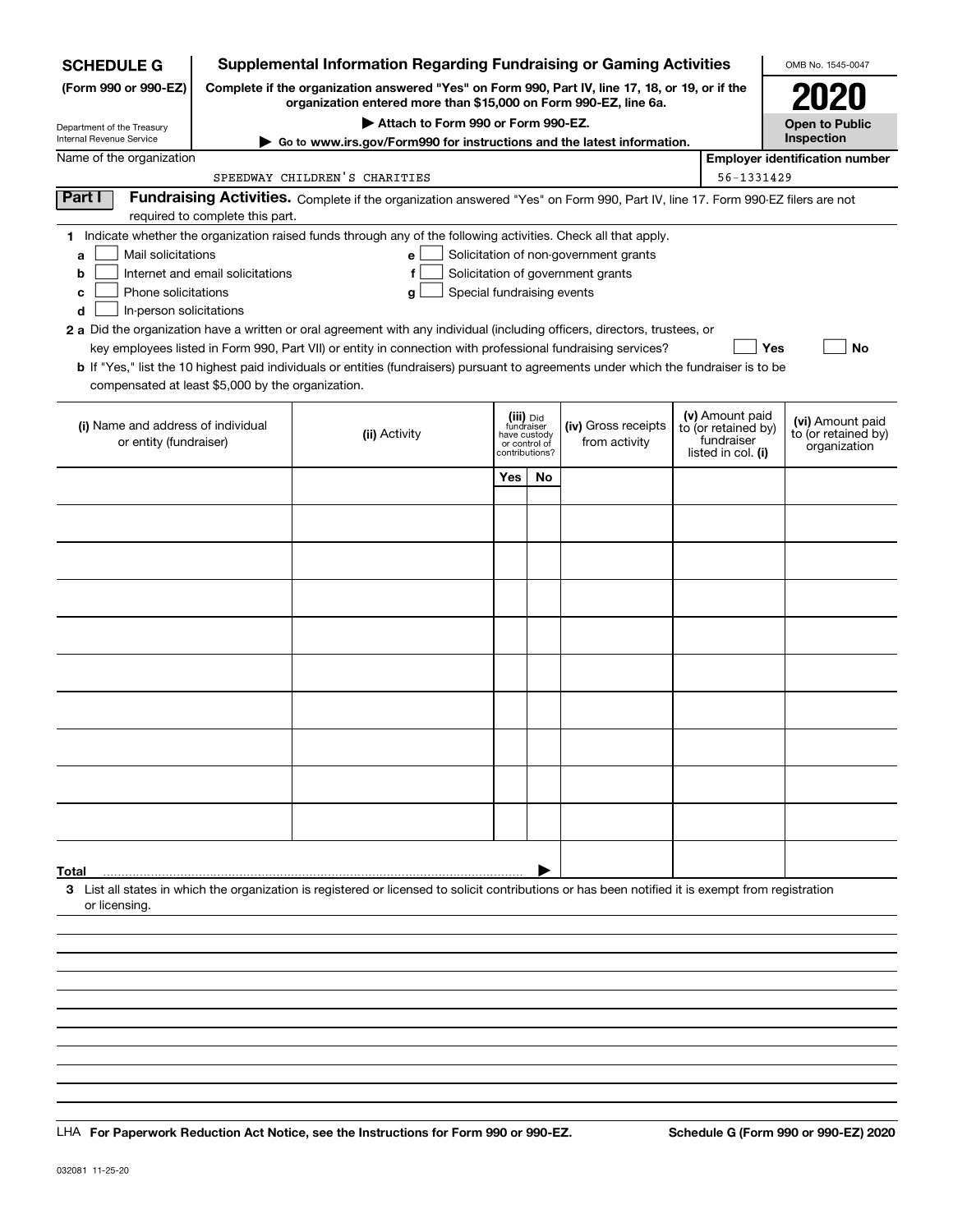#### Schedule G (Form 990 or 990-EZ) 2020 Page SPEEDWAY CHILDREN'S CHARITIES 56-1331429

**2**

**Part II** | Fundraising Events. Complete if the organization answered "Yes" on Form 990, Part IV, line 18, or reported more than \$15,000 of fundraising event contributions and gross income on Form 990-EZ, lines 1 and 6b. List events with gross receipts greater than \$5,000.

|                 |              |                                                                                                                                                                                                                                | (a) Event $#1$ | $(b)$ Event #2 | (c) Other events | (d) Total events                                                                                                            |  |  |  |  |  |  |  |  |  |
|-----------------|--------------|--------------------------------------------------------------------------------------------------------------------------------------------------------------------------------------------------------------------------------|----------------|----------------|------------------|-----------------------------------------------------------------------------------------------------------------------------|--|--|--|--|--|--|--|--|--|
|                 |              |                                                                                                                                                                                                                                | GOLF EVENT     | <b>AUCTION</b> | 17               | (add col. (a) through<br>col. (c)                                                                                           |  |  |  |  |  |  |  |  |  |
|                 |              |                                                                                                                                                                                                                                | (event type)   | (event type)   | (total number)   |                                                                                                                             |  |  |  |  |  |  |  |  |  |
| Revenue         |              | Gross receipts and the control of the control of the control of the control of the control of the control of the control of the control of the control of the control of the control of the control of the control of the cont | 119,983.       | 40,845.        | 280,758.         | 441,586.                                                                                                                    |  |  |  |  |  |  |  |  |  |
|                 | $\mathbf{2}$ | Less: Contributions                                                                                                                                                                                                            | 82,845.        | 20,915.        | 120,873.         | 224,633.                                                                                                                    |  |  |  |  |  |  |  |  |  |
|                 | 3            | Gross income (line 1 minus line 2)                                                                                                                                                                                             | 37,138.        | 19,930.        | 159,885.         | 216,953.                                                                                                                    |  |  |  |  |  |  |  |  |  |
|                 | 4            |                                                                                                                                                                                                                                |                |                |                  |                                                                                                                             |  |  |  |  |  |  |  |  |  |
|                 | 5            |                                                                                                                                                                                                                                |                | 48,419.        |                  | 48,419.                                                                                                                     |  |  |  |  |  |  |  |  |  |
|                 | 6            |                                                                                                                                                                                                                                | 5,650.         |                | 1,924.           | 7,574.                                                                                                                      |  |  |  |  |  |  |  |  |  |
| Direct Expenses |              | Food and beverages                                                                                                                                                                                                             | 1,020.         | 38.            | 2,152.           | 3,210.                                                                                                                      |  |  |  |  |  |  |  |  |  |
|                 | 8            | Entertainment                                                                                                                                                                                                                  |                |                |                  |                                                                                                                             |  |  |  |  |  |  |  |  |  |
|                 | 9            |                                                                                                                                                                                                                                | 310.           | 7,967.         | 26,467.          | 34,744.                                                                                                                     |  |  |  |  |  |  |  |  |  |
|                 | 10           | Direct expense summary. Add lines 4 through 9 in column (d)                                                                                                                                                                    |                |                |                  | 93,947.                                                                                                                     |  |  |  |  |  |  |  |  |  |
|                 | 11           | Net income summary. Subtract line 10 from line 3, column (d)                                                                                                                                                                   |                |                |                  | 123,006.                                                                                                                    |  |  |  |  |  |  |  |  |  |
|                 |              |                                                                                                                                                                                                                                |                |                |                  | <b>Part III</b><br>Gaming. Complete if the organization answered "Yes" on Form 990, Part IV, line 19, or reported more than |  |  |  |  |  |  |  |  |  |

\$15,000 on Form 990-EZ, line 6a.

| Revenue         |                       |                                                                                                                                                                                                                                | (a) Bingo     | (b) Pull tabs/instant<br>bingo/progressive bingo | (c) Other gaming          | (d) Total gaming (add<br>col. (a) through col. (c)) |  |  |  |  |
|-----------------|-----------------------|--------------------------------------------------------------------------------------------------------------------------------------------------------------------------------------------------------------------------------|---------------|--------------------------------------------------|---------------------------|-----------------------------------------------------|--|--|--|--|
|                 |                       |                                                                                                                                                                                                                                |               |                                                  | 83,848.                   | 83,848.                                             |  |  |  |  |
|                 | $\mathbf{2}$          |                                                                                                                                                                                                                                |               |                                                  | 35, 547.                  | 35,547.                                             |  |  |  |  |
| Direct Expenses | 3                     |                                                                                                                                                                                                                                |               |                                                  |                           |                                                     |  |  |  |  |
|                 | 4                     |                                                                                                                                                                                                                                |               |                                                  |                           |                                                     |  |  |  |  |
|                 | 5                     |                                                                                                                                                                                                                                |               |                                                  | 12,836.                   | 12,836.                                             |  |  |  |  |
|                 | 6                     |                                                                                                                                                                                                                                | $Yes$ %<br>No | Yes________ % $ \overline{X} $<br>No             | 100 %<br>Yes<br><b>No</b> |                                                     |  |  |  |  |
|                 | 7                     | Direct expense summary. Add lines 2 through 5 in column (d) [11] manus and the summan manuscription of the summan manuscription of the summan manuscription of the summan manuscription of the summan manuscription of the sum |               |                                                  | ▶                         | 48,383.                                             |  |  |  |  |
|                 | 8                     |                                                                                                                                                                                                                                |               |                                                  |                           | 35,465.                                             |  |  |  |  |
| 9               |                       | Enter the state(s) in which the organization conducts gaming activities: CA, GA, NC, NV, TN, TX                                                                                                                                |               |                                                  |                           |                                                     |  |  |  |  |
|                 |                       | <b>b</b> If "No," explain:                                                                                                                                                                                                     |               |                                                  |                           | $\boxed{\text{X}}$<br>Yes<br><b>No</b>              |  |  |  |  |
|                 |                       |                                                                                                                                                                                                                                |               |                                                  |                           |                                                     |  |  |  |  |
|                 | X<br>Yes<br><b>No</b> |                                                                                                                                                                                                                                |               |                                                  |                           |                                                     |  |  |  |  |
|                 |                       |                                                                                                                                                                                                                                |               |                                                  |                           |                                                     |  |  |  |  |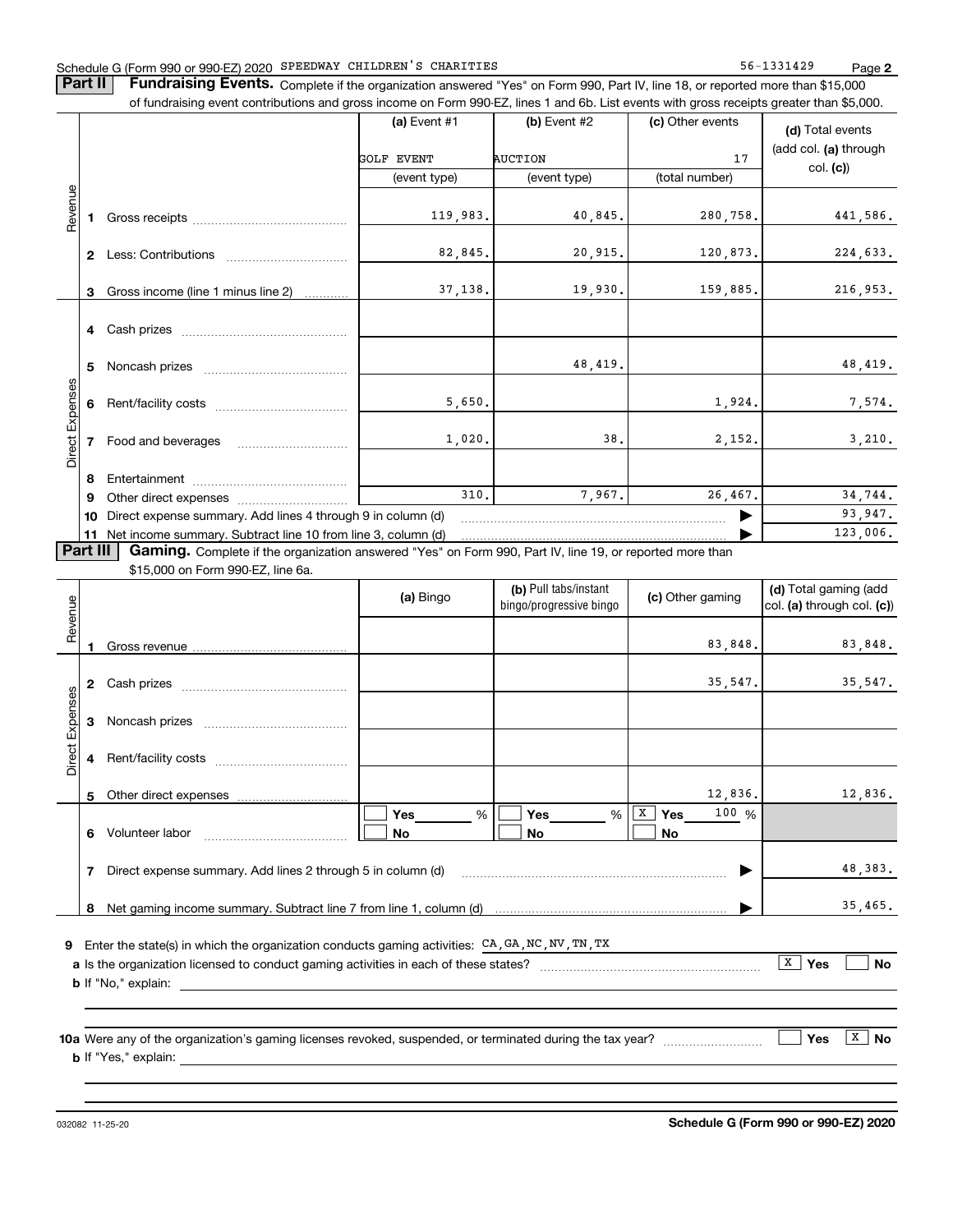| Schedule G (Form 990 or 990-EZ) 2020 SPEEDWAY CHILDREN'S CHARITIES                                                                                | 56-1331429      |                         | Page 3                |
|---------------------------------------------------------------------------------------------------------------------------------------------------|-----------------|-------------------------|-----------------------|
|                                                                                                                                                   |                 | $\sqrt{\mathbf{x}}$ Yes | No                    |
| 12 Is the organization a grantor, beneficiary or trustee of a trust, or a member of a partnership or other entity formed                          |                 |                         |                       |
|                                                                                                                                                   |                 | $\vert$ Yes             | $\boxed{\text{X}}$ No |
| 13 Indicate the percentage of gaming activity conducted in:                                                                                       |                 |                         |                       |
|                                                                                                                                                   | 13а             |                         | .00%                  |
| <b>b</b> An outside facility <i>www.communicality www.communicality.communicality www.communicality www.communicality.communicality</i>           | 13 <sub>b</sub> |                         | 100.00 %              |
| 14 Enter the name and address of the person who prepares the organization's gaming/special events books and records:                              |                 |                         |                       |
| Name LINDA MUNSON                                                                                                                                 |                 |                         |                       |
| Address > 5555 COCORD PARKWAY SOUTH #309 - CHARLOTTE, NC 28027                                                                                    |                 |                         |                       |
|                                                                                                                                                   |                 |                         | $\vert x \vert$ No    |
|                                                                                                                                                   |                 |                         |                       |
|                                                                                                                                                   |                 |                         |                       |
| c If "Yes," enter name and address of the third party:                                                                                            |                 |                         |                       |
|                                                                                                                                                   |                 |                         |                       |
| Name $\blacktriangleright$ $\lrcorner$                                                                                                            |                 |                         |                       |
|                                                                                                                                                   |                 |                         |                       |
| Address $\blacktriangleright$                                                                                                                     |                 |                         |                       |
| <b>16</b> Gaming manager information:                                                                                                             |                 |                         |                       |
|                                                                                                                                                   |                 |                         |                       |
| Name CHAPTER DIRECTORS                                                                                                                            |                 |                         |                       |
| 0.<br>Gaming manager compensation > \$                                                                                                            |                 |                         |                       |
|                                                                                                                                                   |                 |                         |                       |
| Description of services provided > SEE PART IV.                                                                                                   |                 |                         |                       |
|                                                                                                                                                   |                 |                         |                       |
|                                                                                                                                                   |                 |                         |                       |
|                                                                                                                                                   |                 |                         |                       |
| $X$ Director/officer<br>Employee<br>Independent contractor                                                                                        |                 |                         |                       |
|                                                                                                                                                   |                 |                         |                       |
| 17 Mandatory distributions:                                                                                                                       |                 |                         |                       |
| <b>a</b> Is the organization required under state law to make charitable distributions from the gaming proceeds to                                |                 |                         |                       |
| $\overline{\mathbf{x}}$ Yes $\Box$ No<br>retain the state gaming license?                                                                         |                 |                         |                       |
| <b>b</b> Enter the amount of distributions required under state law to be distributed to other exempt organizations or spent in the               |                 |                         |                       |
| 35,465.<br>organization's own exempt activities during the tax year $\triangleright$ \$                                                           |                 |                         |                       |
| Part IV<br>Supplemental Information. Provide the explanations required by Part I, line 2b, columns (iii) and (v); and Part III, lines 9, 9b, 10b, |                 |                         |                       |
| 15b, 15c, 16, and 17b, as applicable. Also provide any additional information. See instructions.                                                  |                 |                         |                       |
| SCHEDULE G, PART III, LINE 16, DESCRIPTION OF SERVICES PROVIDED:                                                                                  |                 |                         |                       |
|                                                                                                                                                   |                 |                         |                       |
| CHAPTER DIRECTORS OVERSEE LOCAL GAMING EVENTS AS PART OF THEIR                                                                                    |                 |                         |                       |
| POSITIONS WITH SPEEDWAY CHILDREN'S CHARITIES. NO SALARY IS ALLOCATED                                                                              |                 |                         |                       |
| TO GAMING MANAGER, WHICH REPRESENTS A MINOR PART OF THE                                                                                           |                 |                         |                       |
| RESPONSIBILITIES.                                                                                                                                 |                 |                         |                       |
|                                                                                                                                                   |                 |                         |                       |
|                                                                                                                                                   |                 |                         |                       |
|                                                                                                                                                   |                 |                         |                       |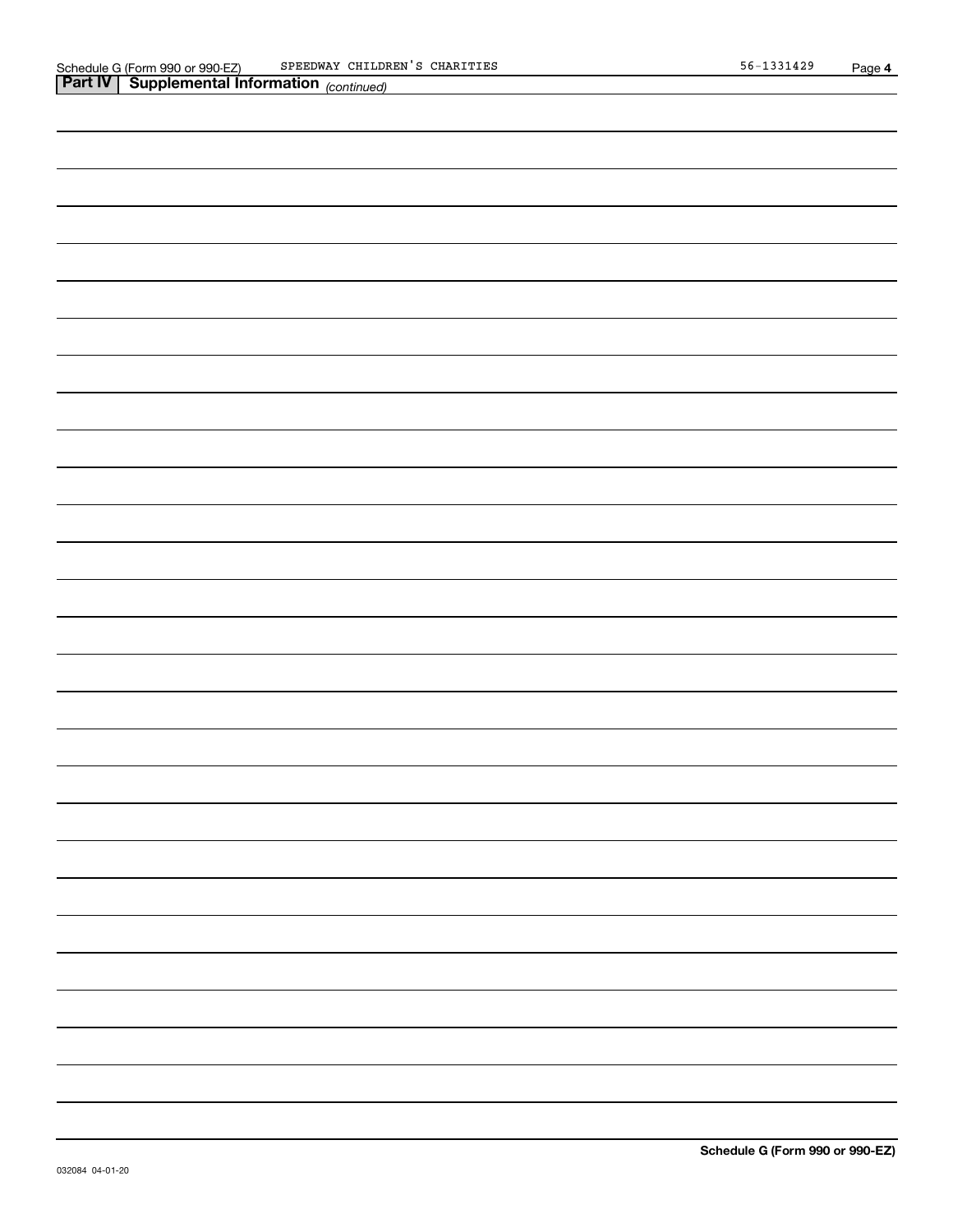| <b>SCHEDULE I</b>                                                                                                                                                              |                               | <b>Grants and Other Assistance to Organizations,</b>                                                                                  |                                                       |                                         |                                                                |                                          | OMB No. 1545-0047                                   |
|--------------------------------------------------------------------------------------------------------------------------------------------------------------------------------|-------------------------------|---------------------------------------------------------------------------------------------------------------------------------------|-------------------------------------------------------|-----------------------------------------|----------------------------------------------------------------|------------------------------------------|-----------------------------------------------------|
| (Form 990)                                                                                                                                                                     |                               | Governments, and Individuals in the United States<br>Complete if the organization answered "Yes" on Form 990, Part IV, line 21 or 22. |                                                       |                                         |                                                                |                                          |                                                     |
| Department of the Treasury                                                                                                                                                     |                               |                                                                                                                                       | Attach to Form 990.                                   |                                         |                                                                |                                          | <b>Open to Public</b>                               |
| Internal Revenue Service                                                                                                                                                       |                               |                                                                                                                                       | Go to www.irs.gov/Form990 for the latest information. |                                         |                                                                |                                          | Inspection                                          |
| Name of the organization                                                                                                                                                       | SPEEDWAY CHILDREN'S CHARITIES |                                                                                                                                       |                                                       |                                         |                                                                |                                          | <b>Employer identification number</b><br>56-1331429 |
| Part I<br><b>General Information on Grants and Assistance</b>                                                                                                                  |                               |                                                                                                                                       |                                                       |                                         |                                                                |                                          |                                                     |
| Does the organization maintain records to substantiate the amount of the grants or assistance, the grantees' eligibility for the grants or assistance, and the selection<br>1. |                               |                                                                                                                                       |                                                       |                                         |                                                                |                                          |                                                     |
|                                                                                                                                                                                |                               |                                                                                                                                       |                                                       |                                         |                                                                |                                          | ∣ <sup>x</sup> ∣ Yes<br>No                          |
| Describe in Part IV the organization's procedures for monitoring the use of grant funds in the United States.<br>$\mathbf{2}$                                                  |                               |                                                                                                                                       |                                                       |                                         |                                                                |                                          |                                                     |
| Part II<br>Grants and Other Assistance to Domestic Organizations and Domestic Governments. Complete if the organization answered "Yes" on Form 990, Part IV, line 21, for any  |                               |                                                                                                                                       |                                                       |                                         |                                                                |                                          |                                                     |
| recipient that received more than \$5,000. Part II can be duplicated if additional space is needed.                                                                            |                               |                                                                                                                                       |                                                       |                                         |                                                                |                                          |                                                     |
| 1 (a) Name and address of organization<br>or government                                                                                                                        | $(b)$ EIN                     | (c) IRC section<br>(if applicable)                                                                                                    | (d) Amount of<br>cash grant                           | (e) Amount of<br>non-cash<br>assistance | (f) Method of<br>valuation (book,<br>FMV, appraisal,<br>other) | (g) Description of<br>noncash assistance | (h) Purpose of grant<br>or assistance               |
|                                                                                                                                                                                |                               |                                                                                                                                       |                                                       |                                         |                                                                |                                          |                                                     |
| FOOD FOR THE SOUL                                                                                                                                                              |                               |                                                                                                                                       |                                                       |                                         |                                                                |                                          |                                                     |
| PO BOX 134                                                                                                                                                                     |                               |                                                                                                                                       |                                                       |                                         |                                                                |                                          |                                                     |
| KELLER, TX 76244                                                                                                                                                               | $94-3476983$ 501C(3)          |                                                                                                                                       | 25,000.                                               | $\mathbf{0}$ .                          |                                                                |                                          | CRITICAL NEEDS                                      |
| KIWANIS CLUB OF DENTON COUNTY                                                                                                                                                  |                               |                                                                                                                                       |                                                       |                                         |                                                                |                                          |                                                     |
| 1001 N. ELM                                                                                                                                                                    |                               |                                                                                                                                       |                                                       |                                         |                                                                |                                          |                                                     |
| DENTON, TX 76201                                                                                                                                                               | $81 - 3642738$ 501C(3)        |                                                                                                                                       | 25,000                                                | $\mathbf{0}$ .                          |                                                                |                                          | MEDICAL                                             |
|                                                                                                                                                                                |                               |                                                                                                                                       |                                                       |                                         |                                                                |                                          |                                                     |
| NEURO ASSISTANCE FOUNDATION (NAF)                                                                                                                                              |                               |                                                                                                                                       |                                                       |                                         |                                                                |                                          |                                                     |
| 2320 BRIDGEWOOD DRIVE                                                                                                                                                          |                               |                                                                                                                                       |                                                       |                                         |                                                                |                                          |                                                     |
| KELLER TX 76262                                                                                                                                                                | $26 - 2464596$ 501C(3)        |                                                                                                                                       | 25,000                                                | 0.                                      |                                                                |                                          | MEDICAL                                             |
|                                                                                                                                                                                |                               |                                                                                                                                       |                                                       |                                         |                                                                |                                          |                                                     |
| PAT'S PLACE CHILD ADVOCACY CENTER                                                                                                                                              |                               |                                                                                                                                       |                                                       |                                         |                                                                |                                          |                                                     |
| 901 EAST BOULEVARD                                                                                                                                                             |                               |                                                                                                                                       |                                                       |                                         |                                                                |                                          |                                                     |
| CHARLOTTE, NC 28203                                                                                                                                                            | $20 - 1820596$ 501(C)3        |                                                                                                                                       | 25,000                                                | 0.                                      |                                                                |                                          | CRITICAL NEEDS                                      |
|                                                                                                                                                                                |                               |                                                                                                                                       |                                                       |                                         |                                                                |                                          |                                                     |
| PEDIPLACE, INC.                                                                                                                                                                |                               |                                                                                                                                       |                                                       |                                         |                                                                |                                          |                                                     |
| 502 SOUTH OLD ORCHARD LANE, SUITE                                                                                                                                              |                               |                                                                                                                                       |                                                       |                                         |                                                                |                                          |                                                     |
| LEWISVILLE, TX 75067                                                                                                                                                           | 75-2512752 501C(3)            |                                                                                                                                       | 25,000.                                               | $\mathbf{0}$ .                          |                                                                |                                          | MEDICAL                                             |
|                                                                                                                                                                                |                               |                                                                                                                                       |                                                       |                                         |                                                                |                                          |                                                     |
| PIEDMONT RESIDENTIAL DEVELOPMENT                                                                                                                                               |                               |                                                                                                                                       |                                                       |                                         |                                                                |                                          |                                                     |
| CENTER INC. - 601 COACH STREET -                                                                                                                                               |                               |                                                                                                                                       |                                                       |                                         |                                                                |                                          |                                                     |
| KANNAPOLIS, NC 28083                                                                                                                                                           | $59-1719434$ $501(C)3$        |                                                                                                                                       | 25,000.                                               | $\mathbf{0}$ .                          |                                                                |                                          | MEDICAL                                             |
| 2 Enter total number of section 501(c)(3) and government organizations listed in the line 1 table                                                                              |                               |                                                                                                                                       |                                                       |                                         |                                                                |                                          | 93.                                                 |
| Enter total number of other organizations listed in the line 1 table<br>-3                                                                                                     |                               |                                                                                                                                       |                                                       |                                         |                                                                |                                          | $\mathbf{0}$ .                                      |

**For Paperwork Reduction Act Notice, see the Instructions for Form 990. Schedule I (Form 990) 2020** LHA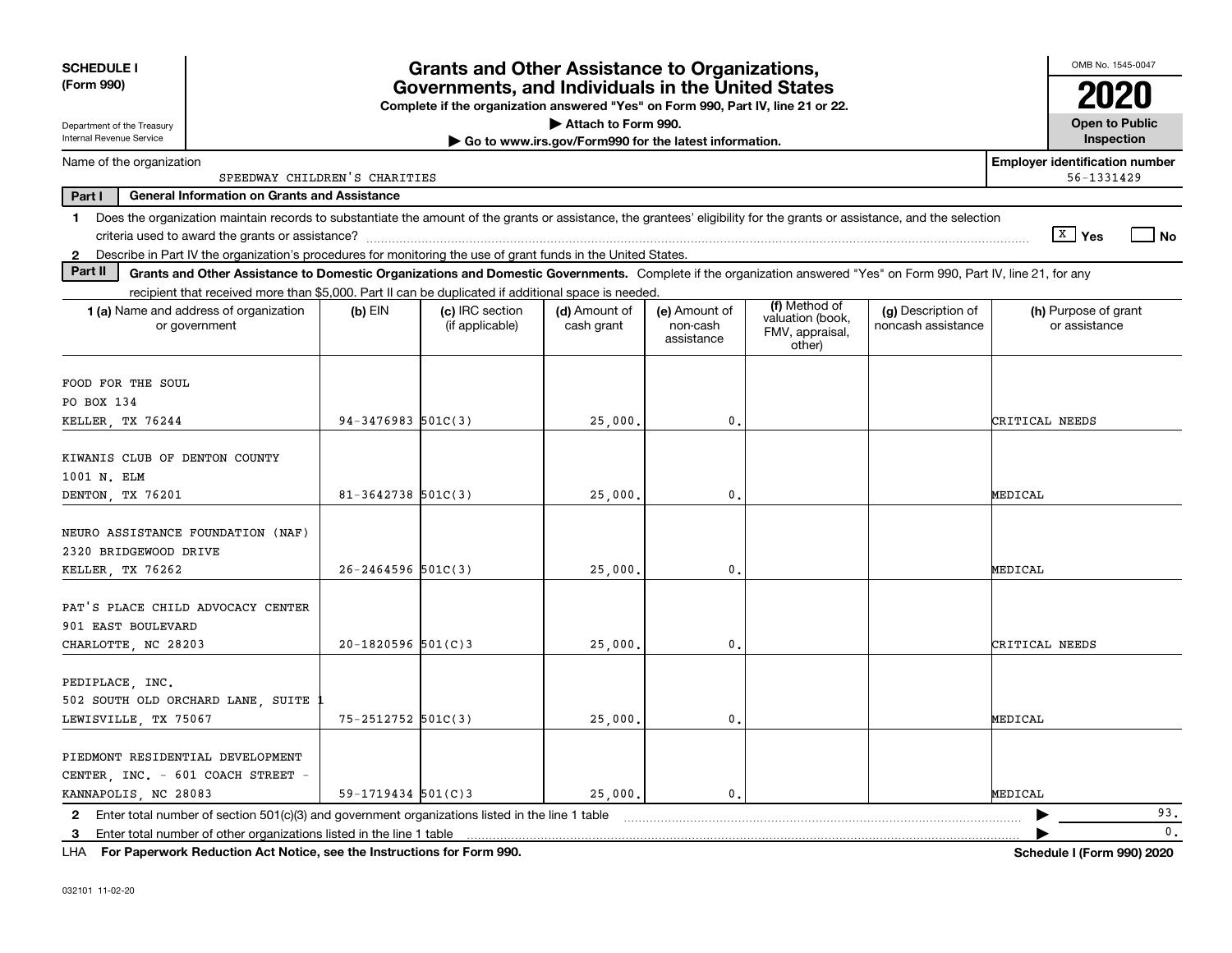|  | Schedule I (Form 990) | SPEEDWAY CHILDREN'S | CHARITIES | .<br>1991427 | Page |  |
|--|-----------------------|---------------------|-----------|--------------|------|--|
|--|-----------------------|---------------------|-----------|--------------|------|--|

| (a) Name and address of<br>organization or government | $(b)$ EIN                | (c) IRC section<br>if applicable | (d) Amount of<br>cash grant | (e) Amount of<br>non-cash<br>assistance | (f) Method of<br>valuation<br>(book, FMV,<br>appraisal, other) | (g) Description of<br>non-cash assistance | (h) Purpose of grant<br>or assistance |
|-------------------------------------------------------|--------------------------|----------------------------------|-----------------------------|-----------------------------------------|----------------------------------------------------------------|-------------------------------------------|---------------------------------------|
| BEDS FOR KIDS, INC.                                   |                          |                                  |                             |                                         |                                                                |                                           |                                       |
| 1800 CAMDEN ROAD, SUITE 107-17                        |                          |                                  |                             |                                         |                                                                |                                           |                                       |
| CHARLOTTE, NC 28203                                   | $27 - 4153074$ 501(C)3   |                                  | 21,000.                     | $\mathbf{0}$ .                          |                                                                |                                           | CRITICAL NEEDS                        |
| ATRIUM HEALTH FOUNDATION                              |                          |                                  |                             |                                         |                                                                |                                           |                                       |
| 208 EAST BOULEVARD                                    |                          |                                  |                             |                                         |                                                                |                                           |                                       |
| CHARLOTTE, NC 28203                                   | $56 - 6060481$ $501(C)3$ |                                  | 20,000                      | $\mathbf{0}$ .                          |                                                                |                                           | MEDICAL                               |
| GILL CHILDREN'S SERVICES                              |                          |                                  |                             |                                         |                                                                |                                           |                                       |
| 555 HEMPHILL STREET STE. 200                          |                          |                                  |                             |                                         |                                                                |                                           |                                       |
| FORT WORTH, TX 76104                                  | $75 - 1642083$ 501C(3)   |                                  | 16,000.                     | $\mathbf{0}$ .                          |                                                                |                                           | MEDICAL                               |
|                                                       |                          |                                  |                             |                                         |                                                                |                                           |                                       |
| RONALD MCDONALD HOUSE OF FORT                         |                          |                                  |                             |                                         |                                                                |                                           |                                       |
| WORTH - 1001 8TH AVENUE - FORT                        |                          |                                  |                             |                                         |                                                                |                                           |                                       |
| WORTH, TX 76104                                       | 75-1754490 501C(3)       |                                  | 16,000.                     | $\mathbf 0$ .                           |                                                                |                                           | MEDICAL                               |
|                                                       |                          |                                  |                             |                                         |                                                                |                                           |                                       |
| CAMP SUMMIT, INC.                                     |                          |                                  |                             |                                         |                                                                |                                           |                                       |
| 17210 CAMPBELL ROAD, SUITE 180-W                      |                          |                                  |                             |                                         |                                                                |                                           |                                       |
| DALLAS, TX 75252                                      | 75-2488486 501C(3)       |                                  | 15,000.                     | $\mathbf 0$ .                           |                                                                |                                           | MEDICAL                               |
| CHARITY LEAGUE, INC.                                  |                          |                                  |                             |                                         |                                                                |                                           |                                       |
| PO BOX 471332                                         |                          |                                  |                             |                                         |                                                                |                                           |                                       |
| CHARLOTTE, NC 28247                                   | $56 - 0560327$ $501(C)3$ |                                  | 15,000.                     | 0.                                      |                                                                |                                           | CRITICAL NEEDS                        |
|                                                       |                          |                                  |                             |                                         |                                                                |                                           |                                       |
| CHILDREN'S ATTENTION HOME                             |                          |                                  |                             |                                         |                                                                |                                           |                                       |
| PO BOX 2912                                           |                          |                                  |                             |                                         |                                                                |                                           |                                       |
| ROCK HILL, SC 29732                                   | $57-0527092$ 501(C)3     |                                  | 15,000.                     | $\mathbf{0}$ .                          |                                                                |                                           | CRITICAL NEEDS                        |
|                                                       |                          |                                  |                             |                                         |                                                                |                                           |                                       |
| SAFE ALLIANCE, INC                                    |                          |                                  |                             |                                         |                                                                |                                           |                                       |
| 601 EAST 5TH STREET, SUITE 400                        | $56 - 0529967$ 501(C)3   |                                  |                             |                                         |                                                                |                                           |                                       |
| CHARLOTTE, NC 28202                                   |                          |                                  | 15,000.                     | $\mathbf{0}$ .                          |                                                                |                                           | CRITICAL NEEDS                        |
| EMILY'S PLACE, INC.                                   |                          |                                  |                             |                                         |                                                                |                                           |                                       |
| P.O. BOX 860911                                       |                          |                                  |                             |                                         |                                                                |                                           |                                       |
| PLANO, TX 75074                                       | $04-3726675$ 501C(3)     |                                  | 13,000.                     | $\mathbf{0}$ .                          |                                                                |                                           | CRITICAL NEEDS                        |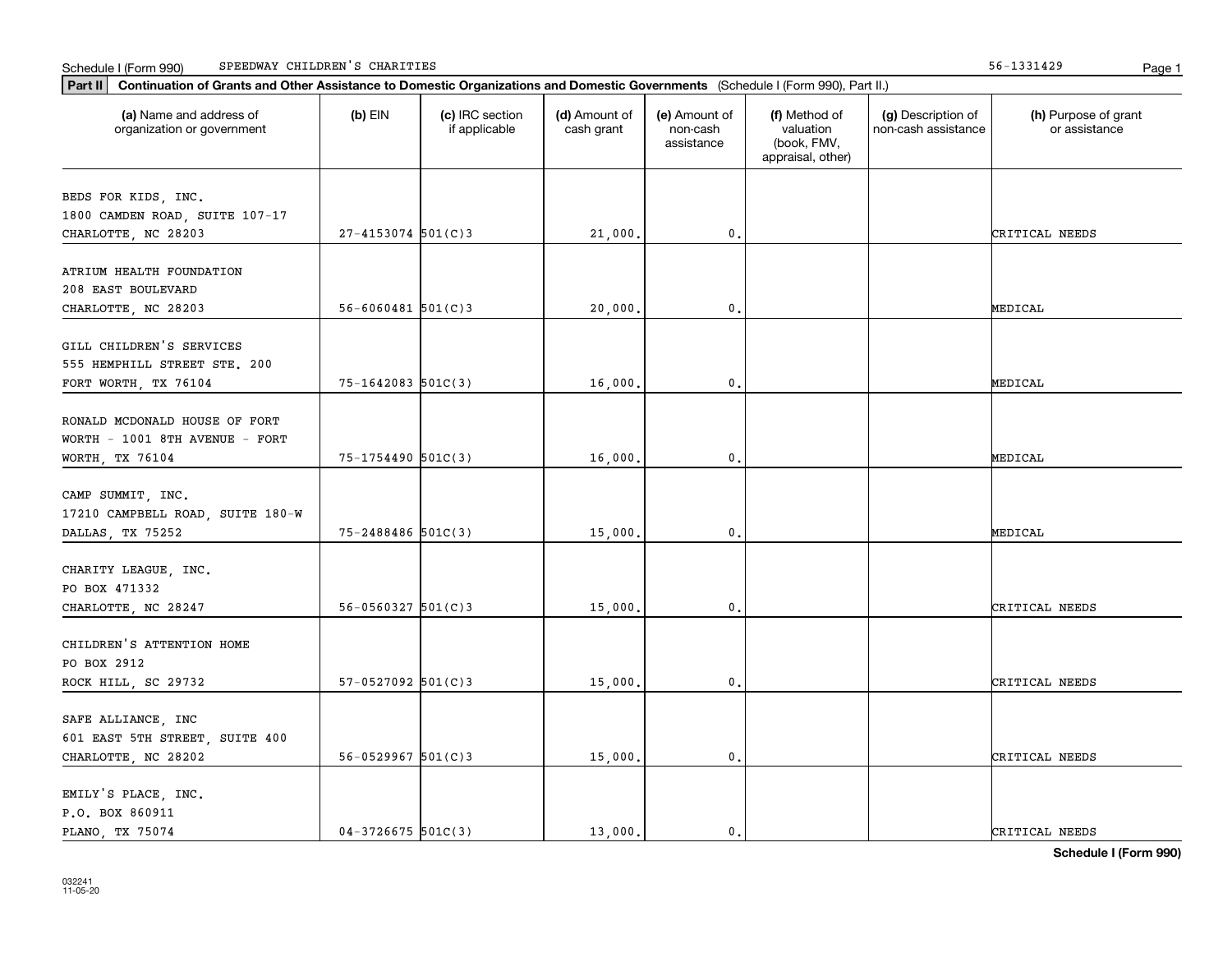|  | Schedule I (Form 990) | SPEEDWAY CHILDREN'S | CHARITIES | .<br>1991427 | Page |  |
|--|-----------------------|---------------------|-----------|--------------|------|--|
|--|-----------------------|---------------------|-----------|--------------|------|--|

| (a) Name and address of<br>organization or government                                         | $(b)$ EIN                | (c) IRC section<br>if applicable | (d) Amount of<br>cash grant | (e) Amount of<br>non-cash<br>assistance | (f) Method of<br>valuation<br>(book, FMV,<br>appraisal, other) | (g) Description of<br>non-cash assistance | (h) Purpose of grant<br>or assistance |
|-----------------------------------------------------------------------------------------------|--------------------------|----------------------------------|-----------------------------|-----------------------------------------|----------------------------------------------------------------|-------------------------------------------|---------------------------------------|
| GRANT HALLIBURTON FOUNDATION<br>6390 LBJ FREEWAY, SUITE 100                                   |                          |                                  |                             |                                         |                                                                |                                           |                                       |
| DALLAS, TX 75240                                                                              | $20 - 5643050$ 501C(3)   |                                  | 13,000.                     | 0.                                      |                                                                |                                           | <b>EDUCATIONAL</b>                    |
| SAFEHAVEN OF TARRANT COUNTY<br>1010 NORTH CENTER STREET<br>ARLINGTON, TX 76011                | 75-1670281 501C(3)       |                                  | 13,000.                     | 0.                                      |                                                                |                                           | CRITICAL NEEDS                        |
|                                                                                               |                          |                                  |                             |                                         |                                                                |                                           |                                       |
| TEAMCONNOR CHILDHOOD CANCER<br>FOUNDATION - 5420 LBJ FREEWAY,<br>STE. 1300 - DALLAS, TX 75240 | $26 - 2000047$ 501C(3)   |                                  | 13,000.                     | $\mathbf 0$ .                           |                                                                |                                           | MEDICAL                               |
|                                                                                               |                          |                                  |                             |                                         |                                                                |                                           |                                       |
| BEE MIGHTY<br>338 S. SHARON AMITY ROAD, #515<br>CHARLOTTE, NC 28211                           | 82-2967919 $501(C)3$     |                                  | 12,000,                     | 0.                                      |                                                                |                                           | MEDICAL                               |
| NEXUS RECOVERY CENTER INCORPORATED<br>8733 LA PRADA DRIVE                                     |                          |                                  |                             |                                         |                                                                |                                           |                                       |
| DALLAS, TX 75228                                                                              | $23 - 7169388$ 501C(3)   |                                  | 11,000.                     | $\mathfrak o$ .                         |                                                                |                                           | CRITICAL NEEDS                        |
| WIPE OUT KIDS' CANCER<br>1349 EMPIRE CENTRAL DRIVE, 100                                       | 75-1892051 501C(3)       |                                  | 11,000.                     | 0.                                      |                                                                |                                           | MEDICAL                               |
| DALLAS, TX 75247                                                                              |                          |                                  |                             |                                         |                                                                |                                           |                                       |
| ISAIAH 117 HOUSE<br>P.O. BOX 842                                                              |                          |                                  |                             |                                         |                                                                |                                           |                                       |
| ELIZABETHTON, TN 37644                                                                        | $82 - 0631497$ 501C(3)   |                                  | 10,500.                     | $\mathbf{0}$ .                          |                                                                |                                           | CRITICAL NEEDS                        |
| CABARRUS COOPERATIVE CHRISTIAN<br>MINISTRY - PO BOX 1717 - CONCORD,                           |                          |                                  |                             |                                         |                                                                |                                           |                                       |
| NC 28026                                                                                      | $56 - 1320818$ $501(C)3$ |                                  | 10,000.                     | $\mathsf{0}$ .                          |                                                                |                                           | CRITICAL NEEDS                        |
| DOVE HOUSE CHILDREN'S ADVOCACY<br>CENTER - 2407 SIMONTON ROAD -<br>STATESVILLE, NC 28625      | $20 - 0840600$ 501(C)3   |                                  | 10,000.                     | $\mathbf{0}$ .                          |                                                                |                                           | <b>EDUCATIONAL</b>                    |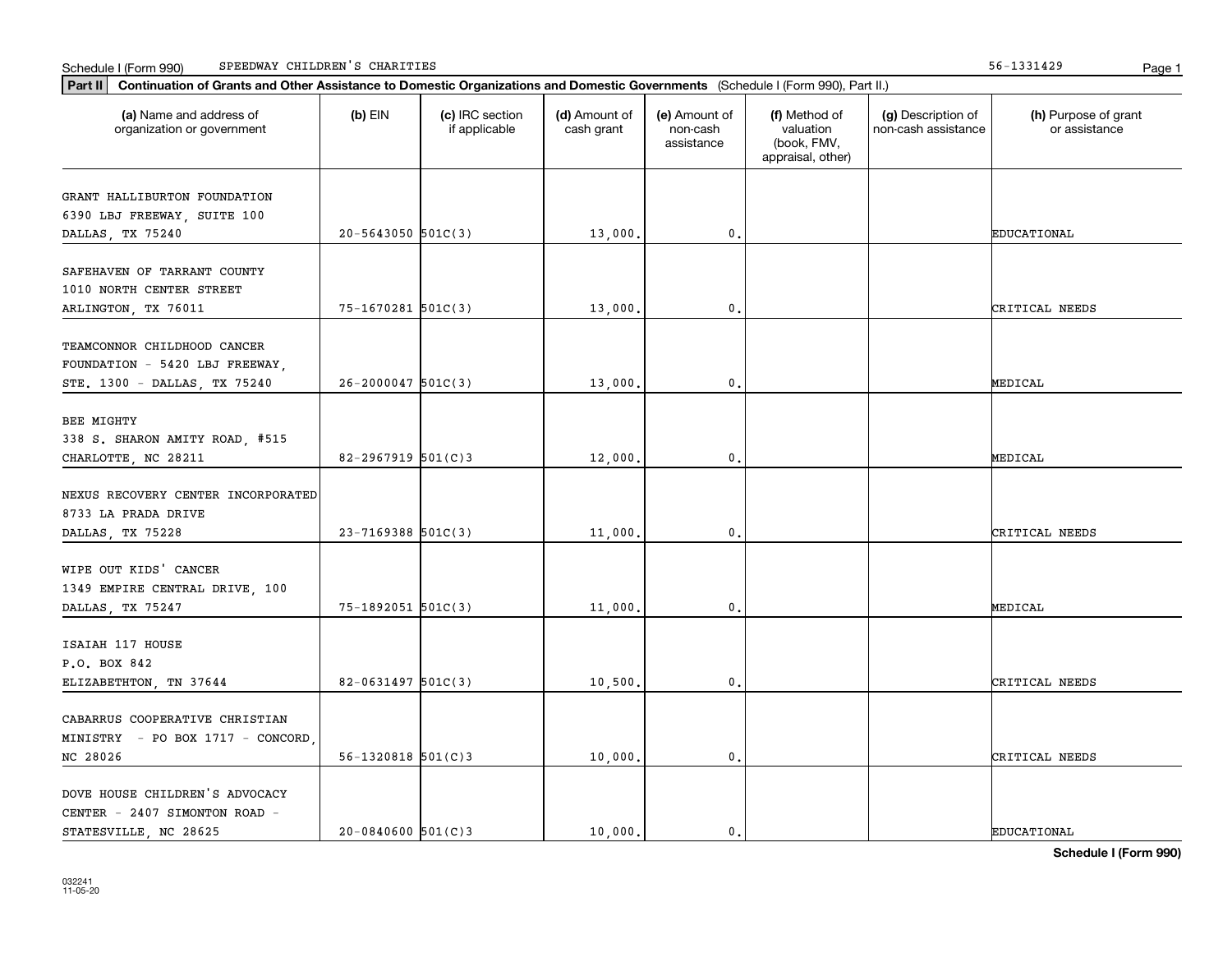|  | Schedule I (Form 990) | SPEEDWAY CHILDREN'S | CHARITIES | .<br>1991427 | Page |  |
|--|-----------------------|---------------------|-----------|--------------|------|--|
|--|-----------------------|---------------------|-----------|--------------|------|--|

| Part II   Continuation of Grants and Other Assistance to Domestic Organizations and Domestic Governments (Schedule I (Form 990), Part II.) |                          |                                  |                             |                                         |                                                                |                                           |                                       |
|--------------------------------------------------------------------------------------------------------------------------------------------|--------------------------|----------------------------------|-----------------------------|-----------------------------------------|----------------------------------------------------------------|-------------------------------------------|---------------------------------------|
| (a) Name and address of<br>organization or government                                                                                      | $(b)$ EIN                | (c) IRC section<br>if applicable | (d) Amount of<br>cash grant | (e) Amount of<br>non-cash<br>assistance | (f) Method of<br>valuation<br>(book, FMV,<br>appraisal, other) | (g) Description of<br>non-cash assistance | (h) Purpose of grant<br>or assistance |
| PALMETTO CITIZENS AGAINST SEXUAL                                                                                                           |                          |                                  |                             |                                         |                                                                |                                           |                                       |
| ASSAULT - 106 NORTH YORK STREET<br>LANCASTER, SC 29720                                                                                     | $57-0811359$ $501(C)3$   |                                  | 10,000.                     | $\mathbf 0$ .                           |                                                                |                                           | MEDICAL                               |
| PREVENT CHILD ABUSE ROWAN CHILD                                                                                                            |                          |                                  |                             |                                         |                                                                |                                           |                                       |
| ADVOCACY CENTER - 130 WOODSON<br>STREET - SALISBURY, NC 28144                                                                              | $56 - 2200514$ $501(C)3$ |                                  | 10,000                      | $\mathbf{0}$ .                          |                                                                |                                           | MEDICAL                               |
| THE LEARNING COLLABORATIVE                                                                                                                 |                          |                                  |                             |                                         |                                                                |                                           |                                       |
| PO BOX 220488<br>CHARLOTTE, NC 28222                                                                                                       | $56 - 1668333$ $501(C)3$ |                                  | 10,000.                     | $\mathbf{0}$ .                          |                                                                |                                           | CRITICAL NEEDS                        |
|                                                                                                                                            |                          |                                  |                             |                                         |                                                                |                                           |                                       |
| THE RELATIVES, INC<br>119 EAST 8TH STREET                                                                                                  |                          |                                  |                             |                                         |                                                                |                                           |                                       |
| CHARLOTTE, NC 28202                                                                                                                        | $56 - 1082022$ $501(C)3$ |                                  | 10,000                      | $\mathbf 0$ .                           |                                                                |                                           | CRITICAL NEEDS                        |
| YOKEFELLOW MINISTRY OF GREATER                                                                                                             |                          |                                  |                             |                                         |                                                                |                                           |                                       |
| STATESVILLE, INC - PO BOX 5384 -<br>STATESVILLE, NC 28687                                                                                  | $56 - 1010615$ $501(C)3$ |                                  | 10,000                      | $\mathbf{0}$                            |                                                                |                                           | CRITICAL NEEDS                        |
| CROSSROADS MEDICAL MISSION                                                                                                                 |                          |                                  |                             |                                         |                                                                |                                           |                                       |
| P.O. BOX 16852                                                                                                                             |                          |                                  |                             |                                         |                                                                |                                           |                                       |
| BRISTOL, VA 24209                                                                                                                          | $54 - 2038877$ 501C(3)   |                                  | 9,500.                      | 0.                                      |                                                                |                                           | MEDICAL                               |
| RANCH HANDS RESCUE                                                                                                                         |                          |                                  |                             |                                         |                                                                |                                           |                                       |
| 9477 FORT WORTH DRIVE                                                                                                                      |                          |                                  |                             |                                         |                                                                |                                           |                                       |
| DENTON, TX 76226                                                                                                                           | $26 - 4610450$ 501C(3)   |                                  | 9,000.                      | $\mathbf{0}$ .                          |                                                                |                                           | MEDICAL                               |
| SPECIAL NEEDS GYMNASTICS (SNG)<br>PO BOX 822672                                                                                            |                          |                                  |                             |                                         |                                                                |                                           |                                       |
| NORTH RICHLAND HILLS, TX 76182                                                                                                             | $27-0697229$ 501C(3)     |                                  | 9,000.                      | $\mathbf{0}$ .                          |                                                                |                                           | MEDICAL                               |
| YWCA OF NORTHEAST TENNESSEE AND<br>SOUTHWEST VA - 106 STATE STREET -                                                                       |                          |                                  |                             |                                         |                                                                |                                           |                                       |
| BRISTOL, TN 37620                                                                                                                          | $62 - 0488044$ 501C(3)   |                                  | 9.000.                      | $\mathbf{0}$ .                          |                                                                |                                           | CRITICAL NEEDS                        |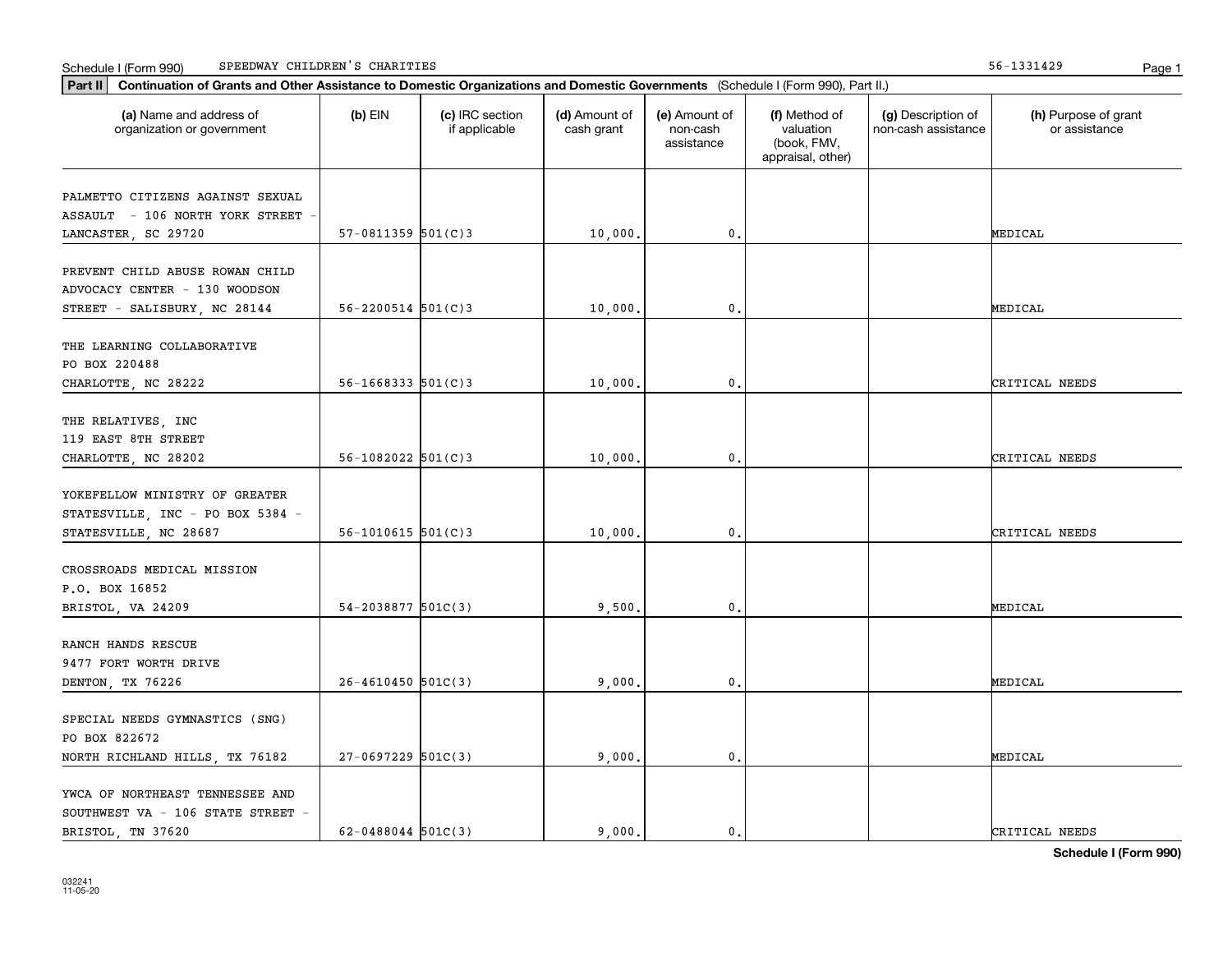|  | Schedule I (Form 990) | SPEEDWAY CHILDREN'S | CHARITIES | .<br>1991427 | Page |  |
|--|-----------------------|---------------------|-----------|--------------|------|--|
|--|-----------------------|---------------------|-----------|--------------|------|--|

| Part II   Continuation of Grants and Other Assistance to Domestic Organizations and Domestic Governments (Schedule I (Form 990), Part II.) |                        |                                  |                             |                                         |                                                                |                                           |                                       |
|--------------------------------------------------------------------------------------------------------------------------------------------|------------------------|----------------------------------|-----------------------------|-----------------------------------------|----------------------------------------------------------------|-------------------------------------------|---------------------------------------|
| (a) Name and address of<br>organization or government                                                                                      | $(b)$ EIN              | (c) IRC section<br>if applicable | (d) Amount of<br>cash grant | (e) Amount of<br>non-cash<br>assistance | (f) Method of<br>valuation<br>(book, FMV,<br>appraisal, other) | (g) Description of<br>non-cash assistance | (h) Purpose of grant<br>or assistance |
| FEEDING SOUTHWEST VIRGINIA                                                                                                                 |                        |                                  |                             |                                         |                                                                |                                           |                                       |
| P.O. BOX 2579                                                                                                                              |                        |                                  |                             |                                         |                                                                |                                           |                                       |
| ABINGDON, VA 24211                                                                                                                         | $54-1939556$ $501C(3)$ |                                  | 8,800.                      | 0.                                      |                                                                |                                           | CRITICAL NEEDS                        |
|                                                                                                                                            |                        |                                  |                             |                                         |                                                                |                                           |                                       |
| JOHNSON COUNTY SAFE HAVEN                                                                                                                  |                        |                                  |                             |                                         |                                                                |                                           |                                       |
| P.O. BOX 167                                                                                                                               |                        |                                  |                             |                                         |                                                                |                                           |                                       |
| MOUNTAIN CITY, TN 37683                                                                                                                    | 62-1719057 $501C(3)$   |                                  | 8,500                       | 0.                                      |                                                                |                                           | CRITICAL NEEDS                        |
|                                                                                                                                            |                        |                                  |                             |                                         |                                                                |                                           |                                       |
| ABUSE ALTERNATIVES                                                                                                                         |                        |                                  |                             |                                         |                                                                |                                           |                                       |
| 104 MEMORIAL DRIVE                                                                                                                         |                        |                                  |                             |                                         |                                                                |                                           |                                       |
| BRISTOL, TN 37620                                                                                                                          | $54-1101180$ $501C(3)$ |                                  | 8,000.                      | 0.                                      |                                                                |                                           | CRITICAL NEEDS                        |
| BOYS & GIRLS CLUB OF CENTRAL                                                                                                               |                        |                                  |                             |                                         |                                                                |                                           |                                       |
| APPALACHIA - P.O. BOX 1505 -                                                                                                               |                        |                                  |                             |                                         |                                                                |                                           |                                       |
| GRUNDY, VA 25614                                                                                                                           | 20-5517073 501C(3)     |                                  | 8,000,                      | 0.                                      |                                                                |                                           | EDUCATIONAL                           |
|                                                                                                                                            |                        |                                  |                             |                                         |                                                                |                                           |                                       |
| BOYS & GIRLS CLUB OF ELIZABETHTON/                                                                                                         |                        |                                  |                             |                                         |                                                                |                                           |                                       |
| CARTER COUNTY - 104 HUDSON DRIVE                                                                                                           |                        |                                  |                             |                                         |                                                                |                                           |                                       |
| ELIZABETHTON, TN 37643                                                                                                                     | 62-0502737 $501C(3)$   |                                  | 8,000,                      | 0.                                      |                                                                |                                           | EDUCATIONAL                           |
|                                                                                                                                            |                        |                                  |                             |                                         |                                                                |                                           |                                       |
| BOYS & GIRLS CLUB OF GREATER                                                                                                               |                        |                                  |                             |                                         |                                                                |                                           |                                       |
| KINGSPORT - P.O. BOX 784 -                                                                                                                 |                        |                                  |                             |                                         |                                                                |                                           |                                       |
| KINGSPORT, TN 37662                                                                                                                        | 62-0481370 $501C(3)$   |                                  | 8,000,                      | 0.                                      |                                                                |                                           | CRITICAL NEEDS                        |
| CHILDREN'S ADVOCACY CENTER OF                                                                                                              |                        |                                  |                             |                                         |                                                                |                                           |                                       |
| HIGHLANDS COMMUNITY SERVICES -                                                                                                             |                        |                                  |                             |                                         |                                                                |                                           |                                       |
| 2141 SUGAR HOLLOW ROAD - BRISTOL,                                                                                                          |                        |                                  |                             |                                         |                                                                |                                           |                                       |
| VA 24202                                                                                                                                   | $54-0979632$ 501C(3)   |                                  | 8,000,                      | 0.                                      |                                                                |                                           | MEDICAL                               |
|                                                                                                                                            |                        |                                  |                             |                                         |                                                                |                                           |                                       |
| CHILDREN'S ADVOCACY CENTER OF                                                                                                              |                        |                                  |                             |                                         |                                                                |                                           |                                       |
| SULLIVAN COUNTY - 150 BLOUNTVILLE                                                                                                          |                        |                                  |                             |                                         |                                                                |                                           |                                       |
| BYPASS - BLOUNTVILLE, TN 37617                                                                                                             | $62 - 1232172$ 501C(3) |                                  | 8,000,                      | $\mathfrak o$ .                         |                                                                |                                           | MEDICAL                               |
| CHILDREN'S ADVOCACY CENTER OF THE                                                                                                          |                        |                                  |                             |                                         |                                                                |                                           |                                       |
| FIRST JUDICIAL DISTRICT - P.O.BOX                                                                                                          |                        |                                  |                             |                                         |                                                                |                                           |                                       |
| 827 - JOHNSON CITY, TN 37605                                                                                                               | 62-1765785 $501C(3)$   |                                  | 8.000.                      | $\mathbf{0}$ .                          |                                                                |                                           | MEDICAL                               |
|                                                                                                                                            |                        |                                  |                             |                                         |                                                                |                                           |                                       |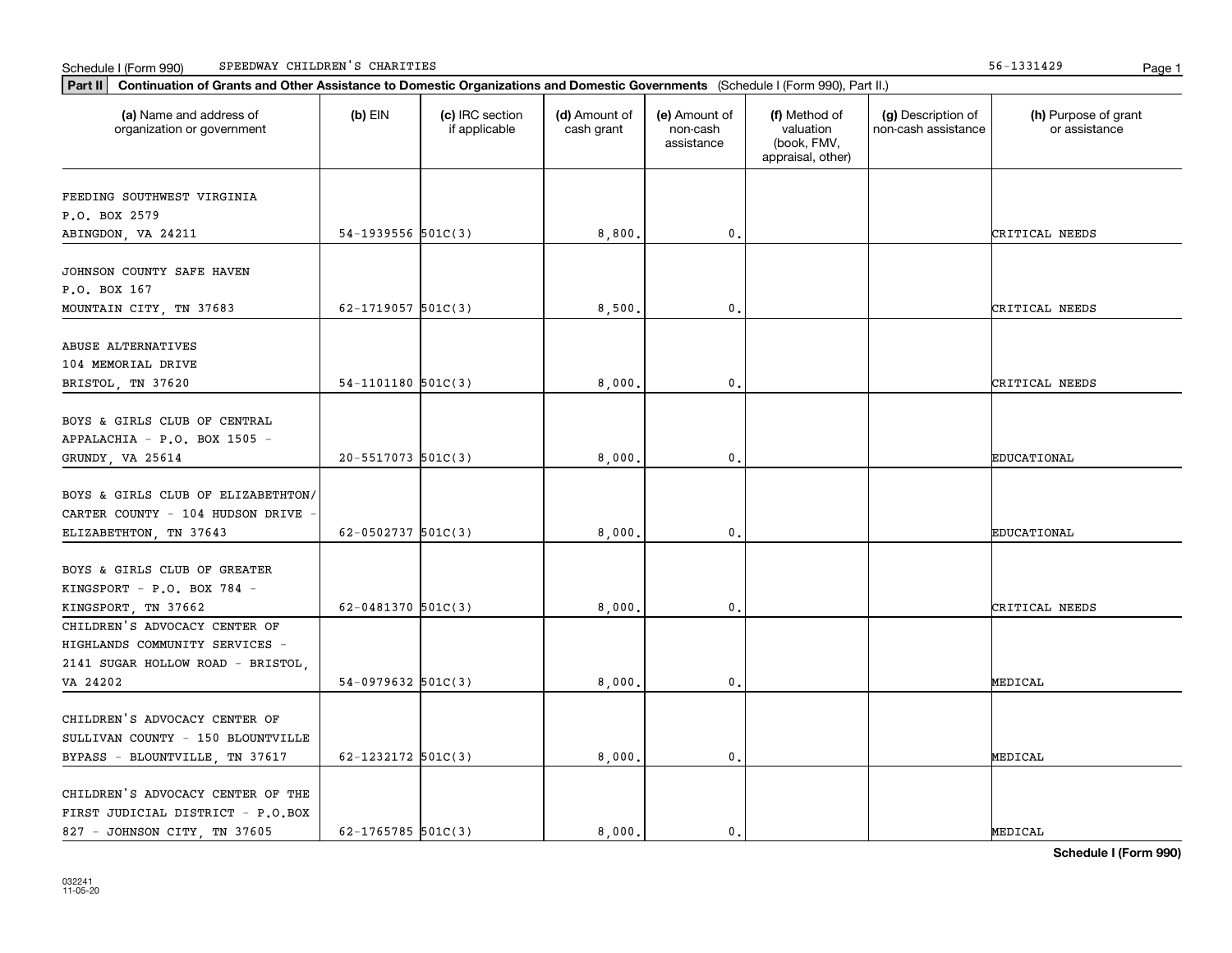|  | Schedule I (Form 990) | SPEEDWAY CHILDREN'S | CHARITIES | .<br>1991427 | Page |  |
|--|-----------------------|---------------------|-----------|--------------|------|--|
|--|-----------------------|---------------------|-----------|--------------|------|--|

| Part II   Continuation of Grants and Other Assistance to Domestic Organizations and Domestic Governments (Schedule I (Form 990), Part II.) |                        |                                  |                             |                                         |                                                                |                                           |                                       |
|--------------------------------------------------------------------------------------------------------------------------------------------|------------------------|----------------------------------|-----------------------------|-----------------------------------------|----------------------------------------------------------------|-------------------------------------------|---------------------------------------|
| (a) Name and address of<br>organization or government                                                                                      | $(b)$ EIN              | (c) IRC section<br>if applicable | (d) Amount of<br>cash grant | (e) Amount of<br>non-cash<br>assistance | (f) Method of<br>valuation<br>(book, FMV,<br>appraisal, other) | (g) Description of<br>non-cash assistance | (h) Purpose of grant<br>or assistance |
| GIRLS INCORPORATED OF BRISTOL                                                                                                              |                        |                                  |                             |                                         |                                                                |                                           |                                       |
| 613 HIGHLAND AVENUE                                                                                                                        |                        |                                  |                             |                                         |                                                                |                                           |                                       |
| BRISTOL, VA 24201                                                                                                                          | $62-0514164$ $501C(3)$ |                                  | 8,000.                      | 0.                                      |                                                                |                                           | EDUCATIONAL                           |
|                                                                                                                                            |                        |                                  |                             |                                         |                                                                |                                           |                                       |
| GIRLS INCORPORATED OF JOHNSON                                                                                                              |                        |                                  |                             |                                         |                                                                |                                           |                                       |
| CITY/WASHINGTON CO. - P.O. BOX                                                                                                             |                        |                                  |                             |                                         |                                                                |                                           |                                       |
| 1435 - JOHNSON CITY, TN 37605                                                                                                              | $62 - 0493392$ 501C(3) |                                  | 8,000                       | 0.                                      |                                                                |                                           | CRITICAL NEEDS                        |
|                                                                                                                                            |                        |                                  |                             |                                         |                                                                |                                           |                                       |
| GIRLS INCORPORATED OF KINGSPORT                                                                                                            |                        |                                  |                             |                                         |                                                                |                                           |                                       |
| P.O. BOX 981                                                                                                                               |                        |                                  |                             |                                         |                                                                |                                           |                                       |
| KINGSPORT, TN 37662                                                                                                                        | $62 - 6064042$ 501C(3) |                                  | 8,000                       | $\mathsf{0}\,.$                         |                                                                |                                           | FINANCIAL                             |
| GREATER KINGSPORT FAMILY YMCA                                                                                                              |                        |                                  |                             |                                         |                                                                |                                           |                                       |
| 1840 MEADOWVIEW PARKWAY                                                                                                                    |                        |                                  |                             |                                         |                                                                |                                           |                                       |
| KINGSPORT, TN 37660                                                                                                                        | 58-1564232 501C(3)     |                                  | 8,000.                      | $\mathbf 0$ .                           |                                                                |                                           | MEDICAL                               |
|                                                                                                                                            |                        |                                  |                             |                                         |                                                                |                                           |                                       |
| KIPP CHARLOTTE                                                                                                                             |                        |                                  |                             |                                         |                                                                |                                           |                                       |
| 931 WILANN DRIVE                                                                                                                           |                        |                                  |                             |                                         |                                                                |                                           |                                       |
| CHARLOTTE, NC 28215                                                                                                                        | $20 - 5664061$ 501(C)3 |                                  | 8,000,                      | 0.                                      |                                                                |                                           | EDUCATIONAL                           |
|                                                                                                                                            |                        |                                  |                             |                                         |                                                                |                                           |                                       |
| ON EAGLES WINGS, INC                                                                                                                       |                        |                                  |                             |                                         |                                                                |                                           |                                       |
| PO BOX 956                                                                                                                                 |                        |                                  |                             |                                         |                                                                |                                           |                                       |
| CONCORD, NC 28026                                                                                                                          | 74-3253195 501(C)3     |                                  | 8,000,                      | 0.                                      |                                                                |                                           | CRITICAL NEEDS                        |
|                                                                                                                                            |                        |                                  |                             |                                         |                                                                |                                           |                                       |
| SANTA PAL                                                                                                                                  |                        |                                  |                             |                                         |                                                                |                                           |                                       |
| P.O.BOX 212                                                                                                                                |                        |                                  |                             |                                         |                                                                |                                           |                                       |
| BRISTOL, VA 24203                                                                                                                          | $31 - 1794923$ 501C(3) |                                  | 8,000.                      | 0.                                      |                                                                |                                           | SOCIAL                                |
|                                                                                                                                            |                        |                                  |                             |                                         |                                                                |                                           |                                       |
| SECOND HARVEST FOOD BANK OF                                                                                                                |                        |                                  |                             |                                         |                                                                |                                           |                                       |
| NORTHEAST TENNESSEE - 1020 JERICHO                                                                                                         |                        |                                  |                             |                                         |                                                                |                                           |                                       |
| DRIVE - KINGSPORT, TN 37663                                                                                                                | $62 - 1303822$ 501C(3) |                                  | 8,000,                      | $\mathfrak o$ .                         |                                                                |                                           | CRITICAL NEEDS                        |
| YMCA OF BRISTOL                                                                                                                            |                        |                                  |                             |                                         |                                                                |                                           |                                       |
| 400 MARTIN LUTHER KING BLVD                                                                                                                |                        |                                  |                             |                                         |                                                                |                                           |                                       |
| BRISTOL, TN 37620                                                                                                                          | $62 - 0521204$ 501C(3) |                                  | 8.000.                      | $\mathbf{0}$ .                          |                                                                |                                           | <b>EDUCATIONAL</b>                    |
|                                                                                                                                            |                        |                                  |                             |                                         |                                                                |                                           |                                       |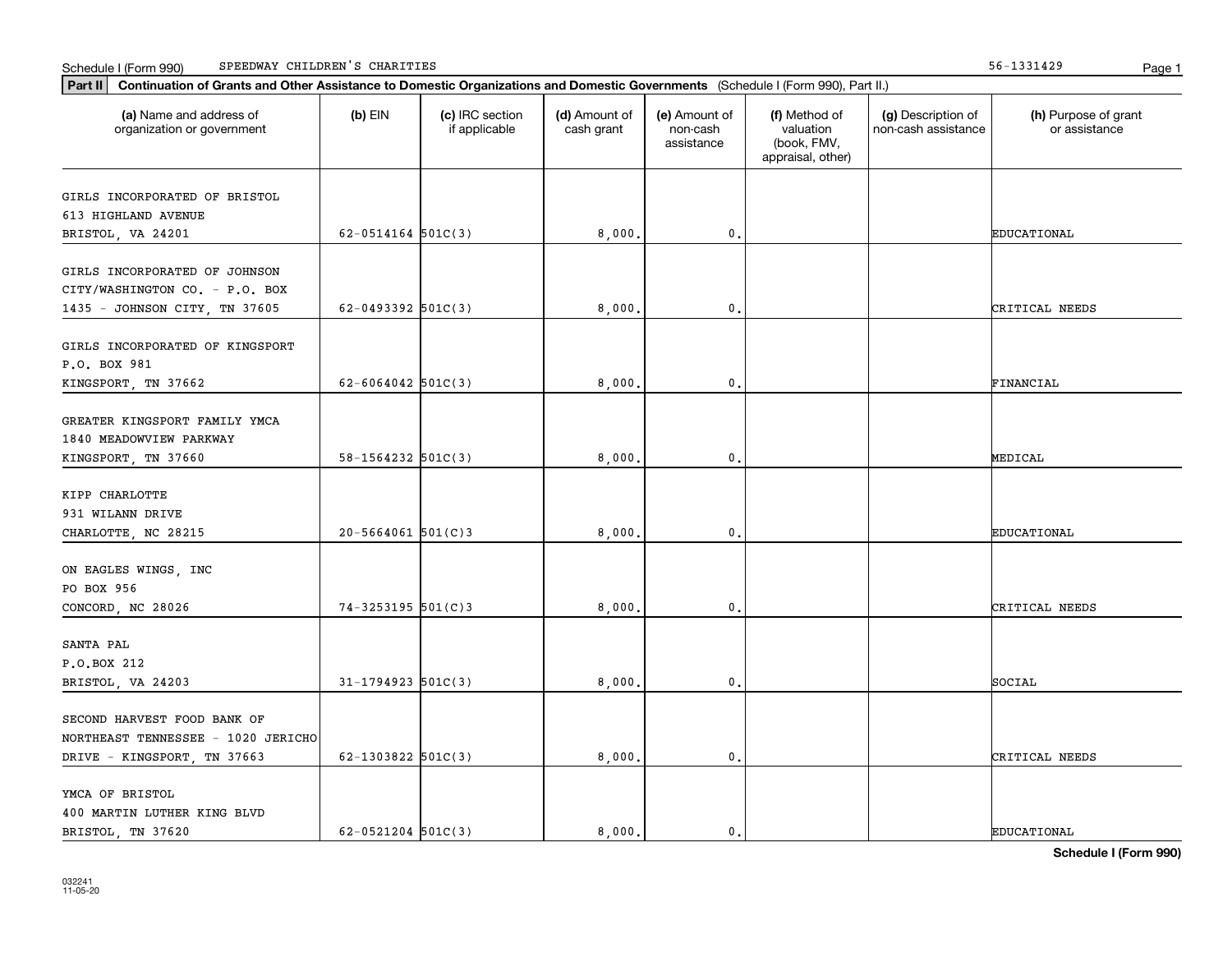#### Schedule I (Form 990) Page 1 SPEEDWAY CHILDREN'S CHARITIES 56-1331429

| Part II   Continuation of Grants and Other Assistance to Domestic Organizations and Domestic Governments (Schedule I (Form 990), Part II.) |                         |                                  |                             |                                         |                                                                |                                           |                                       |
|--------------------------------------------------------------------------------------------------------------------------------------------|-------------------------|----------------------------------|-----------------------------|-----------------------------------------|----------------------------------------------------------------|-------------------------------------------|---------------------------------------|
| (a) Name and address of<br>organization or government                                                                                      | $(b)$ EIN               | (c) IRC section<br>if applicable | (d) Amount of<br>cash grant | (e) Amount of<br>non-cash<br>assistance | (f) Method of<br>valuation<br>(book, FMV,<br>appraisal, other) | (g) Description of<br>non-cash assistance | (h) Purpose of grant<br>or assistance |
|                                                                                                                                            |                         |                                  |                             |                                         |                                                                |                                           |                                       |
| BOYS & GIRLS CLUB GREENEVILLE &<br>GREENE COUNTY - P.O. BOX 1977 -                                                                         |                         |                                  |                             |                                         |                                                                |                                           |                                       |
| GREENEVILLE, TN 37744                                                                                                                      | $62 - 1706248$ 501C(3)  |                                  | 7,500.                      | $\mathbf 0$ .                           |                                                                |                                           | <b>EDUCATIONAL</b>                    |
| BOYS & GIRLS CLUB OF JOHNSON CITY/                                                                                                         |                         |                                  |                             |                                         |                                                                |                                           |                                       |
| WASHINGTON COUNTY - 2210 WEST                                                                                                              |                         |                                  |                             |                                         |                                                                |                                           |                                       |
| MARKET STREET - JOHNSON CITY, TN                                                                                                           |                         |                                  |                             |                                         |                                                                |                                           |                                       |
| 37604                                                                                                                                      | $62 - 0810733$ 501C(3)  |                                  | 7,500.                      | $\mathbf{0}$ .                          |                                                                |                                           | CRITICAL NEEDS                        |
|                                                                                                                                            |                         |                                  |                             |                                         |                                                                |                                           |                                       |
| BOYS & GIRLS CLUB OF MORRISTOWN                                                                                                            |                         |                                  |                             |                                         |                                                                |                                           |                                       |
| P.O. BOX 1461                                                                                                                              |                         |                                  |                             |                                         |                                                                |                                           |                                       |
| MORRISTOWN, TN 37816                                                                                                                       | $62 - 0630667$ 501C(3)  |                                  | 7,500.                      | $\mathbf{0}$ .                          |                                                                |                                           | <b>EDUCATIONAL</b>                    |
|                                                                                                                                            |                         |                                  |                             |                                         |                                                                |                                           |                                       |
| SHELTER HEALTH SERVICES, INC.                                                                                                              |                         |                                  |                             |                                         |                                                                |                                           |                                       |
| 534 SPRATT STREET                                                                                                                          |                         |                                  |                             |                                         |                                                                |                                           |                                       |
| CHARLOTTE, NC 28206                                                                                                                        | $20 - 3041985$ 501(C) 3 |                                  | 7,500.                      | $\mathbf{0}$                            |                                                                |                                           | MEDICAL                               |
| SMALL MIRACLES THERAPEUTIC                                                                                                                 |                         |                                  |                             |                                         |                                                                |                                           |                                       |
| EQUESTRIAN CENTER - 1026 ROCK                                                                                                              |                         |                                  |                             |                                         |                                                                |                                           |                                       |
|                                                                                                                                            |                         |                                  |                             |                                         |                                                                |                                           |                                       |
| SPRINGS DRIVE - KINGSPORT, TN<br>37664                                                                                                     | $62 - 1603341$ 501C(3)  |                                  | 7,500                       | $\mathbf{0}$                            |                                                                |                                           | MEDICAL                               |
|                                                                                                                                            |                         |                                  |                             |                                         |                                                                |                                           |                                       |
| AMERICAN RED CROSS OF NE TENNESSEE                                                                                                         |                         |                                  |                             |                                         |                                                                |                                           |                                       |
| 660 EASTERN STAR ROAD                                                                                                                      |                         |                                  |                             |                                         |                                                                |                                           |                                       |
|                                                                                                                                            | $53-0196605$ $501C(3)$  |                                  | 7,200                       | $\mathbf{0}$ .                          |                                                                |                                           | <b>EDUCATIONAL</b>                    |
| KINGSPORT, TN 37663                                                                                                                        |                         |                                  |                             |                                         |                                                                |                                           |                                       |
| RIDIN' HIGH THERAPEUTIC HORSE                                                                                                              |                         |                                  |                             |                                         |                                                                |                                           |                                       |
|                                                                                                                                            |                         |                                  |                             |                                         |                                                                |                                           |                                       |
| PROGRAM - 1525 MORNINGSIDE DRIVE                                                                                                           |                         |                                  |                             |                                         |                                                                |                                           |                                       |
| MORRISTOWN, TN 37814                                                                                                                       | $62 - 1752021$ 501C(3)  |                                  | 7,100.                      | $\mathfrak{o}$ .                        |                                                                |                                           | MEDICAL                               |
|                                                                                                                                            |                         |                                  |                             |                                         |                                                                |                                           |                                       |
| SULLIVAN COUNTY SHERIFF'S                                                                                                                  |                         |                                  |                             |                                         |                                                                |                                           |                                       |
| AUXILIARY - P.O. BOX 589 -                                                                                                                 |                         |                                  |                             |                                         |                                                                |                                           |                                       |
| BLOUNTVILLE, TN 37617                                                                                                                      | $27-0052413$ 501C(3)    |                                  | 7,100.                      | $\mathbf{0}$                            |                                                                |                                           | SOCIAL                                |
|                                                                                                                                            |                         |                                  |                             |                                         |                                                                |                                           |                                       |
| BIG BROTHERS BIG SISTERS OF EAST                                                                                                           |                         |                                  |                             |                                         |                                                                |                                           |                                       |
| TENNESSEE - 301 LOUIS STREET SUITE                                                                                                         |                         |                                  |                             |                                         |                                                                |                                           |                                       |
| 302 - KINGSPORT, TN 37660                                                                                                                  | $62 - 0842531$ 501C(3)  |                                  | 7.000.                      | $\mathbf{0}$ .                          |                                                                |                                           | CRITICAL NEEDS                        |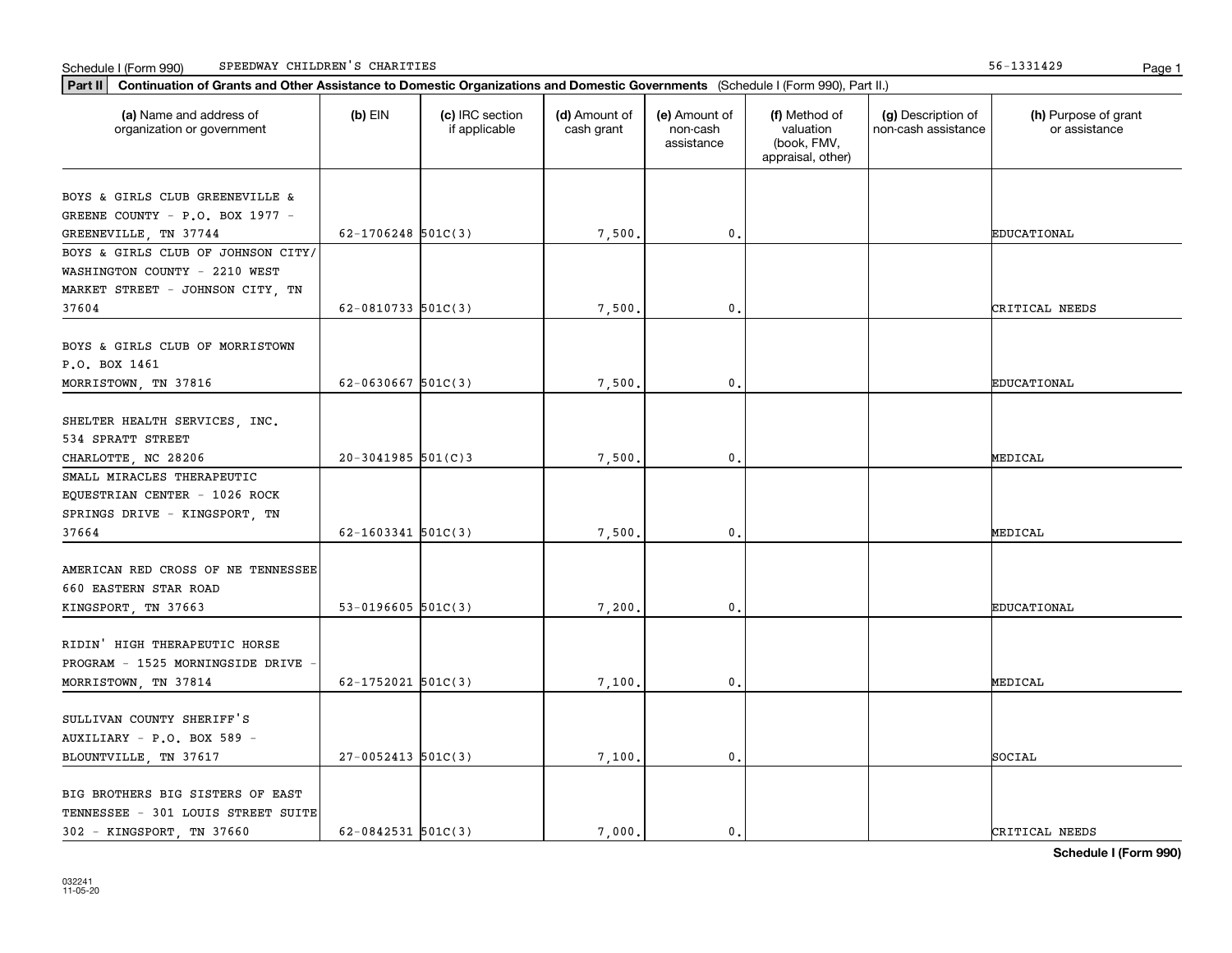|  | Schedule I (Form 990) | SPEEDWAY CHILDREN'S | CHARITIES | .<br>1991427 | Page |  |
|--|-----------------------|---------------------|-----------|--------------|------|--|
|--|-----------------------|---------------------|-----------|--------------|------|--|

| (a) Name and address of<br>organization or government | $(b)$ EIN                | (c) IRC section<br>if applicable | (d) Amount of<br>cash grant | (e) Amount of<br>non-cash<br>assistance | (f) Method of<br>valuation<br>(book, FMV,<br>appraisal, other) | (g) Description of<br>non-cash assistance | (h) Purpose of grant<br>or assistance |
|-------------------------------------------------------|--------------------------|----------------------------------|-----------------------------|-----------------------------------------|----------------------------------------------------------------|-------------------------------------------|---------------------------------------|
| BRISTOL FAITH IN ACTION                               |                          |                                  |                             |                                         |                                                                |                                           |                                       |
| 1534 EUCLID AVENUE                                    |                          |                                  |                             |                                         |                                                                |                                           |                                       |
| BRISTOL, VA 24201                                     | $54 - 2038035$ 501C(3)   |                                  | 7,000.                      | $\mathbf{0}$ .                          |                                                                |                                           | CRITICAL NEEDS                        |
| BRISTOL REGIONAL SPEECH & HEARING                     |                          |                                  |                             |                                         |                                                                |                                           |                                       |
| CENTER - 111 COMMONWEALTH AVENUE                      |                          |                                  |                             |                                         |                                                                |                                           |                                       |
| SUITE 100 - BRISTOL, VA 24201                         | $62 - 0556300$ $501C(3)$ |                                  | 7,000.                      | $\mathbf{0}$ .                          |                                                                |                                           | MEDICAL                               |
| CARE CENTER                                           |                          |                                  |                             |                                         |                                                                |                                           |                                       |
| P.O. BOX 24                                           |                          |                                  |                             |                                         |                                                                |                                           |                                       |
| RICHLANDS, VA 24641                                   | $82 - 4202466$ 501C(3)   |                                  | 7,000.                      | $\mathbf{0}$ .                          |                                                                |                                           | MEDICAL                               |
|                                                       |                          |                                  |                             |                                         |                                                                |                                           |                                       |
| CHILD ADVOCACY CENTER OF THE 3RD                      |                          |                                  |                             |                                         |                                                                |                                           |                                       |
| JUDICIAL DISTRICT - P.O. BOX 743 -                    |                          |                                  |                             |                                         |                                                                |                                           |                                       |
| MOSHEIM, TN 37818                                     | 62-1822505 $501C(3)$     |                                  | 7,000.                      | $\mathbf 0$ .                           |                                                                |                                           | MEDICAL                               |
| COMMUNITIES IN SCHOOLS SWVA                           |                          |                                  |                             |                                         |                                                                |                                           |                                       |
| 220 LEE STREET                                        |                          |                                  |                             |                                         |                                                                |                                           |                                       |
| BRISTOL, VA 24201                                     | $46 - 1775208$ 501C(3)   |                                  | 7,000.                      | $\mathbf{0}$                            |                                                                |                                           | CRITICAL NEEDS                        |
|                                                       |                          |                                  |                             |                                         |                                                                |                                           |                                       |
| CRISIS PREGNANCY CENTER OF GASTON                     |                          |                                  |                             |                                         |                                                                |                                           |                                       |
| COUNTY, INC - 700 ROBINSON ROAD -                     |                          |                                  |                             |                                         |                                                                |                                           |                                       |
| GASTONIA, NC 28056                                    | $56 - 1499208$ $501(C)3$ |                                  | 7,000.                      | 0.                                      |                                                                |                                           | CRITICAL NEEDS                        |
| SOUTHERN APPALACHIAN RONALD                           |                          |                                  |                             |                                         |                                                                |                                           |                                       |
| MCDONALD HOUSE CHARITIES - 418 N                      |                          |                                  |                             |                                         |                                                                |                                           |                                       |
| STATE OF FRANKLIN ROAD - JOHNSON                      |                          |                                  |                             |                                         |                                                                |                                           |                                       |
| CITY, TN 37604                                        | $62 - 1578123$ $501C(3)$ |                                  | 7,000.                      | $\mathbf{0}$ .                          |                                                                |                                           | MEDICAL                               |
| UNICOI FAMILY YMCA                                    |                          |                                  |                             |                                         |                                                                |                                           |                                       |
| 601 LOVE STREET                                       |                          |                                  |                             |                                         |                                                                |                                           |                                       |
| ERWIN, TN 37650                                       | $62 - 0478092$ 501C(3)   |                                  | 7,000.                      | $\mathbf{0}$ .                          |                                                                |                                           | CRITICAL NEEDS                        |
|                                                       |                          |                                  |                             |                                         |                                                                |                                           |                                       |
| CASA FOR KIDS                                         |                          |                                  |                             |                                         |                                                                |                                           |                                       |
| 310 SHELBY STREET                                     |                          |                                  |                             |                                         |                                                                |                                           |                                       |
| KINGSPORT, TN 37660                                   | $62 - 1464923$ 501C(3)   |                                  | 6.800.                      | $\mathbf{0}$ .                          |                                                                |                                           | CRITICAL NEEDS                        |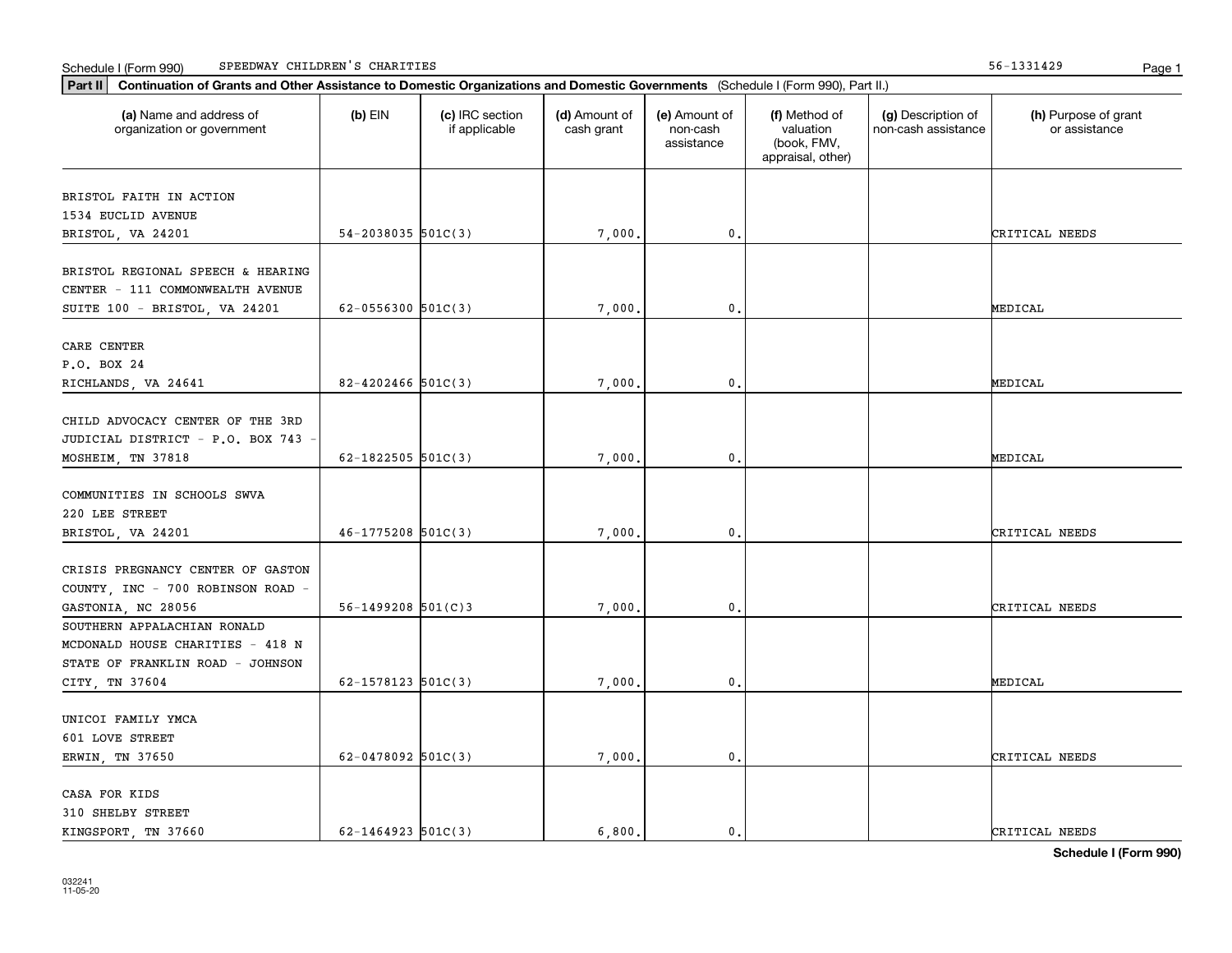Schedule I (Form 990) Page 1 SPEEDWAY CHILDREN'S CHARITIES 56-1331429

| Part II   Continuation of Grants and Other Assistance to Domestic Organizations and Domestic Governments (Schedule I (Form 990), Part II.) |                          |                                  |                             |                                         |                                                                |                                           |                                       |  |
|--------------------------------------------------------------------------------------------------------------------------------------------|--------------------------|----------------------------------|-----------------------------|-----------------------------------------|----------------------------------------------------------------|-------------------------------------------|---------------------------------------|--|
| (a) Name and address of<br>organization or government                                                                                      | $(b)$ EIN                | (c) IRC section<br>if applicable | (d) Amount of<br>cash grant | (e) Amount of<br>non-cash<br>assistance | (f) Method of<br>valuation<br>(book, FMV,<br>appraisal, other) | (g) Description of<br>non-cash assistance | (h) Purpose of grant<br>or assistance |  |
|                                                                                                                                            |                          |                                  |                             |                                         |                                                                |                                           |                                       |  |
| CAPABILITY HEALTH AND HUMAN<br>SERVICES - 7281 W. CHARLESTON                                                                               |                          |                                  |                             |                                         |                                                                |                                           |                                       |  |
| BLVD. - LAS VEGAS, NV 89117                                                                                                                | $94 - 2815686$ 501C(3)   |                                  | 6,570.                      | 0.                                      |                                                                |                                           | FINANCIAL                             |  |
|                                                                                                                                            |                          |                                  |                             |                                         |                                                                |                                           |                                       |  |
| HEALING HANDS HEALTH CENTER                                                                                                                |                          |                                  |                             |                                         |                                                                |                                           |                                       |  |
| 245 MIDWAY MEDICAL PARK                                                                                                                    |                          |                                  |                             |                                         |                                                                |                                           |                                       |  |
| BRISTOL, TN 37620                                                                                                                          | 62-1677000 $501C(3)$     |                                  | 6,500                       | 0.                                      |                                                                |                                           | MEDICAL                               |  |
|                                                                                                                                            |                          |                                  |                             |                                         |                                                                |                                           |                                       |  |
| MOUNTAIN REGION SPEECH AND HEARING                                                                                                         |                          |                                  |                             |                                         |                                                                |                                           |                                       |  |
| 301 LOUIS STREET                                                                                                                           |                          |                                  |                             |                                         |                                                                |                                           |                                       |  |
| KINGSPORT, TN 37663                                                                                                                        | $51 - 0141536$ 501C(3)   |                                  | 6,500.                      | $\mathsf{0}\,.$                         |                                                                |                                           | MEDICAL                               |  |
| NEW HORIZONS CENTER FOR LEARNING                                                                                                           |                          |                                  |                             |                                         |                                                                |                                           |                                       |  |
| 6701 WEST CHARLESTON BLVD.                                                                                                                 |                          |                                  |                             |                                         |                                                                |                                           |                                       |  |
| LAS VEGAS, NV 89146                                                                                                                        | 88-0124435 501C(3)       |                                  | 6,500.                      | $\mathbf 0$ .                           |                                                                |                                           | SOCIAL                                |  |
|                                                                                                                                            |                          |                                  |                             |                                         |                                                                |                                           |                                       |  |
| SYNERGY FOUNDATION                                                                                                                         |                          |                                  |                             |                                         |                                                                |                                           |                                       |  |
| 1012 LAUREL AVENUE                                                                                                                         |                          |                                  |                             |                                         |                                                                |                                           |                                       |  |
| COEBURN, VA 24230                                                                                                                          | 83-4618135 501C(3)       |                                  | 6, 500,                     | 0.                                      |                                                                |                                           | CRITICAL NEEDS                        |  |
|                                                                                                                                            |                          |                                  |                             |                                         |                                                                |                                           |                                       |  |
| UNITED WAY OF SOUTHWEST VIRGINIA                                                                                                           |                          |                                  |                             |                                         |                                                                |                                           |                                       |  |
| P.O.BOX 644                                                                                                                                |                          |                                  |                             |                                         |                                                                |                                           |                                       |  |
| ABINGDON, VA 24210                                                                                                                         | $54-0718860$ 501C(3)     |                                  | 6, 500,                     | 0.                                      |                                                                |                                           | CRITICAL NEEDS                        |  |
| <b>JEREMIAH SCHOOL</b>                                                                                                                     |                          |                                  |                             |                                         |                                                                |                                           |                                       |  |
| P.O. BOX 6024                                                                                                                              |                          |                                  |                             |                                         |                                                                |                                           |                                       |  |
| JOHNSON CITY, TN 37602                                                                                                                     | $47 - 3549152$ 501C(3)   |                                  | 6,400.                      | 0.                                      |                                                                |                                           | MEDICAL                               |  |
|                                                                                                                                            |                          |                                  |                             |                                         |                                                                |                                           |                                       |  |
| CHRISTMAS BOX OF NORTHEAST                                                                                                                 |                          |                                  |                             |                                         |                                                                |                                           |                                       |  |
| TENNESSEE - 644 MARTIN STREET -                                                                                                            |                          |                                  |                             |                                         |                                                                |                                           |                                       |  |
| ERWIN, TN 37650                                                                                                                            | $62 - 1544669$ 501C(3)   |                                  | 6,000,                      | $\mathfrak o$ .                         |                                                                |                                           | CRITICAL NEEDS                        |  |
|                                                                                                                                            |                          |                                  |                             |                                         |                                                                |                                           |                                       |  |
| FAMILY CRISIS SUPPORT SERVICES                                                                                                             |                          |                                  |                             |                                         |                                                                |                                           |                                       |  |
| 701 KENTUCKY AVENUE SE                                                                                                                     |                          |                                  |                             |                                         |                                                                |                                           |                                       |  |
| NORTON, VA 24273                                                                                                                           | $52 - 1284719$ $501C(3)$ |                                  | 6.000.                      | $\mathbf{0}$ .                          |                                                                |                                           | CRITICAL NEEDS                        |  |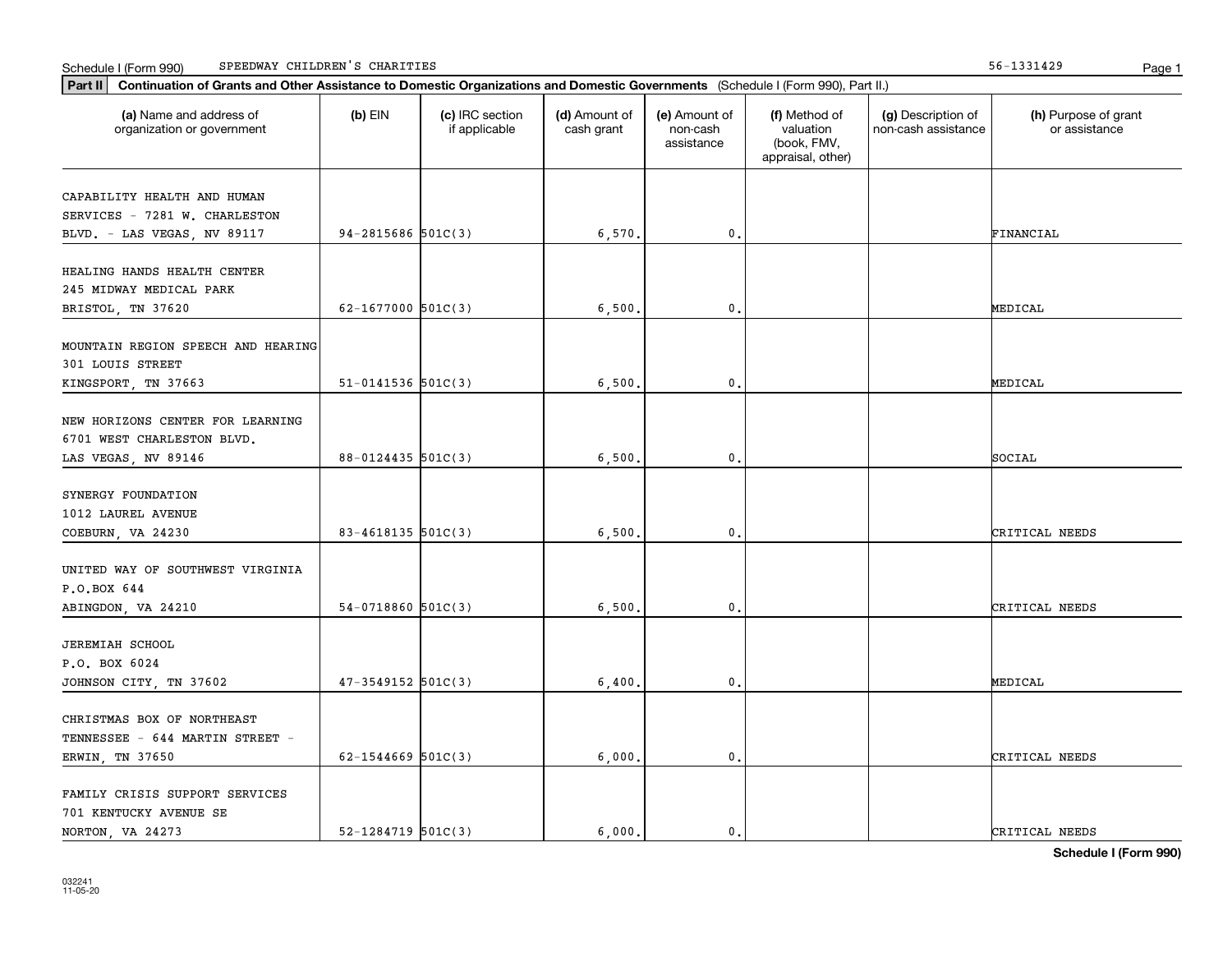|  | Schedule I (Form 990) | SPEEDWAY CHILDREN'S | CHARITIES | .<br>1991427 | Page |  |
|--|-----------------------|---------------------|-----------|--------------|------|--|
|--|-----------------------|---------------------|-----------|--------------|------|--|

| Part II   Continuation of Grants and Other Assistance to Domestic Organizations and Domestic Governments (Schedule I (Form 990), Part II.) |                          |                                  |                             |                                         |                                                                |                                           |                                       |
|--------------------------------------------------------------------------------------------------------------------------------------------|--------------------------|----------------------------------|-----------------------------|-----------------------------------------|----------------------------------------------------------------|-------------------------------------------|---------------------------------------|
| (a) Name and address of<br>organization or government                                                                                      | $(b)$ EIN                | (c) IRC section<br>if applicable | (d) Amount of<br>cash grant | (e) Amount of<br>non-cash<br>assistance | (f) Method of<br>valuation<br>(book, FMV,<br>appraisal, other) | (g) Description of<br>non-cash assistance | (h) Purpose of grant<br>or assistance |
|                                                                                                                                            |                          |                                  |                             |                                         |                                                                |                                           |                                       |
| GARRETT THOMAS FOUNDATION<br>1700 UNIVERSITY COMMERCIAL PLACE                                                                              |                          |                                  |                             |                                         |                                                                |                                           |                                       |
| CHARLOTTE, NC 28213                                                                                                                        | $46 - 2683114$ 501(C)3   |                                  | 6,000.                      | 0.                                      |                                                                |                                           | CRITICAL NEEDS                        |
|                                                                                                                                            |                          |                                  |                             |                                         |                                                                |                                           |                                       |
| GIRLS ON THE RUN OF NORTHEAST                                                                                                              |                          |                                  |                             |                                         |                                                                |                                           |                                       |
| TENNESSEE - P.O. BOX 5622 -                                                                                                                |                          |                                  |                             |                                         |                                                                |                                           |                                       |
| JOHNSON CITY, TN 37602                                                                                                                     | $20 - 8559320$ 501C(3)   |                                  | 6,000.                      | 0.                                      |                                                                |                                           | FINANCIAL                             |
|                                                                                                                                            |                          |                                  |                             |                                         |                                                                |                                           |                                       |
| HELPING HANDS OF VEGAS VALLEY                                                                                                              |                          |                                  |                             |                                         |                                                                |                                           |                                       |
| 3640 N. 5TH ST., STE.130                                                                                                                   |                          |                                  |                             |                                         |                                                                |                                           |                                       |
| N. LAS VEGAS, NV 89032                                                                                                                     | $88 - 0466726$ 501C(3)   |                                  | 6,000.                      | $\mathsf{0}\,.$                         |                                                                |                                           | SOCIAL                                |
| RISE UP                                                                                                                                    |                          |                                  |                             |                                         |                                                                |                                           |                                       |
| P.O. BOX 4426                                                                                                                              |                          |                                  |                             |                                         |                                                                |                                           |                                       |
| JOHNSON CITY, TN 37602                                                                                                                     | $62 - 1641099$ $501C(3)$ |                                  | 6,000,                      | $\mathbf 0$ .                           |                                                                |                                           | CRITICAL NEEDS                        |
|                                                                                                                                            |                          |                                  |                             |                                         |                                                                |                                           |                                       |
| YOUNG LIFE UPPER EAST TENNESSEE                                                                                                            |                          |                                  |                             |                                         |                                                                |                                           |                                       |
| P.O. BOX 4716                                                                                                                              |                          |                                  |                             |                                         |                                                                |                                           |                                       |
| JOHNSON CITY, TN 37601                                                                                                                     | $84-0385934$ 501C(3)     |                                  | 5,900.                      | 0.                                      |                                                                |                                           | SOCIAL                                |
|                                                                                                                                            |                          |                                  |                             |                                         |                                                                |                                           |                                       |
| CAP THE GAP FOR FOSTER CARE                                                                                                                |                          |                                  |                             |                                         |                                                                |                                           |                                       |
| P.O. BOX 3092                                                                                                                              |                          |                                  |                             |                                         |                                                                |                                           |                                       |
| KINGSPORT, TN 37664                                                                                                                        | $62 - 1546506$ 501C(3)   |                                  | 5,600,                      | 0.                                      |                                                                |                                           | CRITICAL NEEDS                        |
| YOUNG LIFE BRISTOL                                                                                                                         |                          |                                  |                             |                                         |                                                                |                                           |                                       |
| P.O. BOX 37621                                                                                                                             |                          |                                  |                             |                                         |                                                                |                                           |                                       |
| BRISTOL, TN 37621                                                                                                                          | $84-0385934$ 501C(3)     |                                  | 5,600.                      | 0.                                      |                                                                |                                           | SOCIAL                                |
|                                                                                                                                            |                          |                                  |                             |                                         |                                                                |                                           |                                       |
| ACH CHILD AND FAMILY SERVICES                                                                                                              |                          |                                  |                             |                                         |                                                                |                                           |                                       |
| 3712 WICHITA STREET                                                                                                                        |                          |                                  |                             |                                         |                                                                |                                           |                                       |
| FORT WORTH, TX 76119                                                                                                                       | 75-0818140 501C(3)       |                                  | 5,500.                      | $\mathfrak o$ .                         |                                                                |                                           | CRITICAL NEEDS                        |
|                                                                                                                                            |                          |                                  |                             |                                         |                                                                |                                           |                                       |
| HOPE HOUSE                                                                                                                                 |                          |                                  |                             |                                         |                                                                |                                           |                                       |
| P.O. BOX 5821                                                                                                                              |                          |                                  |                             |                                         |                                                                |                                           |                                       |
| KINGSPORT, TN 37663                                                                                                                        | $56 - 2277775$ 501C(3)   |                                  | 5.500.                      | $\mathbf{0}$ .                          |                                                                |                                           | CRITICAL NEEDS                        |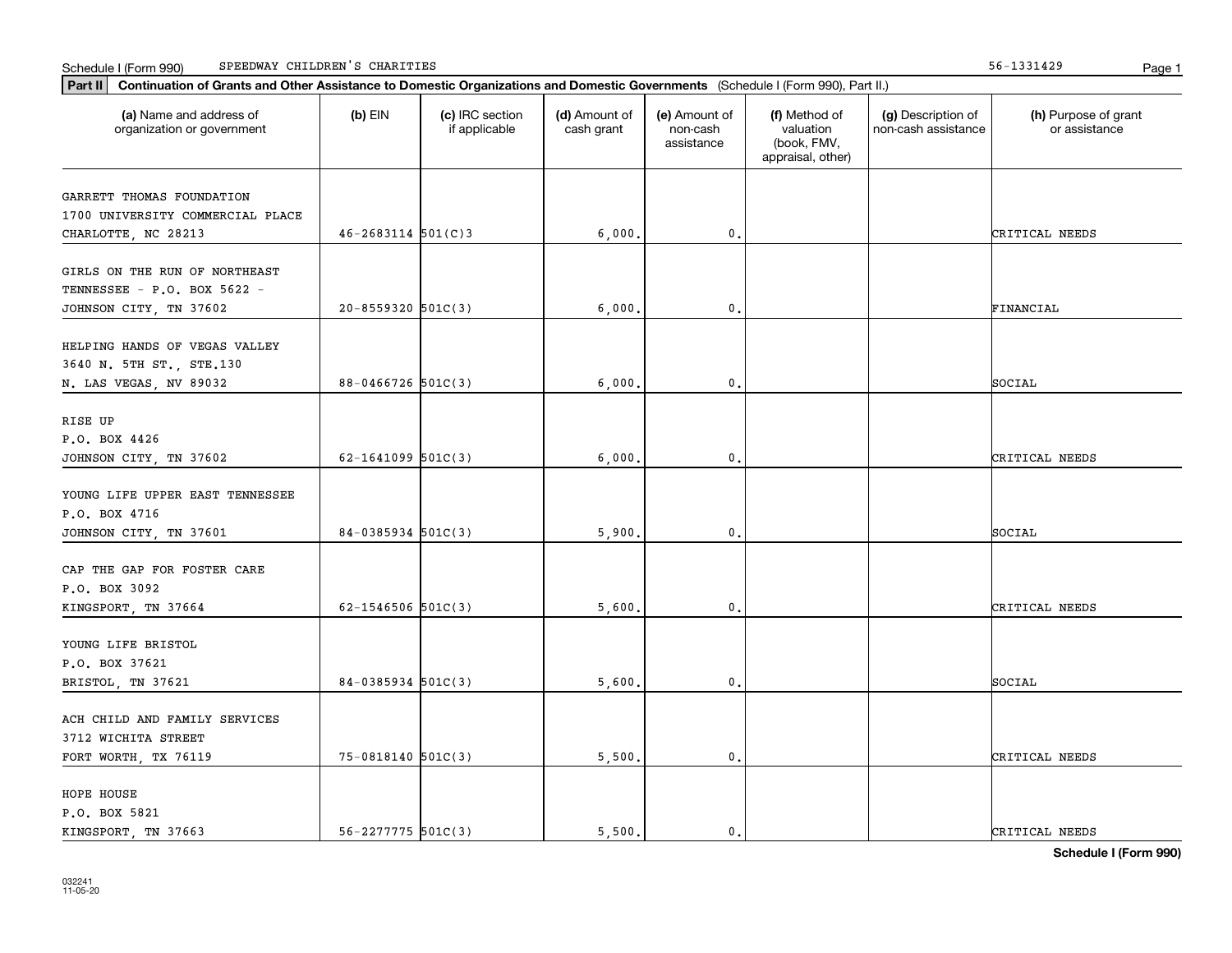|  | Schedule I (Form 990) | SPEEDWAY CHILDREN'S | CHARITIES | .<br>1991427 | Page |  |
|--|-----------------------|---------------------|-----------|--------------|------|--|
|--|-----------------------|---------------------|-----------|--------------|------|--|

56-1331429

| Part II   Continuation of Grants and Other Assistance to Domestic Organizations and Domestic Governments (Schedule I (Form 990), Part II.) |                        |                                  |                             |                                         |                                                                |                                           |                                       |
|--------------------------------------------------------------------------------------------------------------------------------------------|------------------------|----------------------------------|-----------------------------|-----------------------------------------|----------------------------------------------------------------|-------------------------------------------|---------------------------------------|
| (a) Name and address of<br>organization or government                                                                                      | $(b)$ EIN              | (c) IRC section<br>if applicable | (d) Amount of<br>cash grant | (e) Amount of<br>non-cash<br>assistance | (f) Method of<br>valuation<br>(book, FMV,<br>appraisal, other) | (g) Description of<br>non-cash assistance | (h) Purpose of grant<br>or assistance |
|                                                                                                                                            |                        |                                  |                             |                                         |                                                                |                                           |                                       |
| KIWANIS CLUB OF MCKINNEY                                                                                                                   |                        |                                  |                             |                                         |                                                                |                                           |                                       |
| P.O. BOX 667<br>MCKINNEY, TX 75070                                                                                                         | $27 - 3890253$ 501C(3) |                                  | 5,500.                      | $\mathsf{0}\,.$                         |                                                                |                                           | MEDICAL                               |
|                                                                                                                                            |                        |                                  |                             |                                         |                                                                |                                           |                                       |
| TLC COMMUNITY CENTER                                                                                                                       |                        |                                  |                             |                                         |                                                                |                                           |                                       |
| 145 JUDGE DON LEWIS BLVD SUITE 7                                                                                                           |                        |                                  |                             |                                         |                                                                |                                           |                                       |
| ELIZABETHTON, TN 37644                                                                                                                     | $32-0039948$ 501C(3)   |                                  | 5,400.                      | 0.                                      |                                                                |                                           | CRITICAL NEEDS                        |
|                                                                                                                                            |                        |                                  |                             |                                         |                                                                |                                           |                                       |
| YOUNG LIFE KINGSPORT                                                                                                                       |                        |                                  |                             |                                         |                                                                |                                           |                                       |
| 532 RAMBLING ROAD                                                                                                                          |                        |                                  |                             |                                         |                                                                |                                           |                                       |
| KINGSPORT, TN 37663                                                                                                                        | $84-0385934$ 501C(3)   |                                  | 5,300.                      | 0.                                      |                                                                |                                           | SOCIAL                                |
| PINECREST ACADEMY OF                                                                                                                       |                        |                                  |                             |                                         |                                                                |                                           |                                       |
| NEVADA-HORIZON CAMPUS - 1360 SOUTH                                                                                                         |                        |                                  |                             |                                         |                                                                |                                           |                                       |
| BOULDER HIGHWAY - HENDERSON, NV                                                                                                            |                        |                                  |                             |                                         |                                                                |                                           |                                       |
| 89015                                                                                                                                      | $45 - 5065099$ 501C(3) |                                  | 5,295.                      | 0.                                      |                                                                |                                           | EDUCATIONAL                           |
|                                                                                                                                            |                        |                                  |                             |                                         |                                                                |                                           |                                       |
| AMERICAN RED CROSS OF SW VIRGINIA                                                                                                          |                        |                                  |                             |                                         |                                                                |                                           |                                       |
| 14298 LEE HIGHWAY                                                                                                                          |                        |                                  |                             |                                         |                                                                |                                           |                                       |
| BRISTOL, VA 24202                                                                                                                          | $53 - 0196605$ 501C(3) |                                  | 5,200.                      | 0.                                      |                                                                |                                           | CRITICAL NEEDS                        |
| SHEPHERD'S INN                                                                                                                             |                        |                                  |                             |                                         |                                                                |                                           |                                       |
| P.O. BOX 2214                                                                                                                              |                        |                                  |                             |                                         |                                                                |                                           |                                       |
| ELIZABETHTON, TN 37644                                                                                                                     | $62 - 1690064$ 501C(3) |                                  | 5,200.                      | 0.                                      |                                                                |                                           | CRITICAL NEEDS                        |
|                                                                                                                                            |                        |                                  |                             |                                         |                                                                |                                           |                                       |
|                                                                                                                                            |                        |                                  |                             |                                         |                                                                |                                           |                                       |
|                                                                                                                                            |                        |                                  |                             |                                         |                                                                |                                           |                                       |
|                                                                                                                                            |                        |                                  |                             |                                         |                                                                |                                           |                                       |
|                                                                                                                                            |                        |                                  |                             |                                         |                                                                |                                           |                                       |
|                                                                                                                                            |                        |                                  |                             |                                         |                                                                |                                           |                                       |
|                                                                                                                                            |                        |                                  |                             |                                         |                                                                |                                           |                                       |
|                                                                                                                                            |                        |                                  |                             |                                         |                                                                |                                           |                                       |
|                                                                                                                                            |                        |                                  |                             |                                         |                                                                |                                           |                                       |
|                                                                                                                                            |                        |                                  |                             |                                         |                                                                |                                           |                                       |
|                                                                                                                                            |                        |                                  |                             |                                         |                                                                |                                           |                                       |
|                                                                                                                                            |                        |                                  |                             |                                         |                                                                |                                           |                                       |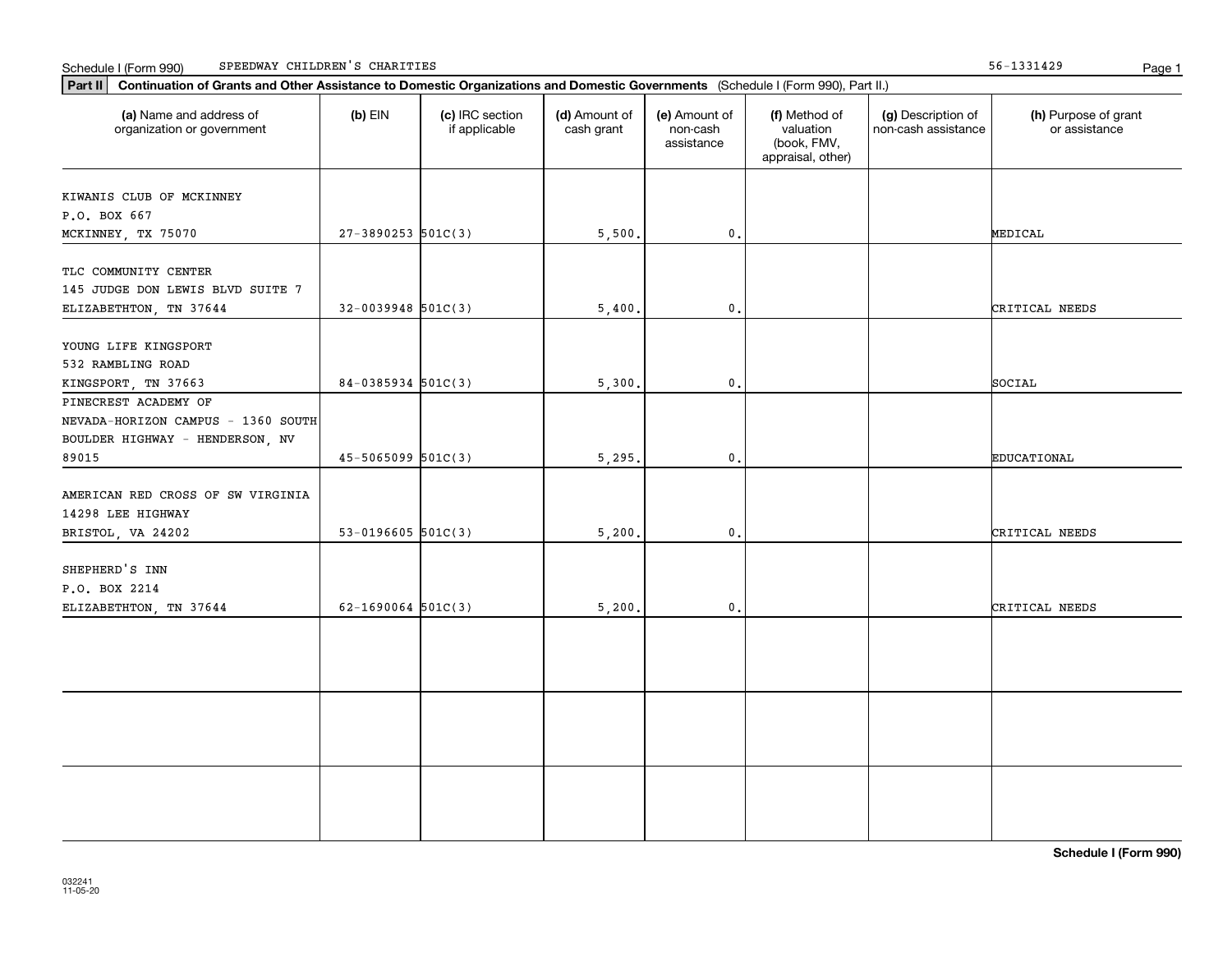Schedule I (Form 990) 2020 Page SPEEDWAY CHILDREN'S CHARITIES 56-1331429

**Part III | Grants and Other Assistance to Domestic Individuals. Complete if the organization answered "Yes" on Form 990, Part IV, line 22.** Part III can be duplicated if additional space is needed.

| (a) Type of grant or assistance | (b) Number of<br>recipients | (c) Amount of<br>cash grant | (d) Amount of non-<br>cash assistance | (e) Method of valuation<br>(book, FMV, appraisal, other) | (f) Description of noncash assistance |
|---------------------------------|-----------------------------|-----------------------------|---------------------------------------|----------------------------------------------------------|---------------------------------------|
|                                 |                             |                             |                                       |                                                          |                                       |
|                                 |                             |                             |                                       |                                                          |                                       |
|                                 |                             |                             |                                       |                                                          |                                       |
|                                 |                             |                             |                                       |                                                          |                                       |
|                                 |                             |                             |                                       |                                                          |                                       |
|                                 |                             |                             |                                       |                                                          |                                       |
|                                 |                             |                             |                                       |                                                          |                                       |
|                                 |                             |                             |                                       |                                                          |                                       |
|                                 |                             |                             |                                       |                                                          |                                       |
|                                 |                             |                             |                                       |                                                          |                                       |

Part IV | Supplemental Information. Provide the information required in Part I, line 2; Part III, column (b); and any other additional information.

PART I, LINE 2:

SPEEDWAY CHILDREN'S CHARITIES MONITORS THE USE OF GRANT FUNDS THROUGH

VARIOUS SITE VISITS AND GRANT EVALUATION FORMS, WHICH ARE COMPLETED BY THE

GRANT RECIPIENT.

**2**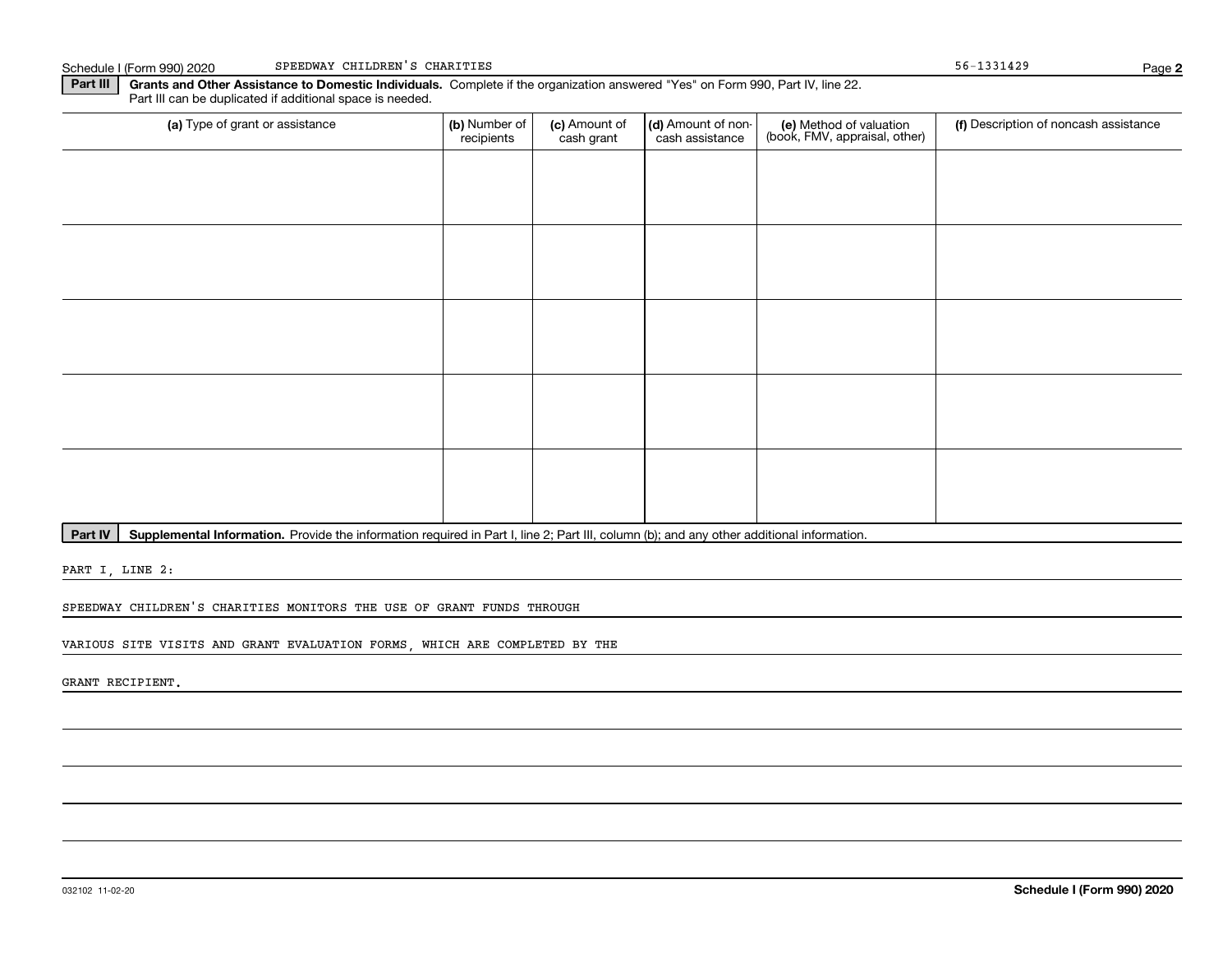## **SCHEDULE M (Form 990)**

# **Noncash Contributions**

OMB No. 1545-0047

| Department of the Treasury |  |
|----------------------------|--|
| Internal Revenue Service   |  |

**Complete if the organizations answered "Yes" on Form 990, Part IV, lines 29 or 30.** <sup>J</sup>**2020 Attach to Form 990.** J

 **Go to www.irs.gov/Form990 for instructions and the latest information.** J

**Open to Public Inspection**

**Employer identification number**

| Name of the organization |  |  |  |
|--------------------------|--|--|--|
|                          |  |  |  |

SPEEDWAY CHILDREN'S CHARITIES

|               | SPEEDWAY CHILDREN'S CHARITIES<br>56-1331429                                                                                    |                               |                                      |                                                                                                       |  |                                                       |     |     |    |  |
|---------------|--------------------------------------------------------------------------------------------------------------------------------|-------------------------------|--------------------------------------|-------------------------------------------------------------------------------------------------------|--|-------------------------------------------------------|-----|-----|----|--|
| <b>Part I</b> | <b>Types of Property</b>                                                                                                       |                               |                                      |                                                                                                       |  |                                                       |     |     |    |  |
|               |                                                                                                                                | (a)<br>Check if<br>applicable | (b)<br>Number of<br>contributions or | (c)<br>Noncash contribution<br>amounts reported on<br>litems contributed Form 990, Part VIII, line 1g |  | Method of determining<br>noncash contribution amounts | (d) |     |    |  |
| 1             |                                                                                                                                |                               |                                      |                                                                                                       |  |                                                       |     |     |    |  |
| 2             |                                                                                                                                |                               |                                      |                                                                                                       |  |                                                       |     |     |    |  |
| з             | Art - Fractional interests                                                                                                     |                               |                                      |                                                                                                       |  |                                                       |     |     |    |  |
| 4             | Books and publications                                                                                                         |                               |                                      |                                                                                                       |  |                                                       |     |     |    |  |
| 5             | Clothing and household goods                                                                                                   |                               |                                      |                                                                                                       |  |                                                       |     |     |    |  |
| 6             |                                                                                                                                |                               |                                      |                                                                                                       |  |                                                       |     |     |    |  |
| 7             |                                                                                                                                |                               |                                      |                                                                                                       |  |                                                       |     |     |    |  |
| 8             |                                                                                                                                |                               |                                      |                                                                                                       |  |                                                       |     |     |    |  |
| 9             | Securities - Publicly traded                                                                                                   |                               |                                      |                                                                                                       |  |                                                       |     |     |    |  |
| 10            | Securities - Closely held stock                                                                                                |                               |                                      |                                                                                                       |  |                                                       |     |     |    |  |
| 11            | Securities - Partnership, LLC, or                                                                                              |                               |                                      |                                                                                                       |  |                                                       |     |     |    |  |
|               | trust interests                                                                                                                |                               |                                      |                                                                                                       |  |                                                       |     |     |    |  |
| 12            |                                                                                                                                |                               |                                      |                                                                                                       |  |                                                       |     |     |    |  |
| 13            | Qualified conservation contribution -                                                                                          |                               |                                      |                                                                                                       |  |                                                       |     |     |    |  |
|               | Historic structures                                                                                                            |                               |                                      |                                                                                                       |  |                                                       |     |     |    |  |
| 14            | Qualified conservation contribution - Other                                                                                    |                               |                                      |                                                                                                       |  |                                                       |     |     |    |  |
| 15            | Real estate - Residential                                                                                                      |                               |                                      |                                                                                                       |  |                                                       |     |     |    |  |
| 16            | Real estate - Commercial                                                                                                       |                               |                                      |                                                                                                       |  |                                                       |     |     |    |  |
| 17            |                                                                                                                                |                               |                                      |                                                                                                       |  |                                                       |     |     |    |  |
| 18            |                                                                                                                                |                               |                                      |                                                                                                       |  |                                                       |     |     |    |  |
| 19            |                                                                                                                                |                               |                                      |                                                                                                       |  |                                                       |     |     |    |  |
| 20            | Drugs and medical supplies                                                                                                     |                               |                                      |                                                                                                       |  |                                                       |     |     |    |  |
| 21            |                                                                                                                                |                               |                                      |                                                                                                       |  |                                                       |     |     |    |  |
| 22            |                                                                                                                                |                               |                                      |                                                                                                       |  |                                                       |     |     |    |  |
| 23            |                                                                                                                                |                               |                                      |                                                                                                       |  |                                                       |     |     |    |  |
| 24            |                                                                                                                                |                               |                                      |                                                                                                       |  |                                                       |     |     |    |  |
| 25            | <b>AUCTION ITEMS</b><br>Other $\blacktriangleright$                                                                            | х                             | 120                                  |                                                                                                       |  | 48,419. SELLING PRICE                                 |     |     |    |  |
| 26            | FOOD/BEVERAGE<br>Other $\blacktriangleright$                                                                                   | x                             | 8                                    |                                                                                                       |  | 3,252. SELLING PRICE                                  |     |     |    |  |
| 27            | PRIZES<br>Other $\blacktriangleright$                                                                                          | X                             | 6                                    |                                                                                                       |  | 1,800. SELLING PRICE                                  |     |     |    |  |
| 28            | Other $\blacktriangleright$                                                                                                    |                               |                                      |                                                                                                       |  |                                                       |     |     |    |  |
| 29            | Number of Forms 8283 received by the organization during the tax year for contributions                                        |                               |                                      |                                                                                                       |  |                                                       |     |     |    |  |
|               | for which the organization completed Form 8283, Part V, Donee Acknowledgement                                                  |                               |                                      | 29<br>.                                                                                               |  |                                                       |     | 0   |    |  |
|               |                                                                                                                                |                               |                                      |                                                                                                       |  |                                                       |     | Yes | No |  |
|               | 30a During the year, did the organization receive by contribution any property reported in Part I, lines 1 through 28, that it |                               |                                      |                                                                                                       |  |                                                       |     |     |    |  |
|               | must hold for at least three years from the date of the initial contribution, and which isn't required to be used for          |                               |                                      |                                                                                                       |  |                                                       |     |     |    |  |
|               | exempt purposes for the entire holding period?                                                                                 |                               |                                      |                                                                                                       |  |                                                       | 30a |     | х  |  |
| b             | If "Yes," describe the arrangement in Part II.                                                                                 |                               |                                      |                                                                                                       |  |                                                       |     |     |    |  |
| 31            | Does the organization have a gift acceptance policy that requires the review of any nonstandard contributions?                 |                               |                                      |                                                                                                       |  |                                                       | 31  |     | х  |  |
|               | 32a Does the organization hire or use third parties or related organizations to solicit, process, or sell noncash              |                               |                                      |                                                                                                       |  |                                                       |     |     |    |  |
|               | contributions?                                                                                                                 |                               |                                      |                                                                                                       |  |                                                       | 32a | х   |    |  |
| b             | If "Yes," describe in Part II.                                                                                                 |                               |                                      |                                                                                                       |  |                                                       |     |     |    |  |
| 33            | If the organization didn't report an amount in column (c) for a type of property for which column (a) is checked,              |                               |                                      |                                                                                                       |  |                                                       |     |     |    |  |
|               | describe in Part II.                                                                                                           |                               |                                      |                                                                                                       |  |                                                       |     |     |    |  |
| LHA           | For Paperwork Reduction Act Notice, see the Instructions for Form 990.                                                         |                               |                                      |                                                                                                       |  | Schedule M (Form 990) 2020                            |     |     |    |  |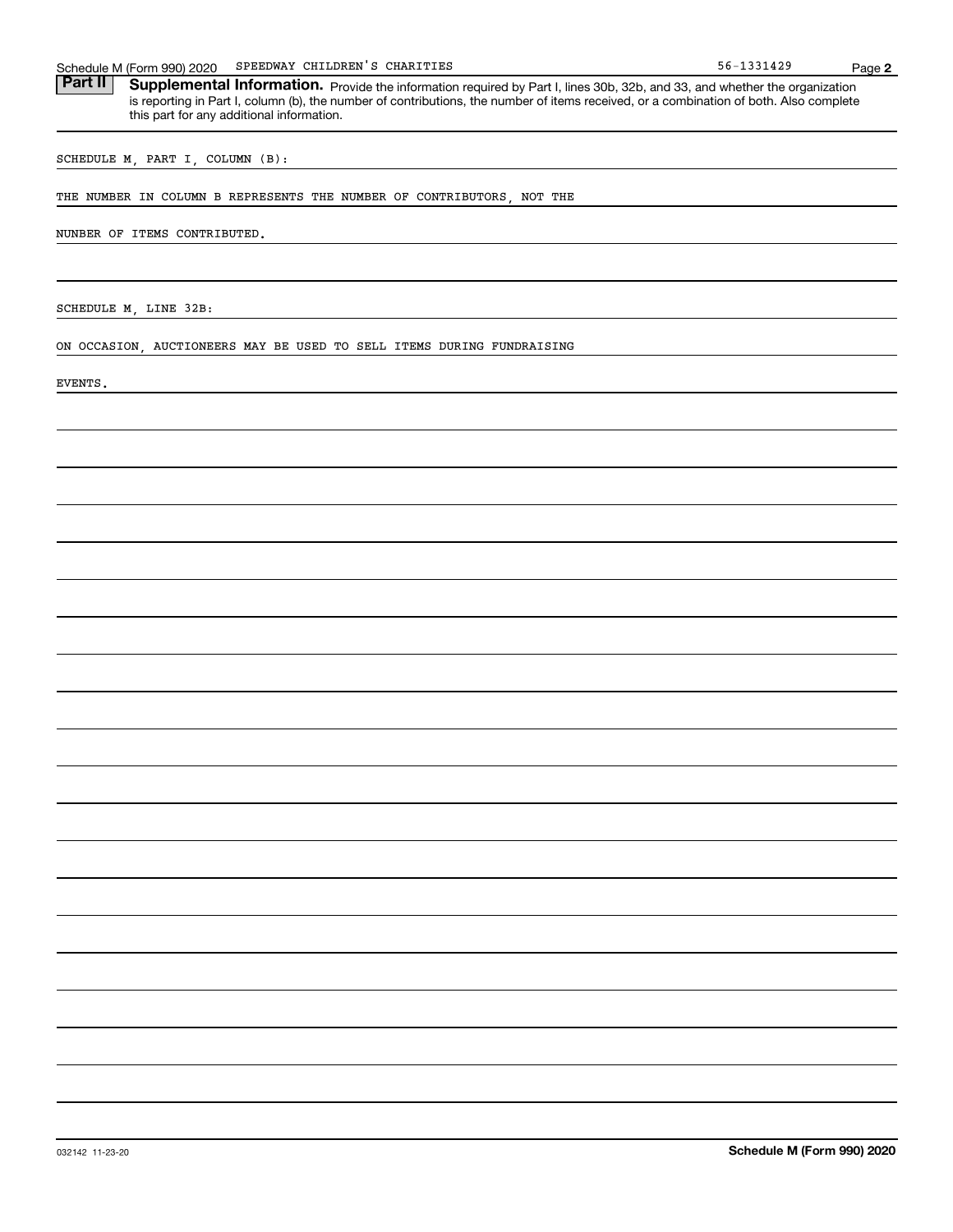Internal Revenue Service

Department of the Treasury **(Form 990 or 990-EZ)**

Name of the organization

## **SCHEDULE O Supplemental Information to Form 990 or 990-EZ**

**Complete to provide information for responses to specific questions on Form 990 or 990-EZ or to provide any additional information. | Attach to Form 990 or 990-EZ. | Go to www.irs.gov/Form990 for the latest information.**



**Employer identification number**

SPEEDWAY CHILDREN'S CHARITIES 66-1331429

FORM 990, PART I, LINE 1, DESCRIPTION OF ORGANIZATION MISSION:

NON-PROFIT ORGANIZATIONS THAT MEET THE DIRECT NEEDS OF CHILDREN WITH

MEDICAL, EDUCATIONAL, OR SOCIAL CHALLENGES.

FORM 990, PART VI, SECTION A, LINE 2:

O. BRUTON SMITH AND MARCUS SMITH HAVE A FAMILY RELATIONSHIP.

CLAUDIA BYRD AND JERRY CALDWELL HAVE A FAMILY RELATIONSHIP.

FORM 990, PART VI, SECTION B, LINE 11B:

THE 990 IS REVIEWED BY THE NATIONAL BOARD OF DIRECTORS AND AUDIT COMMITTEE

PRIOR TO FILING.

FORM 990, PART VI, SECTION B, LINE 12C:

THE CONFLICT OF INTEREST POLICY IS DISTRIBUTED ANNUALLY TO BOARD MEMBERS

KEY EMPLOYEES AND OFFICERS TO SIGN. IF A CONFLICT OF INTEREST IS

DISCLOSED, IT IS REVIEWED BY THE BOARD AND VOTED ON TO DETERMINE IF A

CONFLICT OF INTEREST EXISTS. THE INDIVIDUAL HAS THE OPPORTUNITY TO EXPLAIN

THE ALLEGED FAILURE. IF THE BOARD DETERMINES A CONFLICT OF INTEREST

EXISTS, CORRECTIVE ACTION IS TAKEN.

FORM 990, PART VI, LINE 17, LIST OF STATES RECEIVING COPY OF FORM 990:

AL,AR,AZ,CA,CO,CT,FL,GA,IL,KS,KY,MA,MD,ME,MI,MN,MS,NC,ND,NH,NJ,NM,NV,NY,OH

OK,OR,PA,RI,SC,TN,UT,VA,WA,WI,WV,DC,AK

FORM 990, PART VI, SECTION C, LINE 19: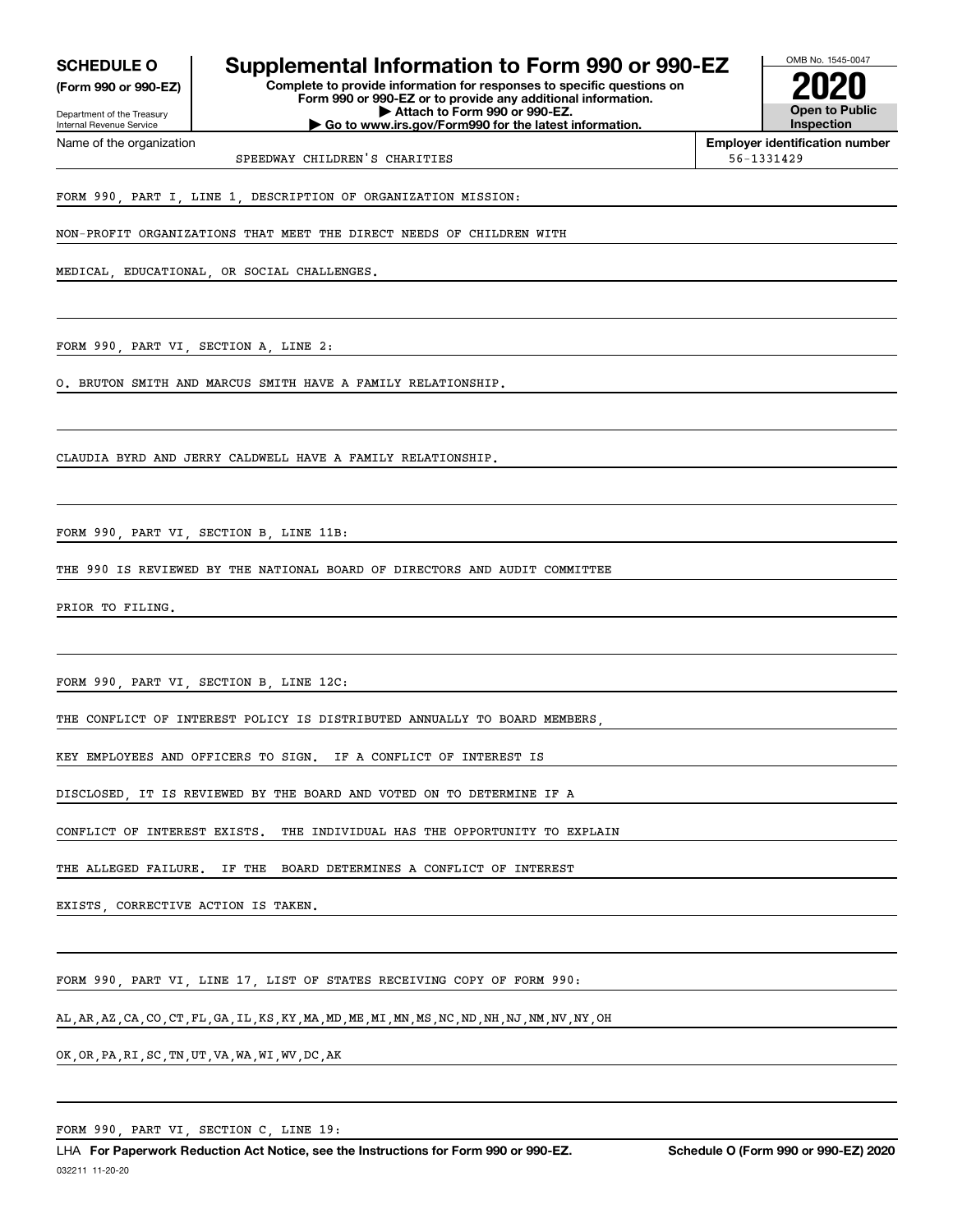| Schedule O (Form 990 or 990-EZ) 2020                                    | Page 2                                              |
|-------------------------------------------------------------------------|-----------------------------------------------------|
| Name of the organization<br>SPEEDWAY CHILDREN'S CHARITIES               | <b>Employer identification number</b><br>56-1331429 |
| GOVERNING DOCUMENTS, CONFLICT OF INTEREST POLICY AND AUDITED FINANCIAL  |                                                     |
| STATEMENTS ARE MADE AVAILABLE UPON REQUEST. DOCUMENTS MAY BE MAILED OR  |                                                     |
| EMAILED TO PERSON REQUESTING DOCUMENTS. DOCUMENTS ARE ALSO AVAILABLE    |                                                     |
| ONLINE AT SPEEDWAYCHARITIES.ORG.                                        |                                                     |
| FORM 990, PART VII:                                                     |                                                     |
| SPEEDWAY CHILDREN'S CHARITIES DOES NOT ISSUE W2S. REIMBURSEMENT IS MADE |                                                     |
| TO ITS RELATED ORGANIZATION FOR PAYROLL SERVICES. OFFICERS ARE          |                                                     |
| VOLUNTEERING THEIR TIME, THEREFORE OFFICER SALARIES ARE NOT REIMBURSED  |                                                     |
| BUT INSTEAD CONSIDERED DONATED SERVICES BY THE RELATED ORGANIZATION.    |                                                     |
|                                                                         |                                                     |
|                                                                         |                                                     |
|                                                                         |                                                     |
|                                                                         |                                                     |
|                                                                         |                                                     |
|                                                                         |                                                     |
|                                                                         |                                                     |
|                                                                         |                                                     |
|                                                                         |                                                     |
|                                                                         |                                                     |
|                                                                         |                                                     |
|                                                                         |                                                     |
|                                                                         |                                                     |
|                                                                         |                                                     |
|                                                                         |                                                     |
|                                                                         |                                                     |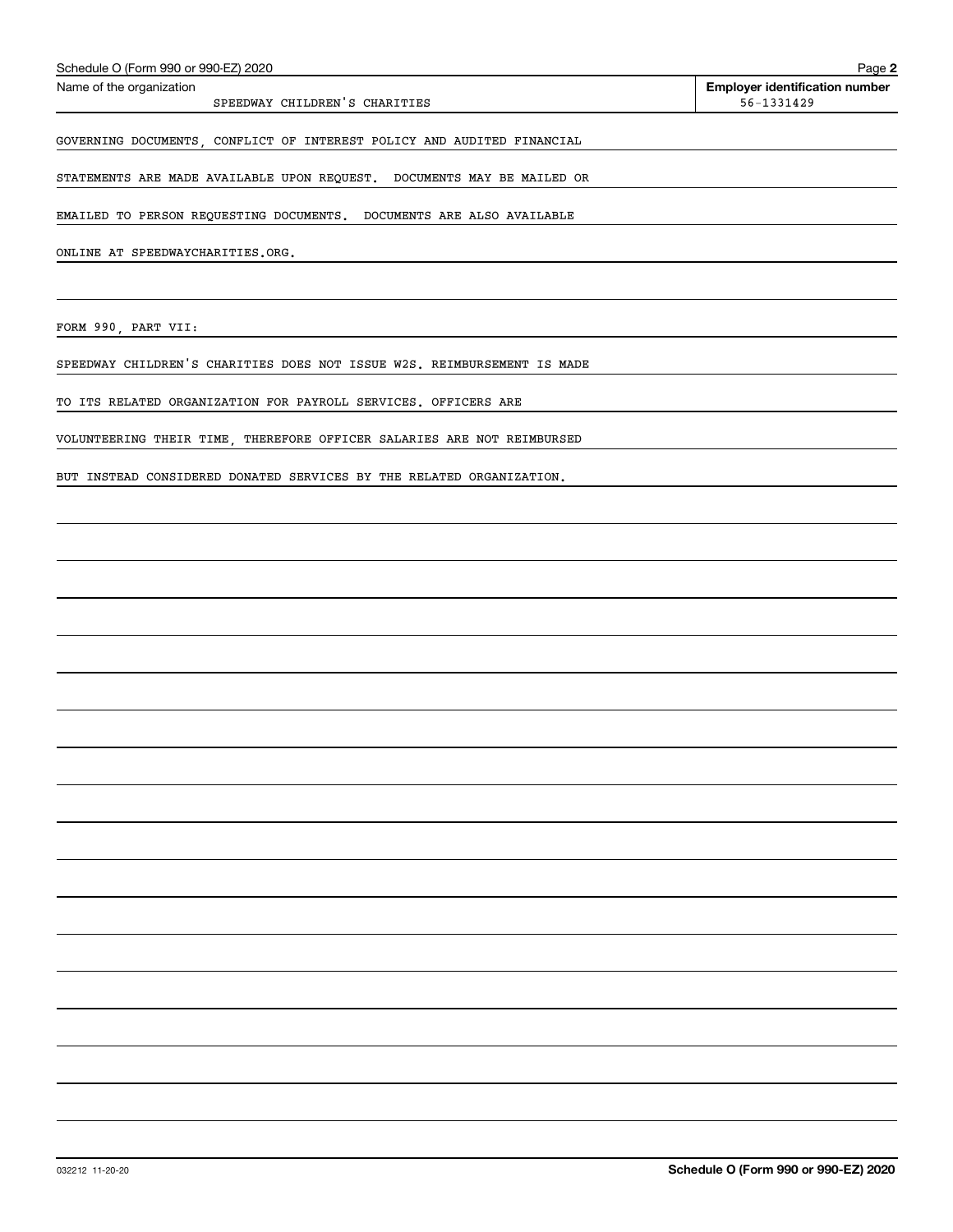| <b>SCHEDULE R</b> |  |
|-------------------|--|
|                   |  |

### **(Form 990)**

## **Related Organizations and Unrelated Partnerships**

**Complete if the organization answered "Yes" on Form 990, Part IV, line 33, 34, 35b, 36, or 37.** |

**Attach to Form 990.**  |

OMB No. 1545-0047

**Open to Public | Go to www.irs.gov/Form990 for instructions and the latest information. Inspection 2020**

**Employer identification number**<br>56-1331429

Department of the Treasury Internal Revenue Service Name of the organization

SPEEDWAY CHILDREN'S CHARITIES

**Part I Identification of Disregarded Entities.**  Complete if the organization answered "Yes" on Form 990, Part IV, line 33.

| (a)<br>Name, address, and EIN (if applicable)<br>of disregarded entity | (b)<br>Primary activity | (c)<br>Legal domicile (state or<br>foreign country) | (d)<br>Total income | (e)<br>End-of-year assets | (f)<br>Direct controlling<br>entity |
|------------------------------------------------------------------------|-------------------------|-----------------------------------------------------|---------------------|---------------------------|-------------------------------------|
|                                                                        |                         |                                                     |                     |                           |                                     |
|                                                                        |                         |                                                     |                     |                           |                                     |
|                                                                        |                         |                                                     |                     |                           |                                     |
|                                                                        |                         |                                                     |                     |                           |                                     |

**Identification of Related Tax-Exempt Organizations.** Complete if the organization answered "Yes" on Form 990, Part IV, line 34, because it had one or more related tax-exempt **Part II** organizations during the tax year.

| (a)<br>Name, address, and EIN<br>of related organization | (b)<br>Primary activity | (c)<br>Legal domicile (state or<br>foreign country) | (d)<br><b>Exempt Code</b><br>section | (e)<br>Public charity<br>status (if section | (f)<br>Direct controlling<br>entity |     | $(g)$<br>Section 512(b)(13)<br>controlled<br>entity? |  |
|----------------------------------------------------------|-------------------------|-----------------------------------------------------|--------------------------------------|---------------------------------------------|-------------------------------------|-----|------------------------------------------------------|--|
|                                                          |                         |                                                     |                                      | 501(c)(3)                                   |                                     | Yes | No                                                   |  |
|                                                          |                         |                                                     |                                      |                                             |                                     |     |                                                      |  |
|                                                          |                         |                                                     |                                      |                                             |                                     |     |                                                      |  |
|                                                          |                         |                                                     |                                      |                                             |                                     |     |                                                      |  |
|                                                          |                         |                                                     |                                      |                                             |                                     |     |                                                      |  |
|                                                          |                         |                                                     |                                      |                                             |                                     |     |                                                      |  |
|                                                          |                         |                                                     |                                      |                                             |                                     |     |                                                      |  |
|                                                          |                         |                                                     |                                      |                                             |                                     |     |                                                      |  |
|                                                          |                         |                                                     |                                      |                                             |                                     |     |                                                      |  |
|                                                          |                         |                                                     |                                      |                                             |                                     |     |                                                      |  |
|                                                          |                         |                                                     |                                      |                                             |                                     |     |                                                      |  |
|                                                          |                         |                                                     |                                      |                                             |                                     |     |                                                      |  |
|                                                          |                         |                                                     |                                      |                                             |                                     |     |                                                      |  |

**For Paperwork Reduction Act Notice, see the Instructions for Form 990. Schedule R (Form 990) 2020**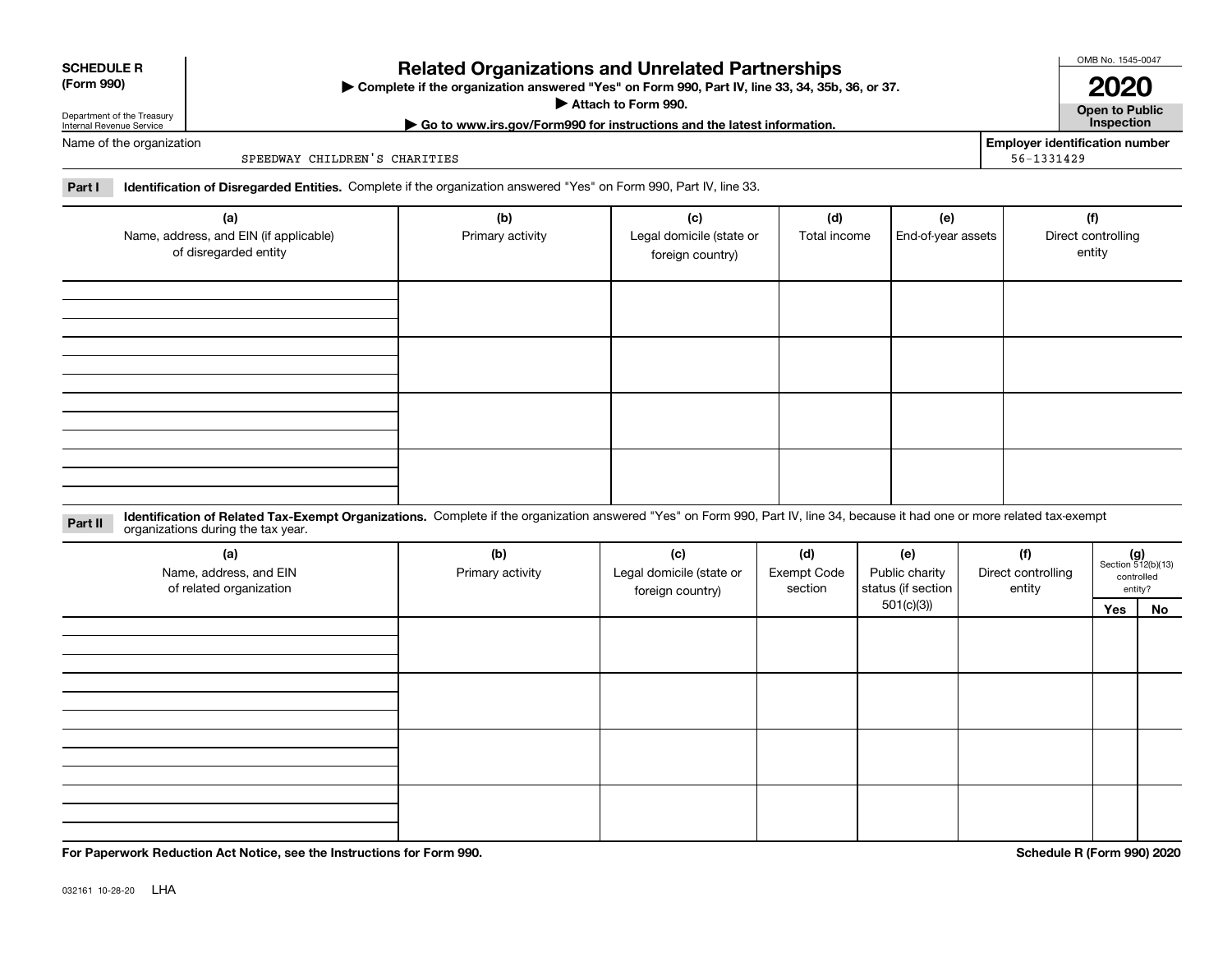**Identification of Related Organizations Taxable as a Partnership.** Complete if the organization answered "Yes" on Form 990, Part IV, line 34, because it had one or more related **Part III** organizations treated as a partnership during the tax year.

| (a)<br>Name, address, and EIN<br>of related organization | (b)<br>Primary activity | (c)<br>Legal<br>domicile<br>(state or<br>foreign<br>country) | (d)<br>Direct controlling<br>entity | (e)<br>Predominant income<br>(related, unrelated,<br>excluded from tax under<br>sections 512-514) | (f)<br>Share of total<br>income | (g)<br>Share of<br>end-of-year<br>assets | (h)<br>Yes $ $ | Disproportionate<br>allocations?<br>No | (i)<br>Code V-UBI<br>amount in box<br>20 of Schedule<br>K-1 (Form 1065) <b>Yes No</b> | (i) | (k)<br>General or Percentage<br>managing<br>partner?<br>partner? |
|----------------------------------------------------------|-------------------------|--------------------------------------------------------------|-------------------------------------|---------------------------------------------------------------------------------------------------|---------------------------------|------------------------------------------|----------------|----------------------------------------|---------------------------------------------------------------------------------------|-----|------------------------------------------------------------------|
|                                                          |                         |                                                              |                                     |                                                                                                   |                                 |                                          |                |                                        |                                                                                       |     |                                                                  |
|                                                          |                         |                                                              |                                     |                                                                                                   |                                 |                                          |                |                                        |                                                                                       |     |                                                                  |
|                                                          |                         |                                                              |                                     |                                                                                                   |                                 |                                          |                |                                        |                                                                                       |     |                                                                  |
|                                                          |                         |                                                              |                                     |                                                                                                   |                                 |                                          |                |                                        |                                                                                       |     |                                                                  |

**Identification of Related Organizations Taxable as a Corporation or Trust.** Complete if the organization answered "Yes" on Form 990, Part IV, line 34, because it had one or more related **Part IV** organizations treated as a corporation or trust during the tax year.

| (a)<br>Name, address, and EIN<br>of related organization | (b)<br>Primary activity | (c)<br>Legal domicile<br>(state or<br>foreign | (d)<br>Direct controlling<br>entity | (e)<br>Type of entity<br>(C corp, S corp,<br>or trust) | (f)<br>Share of total<br>income | (g)<br>Share of<br>end-of-year<br>assets | (h)<br>Percentage<br>ownership | controlled<br>entity? | (i)<br>Section<br>512(b)(13) |
|----------------------------------------------------------|-------------------------|-----------------------------------------------|-------------------------------------|--------------------------------------------------------|---------------------------------|------------------------------------------|--------------------------------|-----------------------|------------------------------|
|                                                          |                         | country)                                      |                                     |                                                        |                                 |                                          |                                |                       | Yes   No                     |
| SPEEDWAY MOTORSPORTS LLC - 51-0363307                    |                         |                                               |                                     |                                                        |                                 |                                          |                                |                       |                              |
| 5401 E. INDEPENDENCE BLVD                                |                         |                                               |                                     |                                                        |                                 |                                          |                                |                       |                              |
| CHARLOTTE, NC 28212                                      | MOTORSPORTS PROMOTER    | DE                                            | N/A                                 | : CORP                                                 |                                 |                                          |                                |                       | х                            |
| NEW HAMPSHIRE MOTOR SPEEDWAY INC. -                      |                         |                                               |                                     |                                                        |                                 |                                          |                                |                       |                              |
| 01-0443099, 1122 ROUTE 106 N, LOUNDON, NH                |                         |                                               |                                     |                                                        |                                 |                                          |                                |                       |                              |
| 03307                                                    | MOTORSPORTS PROMOTER    | NH                                            | N/A                                 | C CORP                                                 |                                 |                                          |                                |                       | x                            |
| OIL CHEM RESEARCH CORPORATION - 36-3608293               |                         |                                               |                                     |                                                        |                                 |                                          |                                |                       |                              |
| 5283 HIGHWAY 49 S.                                       | MANUFACTURER OF         |                                               |                                     |                                                        |                                 |                                          |                                |                       |                              |
| HARRISBURG, NC 28075                                     | LUBRICANTS              | ΙL                                            | N/A                                 | C CORP                                                 |                                 |                                          |                                |                       | Х                            |
| US LEGEND CARS INTERNATIONAL INC. -                      |                         |                                               |                                     |                                                        |                                 |                                          |                                |                       |                              |
| 56-1780351, 5245 HIGHWAY 49 S., HARRISBURG,              | MANUFACTURER OF RACE    |                                               |                                     |                                                        |                                 |                                          |                                |                       |                              |
| NC 28075                                                 | CARS                    | NC                                            | N/A                                 | CORP                                                   |                                 |                                          |                                |                       | х                            |
| NORTH WILKESBORO SPEEDWAY INC. - 56-0622079              |                         |                                               |                                     |                                                        |                                 |                                          |                                |                       |                              |
| 381 SPEEDWAY LANE                                        |                         |                                               |                                     |                                                        |                                 |                                          |                                |                       |                              |
| NORTH WILKESBORO, NC 28659                               | INACTIVE                | NC                                            | N/A                                 | CORP                                                   |                                 |                                          |                                |                       | Х                            |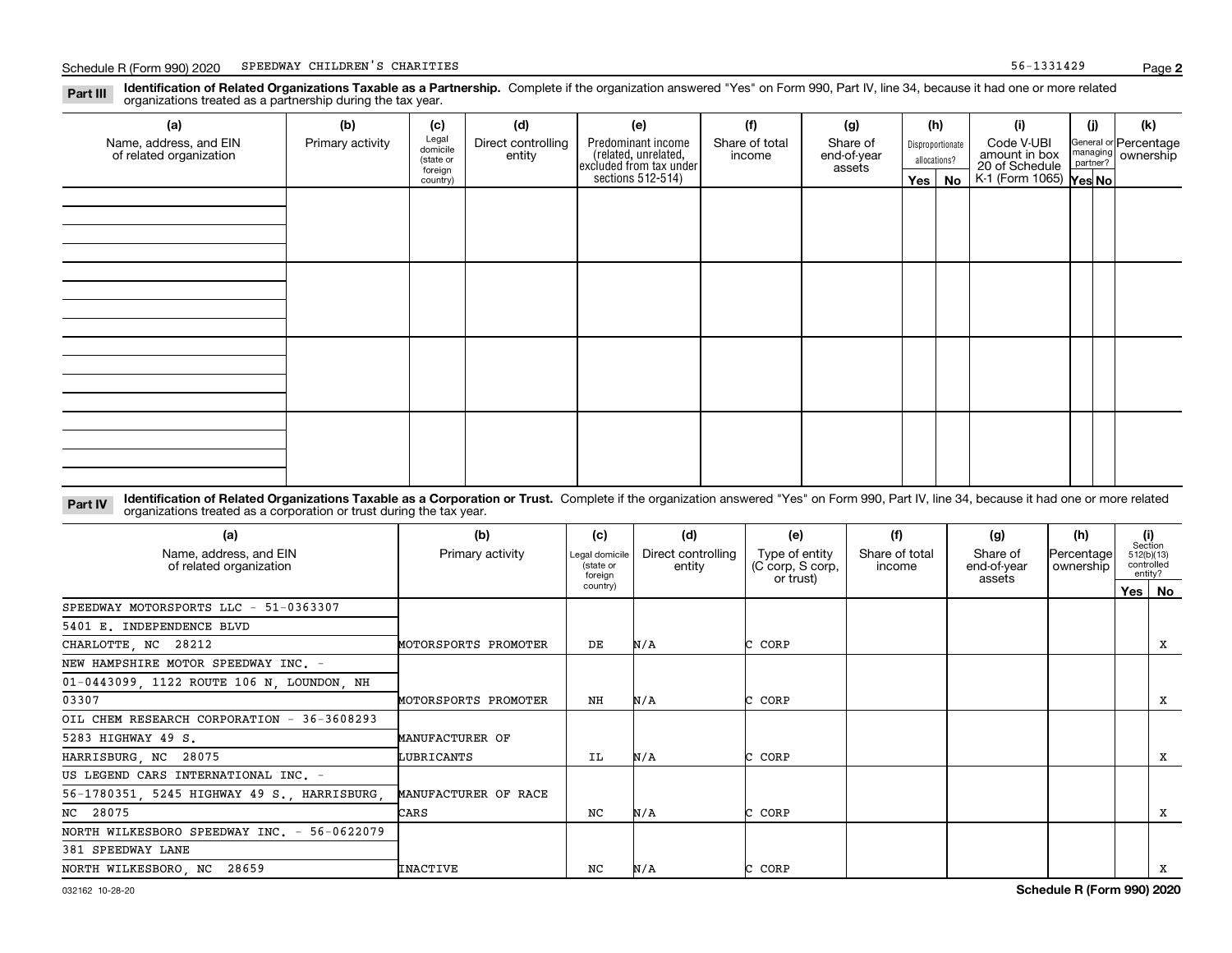**Part IV** Continuation of Identification of Related Organizations Taxable as a Corporation or Trust

| (a)<br>Name, address, and EIN          | (b)<br>Primary activity | (c)<br>Legal domicile           | (d)<br>Direct controlling | (e)                                             | (f)<br>Share of total | (g)<br>Share of       | (h)<br>Percentage |     | $\begin{array}{c} \textbf{(i)}\\ \text{Section}\\ 512 \text{(b)} \text{(13)}\\ \text{controlled}\\ \text{entity?} \end{array}$ |
|----------------------------------------|-------------------------|---------------------------------|---------------------------|-------------------------------------------------|-----------------------|-----------------------|-------------------|-----|--------------------------------------------------------------------------------------------------------------------------------|
| of related organization                |                         | state or<br>foreign<br>country) | entity                    | Type of entity<br>(C corp, S corp,<br>or trust) | income                | end-of-year<br>assets | ownership         |     |                                                                                                                                |
|                                        |                         |                                 |                           |                                                 |                       |                       |                   | Yes | No                                                                                                                             |
| INEX CORPORATION - 56-1861546          |                         |                                 |                           |                                                 |                       |                       |                   |     |                                                                                                                                |
| 5245 HIGHWAY 49 S.                     | AUTO RACING             |                                 |                           |                                                 |                       |                       |                   |     |                                                                                                                                |
| HARRISBURG, NC 28075                   | SANCTIONING BODY        | NC                              | N/A                       | C CORP                                          |                       |                       |                   |     | x                                                                                                                              |
| SPEEDWAY FUNDING II INC. - 84-3060646  |                         |                                 |                           |                                                 |                       |                       |                   |     |                                                                                                                                |
| 5401 E. INDEPENDENCE BLVD              |                         |                                 |                           |                                                 |                       |                       |                   |     |                                                                                                                                |
| CHARLOTTE, NC 28212                    | <b>BOND GUARANTOR</b>   | NC                              | N/A                       | C CORP                                          |                       |                       |                   |     | x                                                                                                                              |
| SPEEDWAY CONSULTING AND DESIGN LLC -   |                         |                                 |                           |                                                 |                       |                       |                   |     |                                                                                                                                |
| 56-1802347, 5401 E. INDEPENDENCE BLVD, |                         |                                 |                           |                                                 |                       |                       |                   |     |                                                                                                                                |
| CHARLOTTE, NC 28212                    | INACTIVE                | NC                              | N/A                       | C CORP                                          |                       |                       |                   |     | x                                                                                                                              |
| SMI SYSTEMS LLC - 56-2114978           |                         |                                 |                           |                                                 |                       |                       |                   |     |                                                                                                                                |
| 5401 E. INDEPENDENCE BLVD              |                         |                                 |                           |                                                 |                       |                       |                   |     |                                                                                                                                |
| CHARLOTTE, NC 28212                    | PAYROLL PROVIDER        | NV                              | N/A                       | C CORP                                          |                       |                       |                   |     | X                                                                                                                              |
| SMI TRACKSIDE LLC - 11-3663310         |                         |                                 |                           |                                                 |                       |                       |                   |     |                                                                                                                                |
| 5401 E. INDEPENDENCE BLVD              |                         |                                 |                           |                                                 |                       |                       |                   |     |                                                                                                                                |
| CHARLOTTE, NC 28212                    | SOUVENIR VENDOR         | NC                              | N/A                       | C CORP                                          |                       |                       |                   |     | x                                                                                                                              |
|                                        |                         |                                 |                           |                                                 |                       |                       |                   |     |                                                                                                                                |
|                                        |                         |                                 |                           |                                                 |                       |                       |                   |     |                                                                                                                                |
|                                        |                         |                                 |                           |                                                 |                       |                       |                   |     |                                                                                                                                |
|                                        |                         |                                 |                           |                                                 |                       |                       |                   |     |                                                                                                                                |
|                                        |                         |                                 |                           |                                                 |                       |                       |                   |     |                                                                                                                                |
|                                        |                         |                                 |                           |                                                 |                       |                       |                   |     |                                                                                                                                |
|                                        |                         |                                 |                           |                                                 |                       |                       |                   |     |                                                                                                                                |
|                                        |                         |                                 |                           |                                                 |                       |                       |                   |     |                                                                                                                                |
|                                        |                         |                                 |                           |                                                 |                       |                       |                   |     |                                                                                                                                |
|                                        |                         |                                 |                           |                                                 |                       |                       |                   |     |                                                                                                                                |
|                                        |                         |                                 |                           |                                                 |                       |                       |                   |     |                                                                                                                                |
|                                        |                         |                                 |                           |                                                 |                       |                       |                   |     |                                                                                                                                |
|                                        |                         |                                 |                           |                                                 |                       |                       |                   |     |                                                                                                                                |
|                                        |                         |                                 |                           |                                                 |                       |                       |                   |     |                                                                                                                                |
|                                        |                         |                                 |                           |                                                 |                       |                       |                   |     |                                                                                                                                |
|                                        |                         |                                 |                           |                                                 |                       |                       |                   |     |                                                                                                                                |
|                                        |                         |                                 |                           |                                                 |                       |                       |                   |     |                                                                                                                                |
|                                        |                         |                                 |                           |                                                 |                       |                       |                   |     |                                                                                                                                |
|                                        |                         |                                 |                           |                                                 |                       |                       |                   |     |                                                                                                                                |
|                                        |                         |                                 |                           |                                                 |                       |                       |                   |     |                                                                                                                                |
|                                        |                         |                                 |                           |                                                 |                       |                       |                   |     |                                                                                                                                |
|                                        |                         |                                 |                           |                                                 |                       |                       |                   |     |                                                                                                                                |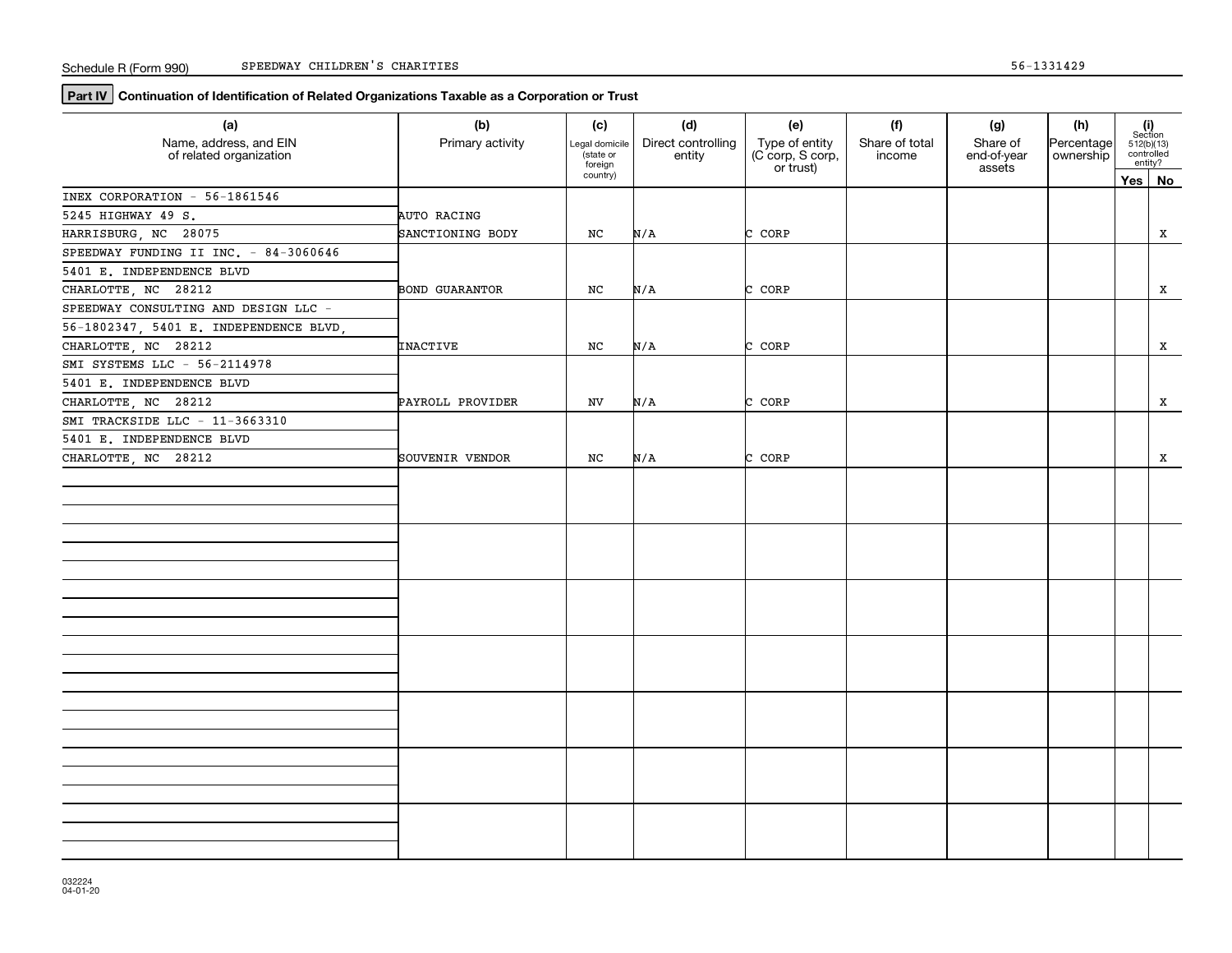**Part V** T**ransactions With Related Organizations.** Complete if the organization answered "Yes" on Form 990, Part IV, line 34, 35b, or 36.

| Note: Complete line 1 if any entity is listed in Parts II, III, or IV of this schedule.                                                                                                                                        |                 | Yes | No |
|--------------------------------------------------------------------------------------------------------------------------------------------------------------------------------------------------------------------------------|-----------------|-----|----|
| 1 During the tax year, did the organization engage in any of the following transactions with one or more related organizations listed in Parts II-IV?                                                                          |                 |     |    |
|                                                                                                                                                                                                                                | 1a              |     | X  |
| b Gift, grant, or capital contribution to related organization(s) material contracts and contribution to related organization(s)                                                                                               | 1 <sub>b</sub>  |     | X  |
| c Gift, grant, or capital contribution from related organization(s) manufaction contribution from related organization(s) manufaction contribution from related organization(s) manufaction manufaction contribution from rela | 1c              | x   |    |
|                                                                                                                                                                                                                                | 1 <sub>d</sub>  |     | х  |
|                                                                                                                                                                                                                                | 1e              |     | X  |
|                                                                                                                                                                                                                                |                 |     |    |
| f Dividends from related organization(s) manufactured contains and contained a series of the contact of the contact of the contact of the contact of the contact of the contact of the contact of the contact of the contact o | 1f              |     | X  |
| g Sale of assets to related organization(s) www.assettion.com/www.assettion.com/www.assettion.com/www.assettion.com/www.assettion.com/www.assettion.com/www.assettion.com/www.assettion.com/www.assettion.com/www.assettion.co | 1g              |     | x  |
| h Purchase of assets from related organization(s) manufactured and content and content and content and content and content and content and content and content and content and content and content and content and content and | 1h              |     | X  |
|                                                                                                                                                                                                                                | 1i              |     | X  |
| Lease of facilities, equipment, or other assets to related organization(s) The manufaction content to the manufacture of facilities, equipment, or other assets to related organization(s)                                     | 1i.             |     | X  |
|                                                                                                                                                                                                                                |                 |     |    |
| k Lease of facilities, equipment, or other assets from related organization(s) manufaction content and content and content and content and content and content and content and content and content and content and content and | 1k              | х   |    |
| Performance of services or membership or fundraising solicitations for related organization(s)                                                                                                                                 | 11              |     | X  |
| m Performance of services or membership or fundraising solicitations by related organization(s)                                                                                                                                | 1 <sub>m</sub>  | X   |    |
|                                                                                                                                                                                                                                | 1n              | X   |    |
|                                                                                                                                                                                                                                | 10 <sub>o</sub> | X   |    |
|                                                                                                                                                                                                                                |                 |     |    |
| p Reimbursement paid to related organization(s) for expenses [111] and the material content of the separation of the separation of the separation of the separation of the separation of the separation of the separation of t | 1p              | X   |    |
|                                                                                                                                                                                                                                | 1q              |     | х  |
|                                                                                                                                                                                                                                |                 |     |    |
|                                                                                                                                                                                                                                | 1r              |     | х  |
|                                                                                                                                                                                                                                | 1s              | X   |    |

**2**If the answer to any of the above is "Yes," see the instructions for information on who must complete this line, including covered relationships and transaction thresholds.

| (a)<br>Name of related organization   | (b)<br>Transaction<br>type (a-s) | (c)<br>Amount involved | (d)<br>Method of determining amount involved |
|---------------------------------------|----------------------------------|------------------------|----------------------------------------------|
| (1) SPEEDWAY MOTORSPORTS LLC          | N                                |                        | 151,592. FAIR MARKET VALUE                   |
| (2) SPEEDWAY MOTORSPORTS LLC          | $\circ$                          | 96,319. COST           |                                              |
| (3) SPEEDWAY MOTORSPORTS LLC          | Ð                                | 702,920. COST          |                                              |
| (4) NEW HAMPSHIRE MOTOR SPEEDWAY INC. | ה                                | 47,266.COST            |                                              |
| (5)                                   |                                  |                        |                                              |
| (6)                                   |                                  |                        |                                              |